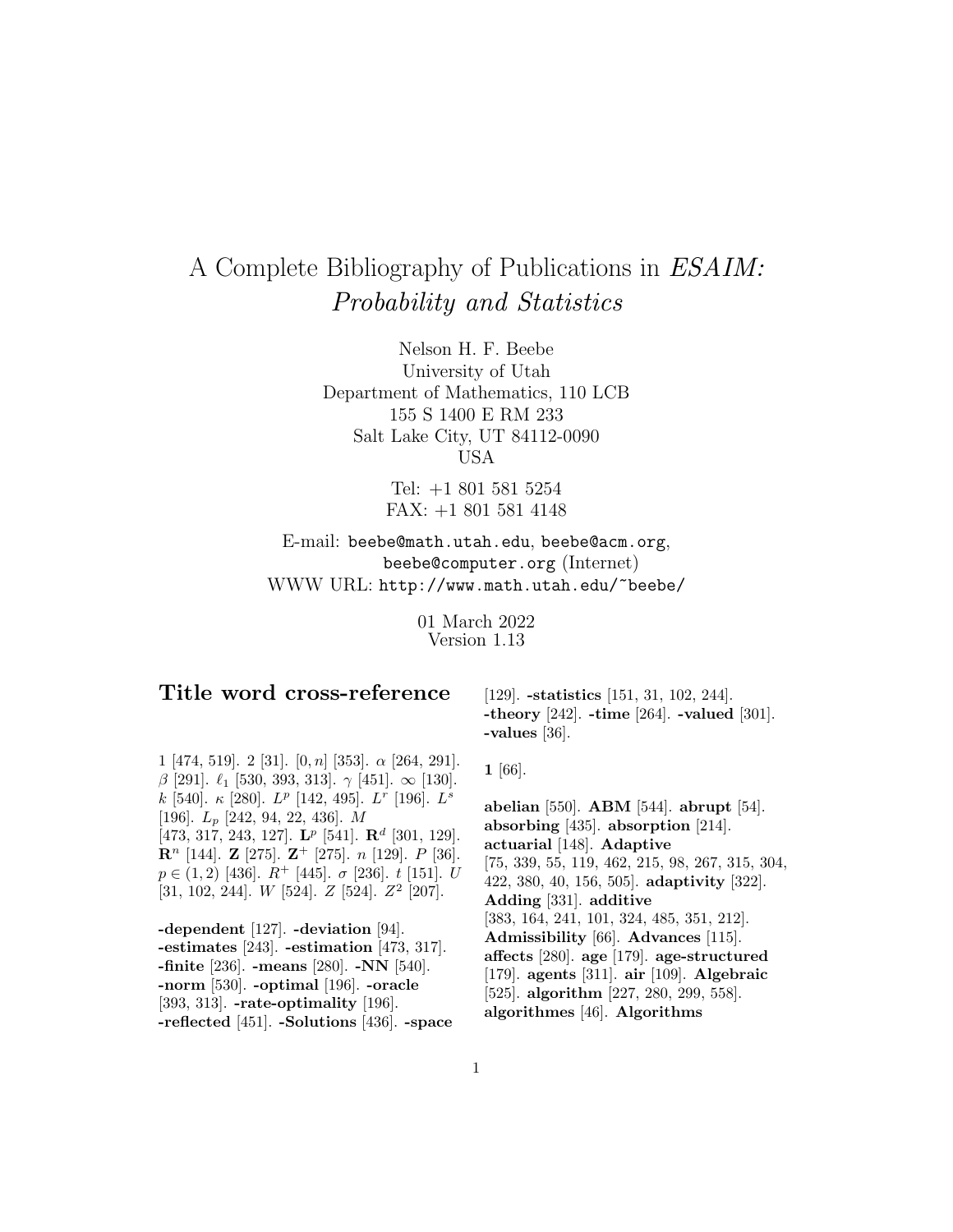[374, 380, 288, 177, 495, 285, 46]. **alignment** [153]. **Almost** [225, 288, 495, 340, 23]. **along** [378]. **alternate** [469]. **alternative** [331, 348]. **alternatives** [300]. **American** [61]. **ANA** [502]. **Analysis** [380, 428, 174, 551, 412, 305, 309, 229]. **Analytic** [133, 20]. **ancestral** [486]. **anisotropic** [165]. **Annealed** [120]. **anticipatifs** [39]. **Anticipatory** [39]. **Antiduality** [490]. **Application** [426, 103, 427, 345, 299, 74, 12, 302, 489, 91, 481, 472, 440, 467, 348]. **Applications** [90, 27, 253, 524, 170, 32, 473, 197, 292, 308, 119, 101, 381, 279, 358, 286, 229, 148, 243, 8]. **approach** [159, 104, 326, 403, 439, 203, 344, 512]. **approaches** [133]. **Approximating** [562]. **Approximation** [61, 26, 143, 558, 539, 329, 390, 288, 349, 407, 79, 365, 248, 8, 555, 346, 52, 560, 93, 13, 1, 341, 62, 467]. **approximations** [77, 27, 279, 18]. **ARCH** [90]. **Archimedean** [437]. **area** [515]. **arithmetic** [320]. **arithmetically** [281]. **arithm´etique** [320]. **ARMA** [57]. **armed** [112]. **arrays** [206, 286]. **aspects** [525]. **associated** [526, 545, 370]. **assumptions** [500]. **asymmetric** [140]. **Asymptotic** [413, 79, 270, 82, 96, 381, 50, 59, 185, 374, 146, 337, 285, 240, 388, 105, 265, 167, 2, 84, 218, 29, 553, 305, 550, 142, 272, 282, 416, 267, 239]. **Asymptotically** [213]. **Asymptotics** [456, 94, 306, 262, 561, 308, 144, 10]. **atypical** [109]. **augmentation** [234]. **auto** [41]. **auto-** [41]. **Autocovariance** [57]. **Automata** [64]. **automatic** [194]. **autoregression** [192]. **autoregressive** [327, 305, 447, 334, 479, 265, 335, 338]. **auxiliary** [523, 117]. **average** [474]. **averaged** [495]. **averages** [302, 23, 493]. **Averaging** [63, 455].

**Backward** [549, 123, 135, 436, 541]. **ball** [155]. **balls** [399, 513, 139, 267]. **Banach** [99, 498]. **bandit** [112]. **Bands**

[333, 405, 422]. **bandwidth** [546]. **barrier** [372]. **barriers** [135]. **barycenters** [455]. **Based** [224, 322, 459, 361, 364, 152, 314, 82, 156, 347, 397, 547, 502, 565]. **bases** [296, 448]. **basic** [535]. **basis** [208]. **Batches** [66]. **Bayes** [178]. **Bayesian** [472, 227, 392, 336, 408, 499, 277, 441]. **be** [118, 341]. **Beckner** [482]. **Behavior** [149, 446, 305, 413, 59, 105, 167]. **behaviour** [111, 552, 79, 181, 514, 424, 179]. **Bernoulli** [548, 96, 275, 66]. **Bernstein** [511]. **Berry** [48, 502]. **Besov** [34, 80]. **Bessel** [389]. **best** [160]. **beta** [339]. **between** [23, 472, 554, 363]. **bias** [343]. **biased** [238]. **Bickel** [479]. **biconvexity** [534]. **Bifractional** [398]. **bifurcating** [395, 338]. **'Big** [5]. **binary** [429, 222, 433]. **Binomial** [130, 356, 353]. **Binomial-Poisson** [130]. **bins** [118]. **biological** [47]. **birthtimes** [484]. **block** [407, 532, 488]. **blockwise** [127]. **bodies** [34]. **Boltzmann** [87, 18]. **Bootstrapping** [447, 125]. **border** [398]. **Bound** [24, 502, 467]. **boundaries** [95, 176]. **boundary** [385, 559, 510]. **bounded** [503, 552, 99, 166]. **Bounds** [29, 16, 164, 555, 310, 289, 203, 363, 317, 108, 148]. **Branching** [222, 126, 556, 211, 494, 492, 413, 429, 484, 486, 258]. **Brascamp** [218]. **bridge** [389]. **bridges** [367]. **Brownian** [295, 520, 49, 276, 309, 143, 561, 81, 392, 162, 139, 439, 294, 336, 290, 76, 106, 321, 483, 398, 278, 144, 264, 529, 370, 389, 193, 212, 444, 236]. **Brownian-driven** [561]. **brownien** [321]. **Brunk** [127]. **BSDE** [372, 424]. **BSDEs** [158, 349, 331, 410, 533, 121]. **Bulk** [66]. **Burgers** [14].

**calibration** [252]. **call** [349]. **canonical** [387, 519]. **Capacity** [203]. **caravan** [499]. **Cardinality** [547]. **Carlo** [469, 161, 431, 354]. **CART** [357]. **Carthaginian** [307]. **case** [380, 139, 560, 252]. **cases** [398]. **CDMA** [203]. **Cellular** [64]. **centered** [114].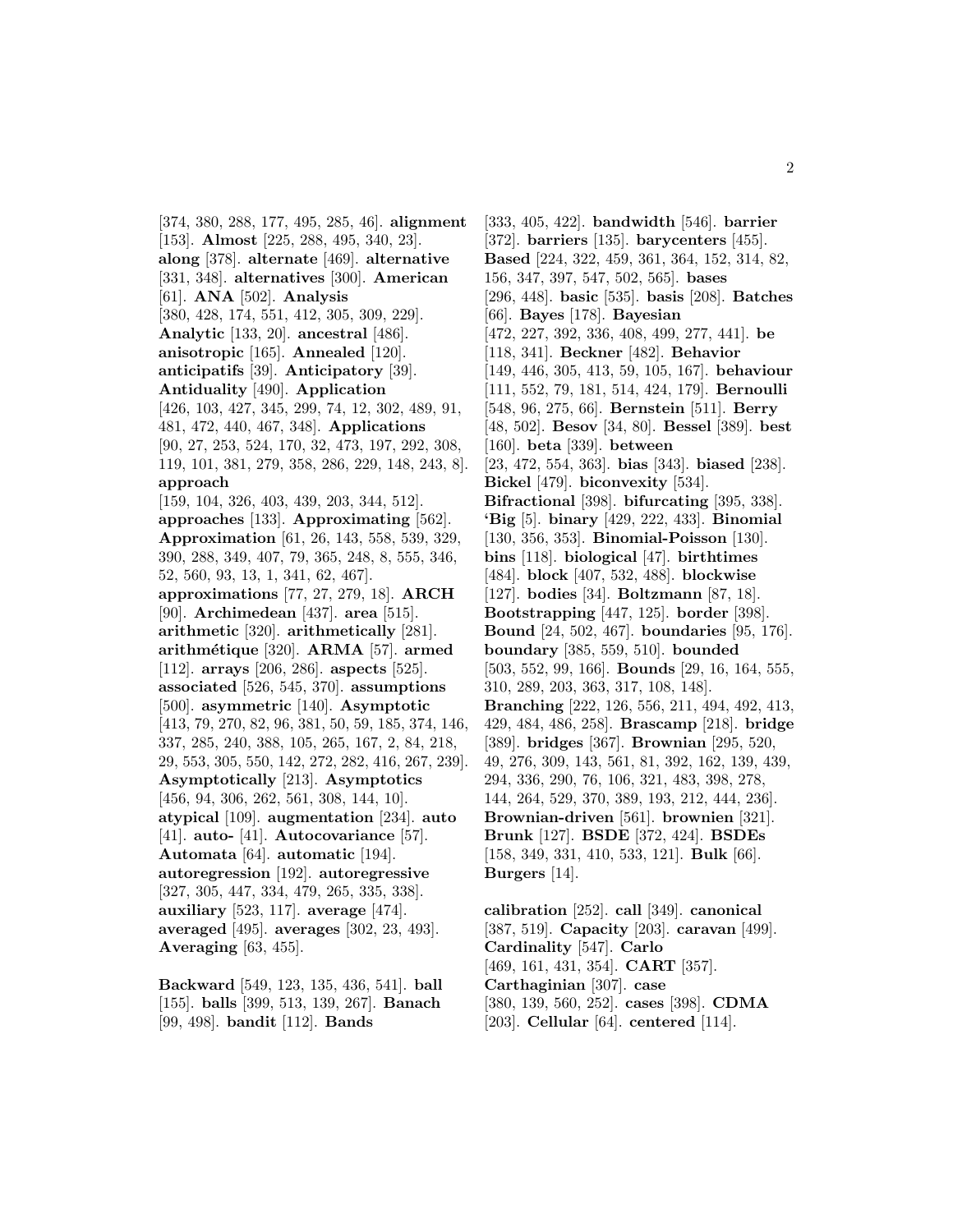**Central** [365, 223, 433, 89, 170, 465, 288, 43, 272, 346, 22, 286, 518, 467]. **certain** [97, 90, 526, 545]. **chaˆınes** [17]. **Chain** [532, 6, 342, 365, 354]. **Chain-referral** [532]. **Chains** [432, 383, 378, 187, 74, 485, 564, 347, 17, 395, 229, 422, 28]. **change** [461]. **change-point** [461]. **changes** [54]. **chaos** [186]. **chaoses** [496]. **characterisation** [443]. **characteristic** [510]. **Characterization** [455]. **characterizing** [65]. **Cheeger** [17]. **chemical** [96]. **Chernoff** [48]. **chi** [418]. **chi-type** [418]. **Christoffel** [565]. **Chung** [127]. **circle** [49, 312]. **circular** [21, 488]. **Class** [200, 90, 111, 557, 249, 64, 428, 241, 539, 526, 545]. **classes** [544, 40]. **Classification** [115, 131, 449]. **classifier** [505]. **closeness** [363, 543]. **cloud** [417]. **CLT** [390]. **cluster** [446, 96]. **clustering** [219, 298, 315]. **clusters** [152, 44]. **coagulation** [306]. **coagulation-fragmentation** [306]. **codes** [471]. **coding** [80]. **coefficient** [163, 394, 37, 408, 14]. **coefficients** [123, 107, 159, 154, 397, 533, 157, 338]. **Collective** [374]. **Collective-Rearrangement** [374]. **collector** [419, 490]. **collisions** [87]. **coloured** [133]. **comme** [36]. **Compact** [360, 292, 560]. **Comparison** [116, 194, 369, 160]. **Competing** [444, 405]. **competition** [371]. **complete** [329, 469]. **Complex** [477]. **component** [324]. **components** [33, 306, 122]. **Compound** [1]. **compression** [80]. **compromise** [472]. **concavity** [124]. **Concentration** [166, 383, 217]. **condition** [312, 564, 436, 424]. **Conditional** [113, 475, 314, 472, 430]. **Conditioned** [420, 258, 341]. **Conditions** [147, 302]. **Confidence** [333, 182, 405, 267, 422]. **congestion** [221]. **conic** [12]. **conjectures** [120]. **connected** [77]. **connections** [264]. **Consistency** [376, 463, 540, 476, 350, 406]. **Consistent** [137, 336, 459, 297, 483].

**constant** [548, 160, 328]. **Constraints** [83, 331, 410]. **construction** [298]. **constructions** [194, 13]. **contaminants** [384]. **content** [297]. **context** [484, 277]. **continu** [183]. **Continuous** [403, 506, 258, 556, 183, 55, 294, 493]. **Continuous-time** [506, 258, 183, 493]. **continuously** [246]. **contraction** [408, 196]. **control** [524, 138]. **controlled** [365]. **converge** [381]. **Convergence** [379, 74, 100, 560, 563, 322, 465, 163, 384, 288, 458, 491, 222, 11, 495, 87, 273, 92, 180, 22, 565]. **convergences** [399]. **Convex** [145, 495, 294, 410, 360]. **Convolution** [310]. **convolutions** [155, 268]. **coordinate** [236]. **coprocess** [434]. **copula** [347]. **copula-based** [347]. **copulas** [437, 397]. **Correction** [545]. **correlated** [238]. **correlations** [105]. **Corrigendum** [158]. **count** [544]. **counter** [522]. **counter-curse** [522]. **counting** [421]. **counts** [407, 306, 1]. **Coupling** [211, 93]. **couplings** [531]. **coupon** [419, 490]. **covariance** [379, 332, 60, 488]. **covariate** [375, 190]. **covariates** [373]. **cover** [557]. **Cramer** [564, 244, 438]. **Cramér-type** [438]. **credit** [136]. **criterion** [239]. **critical** [556, 413]. **Crump** [433]. **cup** [419]. **Curie** [316]. **curse** [522]. **curve** [156]. **curved** [385, 558]. **curves** [543]. **Cutoff** [28]. **Cyclic** [129]. **cylinder** [325]. **cylinders** [284].

**D** [474, 519]. **D-lattice** [519]. **damping** [463]. **Data** [252, 322, 544, 41, 361, 364, 109, 156, 59, 463, 18, 406, 417]. **Data-driven** [252, 417]. **de-noising** [499]. **decay** [440]. **decaying** [105]. **decomposition** [294]. **deconvolution** [178, 58]. **decreasing** [149]. **deficiency** [268]. **defined** [172]. **degeneracy** [354]. **degenerate** [426, 149]. **degree** [440]. **degree-sequence** [440]. **delayed** [372]. **Densities** [432, 40, 310, 454, 268, 199, 192]. **Density** [182, 326, 278, 15, 42, 563, 339, 73, 456, 314,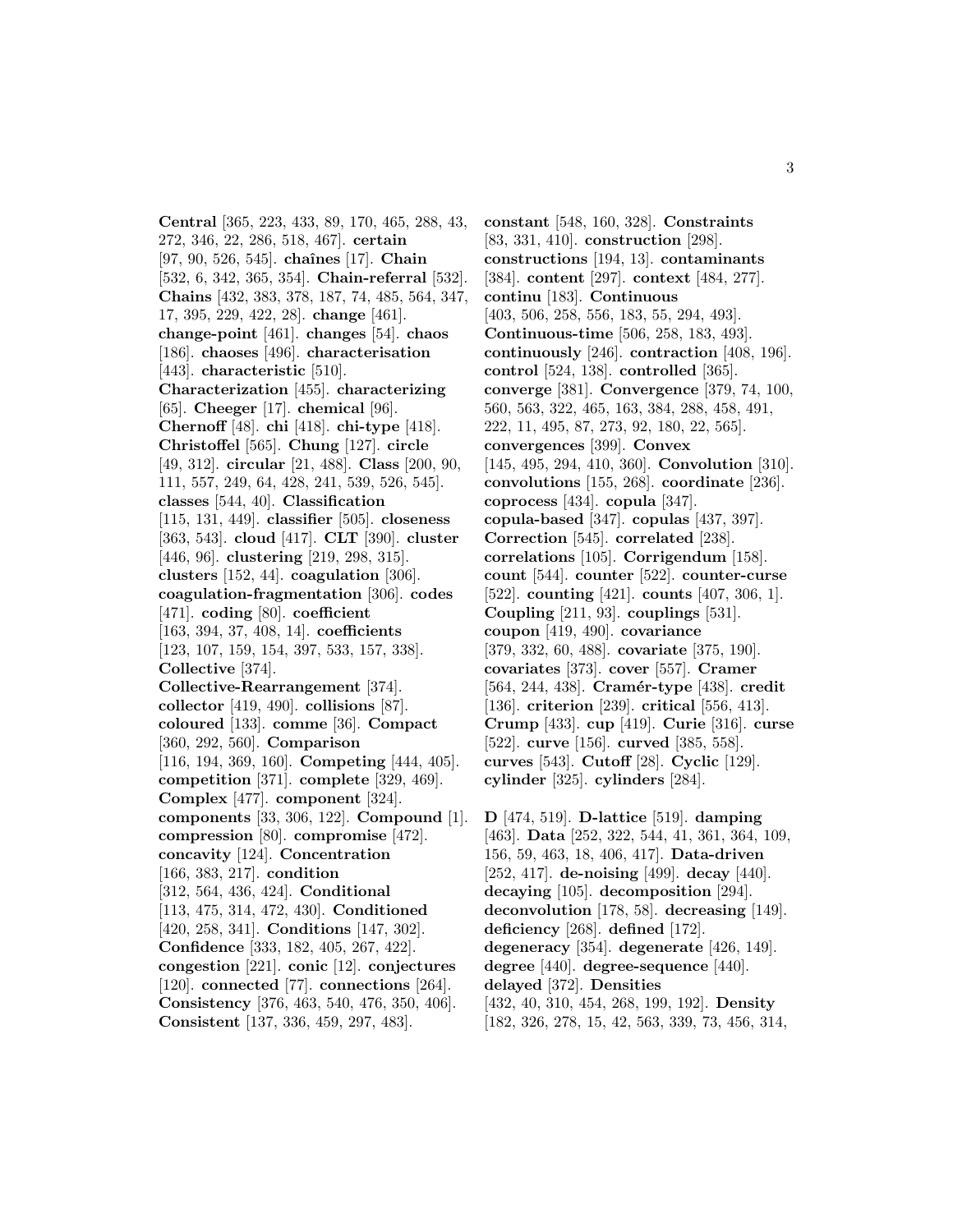55, 215, 185, 98, 267, 25, 315, 348, 150, 108, 157, 430, 283]. **dependence** [452, 404, 110, 215, 484, 347, 397]. **Dependent** [170, 123, 41, 100, 142, 300, 56, 191, 536, 223, 286, 157, 328, 127, 449]. **depends** [298]. **depth** [457, 406]. **derivative** [353, 39]. **derivatives** [361, 136, 283]. **dérivé** [39]. **descent** [473]. **describing** [179]. **design** [67, 471, 85]. **designed** [502]. **designs** [361]. **Detecting** [54, 109]. **detection** [119]. **determinantal** [513]. **Deterministic** [346, 355, 497, 469, 411]. **Deviation** [164, 498, 395, 97, 31, 494, 435, 478, 94, 4, 289, 500]. **Deviations** [78, 21, 281, 32, 520, 151, 88, 241, 209, 101, 414, 247, 244, 203, 22, 526, 545, 103, 510, 335, 229, 316, 284, 438, 325]. **d'experts** [36]. **Dickman** [381]. **difference** [418]. **differences** [498]. **different** [559]. **differentiability** [531]. **differentiable** [454]. **Differential** [352, 123, 456, 394, 172, 431, 428, 248, 408, 259, 132, 180, 135, 105, 436, 63, 541]. **diffusion** [563, 385, 163, 195, 394, 94, 462, 8, 37, 52, 86, 560, 246, 388, 39, 250]. **diffusion-approximation** [8]. **Diffusions** [50, 51, 72, 14, 432, 402, 232, 539, 426, 181, 68, 422]. **Digital** [186]. **dilatation** [196]. **dimension** [61, 131, 540, 346, 340, 488, 401, 396]. **Dimensional** [42, 242, 211, 402, 399, 368, 557, 561, 154, 352, 102, 416, 246, 487, 529, 68, 284, 467]. **dimensionality** [522]. **Dimensions** [24, 73]. **direct** [554]. **Directed** [220, 247]. **directions** [129]. **Dirichlet** [214, 344]. **discontinuity** [470]. **discontinuous** [352, 372, 400]. **discovering** [47]. **discovery** [348]. **Discrete** [311, 37, 148, 237, 342, 55, 91, 477, 250]. **discretely** [493]. **discrétisation** [39]. **discretization** [39]. **disk** [559]. **Dislocation** [255]. **dispersion** [544, 408].

**distance** [531, 96]. **distances** [290]. **Distortion** [169]. **distributed** [351]. **distribution** [237, 107, 29, 70, 142, 114, 443, 381, 539, 91, 560, 330, 526, 65, 341, 243, 62]. **distributions** [83, 390, 562, 100, 527, 472, 363, 504, 545]. **divergence** [132, 180]. **divergent** [488]. **divisible** [128, 100, 302, 254]. **division** [442]. **Dixie** [419]. **DNA** [1]. **does** [210]. **domain** [52]. **Dominating** [226]. **Donsker** [154]. **double** [419]. **Doubly** [349, 436]. **drift** [468, 392, 352, 462, 426, 14, 246, 422]. **Driven** [181, 456, 468, 561, 248, 132, 180, 105, 252, 510, 417]. **dual** [274]. **d'une** [39]. **Durbin** [305, 335]. **Dynamical** [42, 257, 74, 271, 63, 316]. **dynamics** [120, 365, 11, 7]. **Dynamiques** [120]. **Dyson** [49].

**Edgeworth** [229]. **Editorial** [259]. **effect** [227]. **effects** [394]. **efficacy** [277]. **efficiencies** [291]. **efficiency** [489, 337]. **Efficient** [25, 471]. **EGARCH** [60]. **eigenvalues** [478, 214]. **eigenvector** [492]. **electricity** [542]. **electrostatic** [49]. **elements** [136]. **ellipsoids** [34]. **elliptic** [68]. **Empirical** [224, 405, 508, 59, 522, 523, 379, 142, 219, 114, 173, 565]. **Enhanced** [197]. **enlarged** [359]. **enlargement** [307]. **ensemble** [519]. **ensembles** [387]. **Entrelacements** [231]. **Entropic** [226, 147, 130]. **entropy** [475, 299]. **Envelope** [61]. **environment** [391, 220, 88, 293]. **environments** [556]. **epidemic** [211]. **Equal** [107]. **equality** [425]. **equation** [551, 242, 73, 456, 474, 408, 527, 358, 366, 18, 10]. **equations** [123, 394, 172, 431, 428, 248, 101, 259, 14, 132, 180, 135, 105, 436, 63, 549, 541, 352]. **equilibrium** [491]. **equipartition** [270]. **equivalence** [559, 388]. **Erased** [24]. **Erdos** [23, 103]. **ergodic** [539, 250]. **Ergodicity** [90, 426, 409, 435, 485, 486]. **Erlang** [491]. **error** [238, 334, 555, 190]. **errors**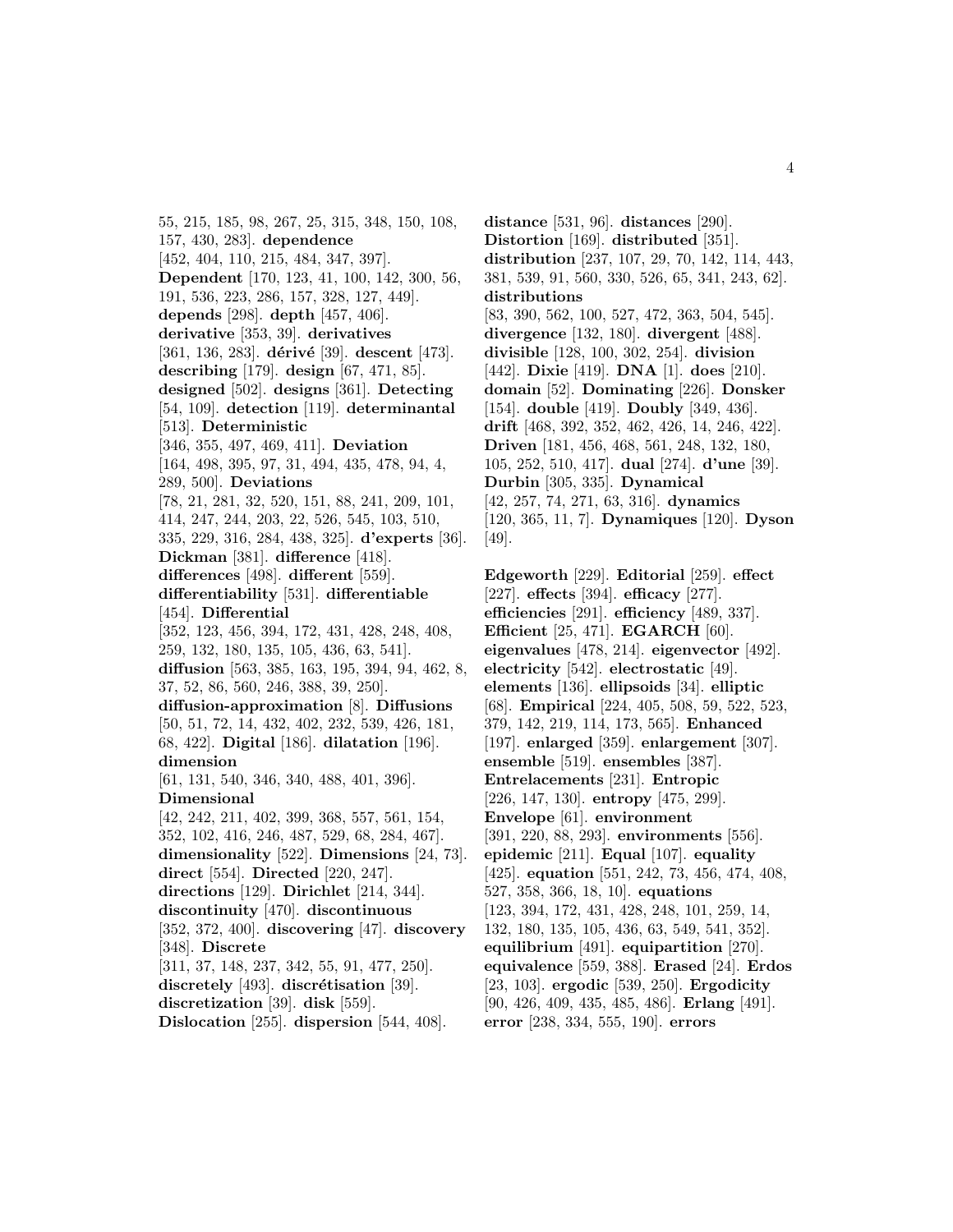[50, 51, 502]. **Esseen** [502, 48]. **estimate** [84, 376, 431]. **Estimates** [224, 450, 188, 494, 95, 560, 176, 243]. **Estimating** [237, 542, 442, 430, 422, 20, 122, 417]. **Estimation** [165, 501, 334, 394, 110, 190, 199, 42, 250, 269, 227, 182, 563, 391, 322, 128, 538, 361, 364, 339, 295, 104, 537, 475, 40, 375, 434, 187, 299, 534, 323, 473, 314, 55, 343, 292, 480, 326, 178, 462, 156, 215, 324, 37, 336, 408, 411, 481, 98, 267, 332, 246, 25, 315, 546, 348, 547, 317, 108, 39, 283, 117, 401, 396]. **estimator** [238, 355, 459, 152, 356, 297, 94, 350, 463, 71, 502]. **Estimators** [333, 470, 51, 185, 337, 483, 216, 430, 192]. **Euclidean** [260]. **Euler** [163, 52, 149, 467]. **event** [405, 400]. **events** [405]. **Exact** [40, 561, 352, 363]. **example** [385]. **exceedance** [251]. **excesses** [62]. **exchange** [111]. **excursion** [515]. **existence** [312, 398]. **Exit** [521, 6, 510]. **Exit-time** [521]. **Expansions** [243, 253, 29, 262, 150, 229]. **Expectation** [224, 558, 452]. **Expectations** [38, 431]. **expected** [141]. **experimental** [11, 471]. **experiments** [114]. **expert** [36]. **explicit** [389]. **exploration** [429]. **Exponent** [24]. **Exponential** [383, 509, 43, 173, 484, 268, 507, 544, 558, 310, 514, 19]. **exponents** [77, 287]. **exposure** [384]. **external** [316]. **Extinction** [556, 258]. **Extremal** [351]. **Extreme** [95, 453, 478, 176]. **Extremes** [418, 451]. **factor** [271, 160]. **false** [348]. **family** [558, 514]. **fast** [542]. **fat** [517]. **Feller** [90]. **Feynman** [77, 120]. **field** [217, 403, 316, 521]. **fields** [218, 165, 54, 260, 528, 43, 81, 515, 498, 340, 259, 261, 290, 25, 518]. **Filtering** [195]. **filters** [272]. **filtration** [233, 549, 359]. **filtrations** [307, 234]. **finies** [17]. **finite** [100, 393, 279, 519, 313, 17, 199, 229, 236, 19].

**finite-range** [519]. **finitely** [550]. **first**

[524, 305, 96, 335, 284, 328]. **first-order** [305, 335]. **first-passage** [96]. **Fisher** [195]. **Fit** [200, 300, 45, 56, 479]. **Fixed** [291, 470, 300]. **Fixed-** [291]. **flow** [284]. **flows** [325]. **fluctuation** [153]. **Fold** [448]. **food** [384]. **forest** [371]. **forests** [457, 536]. **form** [132, 180]. **forms** [218, 83, 32, 493, 344]. **formula** [254, 359]. **formulas** [389]. **formulations** [460]. **Forward** [123]. **Forward-backward** [123]. **fractals** [249]. **Fractional** [276, 551, 242, 553, 537, 309, 143, 162, 464, 261, 76, 106, 168, 366, 264]. **fragmentation** [552, 306, 255]. **Fragmentations** [69]. **framework** [257, 277, 533]. **Fréchet** [312]. **free** [477]. **freeze** [396]. **French** [320, 231, 35, 183, 120, 321, 17, 36, 46, 39, 319]. **frequency** [537, 282]. **Frobenius** [492]. **frog** [550]. **frontier** [350]. **full** [18, 229]. **fully** [417]. **function** [361, 339, 501, 142, 474, 190, 117, 565]. **Functional** [91, 175, 361, 399, 43, 225, 485, 98, 406, 103, 344, 449]. **functionals** [383, 164, 342, 209, 481, 466, 25, 518, 89, 212]. **functions** [524, 205, 249, 405, 294]. **Further** [438].

**G** [66]. **gain** [470]. **Galton** [517, 420, 492, 395]. **game** [186]. **games** [469]. **gamma** [390]. **gap** [402, 7]. **gas** [87]. **Gaussian** [453, 29, 70, 538, 507, 32, 165, 537, 323, 260, 249, 197, 528, 451, 393, 515, 59, 340, 122, 259, 282, 168, 527, 25, 213, 315, 252, 239, 313, 160, 245, 382, 189]. **Gaussianity** [503]. **Gelfand** [231]. **genealogical** [371]. **genealogies** [378]. **General** [341, 201, 516, 484, 289, 366, 415, 549, 371, 255]. **generalizations** [177]. **generalized** [274, 443, 14, 527, 490, 358, 10, 504]. **generalizing** [419]. **generated** [249, 550, 132, 180, 351]. **Generator** [72]. **generators** [437, 372]. **genomic** [229]. **geometric** [517, 257, 91, 565]. **Gibbs** [81, 175]. **given** [232, 491]. **global** [322].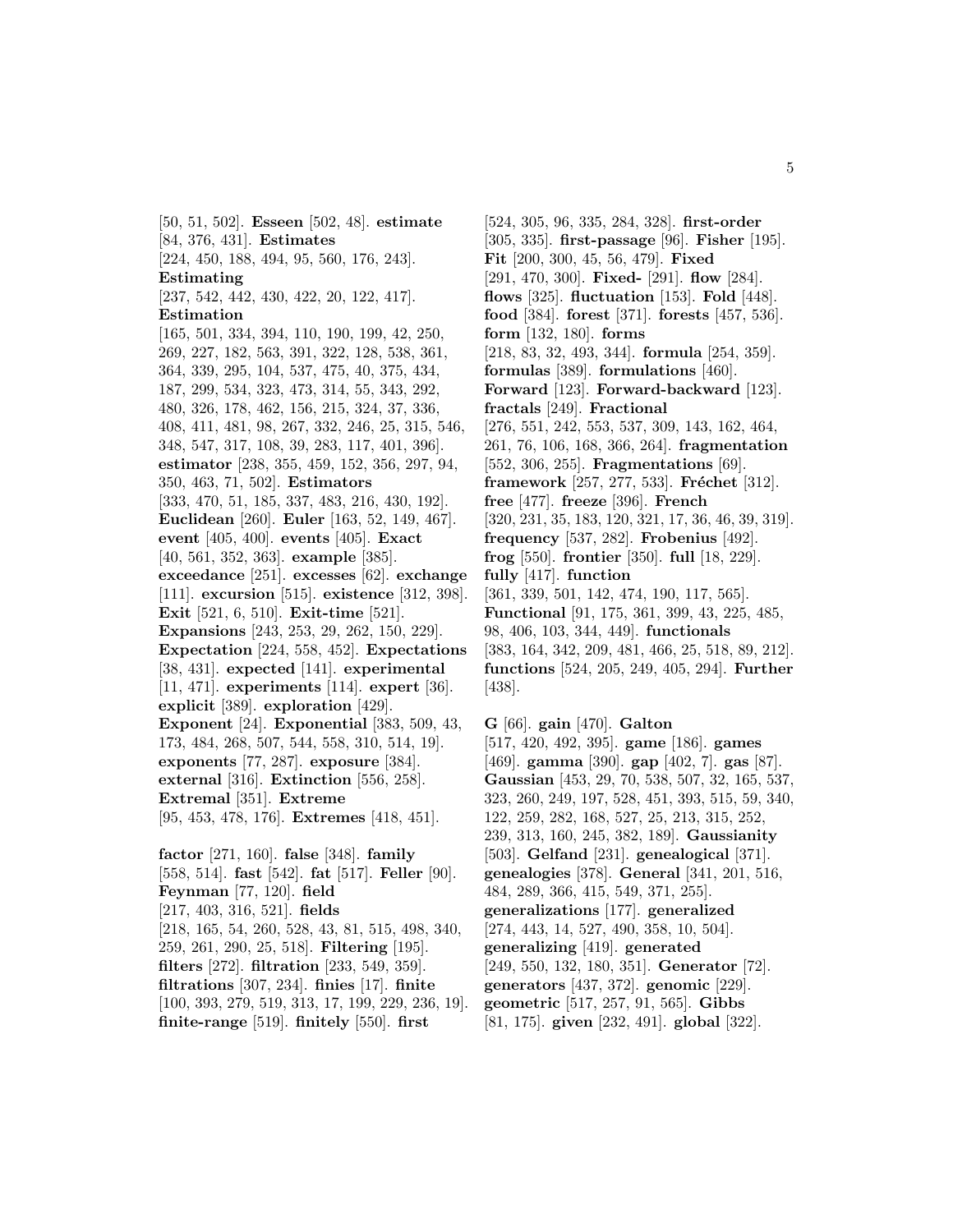**Goldenshluger** [296]. **Goodness** [300, 45, 56, 200, 479]. **Goodness-of-Fit** [200, 300, 56, 479]. **gradient** [123, 473, 495]. **gradients** [91]. **Gram** [412]. **Graph** [509, 152, 298, 440]. **graph-based** [152]. **graphical** [554]. **graphon** [407]. **graphs** [44, 440]. **grazing** [87]. **group** [453, 231, 92, 416]. **groupes** [231]. **groups** [550]. **Growth** [24, 552, 484]. **growth-fragmentation** [552].

**half** [52]. **half-space** [52]. **Hamiltonian** [463]. **hard** [304]. **hard-thresholding** [304]. **harmonizable** [553]. **Harris** [289]. **Hastings** [299]. **Hausdorff** [340]. **having** [289]. **Hawkes** [491]. **hazard** [190]. **heat** [16, 242, 262]. **heavy** [553, 342, 308]. **heavy-tailed** [308]. **Hedging** [147, 136]. **Height** [371]. **Hermite** [323]. **heteroscedastic** [238, 448]. **heuristics** [448]. **Hidden** [391, 187, 480]. **hierarchical** [465, 270]. **high** [537, 368, 350, 282, 416, 487, 396]. **high-dimensional** [368, 487]. **high-frequency** [537, 282]. **higher** [192]. **higher-order** [192]. **Hilbert** [213]. **Hilbertian** [198]. **Histogram** [189, 237, 118, 194, 430]. **hitting** [89, 167]. **Hodgkin** [426]. **Hoeffding** [235]. **H¨older** [287, 218, 511]. **Hölderian** [198]. **homodyne** [204]. **homogeneous** [376, 378, 232, 433, 466, 415]. **Homogenization** [159, 188]. **homogenizations** [22]. **honor** [230]. **horizon** [106]. **hull** [228]. **Hurst** [295]. **Huxley** [426]. **hyperbolic** [260, 443, 126, 157]. **hypersurfaces** [518]. **hypotheses** [75]. **hypothesis** [34, 348]. **I.I.D.** [78, 116]. **idealized** [380].

**identifiability** [330]. **identification** [245]. **II** [51, 180]. **III** [13]. **image** [11]. **immigration** [413]. **Impact** [457]. **implied** [450]. **importance** [497, 161]. **imposed** [83].

**Improved** [500]. **incompatible** [472]. **incorrectly** [114]. **increasing** [411]. **increment** [295]. **Incremental** [287]. **increments** [538, 451, 206]. **indecomposable** [413]. **independent** [379, 293, 330, 103]. **index** [364, 295, 501, 337]. **indexed** [249, 102, 261, 290, 13]. **indices** [476, 396]. **inégalité** [17]. **inequalities** [383, 450, 16, 217, 402, 130, 184, 478, 43, 387, 173, 498, 91, 416, 4, 48, 166, 395, 500, 344, 482, 175]. **inequality** [218, 31, 435, 393, 353, 313, 17]. **Inference** [107, 530, 441, 461, 172, 397, 565]. **Infinite** [399, 139, 444, 242, 211, 131, 96, 346, 106, 68]. **infinite-dimensional** [242]. **infinitely** [128, 100, 302, 254]. **information** [523, 469, 423, 140, 117]. **inhomogeneous** [322, 458, 184, 480, 156, 336, 388]. **initial** [18]. **initialization** [280]. **input** [369]. **inputs** [561]. **instrumental** [377]. **integral** [549, 236]. **Integrals** [253, 218, 20]. **Integrated** [406, 462, 37, 370]. **Integration** [257]. **Interacting** [81, 311, 562, 525]. **interaction** [217, 139, 519]. **interlacings** [231]. **Intermediate** [489, 561]. **interpretation** [87, 14]. **intertwinings** [477]. **intervals** [182, 109]. **invariance** [198, 511]. **Invariant** [525, 563, 439, 539, 68, 422]. **inverse** [282, 527, 481, 216, 228, 304]. **irregular** [14]. **isomorphism** [440]. **isotonic** [45, 362]. **iterated** [99, 278, 71, 144]. **iterates** [74]. **Iterative** [362]. **IX** [212].

**Jagers** [433]. **joint** [187]. **jump** [563, 462, 539, 411, 388, 89]. **jump-diffusion** [563]. **jumps** [542, 331, 424, 549, 541].

**K.P.P.** [10]. **Kac** [77, 120]. **Kantorovich** [274, 511]. **Kawasaki** [7]. **Kellerer** [266]. **Kernel** [82, 355, 16, 262, 95, 350, 442, 71, 546]. **Kernel-based** [82]. **kernels** [339, 491].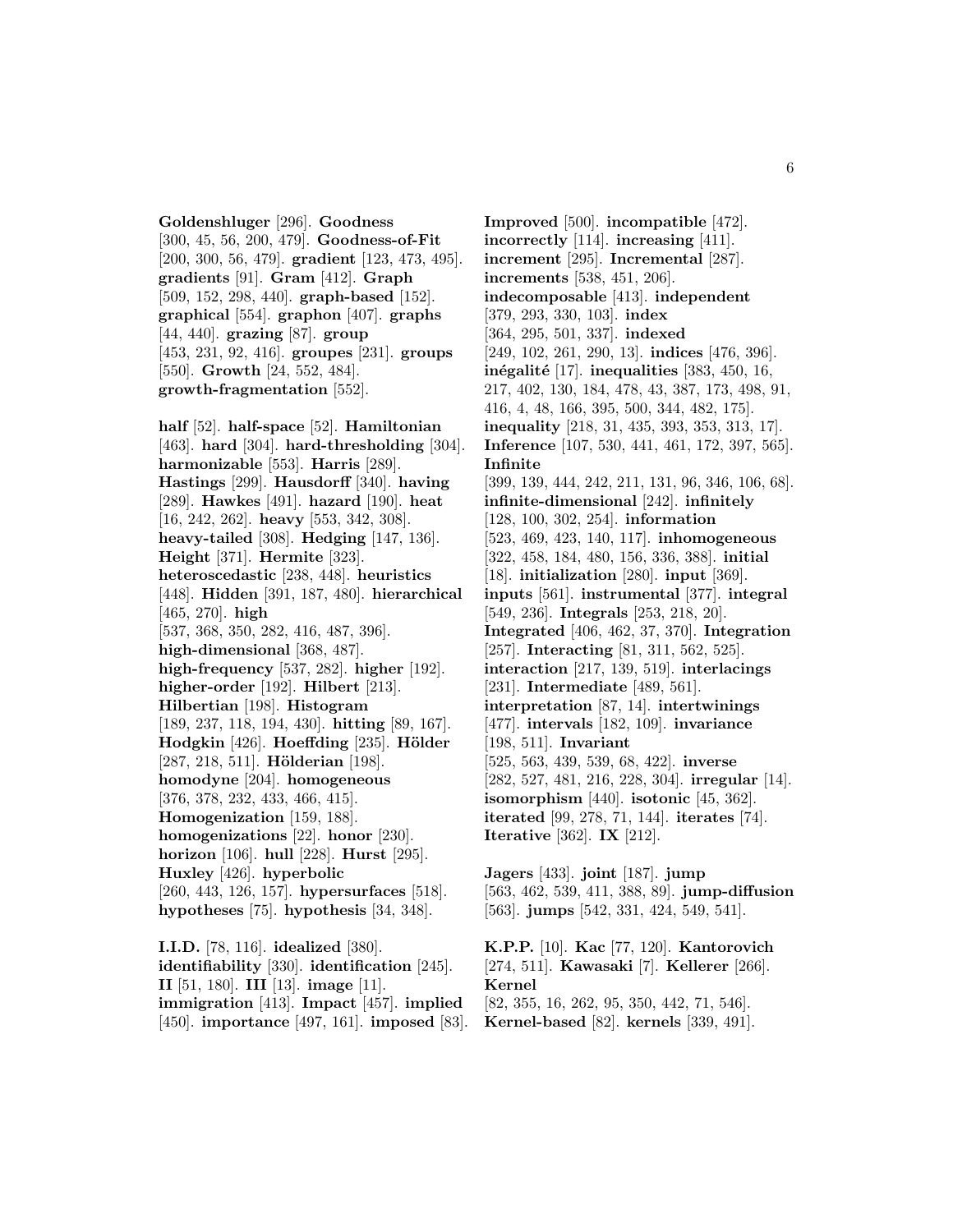**Kesten** [504]. **killed** [341]. **kind** [234]. **kinetic** [366]. **kit** [524]. **KMT** [13]. **Komlos** [19]. **KPZ** [254]. **Kriging** [472]. **Kummer** [527].

**Lacunar** [240]. **Lacunary** [276]. **LAMN** [468]. **Lancaster** [506]. **Langevin** [346]. **Laplace** [555, 27, 485, 10]. **Laplacians** [465]. **Large** [21, 281, 520, 494, 101, 247, 22, 103, 510, 229, 179, 446, 97, 378, 32, 26, 31, 557, 241, 23, 486, 526, 545, 284, 127, 325, 371]. **laser** [119]. **Lasso** [313, 393, 416]. **last** [220]. **late** [258]. **lattice** [519]. **Law** [557, 21, 378, 516, 23, 466, 486, 71, 103, 440, 127]. **laws** [128, 320, 99, 330, 370]. **lead** [210]. **learning** [523]. **least** [397]. **least-squares** [397]. **Lemma** [263, 38]. **length** [559, 564]. **lengths** [414]. **Lepski** [296]. **letters** [202]. **level** [292, 209, 251]. **level-exceedance**  $[251]$ . **Lévy** [524, 556, 553, 320, 456, 468, 145, 248, 181, 146, 282, 321, 278, 15, 167, 409, 255, 319, 467]. **Lévy-Driven** [181, 248]. **Lévy-Type** [409]. **Lieb** [218]. **Lifetime** [144]. **lifetimes** [484]. **likelihood** [376, 201, 405, 480, 33, 463, 543]. **Limit** [342, 44, 102, 72, 564, 493, 424, 251, 418, 218, 170, 465, 288, 35, 183, 43, 272, 114, 365, 346, 225, 221, 223, 433, 273, 426, 23, 176, 22, 286, 415, 518, 89, 212, 179, 467]. **limites** [35, 183]. **limiting** [370]. **Lindeberg** [170, 3]. **lineages** [486]. **Linear** [191, 86, 72, 83, 501, 491, 76, 106, 168, 171, 216, 228, 198, 304, 401]. **linear-quadratic** [76, 106, 168]. **links** [554]. **Lions** [531]. **Lipschitz** [205, 163, 533, 436]. **LISDLG** [92]. **LM** [544]. **Local** [553, 361, 295, 233, 354, 282, 240, 212, 333, 249, 340, 264, 348, 344, 50]. **localized** [448]. **locally** [159, 12, 495]. **Location** [514]. **log** [450, 124, 254, 175]. **log-concavity** [124]. **log-infinitely** [254]. **log-Sobolev** [450, 175]. **logarithm** [99, 71]. **Logarithmic** [184, 16, 516, 387]. **logistic** [416]. **lois** [320]. **Long** [60, 111, 552, 323, 300, 56, 191, 59].

**long-memory** [59]. **long-range** [300, 191]. **long-time** [111, 552]. **Loop** [24]. **Loop-Erased** [24]. **loss** [182]. **Lower** [24, 284]. **LSI** [519]. **Lundberg** [148]. **Lundberg-type** [148]. **Lyapunov** [77].

**M** [130, 130, 66]. **M/G/1** [66]. **M/M/** [130]. **Macroscopic** [153]. **Major** [19]. **management** [427]. **Manifold** [261]. **Manifolds** [454, 329]. **manpower** [427]. **many** [118]. **maps** [455]. **Marc** [230]. **marginal** [232, 543]. **market** [542]. **Markov** [346, 383, 376, 391, 90, 355, 378, 427, 6, 164, 342, 187, 458, 435, 497, 9, 184, 74, 480, 141, 365, 33, 485, 354, 202, 432, 411, 48, 347, 486, 506, 17, 89, 395, 229, 422, 341, 28]. **Markovian** [26, 311, 429]. **martingale** [138]. **martingales** [35, 183, 233, 498, 166]. **mass** [371]. **Match'** [5]. **Matchings** [205]. **matrices** [379, 49]. **matrix** [412, 368]. **maximal** [284, 325]. **Maximization** [558]. **maximizer** [274]. **Maximum** [480, 376, 29, 70, 206]. **Maxwell** [87]. **McKay** [504]. **MCMC** [93]. **mean** [361, 217, 312, 405, 542, 403, 358, 543, 521]. **mean-field** [521]. **mean-reverting** [542, 358]. **mean-variance** [403]. **meander** [389]. **Means** [329, 280, 381]. **measurable** [154]. **measure** [222, 510, 422, 255, 236, 251, 175]. **measure-valued** [251]. **measurement** [334, 50, 51, 190]. **measures** [64, 308, 525, 113, 169, 273, 522, 4, 22, 85, 68, 254, 500, 482]. **mechanism** [411]. **media** [188, 8]. **Meeting** [293]. **memory** [187, 323, 491, 59, 564, 60]. **Metastable** [181]. **method** [182, 295, 138, 555, 27, 460, 332, 228, 63, 3, 417, 341]. **methods** [111, 354, 298, 369]. **metric** [540, 290]. **Metropolis** [299]. **Minimal** [410]. **Minimax** [20, 434, 178, 34, 322, 303]. **Minimaxity** [82]. **Minimizer** [224]. **minimizing** [114]. **Minimum** [161].

**Minkowski** [297]. **mismatch** [169].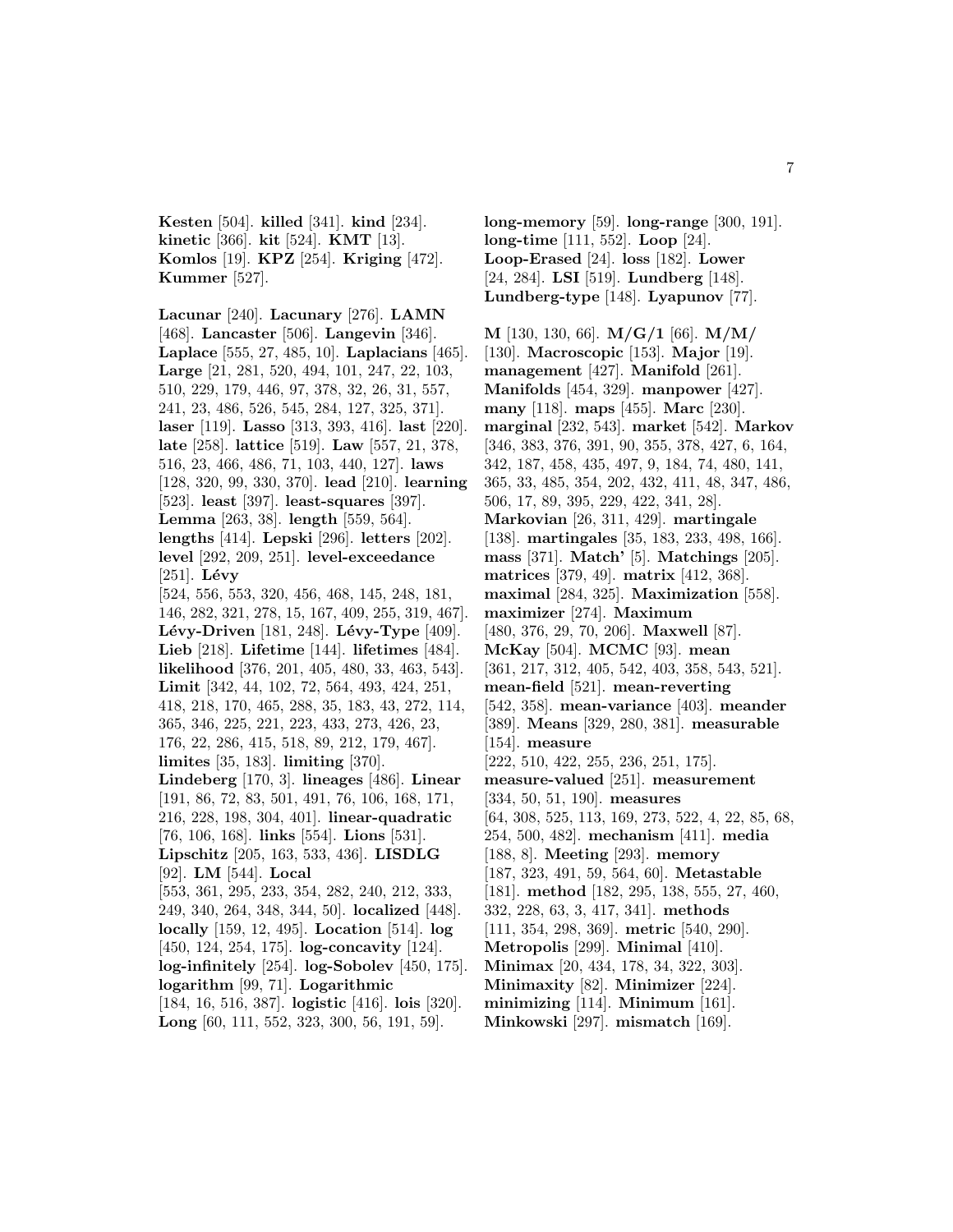**misspecified** [250]. **mixed** [172, 162, 302]. **Mixing** [302, 55, 3]. **mixture** [227, 201, 412, 12, 393, 33, 252, 239, 313, 199, 108, 2]. **mixtures** [330, 315, 150]. **Möbius** [490]. **Mode** [84, 433, 71]. **Model** [41, 67, 324, 122, 204, 240, 373, 391, 535, 399, 49, 550, 407, 476, 334, 110, 423, 302, 221, 426, 377, 416, 98, 171, 190, 252, 239, 448, 554, 316, 430, 328, 60, 502, 179]. **modeling** [471]. **Models** [90, 509, 376, 201, 544, 427, 412, 447, 356, 407, 12, 542, 393, 480, 172, 306, 313, 265, 199, 2, 532]. **Moderate** [151, 78, 414, 335, 316, 88, 209, 244, 203, 438]. **Modified** [387, 66, 450]. **modulated** [241]. **modules** [235]. **Moebius** [482]. **Moment** [450, 308]. **moments** [446, 288, 79, 350, 287, 269, 19]. **Monge** [274]. **monotone** [425, 310]. **monotonicity** [111, 490]. **Mons** [259]. **Monte** [161, 469, 431, 354]. **Monte-Carlo** [469]. **Motion** [276, 295, 520, 309, 392, 162, 464, 439, 336, 411, 321, 483, 398, 278, 144, 264, 529, 370, 193]. **motions** [553, 129, 477, 126]. **mouvement** [321]. **moves** [469]. **moving** [302, 23, 493]. **MRW** [379]. **Multi** [8, 243, 420, 413, 271, 467]. **multi-dimensional** [467]. **multi-factor** [271]. **Multi-scaled** [8]. **Multi-Tone** [243]. **multi-type** [420, 413]. **multiclass** [505]. **Multidimensional** [176, 415, 19, 331, 206, 193]. **Multifractal** [72, 240, 254]. **Multifractional** [290, 295, 501, 464, 287]. **multilevel** [380]. **multinomial** [526, 545]. **multiple** [348, 271, 440]. **Multiplicative** [485]. **Multiscale** [346]. **multistable** [464, 287]. **multitype** [258]. **Multivariate** [253, 345, 309, 343, 393, 292, 302, 397, 71]. **mutations** [535]. **Nagata** [540]. **natural** [353, 514]. **Nearest**

[131, 505]. **Necessary** [312]. **Negative** [404, 524, 356, 290]. **neighbor** [131, 505]. **nested** [471]. **network** [110, 203].

**networked** [270]. **Neumann** [512]. **neural** [203]. **Newman** [419]. **NN** [540]. **noise** [551, 242, 537, 480, 133, 101, 474, 273, 181, 388, 58]. **noising** [499]. **noisy** [368]. **Non** [90, 429, 416, 518, 376, 153, 378, 163, 26, 292, 491, 139, 336, 408, 122, 267, 216, 239, 382, 189, 502, 344]. **Non-asymptotic** [416, 267]. **Non-binary** [429]. **Non-central** [518]. **non-compact** [292]. **non-Gaussian** [382]. **non-homogeneous** [376]. **non-linear** [491]. **non-Lipschitz** [163]. **non-local** [344]. **non-Markovian** [26, 429]. **non-parametric** [336, 408]. **non-randomly** [502]. **non-reversible** [139]. **non-uniqueness** [153]. **nonasymptotic** [142]. **nonlinear** [428, 101, 14, 126]. **Nonparametric** [322, 375, 348, 283, 355, 462, 489, 34, 246, 199, 502, 449]. **nonregular** [114]. **norm** [530]. **Normal** [253, 282, 363]. **Normality** [50, 240, 337, 282, 285, 2]. **normalized** [281, 492, 438]. **note** [437, 402, 509, 88, 5, 256]. **Number** [187, 152, 33, 381, 202]. **numbers** [378, 557, 23, 486, 103, 127]. **numerical** [46]. numériques [46].

**objective** [495, 472]. **observation** [168]. **observations** [250]. **observed** [463, 246]. **obstacle** [512]. **occupation** [222]. **occurrences** [202]. **œuvre** [319]. **One** [537, 42, 61, 402, 154, 352, 102, 246, 529, 500]. **One-Dimensional** [42, 402, 154, 352, 246, 529]. **one-sided** [500]. **One-step** [537]. **onto** [375]. **Operator** [367, 74, 481]. **operators** [77, 132, 180]. **Optimal** [563, 16, 473, 472, 531, 153, 503, 455, 497, 481, 213, 85, 196, 51]. **Optimality** [224, 196]. **Optimisation** [85]. **optimization** [403]. **option** [138]. **Optional** [359]. **Options** [61]. **oracle** [393, 416, 313]. **order** [123, 305, 116, 31, 187, 350, 335, 192, 269]. **ordering** [476]. **orderings** [404]. **orientations** [207]. **Ornstein** [143].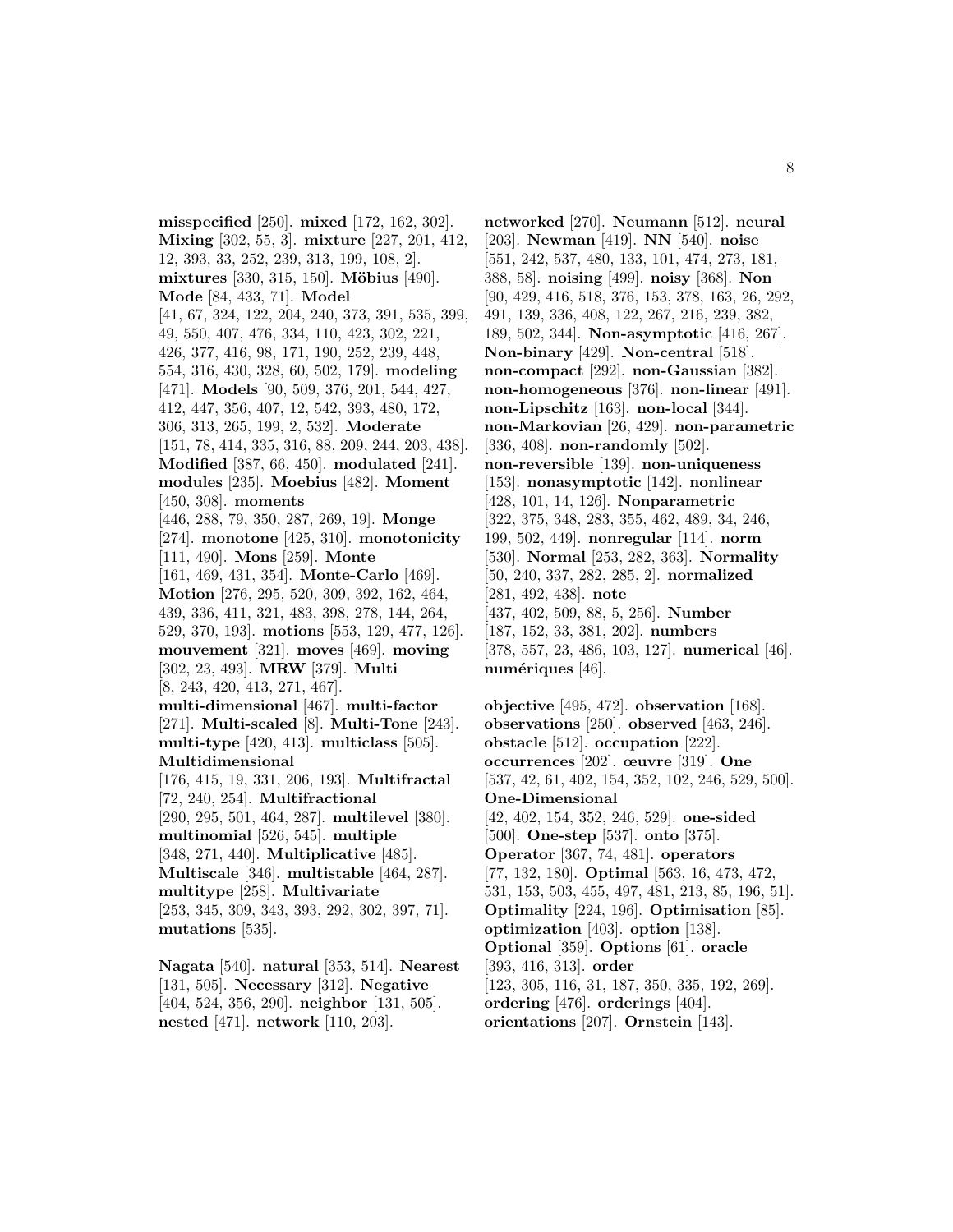**orthant** [459]. **orthant-based** [459]. **Orthogonal** [377, 506]. **outliers** [530]. **overlap** [107]. **overshoot** [167].

**painting** [44]. **paires** [231]. **pairs** [231]. **parabolic** [159, 111, 512]. **parameter** [107, 391, 201, 538, 323, 37, 39]. **parameters** [470, 468, 476, 394, 110, 269]. **paramétre** [39]. **Parametric** [172, 538, 336, 408]. **parametrix** [460]. **Pareto** [351]. **partial** [428, 225, 168, 554, 13]. **Partially** [401, 481]. **Particle** [77, 272, 525, 560, 68, 179]. **Particles** [444, 49, 81, 521]. **Partition** [314]. **Partition-based** [314]. **passage** [524, 220, 96, 284, 328]. **patched** [437]. **path** [217, 6, 414]. **paths** [263, 278, 386, 245, 212]. **pathspaces** [81]. **patterns** [318]. **Paul** [320, 321, 319]. **PCA** [487]. **PDE** [123, 159, 264]. **PDEs** [512]. **peacocks** [345, 301]. **Peccati** [496]. **penalisation** [212]. **Penalisations** [193, 236]. **Penalization** [296, 530]. **Penalized** [246, 216, 458, 356, 239]. **penalty** [252]. **Penultimate** [390, 62, 79]. **percolation** [220, 548, 96, 247, 284, 328]. **perfect** [509]. **periodic** [159, 119, 426, 105]. **periodically** [447]. **periodicities** [47]. **permutation** [279]. **Perron** [492]. **perspectives** [559]. **perturbation** [294, 76, 106]. **perturbations** [30, 366]. **Perturbed** [432, 515, 63]. **pessimistic** [303]. **phase** [64]. **pick** [396]. **pick-freeze** [396]. **Piecewise** [346, 355, 497, 411]. **piecewise-deterministic** [355]. **plane** [360]. **Plug** [292, 192]. **Plug-in** [292, 192]. **poids** [35, 183]. **Poincaré** [402, 353, 175]. **point** [461, 375, 308, 114, 95, 318, 176, 547, 417]. **Points** [226]. **Pointwise** [87, 40, 156]. **Poisson** [385, 446, 30, 375, 434, 130, 356, 407, 277, 510, 421, 547, 373, 1]. **pollution** [109]. **Pólya** [65]. **polymer** [220]. **Polynomial** [289, 150, 333, 361, 323]. **polynomials** [377, 506]. **population** [394, 442, 279, 179, 371, 161]. **portfolio**

[403]. **positive** [452]. **Positivity** [73, 345]. **Posterior** [408]. **potential** [520, 311]. **Potentials** [141]. **pour** [35, 183, 17, 46]. **Power** [440, 200, 146, 150, 382]. **Power-law** [440]. **powers** [57]. **précis** [120]. **precise** [120, 27]. **prediction** [191]. **predictors** [554]. **Preface** [134, 230, 53]. **presenting** [59]. **Preservation** [124]. **price** [137]. **Prices** [61]. **Pricing** [140, 138]. **principle** [97, 168, 415, 198, 511]. **principles** [113]. **prior** [499, 554]. **probabilistic** [159, 552, 14, 512, 64]. **probabilités** [320, 46]. **probabilities** [155, 507, 327, 506, 526, 545, 46, 440]. **probabilitistic** [87]. **Probability** [157, 320, 79, 169, 360, 472, 269]. **probability-weighted** [79]. **problem** [274, 461, 557, 187, 419, 516, 326, 178, 273, 76, 106, 168, 490, 112, 243]. **problems** [524, 11, 489, 481, 216, 228, 317, 304, 512]. **procedure** [93]. **Process** [209, 59, 72, 523, 29, 70, 355, 538, 211, 305, 375, 492, 497, 456, 468, 249, 429, 114, 141, 462, 37, 92, 560, 246, 335, 389, 174, 236, 346]. **Processes** [57, 409, 418, 453, 379, 563, 446, 524, 556, 327, 20, 164, 458, 435, 323, 9, 55, 197, 501, 413, 145, 451, 300, 308, 219, 491, 241, 154, 56, 302, 95, 536, 508, 433, 273, 484, 414, 146, 282, 411, 479, 287, 132, 180, 48, 289, 213, 486, 388, 105, 506, 176, 351, 89, 258, 15, 421, 547, 198, 13, 167, 382, 373, 283, 250, 341, 449, 251, 338]. **product** [225, 4, 68, 500]. **Products** [253]. **progressively** [359]. **Projections** [226]. **proof** [266]. **propagation** [8]. **Properties** [374, 84, 83, 270, 146, 406, 265, 60]. **Property** [240, 468, 310]. **protection** [349]. **provenant** [231]. **proximal** [177]. **Proximity** [38]. **proxy** [503]. **pseudo** [47]. **pseudo-periodicities** [47]. **put** [118]. **quadrant** [439]. **quadratic**

[531, 182, 218, 32, 76, 106, 168, 481, 98, 493]. **Qualitative** [441, 75]. **quantification** [477].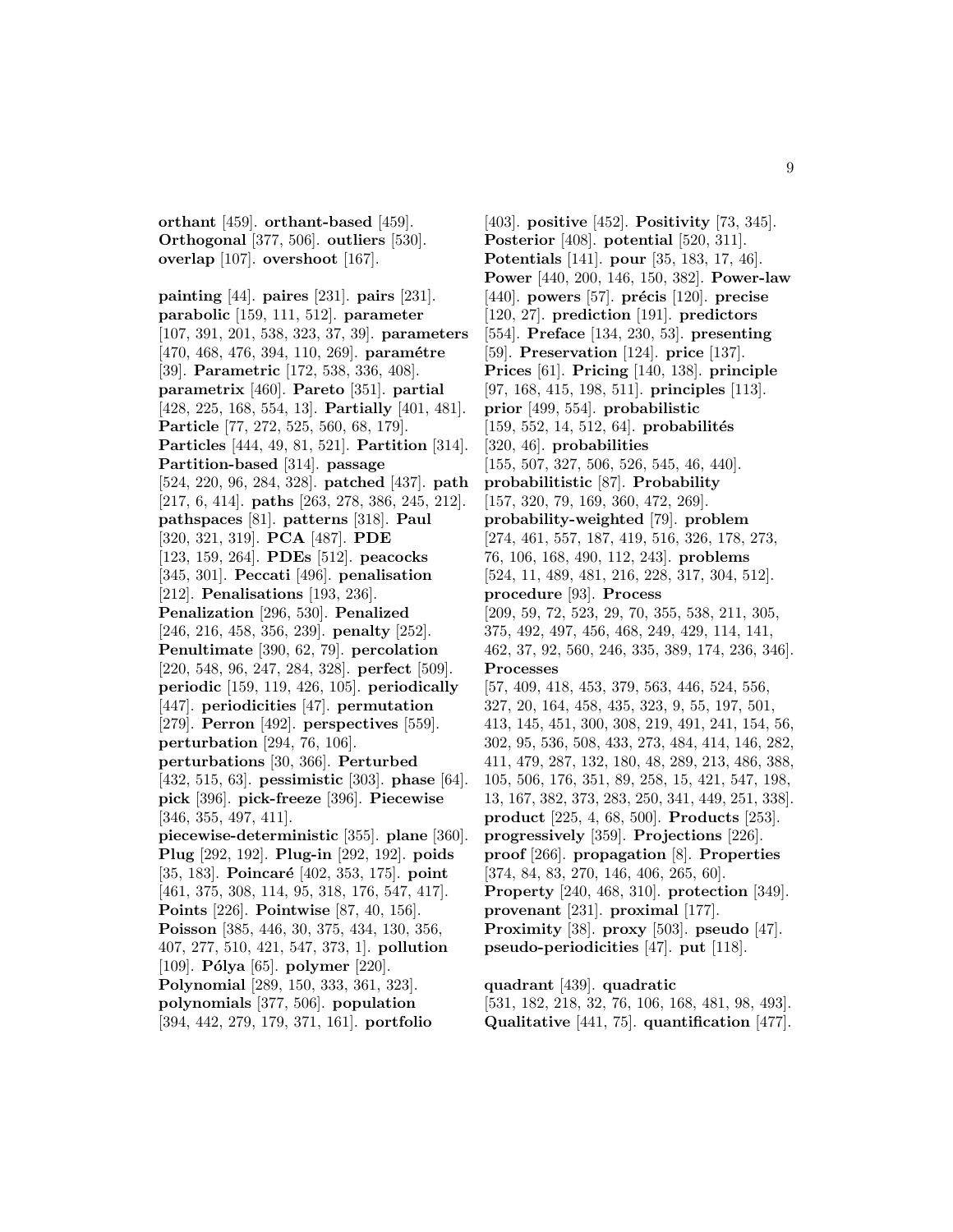**Quantifying** [543]. **Quantile** [333]. **quantiles** [514]. **Quantitative** [217, 384]. **quantities** [493]. **quantization** [169, 213]. **quantizers** [196]. **quantum** [559, 204]. **Quasi** [435, 529, 281, 562, 560]. **quasi-arithmetically** [281]. **Quasi-ergodicity** [435]. **Quasi-stationarity** [529]. **quasi-stationary** [562, 560]. **quasilinear** [512]. **quelques** [46]. **quenched** [88]. **Queue** [66, 130, 561].

**Rademacher** [160, 496]. **radii** [421]. **Radon** [165]. **Raking** [523]. **Raking-ratio** [523]. **Random** [509, 249, 78, 536, 259, 171, 24, 338, 208, 153, 391, 503, 281, 67, 188, 520, 116, 425, 445, 399, 562, 494, 220, 49, 54, 513, 260, 88, 232, 528, 43, 394, 428, 457, 222, 293, 8, 498, 381, 113, 306, 102, 223, 508, 414, 206, 129, 275, 23, 105, 351, 103, 286, 518, 207, 421, 547, 126, 254, 543, 440, 127, 121, 158, 400]. **Randomized** [396]. **randomly** [285, 502]. **randomness** [210, 318]. **range** [300, 56, 191, 519]. **Ranked** [69]. **Rare** [400, 6]. **Rate** [11, 481, 565, 556, 465, 356, 408, 273, 348, 196]. **rates** [563, 322, 552, 495, 411, 277]. **ratio** [523, 201, 295, 33, 277]. **RCLL** [135]. **Rearrangement** [374]. **rearrangements** [145]. **recovery** [478]. **rectangle** [247]. **recuites** [120]. **recurrent** [405, 508, 289]. **r´ecursifs** [46]. **Recursive** [343, 355, 470, 46]. **reduction** [208, 401]. **Redundancy** [528]. **referral** [532]. **refinement** [438]. **Reflected** [372, 135, 445, 349, 451, 439, 541]. **reflections** [331]. **regime** [187, 57, 33, 86, 265]. **regime-switching** [265]. **regression** [322, 41, 67, 375, 434, 296, 343, 393, 45, 109, 125, 324, 350, 362, 313, 546, 448, 189, 502]. **regular** [361, 118]. **Regularity** [548, 340, 522, 500]. **regularization** [228]. **regulator** [76, 106, 168]. **reinforced** [562]. **related** [493, 335]. **relativistic** [385].

**relevant** [423]. **Reliability** [26, 9, 110]. **renewal** [308]. **Renormalization** [92]. **renormalized** [529]. **Rényi** [23, 103]. **repair** [26]. **repair-times** [26]. **Repeated** [253]. **Replicant** [80]. **representation** [186]. **representations** [492]. **repulsion** [49]. **Rescaled** [513]. **residuals** [479]. **respect** [476]. **responses** [554]. **Restricted** [66, 238]. **restrictions** [534]. **result** [298]. **r´esultats** [120]. **results** [20, 142, 120, 101, 381, 180, 19]. **reversible** [139]. **reverting** [542, 358]. **revisited** [49, 419, 112]. **Ripley** [318]. **Risk** [228, 317, 108, 459, 292, 332]. **risks** [405]. **robust** [530]. **Robustness** [441]. **Rosenblatt** [479, 174]. **Rough** [263, 386]. **rule** [540]. **rules** [140].

**same** [116]. **Sample** [224, 217, 151]. **Sample-Based** [224]. **sampled** [223, 493]. **samples** [279, 28]. **sampling** [161, 37, 282, 389, 532]. **satisfy** [564]. **scale** [446, 524, 538, 104, 514]. **scale-space** [104]. **scaled** [367, 8]. **scaling** [221]. **scan** [511]. **scenery** [508]. **Schedule** [66]. **Sch´emas** [39, 39]. **scheme** [163, 428, 149]. **schemes** [473, 52, 213]. **School** [259]. **Schrödinger** [77, 101, 474]. **sde** [468, 510]. **SDEs** [163, 467]. **search** [186, 469, 222]. **seasonal** [59]. **second** [123, 269]. **Seeking** [423]. **segment** [461, 414]. **Segmentation** [356, 11]. **selecting** [369]. **selection** [237, 41, 67, 368, 324, 122, 204, 98, 171, 252, 239, 448, 373, 430, 189, 357]. **Self** [273, 281, 553, 438]. **self-normalized** [281, 438]. **self-similarity** [553]. **Self-stabilizing** [273]. **Semi** [538, 427, 231, 166, 9, 202]. **semi-bounded** [166]. **Semi-group** [231]. **semi-groupes** [231]. **semi-Markov** [427, 9, 202]. **Semi-parametric** [538]. **Semigroups** [184, 552, 77]. **semilinear** [159]. **Semimartingale** [294]. **semimartingales** [294]. **seminonparametric** [377].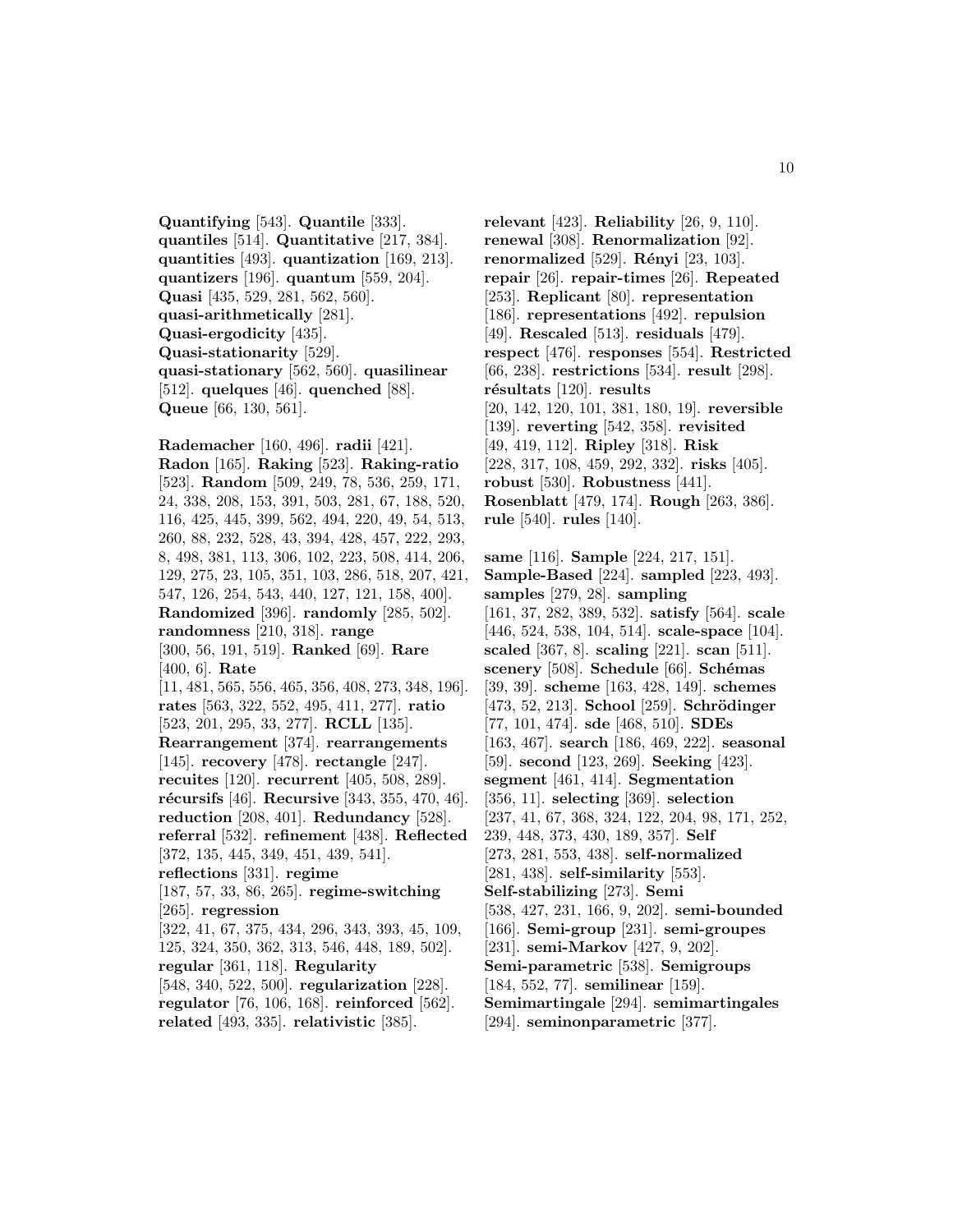**Semiparametric** [58, 190]. **Sensitivities** [386]. **Separation** [168]. **sequence** [153, 116, 202, 440]. **sequences** [100, 498, 47, 229, 3, 1, 127]. **sequential** [392, 471]. **Series** [240, 97, 191]. **Server** [66]. **Set** [534, 13, 543]. **set-indexed** [13]. **sets** [292, 360, 547]. **setting** [292]. **setup** [348]. **sewing** [263]. **Shannon** [475]. **Shao** [206]. **shape** [107, 550, 96, 417]. **Sharp** [32, 368, 305]. **sheet** [143, 162]. **Shepp** [419]. **short** [136]. **shortest** [414]. **shortest-path** [414]. **shorth** [109, 125]. **should** [118]. **Shrinkage** [271, 233, 245]. **Sided** [444, 500]. **signal** [119, 245]. **signals** [461]. **similarity** [553]. **simple** [84, 270, 344]. **simulate** [154]. **Simulation** [248, 509, 491, 352, 52, 369, 400]. **Sinai** [88]. **singular** [424]. **singularity** [104]. **situation** [149]. **size** [442]. **size-structured** [442]. **skew** [483]. **skewed** [390]. **Slope** [448]. **slowly** [105]. **Small** [446, 155, 366, 456, 306, 273, 181, 18, 15]. **small-noise** [273]. **smooth** [29, 70]. **smoothed** [176]. **smoothers** [343]. **Smoothness** [299, 326]. **Snell** [61]. **Sobol** [476, 337, 396]. **Sobolev** [450, 16, 40, 184, 387, 175]. **soft** [560]. **Sojourn** [275]. **solution** [551, 18]. **Solutions** [436, 352, 87, 121, 158, 541]. **Some** [115, 136, 370, 389, 378, 170, 402, 342, 100, 219, 381, 489, 271, 46, 167]. **space** [385, 551, 104, 455, 217, 99, 498, 52, 129, 289, 85]. **space-times** [385]. **spaces** [260, 540, 290, 80, 213, 235, 511]. **spacetime** [210, 474]. **Sparse** [478, 368, 396]. **spatial** [73, 110, 318]. **spatially** [322]. **SPDE** [157]. **SPDEs** [133, 111]. **Specht** [235]. **Spectral** [412, 7, 402, 25, 228]. **spectrally** [524]. **spectrum** [379]. **speeds** [384]. **sphere** [421]. **spheres** [260, 482]. **spider** [256]. **spin** [68]. **splitting** [380, 428, 359, 400]. **Spontaneous** [219]. **Spring** [259]. **Squared** [531]. **squares** [397]. **Stability** [491, 27, 432, 121, 158, 111, 280, 501].

**stabilizing** [209, 273]. **stable**

[155, 456, 468, 501, 464, 466]. **standard** [363]. **standardized** [206]. **state** [556, 221, 289]. **states** [187]. **stationarity** [529]. **Stationary** [260, 64, 453, 218, 29, 70, 538, 562, 55, 451, 219, 86, 273, 560, 25, 207, 283]. **statistic** [305, 295, 318, 335]. **Statistical** [475, 411, 47, 423, 228, 406, 117]. **Statistics** [487, 116, 31, 151, 102, 489, 244, 526, 545, 286, 511]. **Steady** [221]. **Stein** [128, 443, 555, 527]. **Step** [427, 537, 149]. **Stochastic** [227, 262, 460, 132, 180, 18, 123, 257, 238, 242, 288, 73, 473, 456, 407, 476, 404, 394, 172, 431, 133, 365, 138, 248, 302, 495, 408, 426, 93, 285, 463, 135, 366, 22, 533, 436, 549, 179, 532, 541, 558, 352]. **stopping** [547]. **strategies** [296, 271]. **strict** [503]. **Strong** [13, 163, 350, 519, 23, 127]. **strongly** [495, 448, 3]. **structural** [201, 554]. **structure** [57, 347, 60, 488]. **structured** [442, 179]. **structures** [270, 306]. **Student** [363]. **Studentized** [244]. **studies** [9, 109]. **study** [559, 11, 252]. **sub** [503]. **sub-Gaussianity** [503]. **subfiltrations** [137]. **subgraph** [407]. **submatrix** [368]. **subsampling** [457]. **sufficient** [312, 401]. **sum** [491, 13]. **summation** [124]. **sums** [225, 223, 415]. **supercritical** [548, 433]. **Superposition** [72]. **supersolutions** [410]. **supOU** [302]. **Supplement** [230]. **support** [101]. **suprema** [141]. **sure** [288, 495, 225, 340, 23, 245]. **surrogate** [471]. **Survey** [115, 364, 473, 415]. **Survival** [327]. **Swendsen** [11]. **switching** [376, 90, 57, 86, 265]. **switching-regime** [57]. **symmetric** [310, 488]. **symmetry** [503]. **system** [26, 139, 203, 521]. **Systems** [42, 444, 74, 525, 137, 463, 271, 63, 68, 126]. **Szego** [218].

**Tail** [364, 188, 279, 459, 561, 160]. **tailed** [553, 308]. **tails** [70, 342]. **Talagrand** [4]. **tandem** [561]. **Taylor** [262]. **Tempered** [464]. **template** [227]. **temps** [183].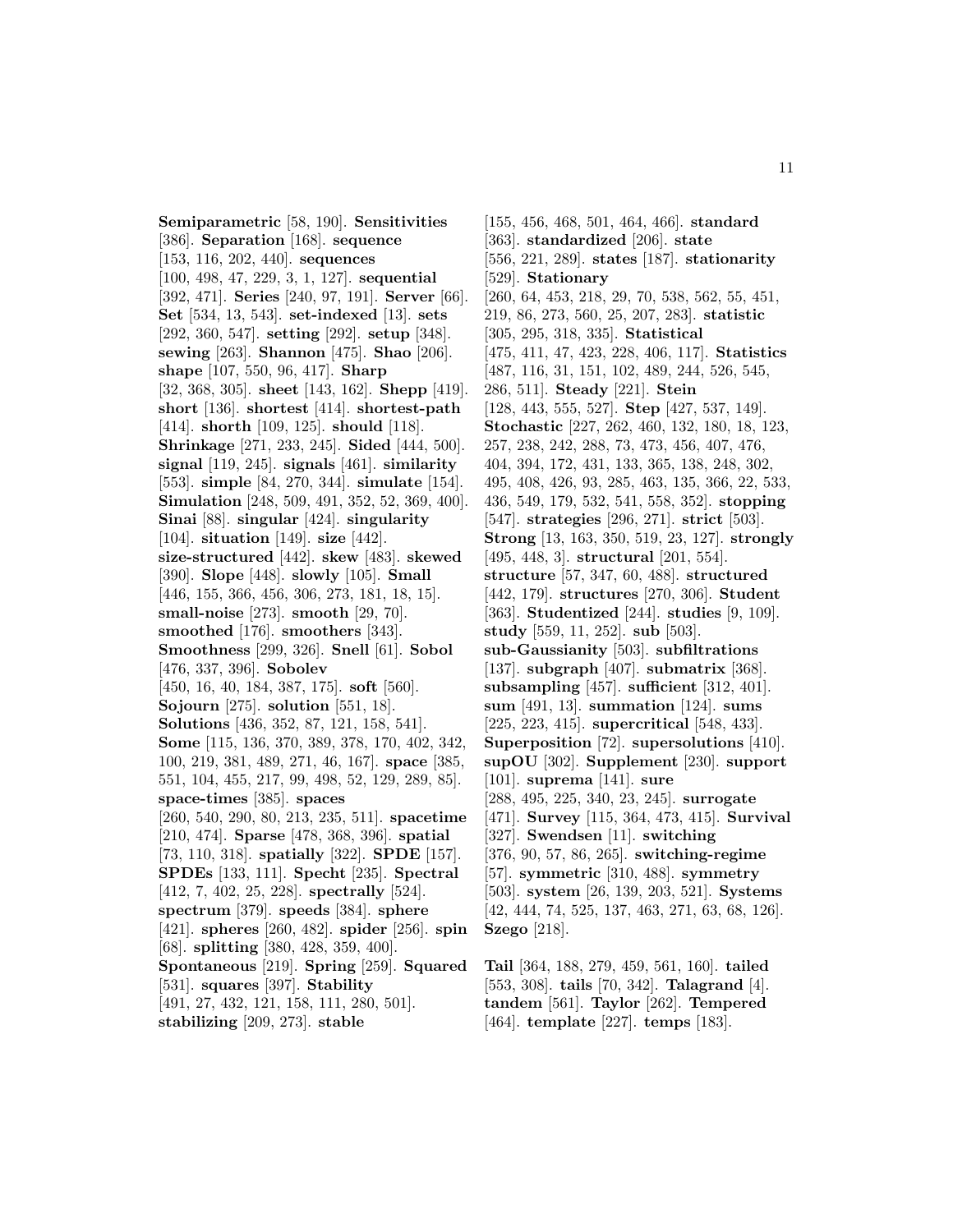**terminal** [405, 424, 121, 158]. **test** [201, 425, 45, 56, 33, 479, 488]. **Testing** [12, 318, 392, 489, 34, 481, 348]. **Tests** [82, 200, 75, 300, 119, 279, 199]. **their** [559, 349, 177]. **theorem** [218, 170, 465, 288, 550, 154, 272, 346, 225, 223, 433, 266, 206, 23, 132, 286, 89, 496]. **Th´eor´emes** [35, 183]. **theorems** [418, 188, 342, 35, 183, 43, 365, 44, 102, 426, 564, 176, 22, 493, 415, 518, 212, 251]. **theoretical** [219, 11, 381]. **Theory** [115, 453, 218, 242, 292, 360]. **thin** [247]. **three** [561]. **three-dimensional** [561]. **thresholding** [304]. **thresholds** [171]. **Tightness** [507]. **tilted** [284, 325]. **Time** [232, 551, 111, 311, 342, 552, 183, 458, 456, 55, 548, 403, 293, 191, 536, 336, 426, 372, 106, 275, 506, 264, 493, 258, 15, 167, 157, 328, 121, 158, 179, 521]. **time-dependent** [536]. **Time-homogeneous** [232]. **time-inhomogeneous** [458, 336]. **times** [385, 26, 214, 264, 89]. **tomography** [204]. **Tone** [243]. **tools** [47]. **total** [345, 371]. **Totally** [463]. **traffic** [221]. **transfer** [74, 415]. **transform** [165]. **transformations** [425]. **transforms** [485, 278]. **Transient** [207, 508]. **transition** [355, 64, 192]. **transitions** [6]. **transport** [274, 455]. **transversal** [153]. **travelling** [126]. **tree** [469, 457, 395, 255]. **trees** [517, 420, 186, 222, 173, 371]. **trials** [277]. **triangular** [286]. **truncated** [285]. **Tudor** [496]. **Tusnady** [19]. **Tutte** [439]. **Two** [24, 483, 444, 425, 151, 559, 557, 73, 337, 277, 135, 112, 284]. **two-dimensional** [557, 284]. **Two-Sided** [444]. **Type** [66, 409, 418, 218, 420, 413, 120, 290, 244, 112, 7, 438, 430, 148, 127, 251, 496]. **Uhlenbeck** [143]. **Unbiased** [431, 332, 185].

**unbounded** [564]. **undershoot** [167]. **Uniform** [458, 350, 560, 519, 333, 389]. **unifying** [236]. **Uniqueness** [68, 153, 329, 273, 175]. **Unit** [559]. **unitary**

[49]. **Universal** [540, 196]. **universally** [297]. **unknown** [481, 58]. **unrestricted** [7]. **Upper** [325, 437]. **upper-patched** [437]. **urn** [516]. **Using** [117, 339, 109, 326, 350, 448, 269, 401].

**V** [448]. **V-Fold** [448]. **Vacations** [66]. **vaccine** [277]. **Validation** [452]. **value** [453, 459, 176]. **value-at-risk** [459]. **valued** [498, 301, 251]. **values** [95, 36, 369]. **Variable** [546, 357, 368, 564]. **Variables** [78, 503, 281, 116, 425, 142, 381, 223, 377, 23, 103, 286, 369, 127, 400]. **variance** [503, 205, 100, 161, 94, 272, 403, 58]. **Variances** [38]. **variant** [17]. **variante** [17]. **variate** [138]. **variation** [382]. **variations** [146]. **variogram** [538]. **vector** [122]. **vectorial** [35, 183]. **vectorielles** [35, 183]. **vectors** [351, 19]. **version** [93, 19]. **versus** [296]. **Very** [517, 258]. **VI** [193]. **via** [237, 435, 143, 263, 161, 555, 87, 386, 13, 543]. **vibrometry** [119]. **view** [552]. **VLMC** [173]. **volatility** [468, 138, 302]. **Volterra** [549]. **votes** [36].

**Wald** [487]. **Walk** [24, 391, 445, 88, 102, 206, 275, 207]. **walks** [562, 494, 222, 256, 293, 508]. **Wang** [11]. **warped** [296]. **Wasserstein** [531, 455]. **Watson** [517, 305, 420, 492, 335, 395]. **wave** [551, 73, 8, 474]. **Wavelet** [551, 323, 309, 240, 326, 499, 502]. **wavelets** [104]. **waves** [126]. **Weak** [378, 215]. **weakly** [100, 286, 449]. **Weibull** [107]. **Weighted** [397, 402, 513, 79, 381, 113, 489, 511, 269, 35, 183]. **Weiss** [316]. **Where** [210]. **which** [381, 564]. **white** [551, 474, 388]. **Wiener** [367, 236]. **without** [201]. **Wong** [132]. **word** [202, 1]. **work** [319]. **Wright** [195].

**Yor** [230]. **Young** [218, 22].

**Zakai** [132]. **zero** [122, 382]. **Zipf** [516].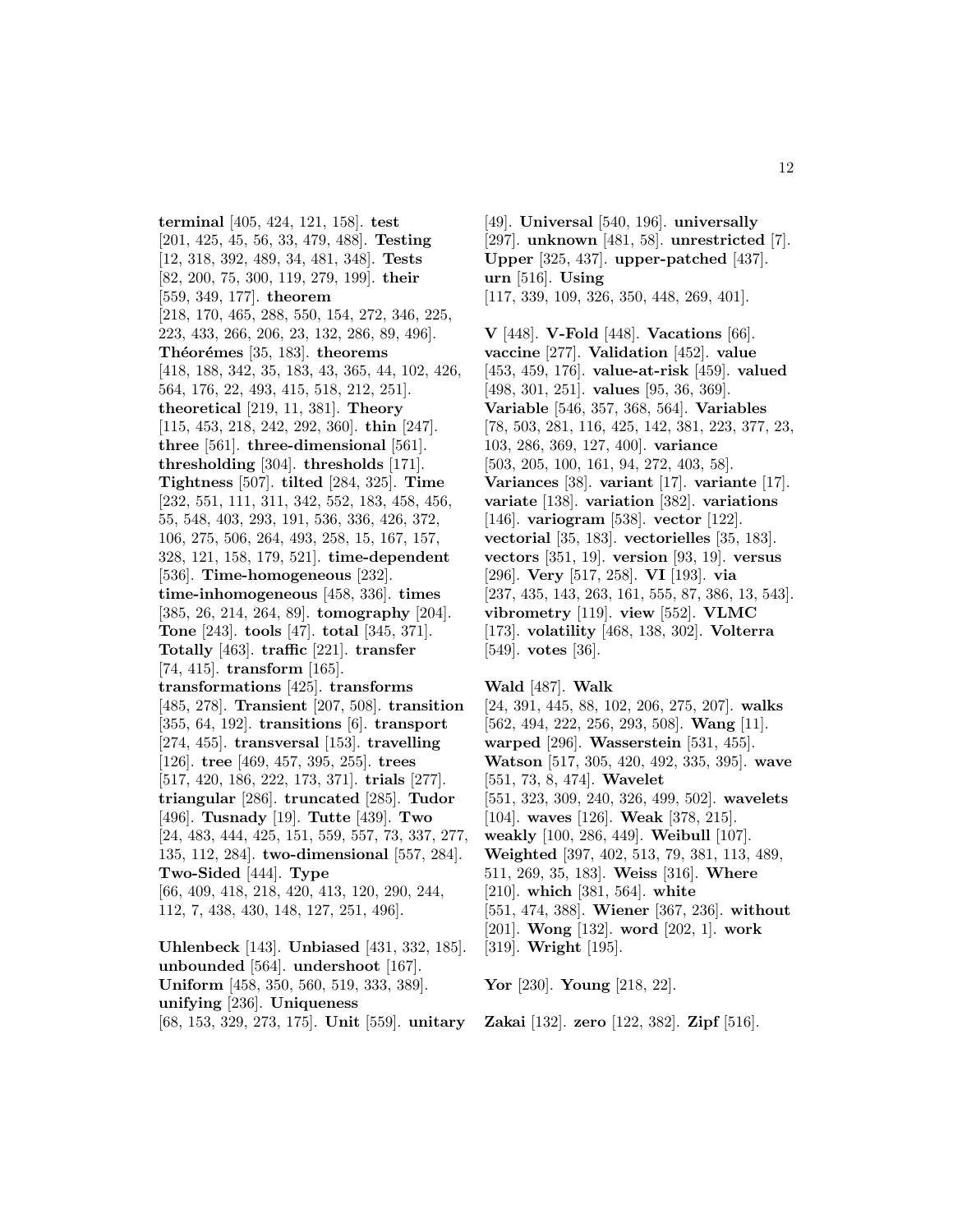# **References**

#### **Schbath:1997:CPA**

[1] Sophie Schbath. Compound Poisson approximation of word counts in DNA sequences. ESAIM: Probability and Statistics, 1(??):1–??, ???? 1997. CODEN ???? ISSN 1292-8100 (print), 1262-3318 (electronic).

# **VanDeGeer:1997:ANM**

[2] Sara Van De Geer. Asymptotic normality in mixture models. ESAIM: Probability and Statistics, 1(??):17–??, ???? 1997. CODEN ???? ISSN 1292-8100 (print), 1262-3318 (electronic).

## **Rio:1997:ALM**

[3] Emmanuel Rio. About the Lindeberg method for strongly mixing sequences. ESAIM: Probability and Statistics, 1 (??):35–??, ???? 1997. CODEN ???? ISSN 1292-8100 (print), 1262-3318 (electronic).

#### **Ledoux:1997:TDI**

[4] Michel Ledoux. On Talagrand's deviation inequalities for product measures. ESAIM: Probability and Statistics, 1 (??):63–??, ???? 1997. CODEN ???? ISSN 1292-8100 (print), 1262-3318 (electronic).

# **Coulomb:1997:NBM**

[5] Jean-Michel Coulomb. A note on 'Big Match'. ESAIM: Probability and Statistics, 1(??):89–??, ???? 1997. CODEN ???? ISSN 1292-8100 (print), 1262-3318 (electronic).

**Catoni:1997:EPM**

[6] Olivier Catoni and Raphaël Cerf. The exit path of a Markov chain with rare

transitions. ESAIM: Probability and Statistics, 1(??):95–??, ???? 1997. CO-DEN ???? ISSN 1292-8100 (print), 1262-3318 (electronic).

## **Posta:1997:SGU**

[7] Gustavo Posta. Spectral gap for an unrestricted Kawasaki type dynamics. ESAIM: Probability and Statistics, 1 (??):145–??, ???? 1997. CODEN ???? ISSN 1292-8100 (print), 1262-3318 (electronic).

## **Garnier:1997:MSD**

[8] Josselin Garnier. Multi-scaled diffusionapproximation. Applications to wave propagation in random media. ESAIM: Probability and Statistics, 1(??):183–??, ???? 1997. CODEN ???? ISSN 1292- 8100 (print), 1262-3318 (electronic).

#### **Cocozza-Thivent:1997:SMP**

[9] Christiane Cocozza-Thivent and Michel Roussignol. Semi-Markov processes for reliability studies. ESAIM: Probability and Statistics, 1(??):207–??, ???? 1997. CODEN ???? ISSN 1292-8100 (print), 1262-3318 (electronic).

#### **Rouques:1997:LAG**

[10] Jean-Philippe Rouqués. Laplace asymptotics for generalized K.P.P. equation. ESAIM: Probability and Statistics, 1 (??):225–??, ???? 1997. CODEN ???? ISSN 1292-8100 (print), 1262-3318 (electronic).

#### **Gaudron:1997:RCS**

[11] Isabelle Gaudron. Rate of convergence of the Swendsen–Wang dynamics in image segmentation problems: a theoretical and experimental study. ESAIM: Probability and Statistics, 1(??):259–??,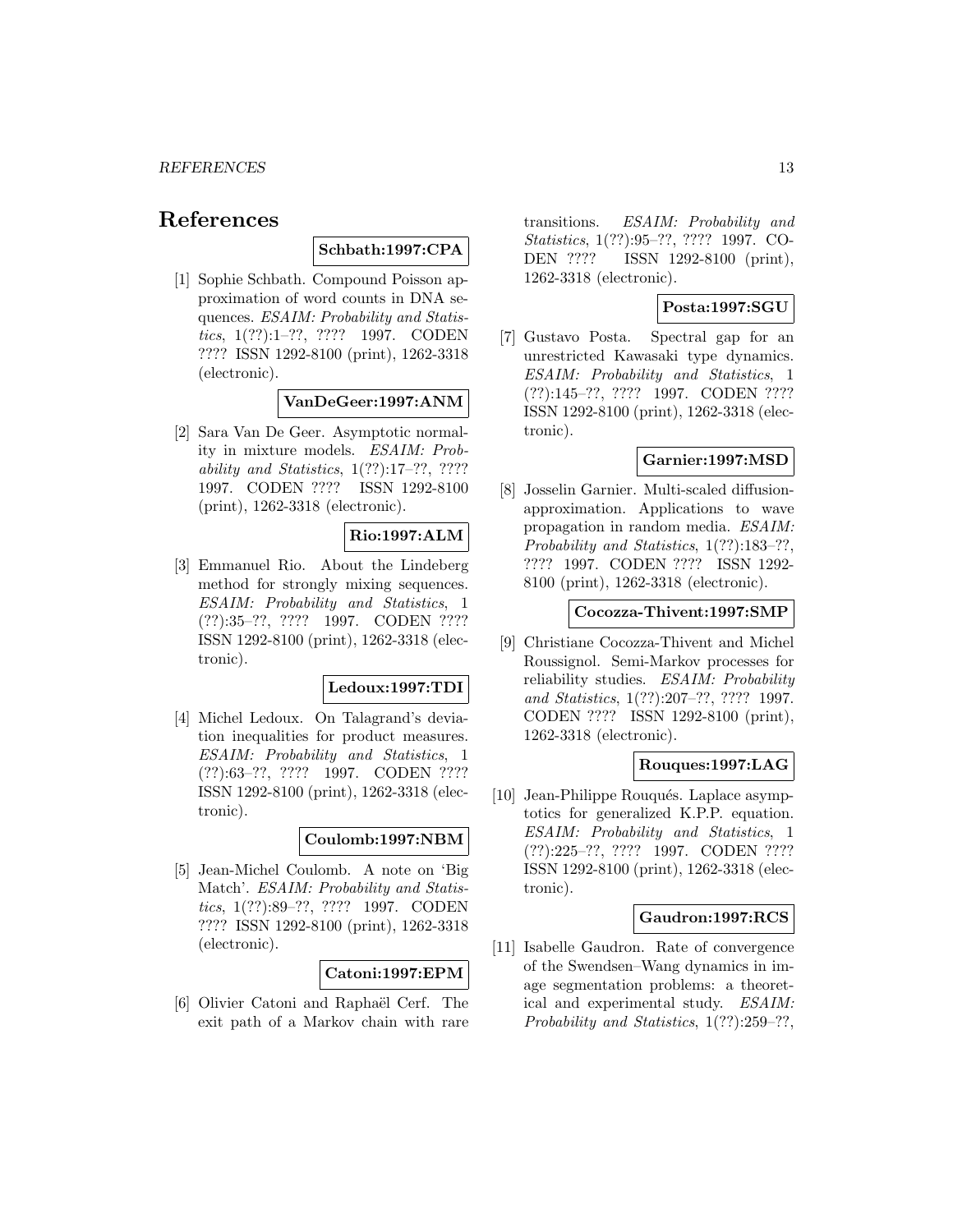???? 1997. CODEN ???? ISSN 1292- 8100 (print), 1262-3318 (electronic).

**Dacunha-Castelle:1997:TLC**

[12] Didier Dacunha-Castelle and Elisabeth Gassiat. Testing in locally conic models, and application to mixture models. ESAIM: Probability and Statistics, 1(??):285–??, ???? 1997. CODEN ???? ISSN 1292-8100 (print), 1262-3318 (electronic).

### **Rio:1997:SAS**

[13] E. Rio. Strong approximation for setindexed partial sum processes via KMT constructions III. ESAIM: Probability and Statistics, 1(??):319–??, ???? 1997. CODEN ???? ISSN 1292-8100 (print), 1262-3318 (electronic).

## **Jourdain:1997:DNI**

[14] Benjamin Jourdain. Diffusions with a nonlinear irregular drift coefficient and probabilistic interpretation of generalized Burgers' equations. ESAIM: Probability and Statistics, 1(??):339–??, ???? 1997. CODEN ???? ISSN 1292-8100 (print), 1262-3318 (electronic).

# **Picard:1997:DST**

[15] Jean Picard. Density in small time for Lévy processes. ESAIM: Probability and Statistics, 1(??):357–??, ???? 1997. CO-DEN ???? ISSN 1292-8100 (print), 1262-3318 (electronic).

### **Bakry:1997:OHK**

[16] Dominique Bakry, Daniel Concordet, and Michel Ledoux. Optimal heat kernel bounds under logarithmic Sobolev inequalities. ESAIM: Probability and Statistics, 1(??):391–??, ???? 1997. CO-

DEN ???? ISSN 1292-8100 (print), 1262-3318 (electronic).

### **Miclo:1998:VIC**

[17] Laurent Miclo. Une variante de l'inégalité de Cheeger pour les chaînes de Markov finies. (French) [A variant of Cheeger's inequality for finite Markov chains]. ESAIM: Probability and Statistics, 2(??):1–??, ???? 1998. CODEN ???? ISSN 1292-8100 (print), 1262-3318 (electronic).

### **Meleard:1998:SAS**

[18] Sylvie Meleard. Stochastic approximations of the solution of a full Boltzmann equation with small initial data. ESAIM: Probability and Statistics, 2 (??):23–??, ???? 1998. CODEN ???? ISSN 1292-8100 (print), 1262-3318 (electronic).

### **Zaitsev:1998:MVR**

[19] Andrei Yu. Zaitsev. Multidimensional version of the results of Komlos, Major and Tusnady for vectors with finite exponential moments. ESAIM: Probability and Statistics, 2(??):41–??, ???? 1998. CODEN ???? ISSN 1292-8100 (print), 1262-3318 (electronic).

#### **Benhenni:1998:MRE**

[20] Karim Benhenni and Jacques Istas. Minimax results for estimating integrals of analytic processes. ESAIM: Probability and Statistics, 2(??):109–??, ???? 1998. CODEN ???? ISSN 1292-8100 (print), 1262-3318 (electronic).

#### **Arous:1998:LDC**

[21] Gérard Ben Arous and Ofer Zeitouni. Large deviations from the circular law. ESAIM: Probability and Statistics, 2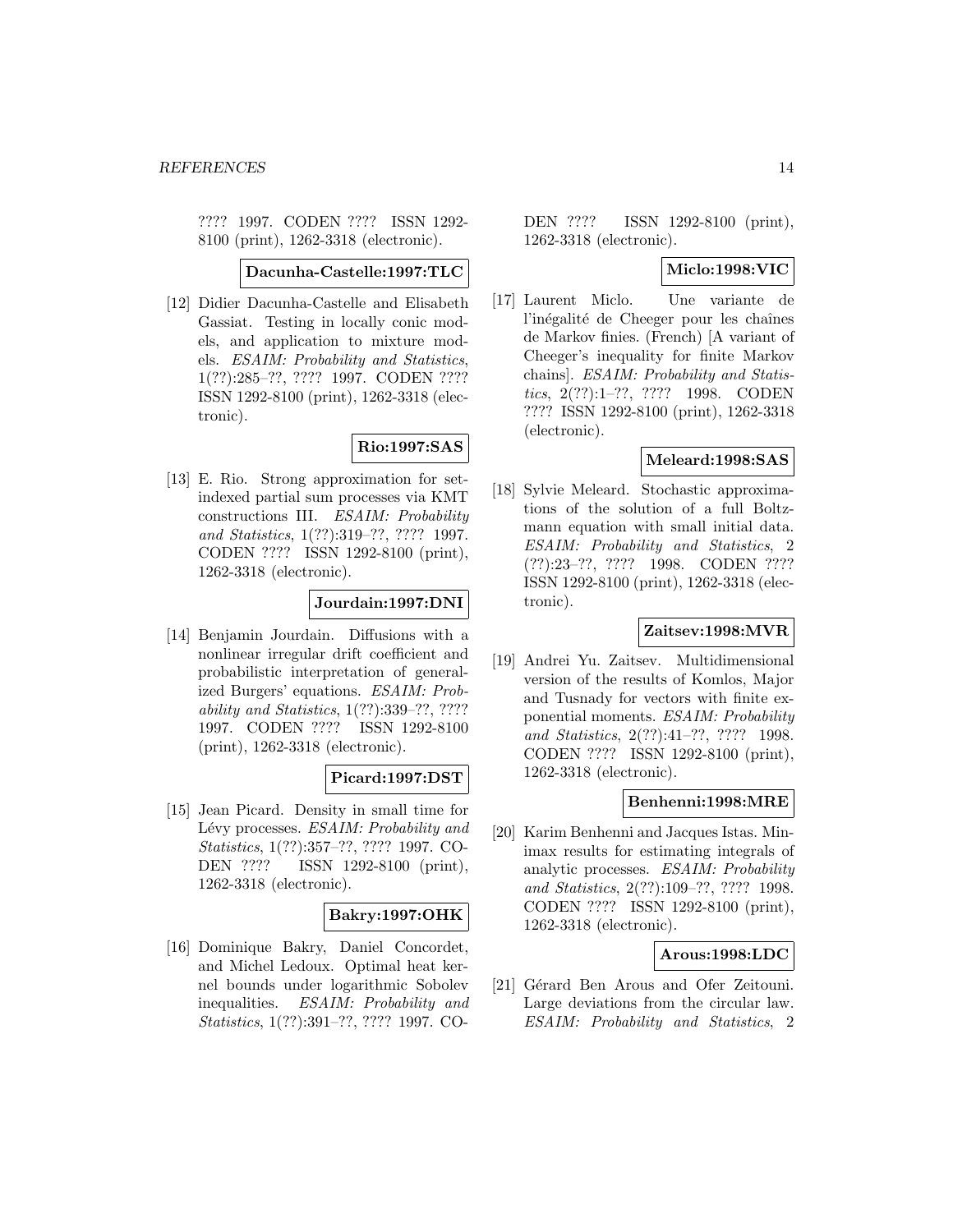(??):123–??, ???? 1998. CODEN ???? ISSN 1292-8100 (print), 1262-3318 (electronic).

### **Michel:1998:LDC**

[22] Julien Michel and Didier Piau. Large deviations, central limit theorems and  $L_p$  convergence for Young measures and stochastic homogenizations. ESAIM: Probability and Statistics, 2(??):135–??, ???? 1998. CODEN ???? ISSN 1292- 8100 (print), 1262-3318 (electronic).

#### **Lanzinger:1998:ASL**

[23] Hartmut Lanzinger. An almost sure limit theorem for moving averages of random variables between the strong law of large numbers and the Erd˝os–R´enyi law. ESAIM: Probability and Statistics, 2(??):163–??, ???? 1998. CODEN ???? ISSN 1292-8100 (print), 1262-3318 (electronic).

# **Lawler:1999:LBG**

[24] Gregory F. Lawler. A lower bound on the growth exponent for loop-erased random walk in two dimensions. ESAIM: Probability and Statistics, 3(??):1–??, ???? 1999. CODEN ???? ISSN 1292- 8100 (print), 1262-3318 (electronic).

# **Ludena:1999:EEF**

[25] Carenne Ludeña. Efficient estimation of functionals of the spectral density of stationary Gaussian fields. ESAIM: Probability and Statistics, 3(??):23–??, ???? 1999. CODEN ???? ISSN 1292-8100 (print), 1262-3318 (electronic).

### **Bon:1999:ARL**

[26] Jean-Louis Bon and Jean Bretagnolle. Approximation of reliability for a large system with non-Markovian repairtimes. ESAIM: Probability and Statistics, 3(??):49–??, ???? 1999. CODEN ???? ISSN 1292-8100 (print), 1262-3318 (electronic).

### **Guionnet:1999:SPL**

[27] A. Guionnet. Stability of precise Laplace's method under approximations; applications. ESAIM: Probability and Statistics, 3(??):67–??, ???? 1999. CODEN ???? ISSN 1292-8100 (print), 1262-3318 (electronic).

# **Ycart:1999:CSM**

[28] Bernard Ycart. Cutoff for samples of Markov chains. ESAIM: Probability and Statistics, 3(??):89–??, ???? 1999. CO-DEN ???? ISSN 1292-8100 (print), 1262-3318 (electronic).

### **Azais:1999:BAE**

[29] Jean-Marc Aza¨ıs, Christine Cierco-Ayrolles, and Alain Croquette. Bounds and asymptotic expansions for the distribution of the maximum of a smooth stationary Gaussian process. ESAIM: Probability and Statistics, 3(??):107–??, ???? 1999. CODEN ???? ISSN 1292- 8100 (print), 1262-3318 (electronic).

#### **Barbour:1999:PP**

[30] Andrew D. Barbour and Aihua Xia. Poisson perturbations. ESAIM: Probability and Statistics, 3(??):131–??, ???? 1999. CODEN ???? ISSN 1292-8100 (print), 1262-3318 (electronic).

#### **Bretagnolle:1999:NLD**

[31] Jean Bretagnolle. A new large deviation inequality for U-statistics of order 2. ESAIM: Probability and Statistics, 3 (??):151–??, ???? 1999. CODEN ????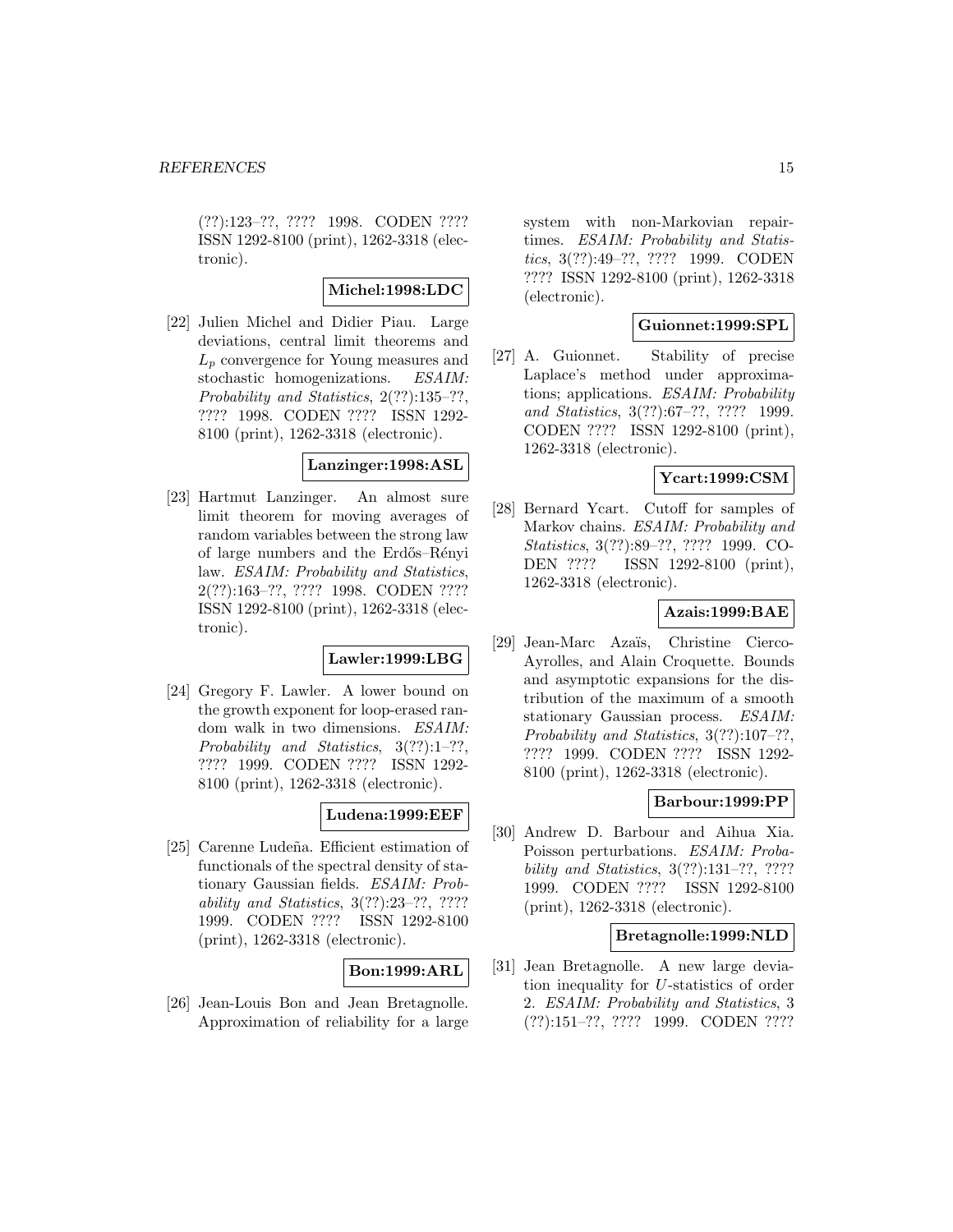ISSN 1292-8100 (print), 1262-3318 (electronic).

### **Bercu:2000:SLD**

[32] Bernard Bercu, Fabrice Gamboa, and Marc Lavielle. Sharp large deviations for Gaussian quadratic forms with applications. ESAIM: Probability and Statistics, 4(??):1–??, ???? 2000. CODEN ???? ISSN 1292-8100 (print), 1262-3318 (electronic).

# **Gassiat:2000:LRT**

[33] Elisabeth Gassiat and Christine Keribin. The likelihood ratio test for the number of components in a mixture with Markov regime. ESAIM: Probability and Statistics, 4(??):25–??, ???? 2000. CODEN ???? ISSN 1292-8100 (print), 1262-3318 (electronic).

### **Ingster:2000:MNH**

[34] Yuri I. Ingster and Irina A. Suslina. Minimax nonparametric hypothesis testing for ellipsoids and Besov bodies. ESAIM: Probability and Statistics, 4(??):53–??, ???? 2000. CODEN ???? ISSN 1292- 8100 (print), 1262-3318 (electronic).

# **Chaabane:2000:TLA**

[35] Faouzi Chaabane and Faïza Maaouia. Théorémes limites avec poids pour les martingales vectorielles. (French) [Weighted limit theorems for vectorial martingales]. ESAIM: Probability and Statistics, 4(??):137–??, ???? 2000. CO-DEN ???? ISSN 1292-8100 (print), 1262-3318 (electronic).

# **Morel:2000:VCV**

[36] Guy Morel. Les P-values comme votes d'experts. (French) [P-values as expert

votes]. ESAIM: Probability and Statistics, 4(??):191–??, ???? 2000. CODEN ???? ISSN 1292-8100 (print), 1262-3318 (electronic).

# **Gloter:2000:DSI**

[37] Arnaud Gloter. Discrete sampling of an integrated diffusion process and parameter estimation of the diffusion coefficient. ESAIM: Probability and Statistics, 4(??):205–??, ???? 2000. CODEN ???? ISSN 1292-8100 (print), 1262-3318 (electronic).

# **Sonsino:2000:LPV**

[38] Doron Sonsino. A lemma on proximity of variances and expectations. ESAIM: Probability and Statistics, 4(??):229–??, ???? 2000. CODEN ???? ISSN 1292- 8100 (print), 1262-3318 (electronic).

## **Samos:2000:SDA**

[39] Sandie Souchet Samos. Schémas de discrétisation anticipatifs et estimation du paramétre de dérivé d'une diffusion. (French) [Anticipatory discretization schemas en parameter estimation of the derivative of a diffusion]. ESAIM: Probability and Statistics, 4(??):233–??, ???? 2000. CODEN ???? ISSN 1292- 8100 (print), 1262-3318 (electronic).

# **Butucea:2001:EAP**

[40] Cristina Butucea. Exact adaptive pointwise estimation on Sobolev classes of densities. ESAIM: Probability and Statistics, 5(??):1–??, ???? 2001. CO-DEN ???? ISSN 1292-8100 (print), 1262-3318 (electronic).

## **Baraud:2001:MSA**

[41] Yannick Baraud, F. Comte, and G. Viennet. Model selection for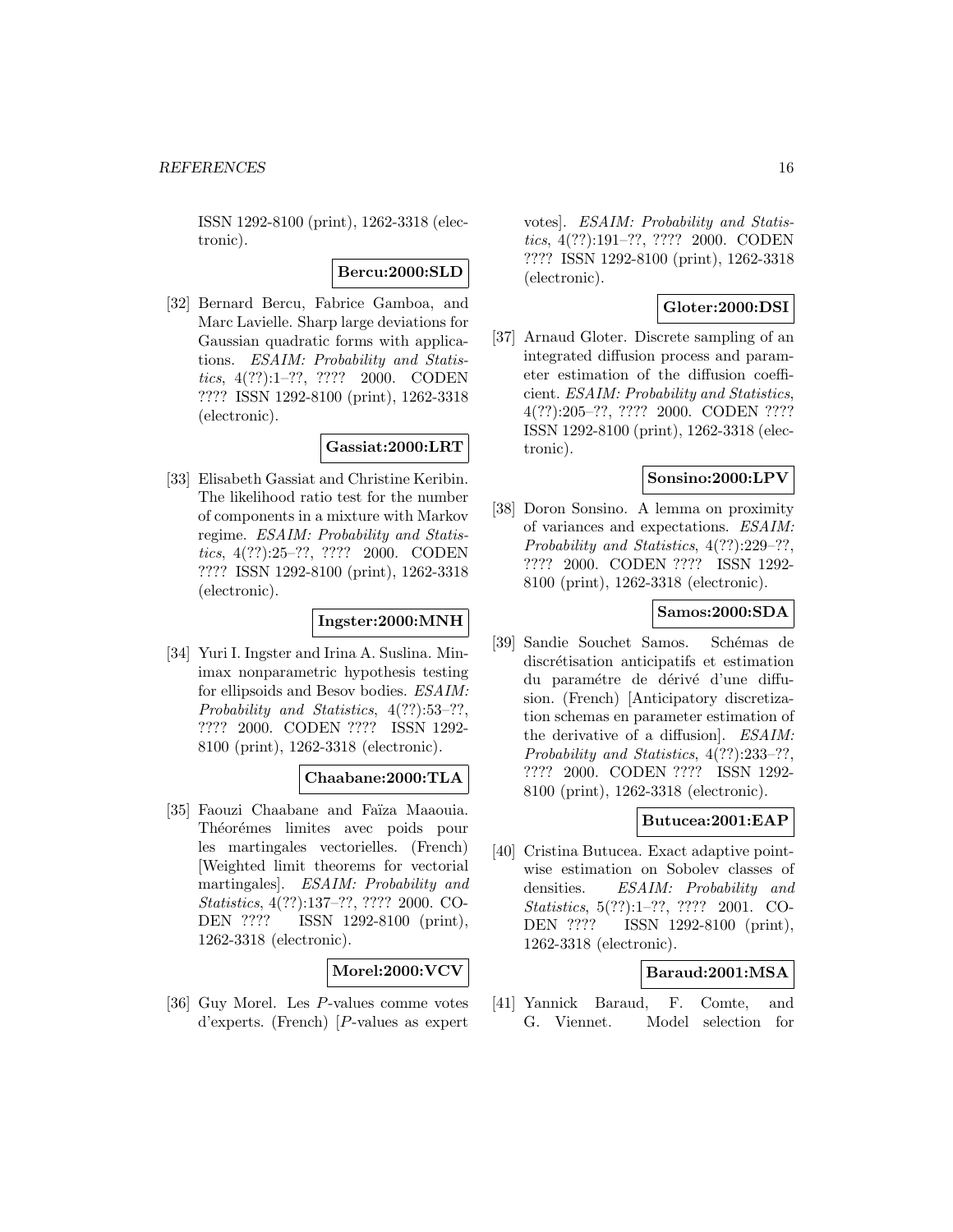#### *REFERENCES* 17

(auto-)regression with dependent data. ESAIM: Probability and Statistics, 5 (??):33–??, ???? 2001. CODEN ???? ISSN 1292-8100 (print), 1262-3318 (electronic).

## **Prieur:2001:DEO**

[42] Clémentine Prieur. Density estimation for one-dimensional dynamical systems. ESAIM: Probability and Statistics, 5 (??):51–??, ???? 2001. CODEN ???? ISSN 1292-8100 (print), 1262-3318 (electronic).

# **Dedecker:2001:EIF**

[43] Jérôme Dedecker. Exponential inequalities and functional central limit theorems for random fields. ESAIM: Probability and Statistics, 5(??):77–??, ???? 2001. CODEN ???? ISSN 1292-8100 (print), 1262-3318 (electronic).

### **Garet:2001:LTP**

[44] Olivier Garet. Limit theorems for the painting of graphs by clusters. ESAIM: Probability and Statistics, 5(??):105–??, ???? 2001. CODEN ???? ISSN 1292- 8100 (print), 1262-3318 (electronic).

# **Durot:2001:GFT**

[45] Cécile Durot and Anne-Sophie Tocquet. Goodness of fit test for isotonic regression. ESAIM: Probability and Statistics, 5(??):119–??, ???? 2001. CODEN ???? ISSN 1292-8100 (print), 1262-3318 (electronic).

### **Pages:2001:QAR**

[46] Gilles Pagés. Sur quelques algorithmes récursifs pour les probabilités numériques. (French) [On some recursive algorithms for numerical probabilities]. ESAIM: Probability and Statistics,

5(??):141–??, ???? 2001. CODEN ???? ISSN 1292-8100 (print), 1262-3318 (electronic).

# **Prum:2001:STD**

[47] Bernard Prum, Elisabeth de Turckheim, and Martin Vingron. Statistical tools for discovering pseudo-periodicities in biological sequences. ESAIM: Probability and Statistics, 5(??):171–??, ???? 2001. CODEN ???? ISSN 1292-8100 (print), 1262-3318 (electronic).

# **Lezaud:2001:CBE**

[48] Pascal Lezaud. Chernoff and Berry– Esséen inequalities for Markov processes. ESAIM: Probability and Statistics, 5(??):183–??, ???? 2001. CODEN ???? ISSN 1292-8100 (print), 1262-3318 (electronic).

### **Cepa:2001:BPE**

[49] Emmanuel Cépa and Dominique Lépingle. Brownian particles with electrostatic repulsion on the circle: Dyson's model for unitary random matrices revisited. ESAIM: Probability and Statistics, 5 (??):203–??, ???? 2001. CODEN ???? ISSN 1292-8100 (print), 1262-3318 (electronic).

### **Gloter:2001:DMEa**

[50] Arnaud Gloter and Jean Jacod. Diffusions with measurement errors. I. Local asymptotic normality. ESAIM: Probability and Statistics, 5(??):225–??, ???? 2001. CODEN ???? ISSN 1292-8100 (print), 1262-3318 (electronic).

# **Gloter:2001:DMEb**

[51] Arnaud Gloter and Jean Jacod. Diffusions with measurement errors. II. Optimal estimators. ESAIM: Probability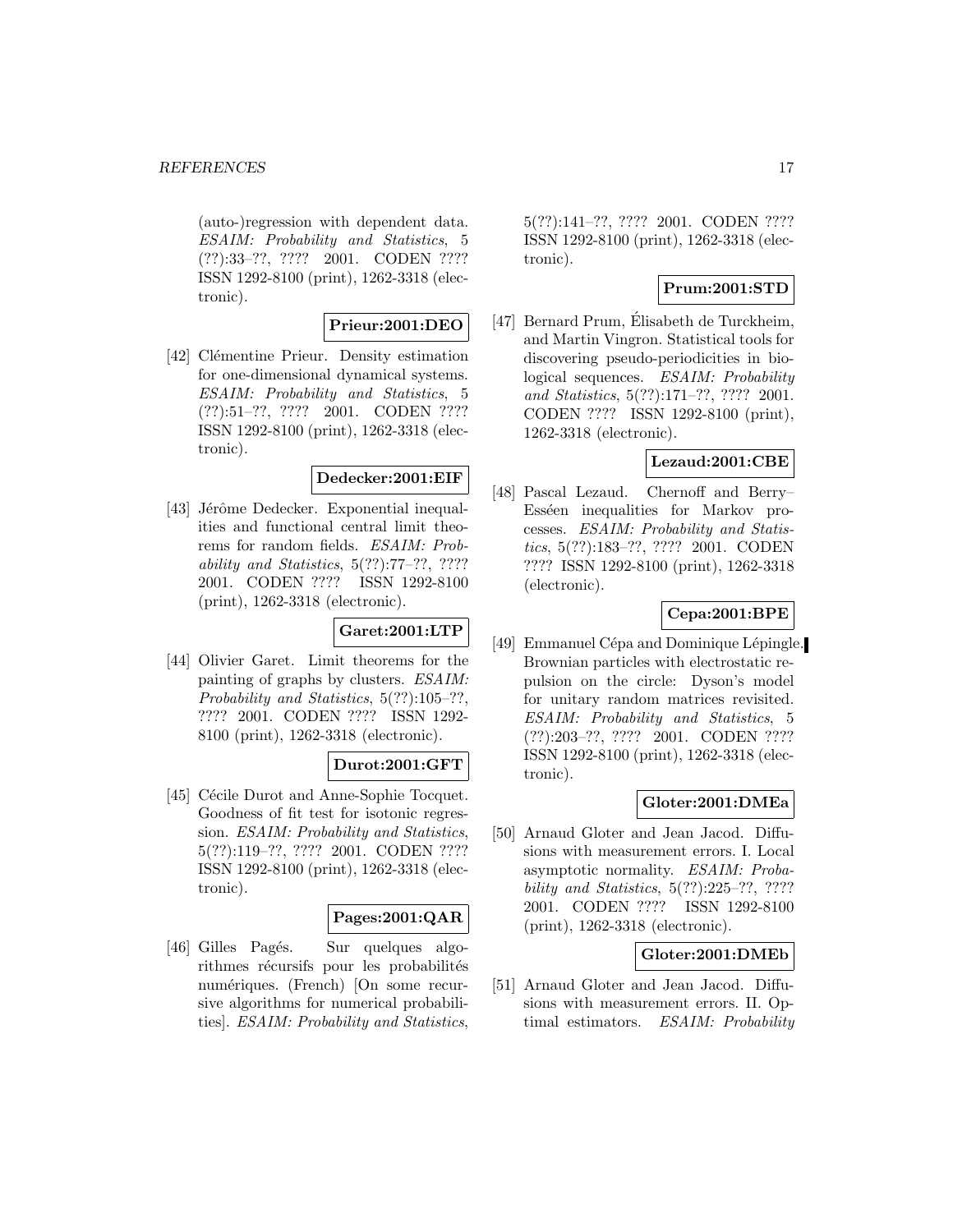and Statistics, 5(??):243–??, ???? 2001. CODEN ???? ISSN 1292-8100 (print), 1262-3318 (electronic).

### **Gobet:2001:ESH**

[52] Emmanuel Gobet. Euler schemes and half-space approximation for the simulation of diffusion in a domain. ESAIM: Probability and Statistics, 5(??):261–??, ???? 2001. CODEN ???? ISSN 1292- 8100 (print), 1262-3318 (electronic).

# **Soulier:2002:P**

[53] Phillipe Soulier. Preface. *ESAIM: Prob*ability and Statistics, 6(??):185–??, ???? 2002. CODEN ???? ISSN 1292-8100 (print), 1262-3318 (electronic).

# **Chambaz:2002:DAC**

[54] Antoine Chambaz. Detecting abrupt changes in random fields. ESAIM: Probability and Statistics, 6(??):189–??, ???? 2002. CODEN ???? ISSN 1292-8100 (print), 1262-3318 (electronic).

### **Comte:2002:AES**

[55] Fabienne Comte and Florence Merlevéde. Adaptive estimation of the stationary density of discrete and continuous time mixing processes. ESAIM: Probability and Statistics, 6(??):211–??, ???? 2002. CODEN ???? ISSN 1292- 8100 (print), 1262-3318 (electronic).

# **Fay:2002:GFT**

[56] Gilles Fay and Anne Philippe. Goodnessof-fit test for long range dependent processes. ESAIM: Probability and Statistics, 6(??):239–??, ???? 2002. CODEN ???? ISSN 1292-8100 (print), 1262-3318 (electronic).

# **Francq:2002:ASP**

[57] Christian Francq and Jean-Michel Zakoïan. Autocovariance structure of powers of switching-regime ARMA processes. ESAIM: Probability and Statistics, 6(??):259–??, ???? 2002. CODEN ???? ISSN 1292-8100 (print), 1262-3318 (electronic).

# **Matias:2002:SDU**

[58] Catherine Matias. Semiparametric deconvolution with unknown noise variance. ESAIM: Probability and Statistics, 6(??):271–??, ???? 2002. CODEN ???? ISSN 1292-8100 (print), 1262-3318 (electronic).

# **Haye:2002:ABE**

[59] Mohamedou Ould Haye. Asymptotic behavior of the empirical process for Gaussian data presenting seasonal longmemory. *ESAIM: Probability and Statis*tics, 6(??):293–??, ???? 2002. CODEN ???? ISSN 1292-8100 (print), 1262-3318 (electronic).

### **Surgailis:2002:LMP**

[60] Donatas Surgailis and Marie-Claude Viano. Long memory properties and covariance structure of the EGARCH model. *ESAIM: Probability and Statis*tics, 6(??):311–??, ???? 2002. CODEN ???? ISSN 1292-8100 (print), 1262-3318 (electronic).

### **Bally:2002:ASE**

[61] Vlad Bally and Bruno Saussereau. Approximation of the Snell Envelope and American Options Prices in dimension one. ESAIM: Probability and Statistics, 6(??):1–??, ???? 2002. CODEN ???? ISSN 1292-8100 (print), 1262-3318 (electronic).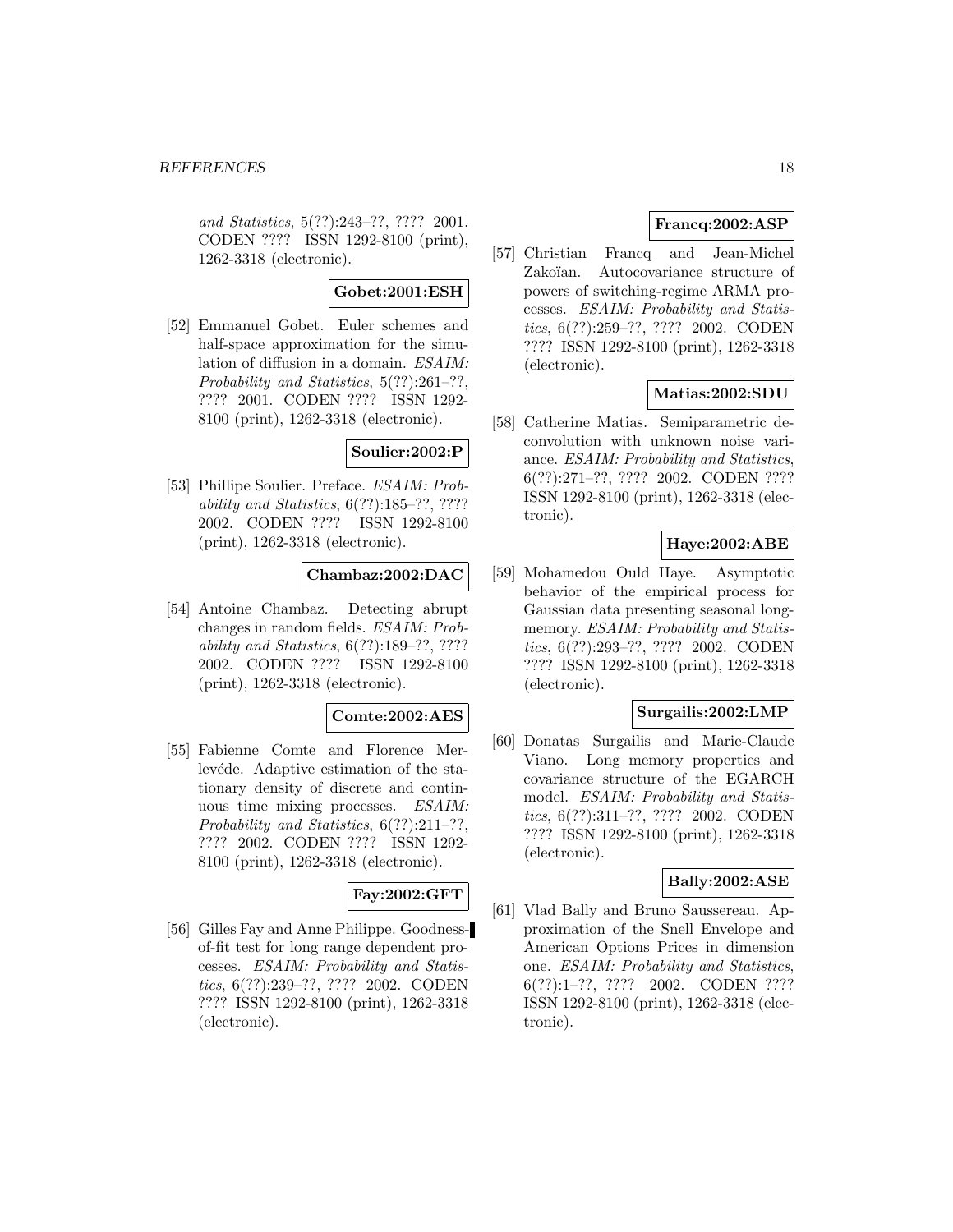# **Worms:2002:PAD**

[62] Rym Worms. Penultimate approximation for the distribution of the excesses. ESAIM: Probability and Statistics, 6 (??):21–??, ???? 2002. CODEN ???? ISSN 1292-8100 (print), 1262-3318 (electronic).

## **Pene:2002:AMD**

[63] Françoise Péne. Averaging method for differential equations perturbed by dynamical systems. ESAIM: Probability and Statistics, 6(??):33–??, ???? 2002. CODEN ???? ISSN 1292-8100 (print), 1262-3318 (electronic).

### **DaiPra:2002:SMP**

[64] Paolo Dai Pra, Pierre-Yves Louis, and Sylvie Rœlly. Stationary measures and phase transition for a class of Probabilistic Cellular Automata. ESAIM: Probability and Statistics, 6(??):89–??, ???? 2002. CODEN ???? ISSN 1292-8100 (print), 1262-3318 (electronic).

# **Ramos:2002:CPD**

[65] Héctor M. Ramos, David Almorza, and Juan A. García-Ramos. On characterizing the pólya distribution. ESAIM: Probability and Statistics, 6(??):105–??, ???? 2002. CODEN ???? ISSN 1292- 8100 (print), 1262-3318 (electronic).

# **Madan:2002:RAB**

[66] Kailash C. Madan and Walid Abu-Dayyeh. Restricted admissibility of batches into an  $M/G/1$  type bulk queue with modified Bernoulli schedule server vacations. ESAIM: Probability and Statistics, 6(??):113–??, ???? 2002. CO-DEN ???? ISSN 1292-8100 (print), 1262-3318 (electronic).

## **Baraud:2002:MSR**

[67] Yannick Baraud. Model selection for regression on a random design. ESAIM: Probability and Statistics, 6(??):127–??, ???? 2002. CODEN ???? ISSN 1292- 8100 (print), 1262-3318 (electronic).

## **Ramirez:2002:UIP**

[68] Alejandro F. Ramírez. Uniqueness of invariant product measures for elliptic infinite dimensional diffusions and particle spin systems. ESAIM: Probability and Statistics, 6(??):147–??, ???? 2002. CODEN ???? ISSN 1292-8100 (print), 1262-3318 (electronic).

#### **Berestycki:2002:RF**

[69] Julien Berestycki. Ranked fragmentations. ESAIM: Probability and Statistics, 6(??):157–??, ???? 2002. CODEN ???? ISSN 1292-8100 (print), 1262-3318 (electronic).

#### **Azais:2002:TDM**

[70] Jean-Marc Azaïs, Jean-Marc Bardet, and Mario Wschebor. On the tails of the distribution of the maximum of a smooth stationary Gaussian process. ESAIM: Probability and Statistics, 6 (??):177–??, ???? 2002. CODEN ???? ISSN 1292-8100 (print), 1262-3318 (electronic).

#### **Mokkadem:2003:LIL**

[71] Abdelkader Mokkadem and Mariane Pelletier. The law of the iterated logarithm for the multivariate kernel mode estimator. ESAIM: Probability and Statistics, 7(??):1–??, March 2003. CO-DEN ???? ISSN 1292-8100 (print), 1262-3318 (electronic).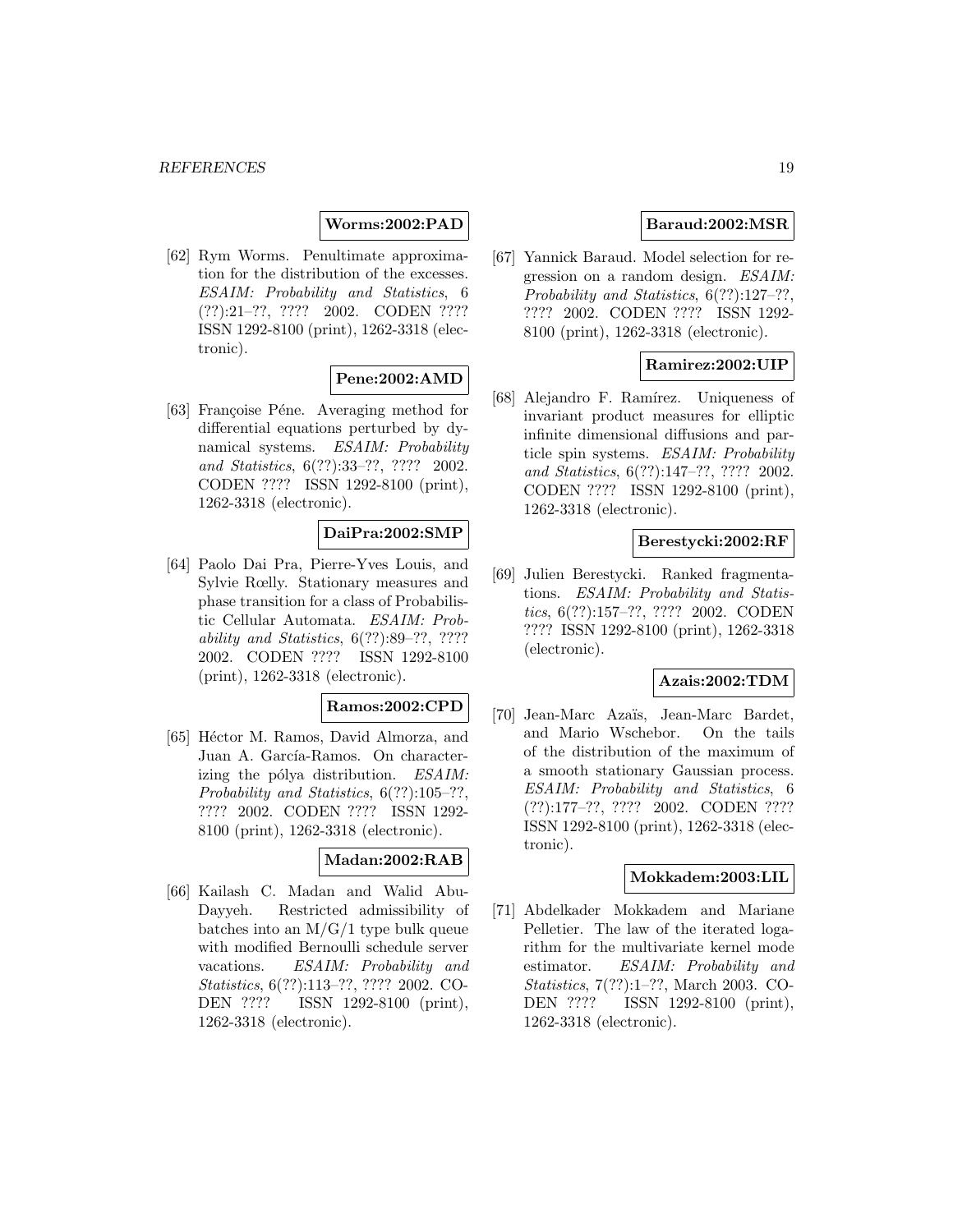# **Igloi:2003:SDL**

[72] Endre Iglói and György Terdik. Superposition of diffusions with linear generator and its multifractal limit process. ESAIM: Probability and Statistics, 7(??):23–??, March 2003. CODEN ???? ISSN 1292-8100 (print), 1262-3318 (electronic).

### **Chaleyat–Maurel:2003:PDS**

[73] Mireille Chaleyat-Maurel and Marta Sanz-Solé. Positivity of the density for the stochastic wave equation in two spatial dimensions. ESAIM: Probability and Statistics, 7(??):89–??, March 2003. CO-DEN ???? ISSN 1292-8100 (print), 1262-3318 (electronic).

## **Conze:2003:CIT**

[74] Jean-Pierre Conze and Albert Raugi. Convergence of iterates of a transfer operator, application to dynamical systems and to Markov chains. ESAIM: Probability and Statistics, 7(??):115–??, March 2003. CODEN ???? ISSN 1292-8100 (print), 1262-3318 (electronic).

### **Baraud:2003:ATQ**

[75] Yannick Baraud, Sylvie Huet, and Béatrice Laurent. Adaptive tests of qualitative hypotheses. ESAIM: Probability and Statistics, 7(??):147–??, March 2003. CODEN ???? ISSN 1292- 8100 (print), 1262-3318 (electronic).

### **Kleptsyna:2003:ALQ**

[76] M. L. Kleptsyna, Alain Le Breton, and M. Viot. About the linear-quadratic regulator problem under a fractional Brownian perturbation. ESAIM: Probability and Statistics, 7(??):161–??, March 2003. CODEN ???? ISSN 1292-8100 (print), 1262-3318 (electronic).

## **DelMoral:2003:PAL**

[77] Pierre Del Moral and L. Miclo. Particle approximations of Lyapunov exponents connected to Schrödinger operators and Feynman–Kac semigroups. ESAIM: Probability and Statistics, 7 (??):171–??, March 2003. CODEN ???? ISSN 1292-8100 (print), 1262-3318 (electronic).

# **Eichelsbacher:2003:MDD**

[78] Peter Eichelsbacher and Matthias Löwe. Moderate deviations for I.I.D. random variables. ESAIM: Probability and Statistics, 7(??):209–??, March 2003. CODEN ???? ISSN 1292-8100 (print), 1262-3318 (electronic).

# **Diebolt:2003:ABP**

[79] Jean Diebolt, Armelle Guillou, and Rym Worms. Asymptotic behaviour of the probability-weighted moments and penultimate approximation. ESAIM: Probability and Statistics, 7(??):219–??, March 2003. CODEN ???? ISSN 1292- 8100 (print), 1262-3318 (electronic).

### **Kerkyacharian:2003:RCC**

[80] Gérard Kerkyacharian and Dominique Picard. Replicant compression coding in Besov spaces. ESAIM: Probability and Statistics, 7(??):239–??, March 2003. CODEN ???? ISSN 1292-8100 (print), 1262-3318 (electronic).

#### **Dereudre:2003:IBP**

[81] David Dereudre. Interacting Brownian particles and Gibbs fields on pathspaces. ESAIM: Probability and Statistics, 7 (??):251–??, March 2003. CODEN ???? ISSN 1292-8100 (print), 1262-3318 (electronic).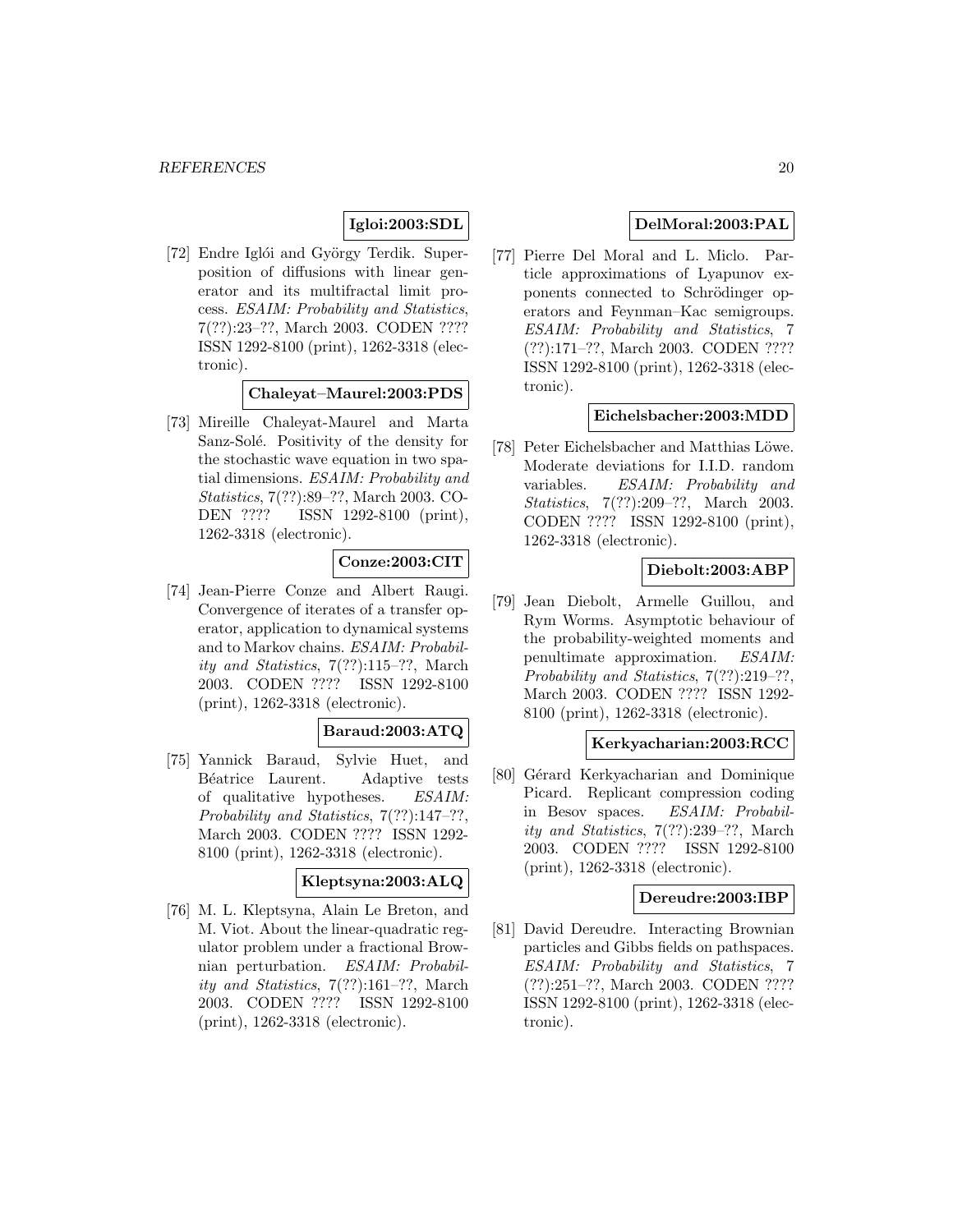**Ermakov:2003:AMK**

[82] Michael Ermakov. On asymptotic minimaxity of kernel-based tests. ESAIM: Probability and Statistics, 7(??):279–??, March 2003. CODEN ???? ISSN 1292- 8100 (print), 1262-3318 (electronic).

## **Belomestny:2003:CDI**

[83] Denis Belomestny. Constraints on distributions imposed by properties of linear forms. ESAIM: Probability and Statistics, 7(??):313–??, March 2003. CODEN ???? ISSN 1292-8100 (print), 1262-3318 (electronic).

## **Abraham:2004:APS**

[84] Christophe Abraham, Gérard Biau, and Benoît Cadre. On the asymptotic properties of a simple estimate of the mode. ESAIM: Probability and Statistics, 8 (??):1–??, August 2004. CODEN ???? ISSN 1292-8100 (print), 1262-3318 (electronic).

### **Molchanov:2004:OSM**

[85] Ilya Molchanov and Sergei Zuyev. Optimisation in space of measures and optimal design. ESAIM: Probability and Statistics, 8(??):12–??, August 2004. CODEN ???? ISSN 1292-8100 (print), 1262-3318 (electronic).

### **Guyon:2004:LDS**

[86] Xavier Guyon, Serge Iovleff, and Jian-Feng Yao. Linear diffusion with stationary switching regime. ESAIM: Probability and Statistics, 8(??):25–??, August 2004. CODEN ???? ISSN 1292-8100 (print), 1262-3318 (electronic).

# **Guerin:2004:PCB**

[87] Héléne Guérin. Pointwise convergence of Boltzmann solutions for grazing collisions in a Maxwell gas via a probabilitistic interpretation. ESAIM: Probability and Statistics, 8(??):36–??, August 2004. CODEN ???? ISSN 1292-8100 (print), 1262-3318 (electronic).

## **Comets:2004:NQM**

[88] Francis Comets and Serguei Popov. A note on quenched moderate deviations for Sinai's random walk in random environment. ESAIM: Probability and Statistics, 8(??):56–??, August 2004. CODEN ???? ISSN 1292-8100 (print), 1262-3318 (electronic).

#### **Paroissin:2004:CLT**

[89] Christian Paroissin and Bernard Ycart. Central limit theorem for hitting times of functionals of Markov jump processes. ESAIM: Probability and Statistics, 8 (??):66–??, August 2004. CODEN ???? ISSN 1292-8100 (print), 1262-3318 (electronic).

# **Attali:2004:ECC**

[90] Jean-Gabriel Attali. Ergodicity of a certain class of non Feller models: Applications to ARCH and Markov switching models. ESAIM: Probability and Statistics, 8(??):76–??, August 2004. CODEN ???? ISSN 1292-8100 (print), 1262-3318 (electronic).

#### **Joulin:2004:FID**

[91] Aldéric Joulin and Nicolas Privault. Functional inequalities for discrete gradients and application to the geometric distribution. ESAIM: Probability and Statistics, 8(??):87–??, August 2004.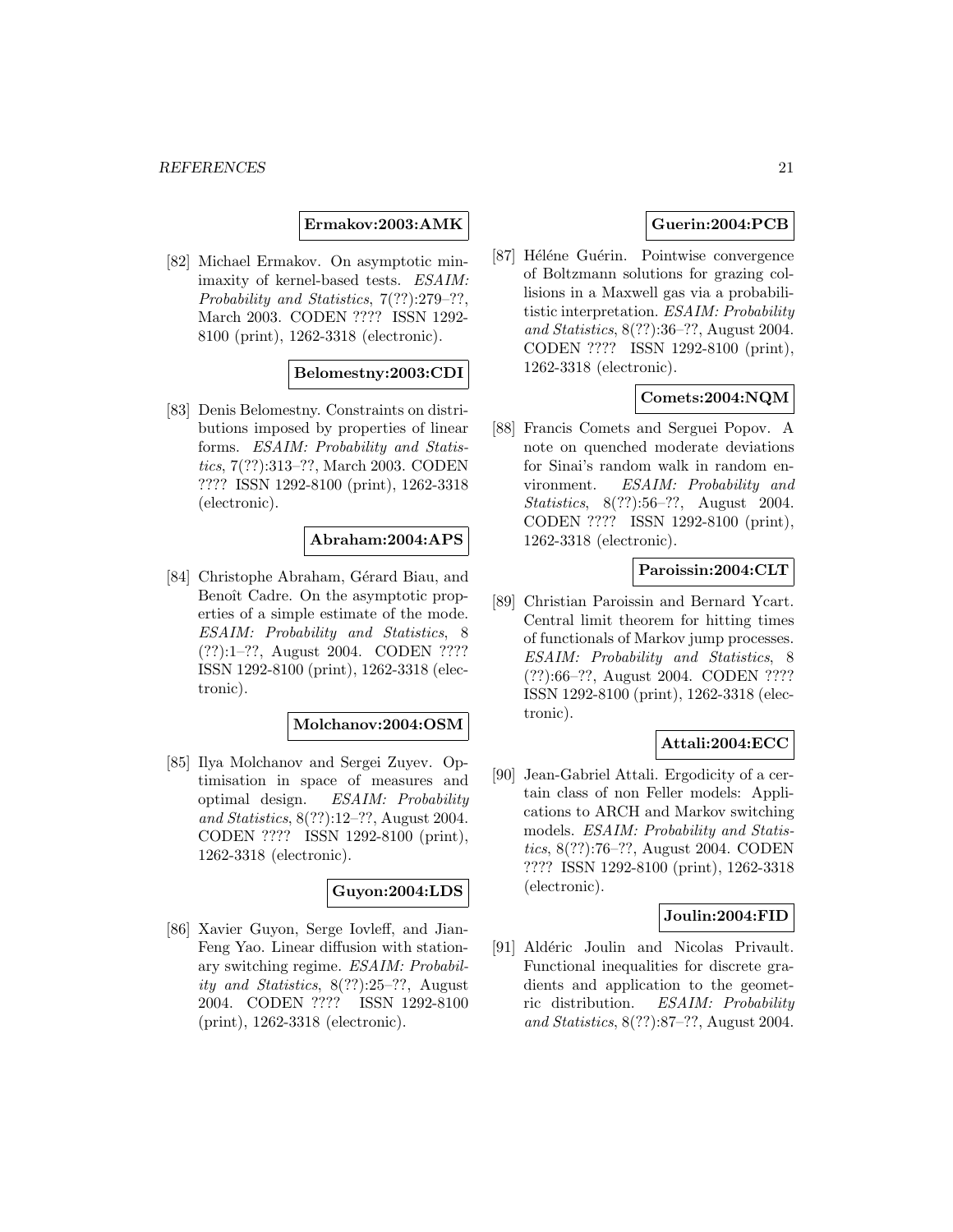CODEN ???? ISSN 1292-8100 (print), 1262-3318 (electronic).

### **Igloi:2004:RGC**

[92] Endre Iglói. Renormalization group of and convergence to the LISDLG process. ESAIM: Probability and Statistics, 8(??):102–??, August 2004. CO-DEN ???? ISSN 1292-8100 (print), 1262-3318 (electronic).

### **Kuhn:2004:CSA**

[93] Estelle Kuhn and Marc Lavielle. Coupling a stochastic approximation version of EM with an MCMC procedure. ESAIM: Probability and Statistics, 8 (??):115–??, August 2004. CODEN ???? ISSN 1292-8100 (print), 1262-3318 (electronic).

### **Doukhan:2004:ADV**

[94] Paul Doukhan and José R. León. Asymptotics for the  $L_p$ -deviation of the variance estimator under diffusion. ESAIM: Probability and Statistics, 8 (??):132–??, August 2004. CODEN ???? ISSN 1292-8100 (print), 1262-3318 (electronic).

### **Girard:2004:EVK**

[95] Stéphane Girard and Pierre Jacob. Extreme values and kernel estimates of point processes boundaries. ESAIM: Probability and Statistics, 8(??):150–??, August 2004. CODEN ???? ISSN 1292- 8100 (print), 1262-3318 (electronic).

### **Garet:2004:ASC**

[96] Olivier Garet and Régine Marchand. Asymptotic shape for the chemical distance and first-passage percolation on the infinite Bernoulli cluster. ESAIM: Probability and Statistics, 8(??):169–??,

August 2004. CODEN ???? ISSN 1292- 8100 (print), 1262-3318 (electronic).

#### **Arcones:2004:LDP**

[97] Miguel A. Arcones. The large deviation principle for certain series. ESAIM: Probability and Statistics, 8(??):200–??, August 2004. CODEN ???? ISSN 1292- 8100 (print), 1262-3318 (electronic).

## **Laurent:2005:AEQ**

[98] Béatrice Laurent. Adaptive estimation of a quadratic functional of a density by model selection. ESAIM: Probability and Statistics, 9(??):1–??, June 2005. CODEN ???? ISSN 1292-8100 (print), 1262-3318 (electronic).

# **Deng:2005:BLI**

[99] Dianliang Deng. On the bounded laws of iterated logarithm in Banach space. ESAIM: Probability and Statistics, 9 (??):19–??, June 2005. CODEN ???? ISSN 1292-8100 (print), 1262-3318 (electronic).

### **Dedecker:2005:CID**

[100] Jérôme Dedecker and Sana Louhichi. Convergence to infinitely divisible distributions with finite variance for some weakly dependent sequences. ESAIM: Probability and Statistics, 9(??):38–??, June 2005. CODEN ???? ISSN 1292- 8100 (print), 1262-3318 (electronic).

### **Gautier:2005:LDS**

[101] Eric Gautier. Large deviations and support results for nonlinear Schrödinger equations with additive noise and applications. ESAIM: Probability and Statistics, 9(??):74–??, June 2005. CODEN ???? ISSN 1292-8100 (print), 1262-3318 (electronic).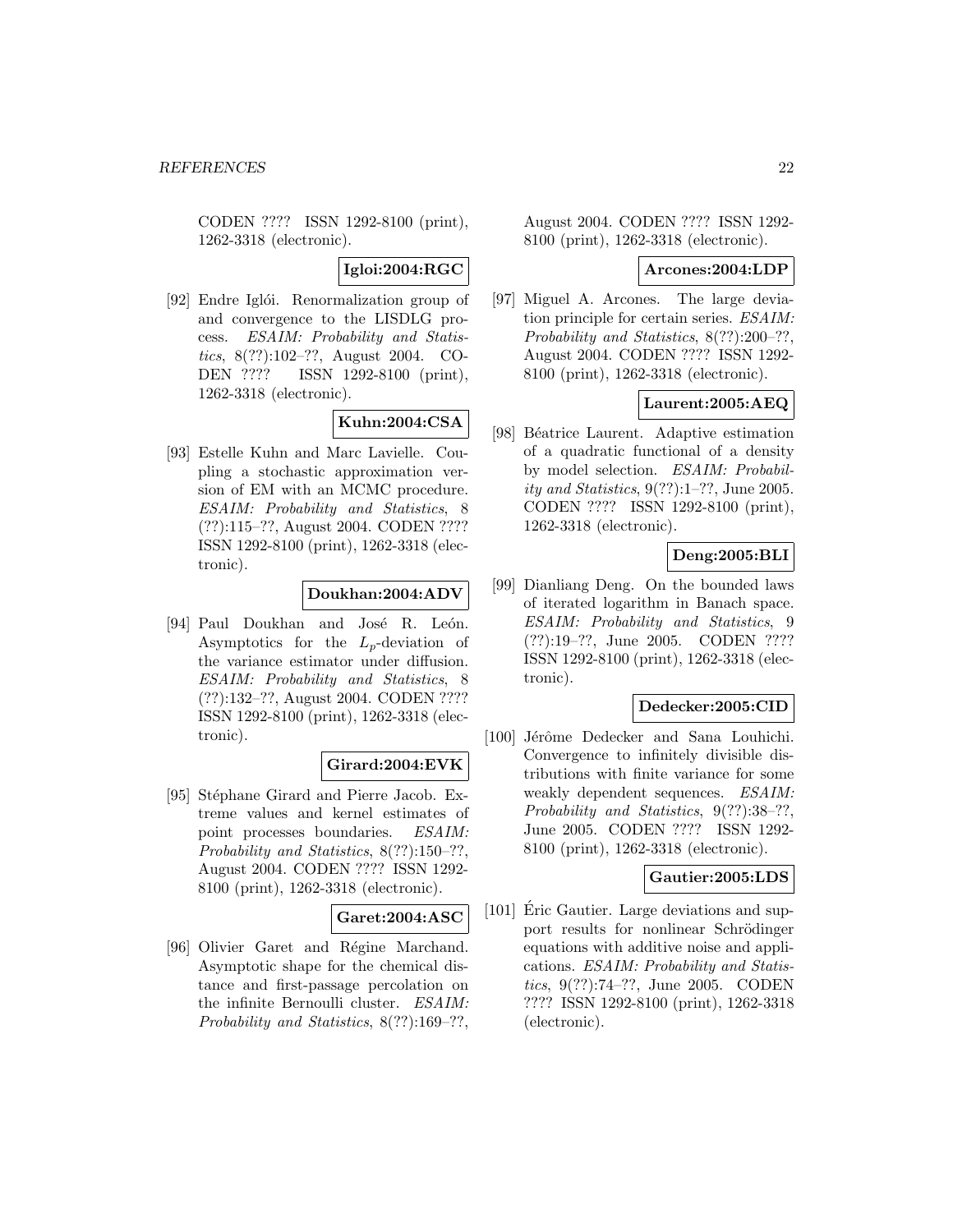#### **Guillotin-Plantard:2005:LTS**

[102] Nadine Guillotin-Plantard and Véronique Ladret. Limit theorems for U-statistics indexed by a one dimensional random walk. *ESAIM: Probability and Statis*tics, 9(??):98–??, June 2005. CODEN ???? ISSN 1292-8100 (print), 1262-3318 (electronic).

### **Najim:2005:LDI**

[103] Jamal Najim. Large deviations for independent random variables – application to Erdős–Rényi's functional law of large numbers. ESAIM: Probability and Statistics, 9(??):116–??, June 2005. CO-DEN ???? ISSN 1292-8100 (print), 1262-3318 (electronic).

#### **Bigot:2005:SSA**

[104] Jérémie Bigot. A scale-space approach with wavelets to singularity estimation. ESAIM: Probability and Statistics, 9 (??):143–??, June 2005. CODEN ???? ISSN 1292-8100 (print), 1262-3318 (electronic).

#### **Marty:2005:ABD**

[105] Renaud Marty. Asymptotic behavior of differential equations driven by periodic and random processes with slowly decaying correlations. ESAIM: Probability and Statistics, 9(??):165–??, June 2005. CODEN ???? ISSN 1292-8100 (print), 1262-3318 (electronic).

### **Kleptsyna:2005:ITH**

[106] Marina L. Kleptsyna, Alain Le Breton, and Michel Viot. On the infinite time horizon linear-quadratic regulator problem under a fractional Brownian perturbation. ESAIM: Probability and Statistics, 9(??):185–??, June 2005. CODEN

???? ISSN 1292-8100 (print), 1262-3318 (electronic).

#### **Al-Saidy:2005:IOC**

[107] Obaid Al-Saidy, Hani M. Samawi, and Mohammad F. Al-Saleh. Inference on overlap coefficients under the Weibull distribution: Equal shape parameter. ESAIM: Probability and Statistics, 9 (??):206–??, June 2005. CODEN ???? ISSN 1292-8100 (print), 1262-3318 (electronic).

### **Rakhlin:2005:RBM**

[108] Alexander Rakhlin, Dmitry Panchenko, and Sayan Mukherjee. Risk bounds for mixture density estimation. ESAIM: Probability and Statistics, 9(??):220–??, June 2005. CODEN ???? ISSN 1292- 8100 (print), 1262-3318 (electronic).

#### **Durot:2005:DAD**

[109] Cécile Durot and Karelle Thiébot. Detecting atypical data in air pollution studies by using shorth intervals for regression. ESAIM: Probability and Statistics, 9(??):230–??, June 2005. CODEN ???? ISSN 1292-8100 (print), 1262-3318 (electronic).

#### **Dinwoodie:2005:EPN**

[110] Ian Hepburn Dinwoodie. Estimation of parameters in a network reliability model with spatial dependence. ESAIM: Probability and Statistics, 9(??):241–??, June 2005. CODEN ???? ISSN 1292- 8100 (print), 1262-3318 (electronic).

#### **Berge:2005:LTB**

[111] Benjamin Bergé and Bruno Saussereau. On the long-time behaviour of a class of parabolic SPDE's: monotonicity methods and exchange of stability. ESAIM: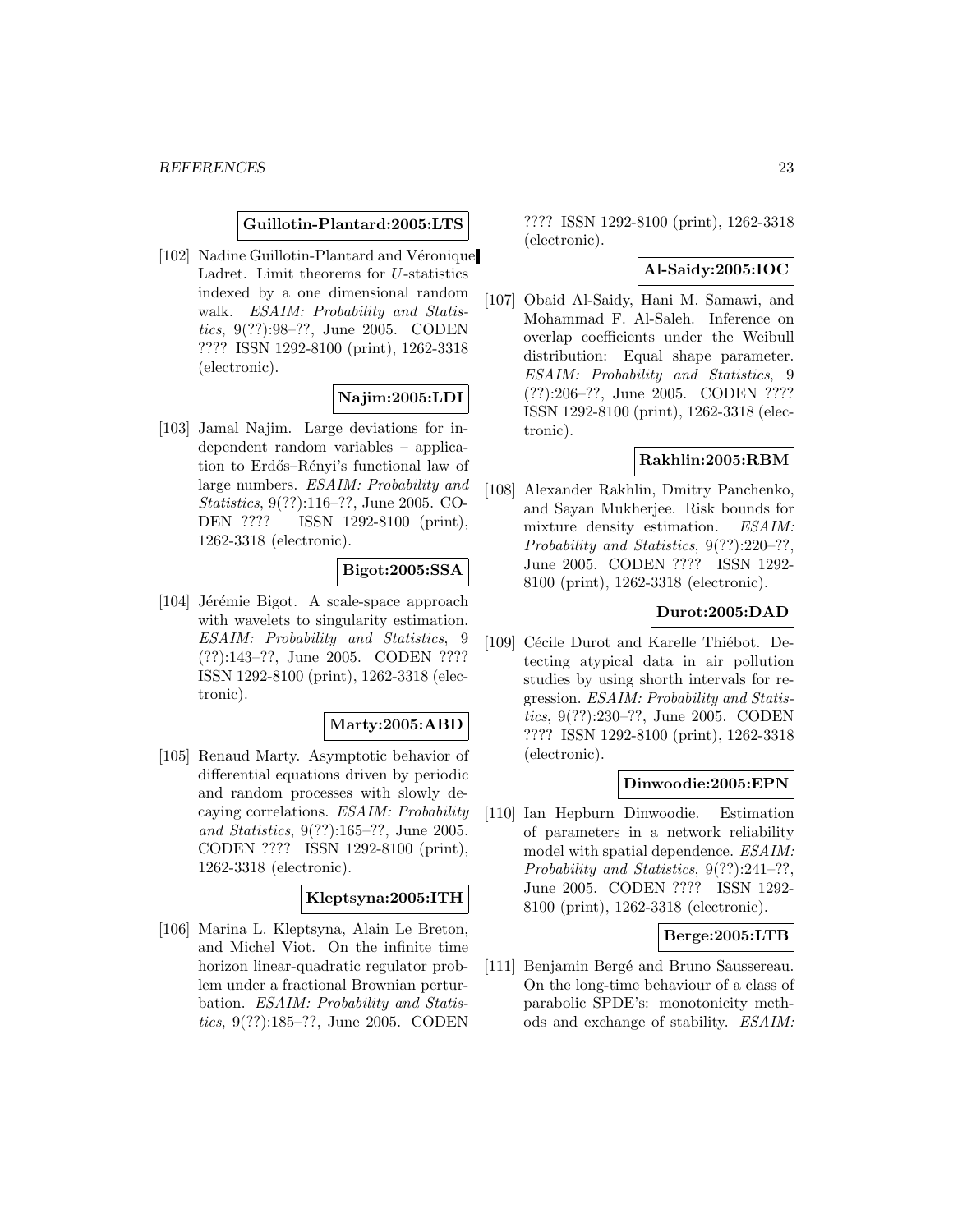Probability and Statistics, 9(??):254–??, June 2005. CODEN ???? ISSN 1292- 8100 (print), 1262-3318 (electronic).

**Pages:2005:TAB**

[112] Gilles Pagés. A two armed bandit type problem revisited. ESAIM: Probability and Statistics, 9(??):277–??, June 2005. CODEN ???? ISSN 1292-8100 (print), 1262-3318 (electronic).

# **Gozlan:2005:CPR**

[113] Nathael Gozlan. Conditional principles for random weighted measures. ESAIM: Probability and Statistics, 9(??):283–??, June 2005. CODEN ???? ISSN 1292- 8100 (print), 1262-3318 (electronic).

## **Ferger:2005:MPI**

[114] Dietmar Ferger. On the minimizing point of the incorrectly centered empirical process and its limit distribution in nonregular experiments. ESAIM: Probability and Statistics, 9(??):307–??, June 2005. CODEN ???? ISSN 1292-8100 (print), 1262-3318 (electronic).

### **Boucheron:2005:TCS**

[115] Stéphane Boucheron, Olivier Bousquet, and Gábor Lugosi. Theory of classification: a survey of some recent advances. ESAIM: Probability and Statistics, 9(??):323–??, June 2005. CODEN ???? ISSN 1292-8100 (print), 1262-3318 (electronic).

### **Bon:2006:COS**

[116] Jean-Louis Bon and Eugen Păltănea. Comparison of order statistics in a random sequence to the same statistics with i.i.d. variables. ESAIM: Probability and Statistics, 10(??):1–??, September 2006.

CODEN ???? ISSN 1292-8100 (print), 1262-3318 (electronic).

#### **Tarima:2006:UAI**

[117] Sergey Tarima and Dmitri Pavlov. Using auxiliary information in statistical function estimation. ESAIM: Probability and Statistics, 10(??):11–??, September 2006. CODEN ???? ISSN 1292-8100 (print), 1262-3318 (electronic).

### **Birge:2006:HMB**

[118] Lucien Birgé and Yves Rozenholc. How many bins should be put in a regular histogram. ESAIM: Probability and Statistics, 10(??):24–??, September 2006. CO-DEN ???? ISSN 1292-8100 (print), 1262-3318 (electronic).

### **Fromont:2006:ATP**

[119] Magalie Fromont and Céline Lévy-leduc. Adaptive tests for periodic signal detection with applications to laser vibrometry. ESAIM: Probability and Statistics, 10(??):46–??, September 2006. CODEN ???? ISSN 1292-8100 (print), 1262-3318 (electronic).

#### **DelMoral:2006:DRT**

[120] Pierre Del Moral and Laurent Miclo. Dynamiques recuites de type Feynman–Kac: résultats précis et conjectures. (French) [Annealed dynamics of Feynman–Kac type: precise results and conjectures]. ESAIM: Probability and Statistics, 10(??):76–??, September 2006. CODEN ???? ISSN 1292-8100 (print), 1262-3318 (electronic).

### **Toldo:2006:SSB**

[121] Sandrine Toldo. Stability of solutions of BSDEs with random terminal time. ESAIM: Probability and Statistics, 10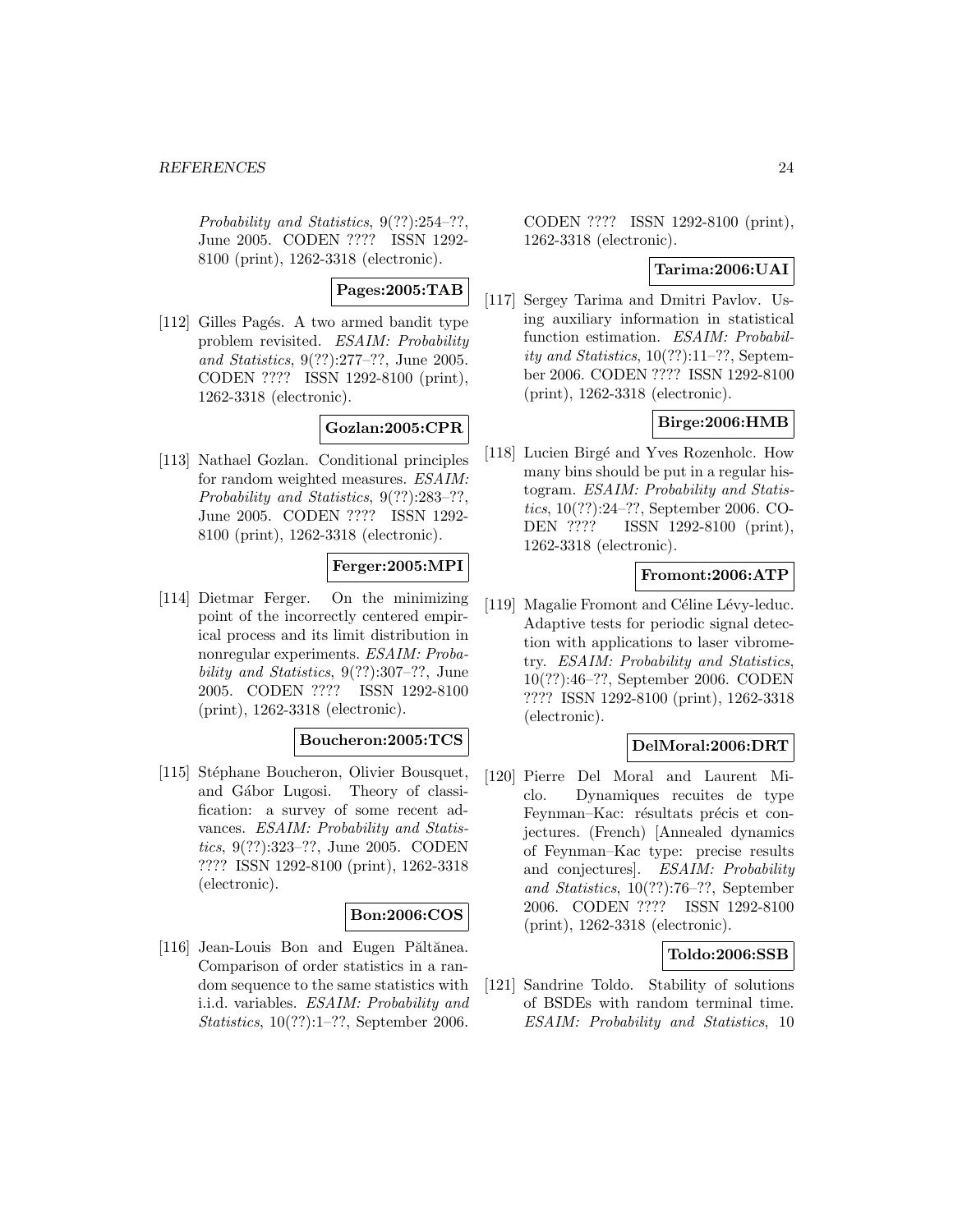(??):141–??, September 2006. CODEN ???? ISSN 1292-8100 (print), 1262-3318 (electronic). See corrigendum [158].

# **Huet:2006:MSE**

[122] Sylvie Huet. Model selection for estimating the non zero components of a Gaussian vector. ESAIM: Probability and Statistics, 10(??):164–??, September 2006. CODEN ???? ISSN 1292-8100 (print), 1262-3318 (electronic).

# **Abraham:2006:FBS**

[123] Romain Abraham and Olivier Riviere. Forward-backward stochastic differential equations and PDE with gradient dependent second order coefficients. ESAIM: Probability and Statistics, 10 (??):184–??, September 2006. CODEN ???? ISSN 1292-8100 (print), 1262-3318 (electronic).

### **Johnson:2006:PLC**

[124] Oliver Johnson and Christina Goldschmidt. Preservation of log-concavity on summation. ESAIM: Probability and Statistics, 10(??):206–??, September 2006. CODEN ???? ISSN 1292-8100 (print), 1262-3318 (electronic).

### **Durot:2006:BSR**

[125] Cécile Durot and Karelle Thiébot. Bootstrapping the shorth for regression. ESAIM: Probability and Statistics, 10 (??):216–??, September 2006. CODEN ???? ISSN 1292-8100 (print), 1262-3318 (electronic).

### **Ratanov:2006:BRM**

[126] Nikita Ratanov. Branching random motions, nonlinear hyperbolic systems and travelling waves. ESAIM: Probability and Statistics, 10(??):236–??, September 2006. CODEN ???? ISSN 1292-8100 (print), 1262-3318 (electronic).

### **Thanh:2006:BCT**

[127] Le Van Thanh. On the Brunk–Chung type strong law of large numbers for sequences of blockwise m-dependent random variables. ESAIM: Probability and Statistics, 10(??):258–??, September 2006. CODEN ???? ISSN 1292-8100 (print), 1262-3318 (electronic).

### **Averkamp:2006:SEI**

[128] R. Averkamp and C. Houdré. Stein estimation for infinitely divisible laws. ESAIM: Probability and Statistics, 10 (??):269–??, September 2006. CODEN ???? ISSN 1292-8100 (print), 1262-3318 (electronic).

## **Lachal:2006:CRM**

[129] Aimé Lachal. Cyclic random motions in  $\mathbf{R}^d$ -space with *n* directions. *ESAIM*: Probability and Statistics, 10(??):277– ??, September 2006. CODEN ???? ISSN 1292-8100 (print), 1262-3318 (electronic).

### **Chafai:2006:BPE**

[130] Djalil Chafaï. Binomial-Poisson entropic inequalities and the  $M/M/\infty$  queue. ESAIM: Probability and Statistics, 10 (??):317–??, September 2006. CODEN ???? ISSN 1292-8100 (print), 1262-3318 (electronic).

### **Cerou:2006:NNC**

[131] Frédéric Cérou and Arnaud Guyader. Nearest neighbor classification in infinite dimension. ESAIM: Probability and Statistics, 10(??):340–??, September 2006. CODEN ???? ISSN 1292-8100 (print), 1262-3318 (electronic).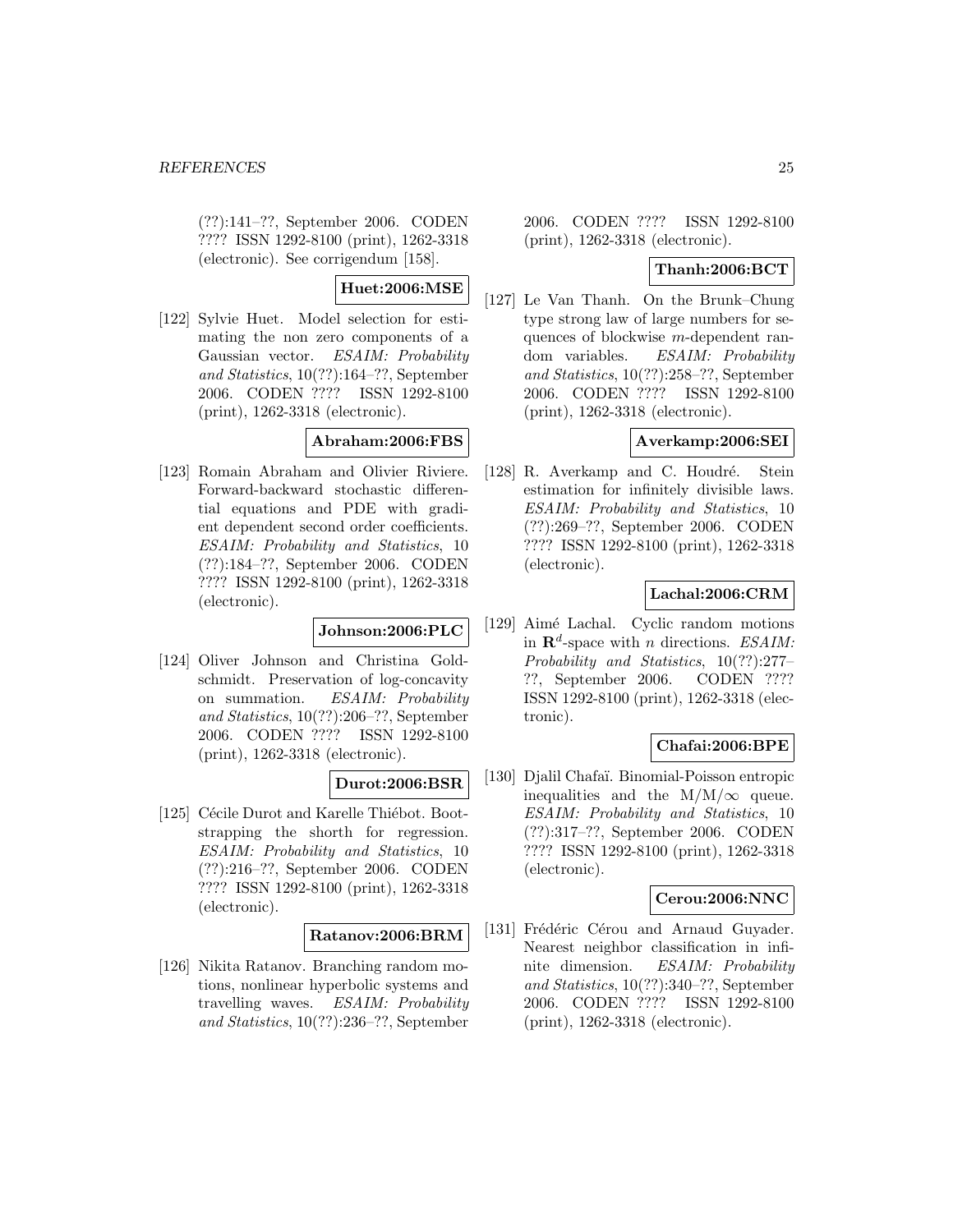## **Lejay:2006:SDE**

[132] Antoine Lejay. Stochastic differential equations driven by processes generated by divergence form operators I: a Wong– Zakai theorem. ESAIM: Probability and Statistics, 10(??):356–??, September 2006. CODEN ???? ISSN 1292-8100 (print), 1262-3318 (electronic).

## **Ferrante:2006:SCN**

[133] Marco Ferrante and Marta Sanz-Solé. SPDEs with coloured noise: Analytic and stochastic approaches. ESAIM: Probability and Statistics, 10(??):380– ??, September 2006. CODEN ???? ISSN 1292-8100 (print), 1262-3318 (electronic).

### **Cont:2007:P**

[134] Rama Cont, Jean-Pierre Fouque, and Bernard Lapeyre. Preface. ESAIM: Probability and Statistics, 11(??):1– ??, February 2007. CODEN ???? ISSN 1292-8100 (print), 1262-3318 (electronic).

#### **Lepeltier:2007:RBS**

[135] Jean-Pierre Lepeltier and Mingyu Xu. Reflected backward stochastic differential equations with two RCLL barriers. ESAIM: Probability and Statistics, 11 (??):3–??, February 2007. CODEN ???? ISSN 1292-8100 (print), 1262-3318 (electronic).

# **Durand:2007:SSE**

[136] Philippe Durand and Jean-Frédéric Jouanin. Some short elements on hedging credit derivatives. ESAIM: Probability and Statistics, 11(??):23–??, February 2007. CODEN ???? ISSN 1292-8100 (print), 1262-3318 (electronic).

### **Gombani:2007:CPS**

[137] Andrea Gombani, Stefan Jaschke, and Wolfgang Runggaldier. Consistent price systems for subfiltrations. ESAIM: Probability and Statistics, 11(??):35– ??, February 2007. CODEN ???? ISSN 1292-8100 (print), 1262-3318 (electronic).

# **Fouque:2007:MCV**

[138] Jean-Pierre Fouque and Chuan-Hsiang Han. A martingale control variate method for option pricing with stochastic volatility. ESAIM: Probability and Statistics, 11(??):40–??, February 2007. CODEN ???? ISSN 1292-8100 (print), 1262-3318 (electronic).

### **Fradon:2007:ISB**

[139] Myriam Fradon and Sylvie Rœlly. Infinite system of Brownian balls with interaction: the non-reversible case. ESAIM: Probability and Statistics, 11 (??):55–??, February 2007. CODEN ???? ISSN 1292-8100 (print), 1262-3318 (electronic).

# **Ogawa:2007:PRU**

[140] Shigeyoshi Ogawa and Monique Pontier. Pricing rules under asymmetric information. ESAIM: Probability and Statistics, 11(??):80–??, February 2007. CODEN ???? ISSN 1292-8100 (print), 1262-3318 (electronic).

### **Follmer:2007:PMP**

[141] Hans Föllmer and Thomas Knispel. Potentials of a Markov process are expected suprema. ESAIM: Probability and Statistics, 11(??):89–??, February 2007. CODEN ???? ISSN 1292-8100 (print), 1262-3318 (electronic).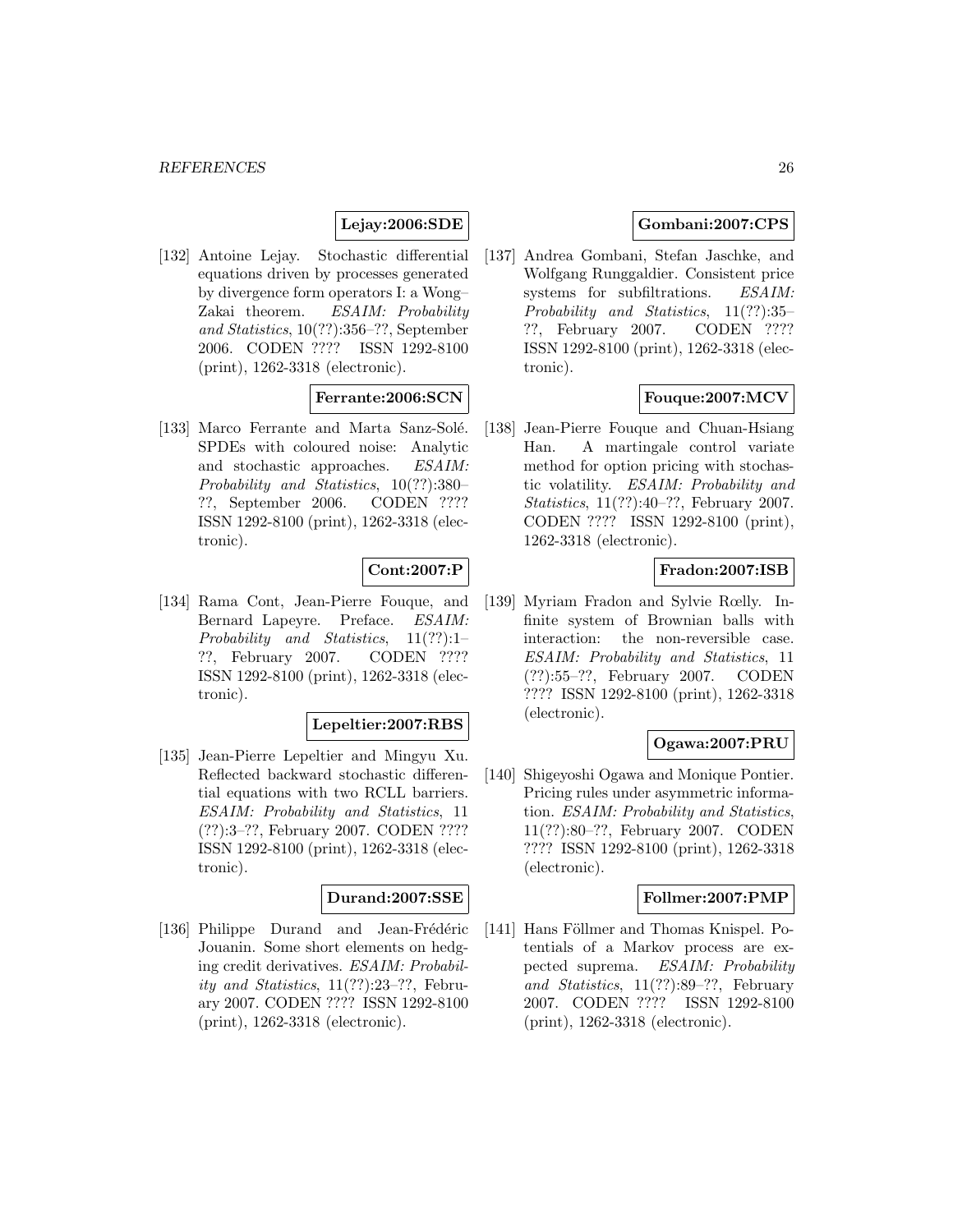### **Dedecker:2007:EDF**

[142] Jérôme Dedecker and Florence Merlevéde. The empirical distribution function for dependent variables: asymptotic and nonasymptotic results in  $L^p$ . ESAIM: Probability and Statistics, 11 (??):102–??, February 2007. CODEN ???? ISSN 1292-8100 (print), 1262-3318 (electronic).

## **Coutin:2007:AFB**

[143] Laure Coutin and Monique Pontier. Approximation of the fractional Brownian sheet via Ornstein–Uhlenbeck sheet. ESAIM: Probability and Statistics, 11 (??):115–??, February 2007. CODEN ???? ISSN 1292-8100 (print), 1262-3318 (electronic).

# **Nane:2007:LAI**

[144] Erkan Nane. Lifetime asymptotics of iterated Brownian motion in  $\mathbb{R}^n$ . ESAIM: Probability and Statistics, 11(??):147– ??, February 2007. CODEN ???? ISSN 1292-8100 (print), 1262-3318 (electronic).

# **Davydov:2007:CRL**

[145] Youri Davydov and Emmanuel Thilly. Convex rearrangements of Lévy processes. ESAIM: Probability and Statistics, 11(??):161–??, February 2007. CO-DEN ???? ISSN 1292-8100 (print), 1262-3318 (electronic).

### **Jacod:2007:APP**

[146] Jean Jacod. Asymptotic properties of power variations of Lévy processes. ESAIM: Probability and Statistics, 11 (??):173–??, February 2007. CODEN ???? ISSN 1292-8100 (print), 1262-3318 (electronic).

# **Njoh:2007:ECH**

[147] Samuel Njoh. Entropic conditions and hedging. ESAIM: Probability and Statistics, 11(??):197–??, February 2007. CO-DEN ???? ISSN 1292-8100 (print), 1262-3318 (electronic).

### **Sendova:2007:DLT**

[148] Kristina Sendova. Discrete Lundbergtype bounds with actuarial applications. ESAIM: Probability and Statistics, 11 (??):217–??, February 2007. CODEN ???? ISSN 1292-8100 (print), 1262-3318 (electronic).

#### **Lemaire:2007:BES**

[149] Vincent Lemaire. Behavior of the Euler scheme with decreasing step in a degenerate situation. ESAIM: Probability and Statistics, 11(??):236–??, February 2007. CODEN ???? ISSN 1292-8100 (print), 1262-3318 (electronic).

# **Pommeret:2007:PED**

[150] Denys Pommeret. Polynomial expansions of density of power mixtures. ESAIM: Probability and Statistics, 11 (??):248–??, February 2007. CODEN ???? ISSN 1292-8100 (print), 1262-3318 (electronic).

### **Cao:2007:MDT**

[151] Hongyuan Cao. Moderate deviations for two sample *t*-statistics. *ESAIM*: Probability and Statistics, 11(??):264– ??, February 2007. CODEN ???? ISSN 1292-8100 (print), 1262-3318 (electronic).

#### **Biau:2007:GBE**

[152] Gérard Biau, Benoît Cadre, and Bruno Pelletier. A graph-based estimator of the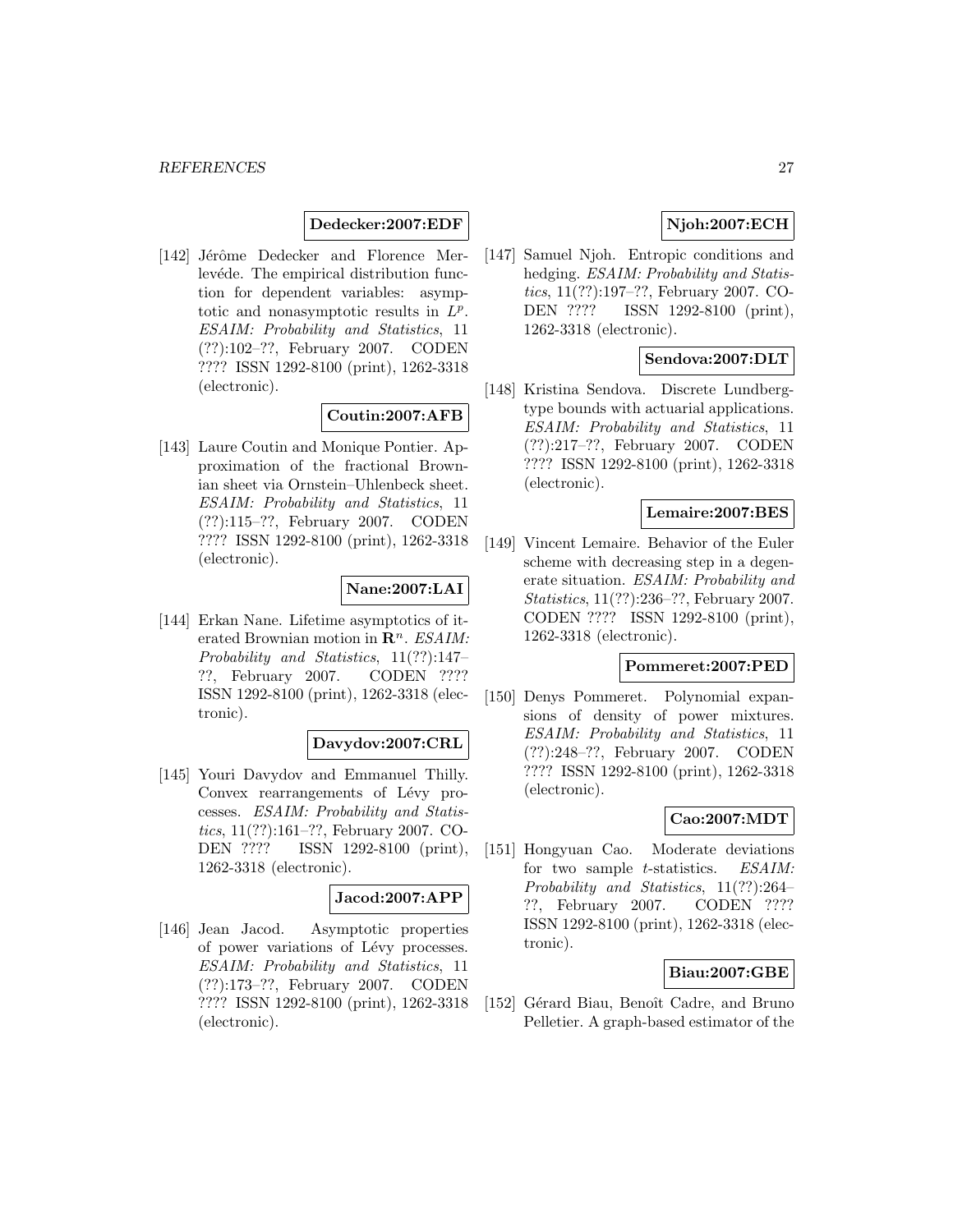number of clusters. ESAIM: Probability and Statistics, 11(??):272–??, February 2007. CODEN ???? ISSN 1292-8100 (print), 1262-3318 (electronic).

## **Amsalu:2007:MNU**

[153] Saba Amsalu, Heinrich Matzinger, and Serguei Popov. Macroscopic nonuniqueness and transversal fluctuation in optimal random sequence alignment. ESAIM: Probability and Statistics, 11 (??):281–??, February 2007. CODEN ???? ISSN 1292-8100 (print), 1262-3318 (electronic).

## **Etore:2007:DTS**

[154] Pierre Etoré and Antoine Lejay. A Donsker theorem to simulate onedimensional processes with measurable coefficients. ESAIM: Probability and Statistics, 11(??):301–??, February 2007. CODEN ???? ISSN 1292-8100 (print), 1262-3318 (electronic).

#### **Aurzada:2007:SBP**

[155] Frank Aurzada and Thomas Simon. Small ball probabilities for stable convolutions. ESAIM: Probability and Statistics, 11(??):327–??, February 2007. CO-DEN ???? ISSN 1292-8100 (print), 1262-3318 (electronic).

### **Gaiffas:2007:PAC**

[156] Stéphane Gaïffas. On pointwise adaptive curve estimation based on inhomogeneous data. ESAIM: Probability and Statistics, 11(??):344–??, February 2007. CODEN ???? ISSN 1292-8100 (print), 1262-3318 (electronic).

**Sanz-Sole:2007:PDH**

[157] Marta Sanz-Solé and Iván Torrecilla-Tarantino. Probability density for a hyperbolic SPDE with time dependent coefficients. ESAIM: Probability and Statistics, 11(??):365–??, February 2007. CODEN ???? ISSN 1292-8100 (print), 1262-3318 (electronic).

## **Toldo:2007:CSS**

[158] Sandrine Toldo. Corrigendum to "Stability of solutions of BSDEs with random terminal time". ESAIM: Probability and Statistics, 11(??):381–??, February 2007. CODEN ???? ISSN 1292- 8100 (print), 1262-3318 (electronic). See [121].

## **Bencherif-Madani:2007:HSP**

[159] Abdellatif Benchérif-Madani and Étienne Pardoux. Homogenization of a semilinear parabolic PDE with locally periodic coefficients: a probabilistic approach. ESAIM: Probability and Statistics, 11 (??):385–??, February 2007. CODEN ???? ISSN 1292-8100 (print), 1262-3318 (electronic).

### **Pinelis:2007:TBC**

[160] Iosif Pinelis. Toward the best constant factor for the Rademacher–Gaussian tail comparison. ESAIM: Probability and Statistics, 11(??):412–??, February 2007. CODEN ???? ISSN 1292-8100 (print), 1262-3318 (electronic).

#### **Douc:2007:MVI**

[161] R. Douc, A. Guillin, J.-M. Marin, and C. P. Robert. Minimum variance importance sampling via Population Monte Carlo. ESAIM: Probability and Statistics, 11(??):427–??, February 2007. CO-DEN ???? ISSN 1292-8100 (print), 1262-3318 (electronic).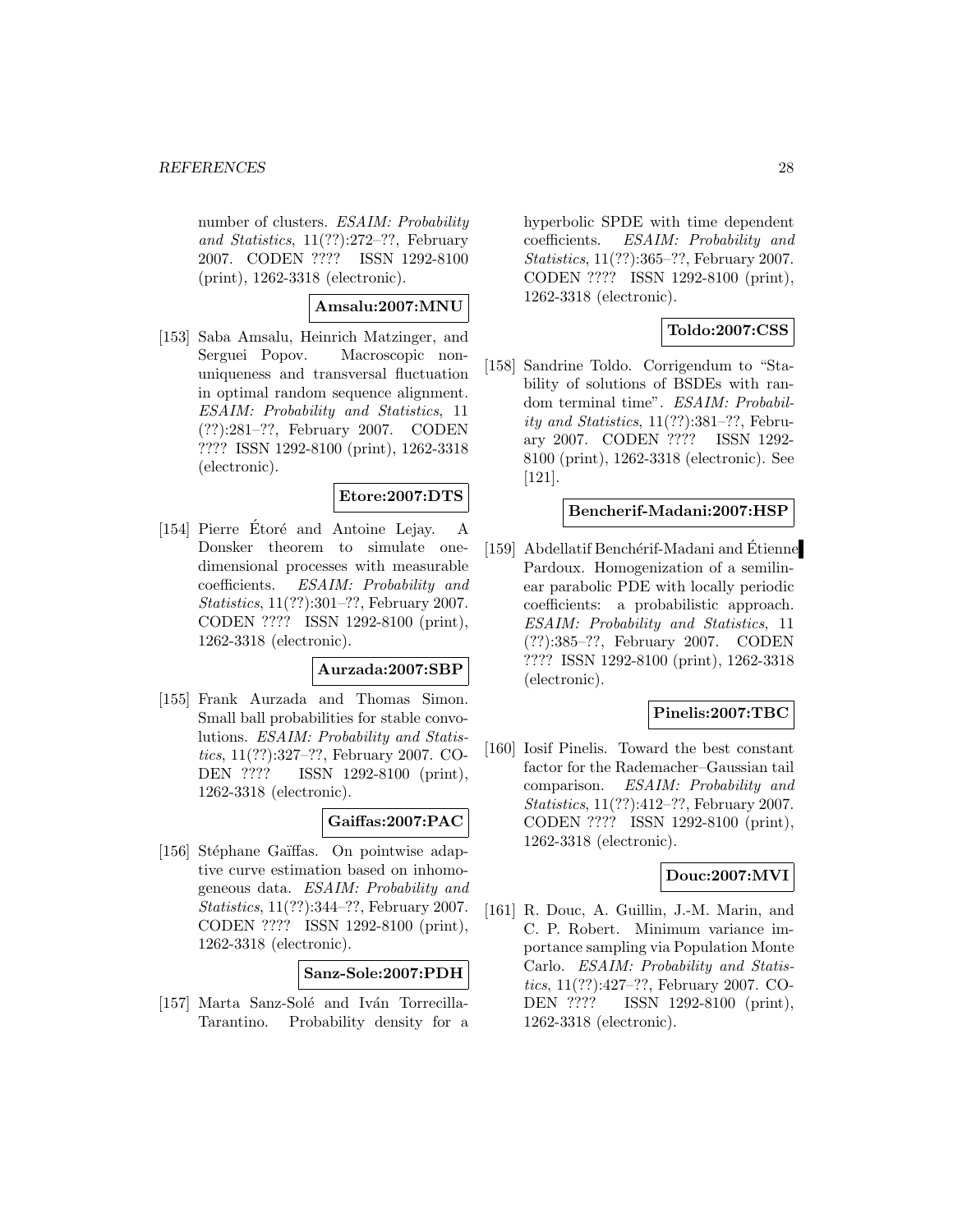#### **El-Nouty:2007:FMF**

[162] Charles El-Nouty. The fractional mixed fractional Brownian motion and fractional Brownian sheet. ESAIM: Probability and Statistics, 11(??):448– ??, February 2007. CODEN ???? ISSN 1292-8100 (print), 1262-3318 (electronic).

#### **Berkaoui:2008:ESS**

[163] Abdel Berkaoui, Mireille Bossy, and Awa Diop. Euler scheme for SDEs with non-Lipschitz diffusion coefficient: strong convergence. ESAIM: Probability and Statistics, 12(??):1–??, April 2008. CODEN ???? ISSN 1292-8100 (print), 1262-3318 (electronic).

## **Cattiaux:2008:DBA**

[164] Patrick Cattiaux and Arnaud Guillin. Deviation bounds for additive functionals of Markov processes. ESAIM: Probability and Statistics, 12(??):12–??, April 2008. CODEN ???? ISSN 1292-8100 (print), 1262-3318 (electronic).

### **Bierme:2008:EAG**

[165] Hermine Biermé and Frédéric Richard. Estimation of anisotropic Gaussian fields through radon transform. ESAIM: Probability and Statistics, 12(??):30–??, April 2008. CODEN ???? ISSN 1292- 8100 (print), 1262-3318 (electronic).

### **Miao:2008:CIS**

[166] Yu Miao. Concentration inequalities for semi-bounded martingales. ESAIM: Probability and Statistics, 12(??):51–??, April 2008. CODEN ???? ISSN 1292- 8100 (print), 1262-3318 (electronic).

## **Roynette:2008:ABH**

[167] Bernard Roynette, Pierre Vallois, and Agnés Volpi. Asymptotic behavior of the hitting time, overshoot and undershoot for some Lévy processes. ESAIM: Probability and Statistics, 12(??):58–??, April 2008. CODEN ???? ISSN 1292-8100 (print), 1262-3318 (electronic).

#### **Kleptsyna:2008:SPF**

[168] Marina L. Kleptsyna, Alain Le Breton, and Michel Viot. Separation principle in the fractional Gaussian linear-quadratic regulator problem with partial observation. ESAIM: Probability and Statistics, 12(??):94–??, April 2008. CODEN ???? ISSN 1292-8100 (print), 1262-3318 (electronic).

# **Graf:2008:DMQ**

[169] Siegfried Graf, Harald Luschgy, and Gilles Pagés. Distortion mismatch in the quantization of probability measures. ESAIM: Probability and Statistics, 12(??):127–??, April 2008. CODEN ???? ISSN 1292-8100 (print), 1262-3318 (electronic).

### **Bardet:2008:DLC**

[170] Jean-Marc Bardet, Paul Doukhan, Gabriel Lang, and Nicolas Ragache. Dependent Lindeberg central limit theorem and some applications. ESAIM: Probability and Statistics, 12(??):154–??, April 2008. CODEN ???? ISSN 1292- 8100 (print), 1262-3318 (electronic).

#### **Lavielle:2008:RTL**

[171] Marc Lavielle and Carenne Ludeña. Random thresholds for linear model selection. ESAIM: Probability and Statistics, 12(??):173–??, April 2008. CODEN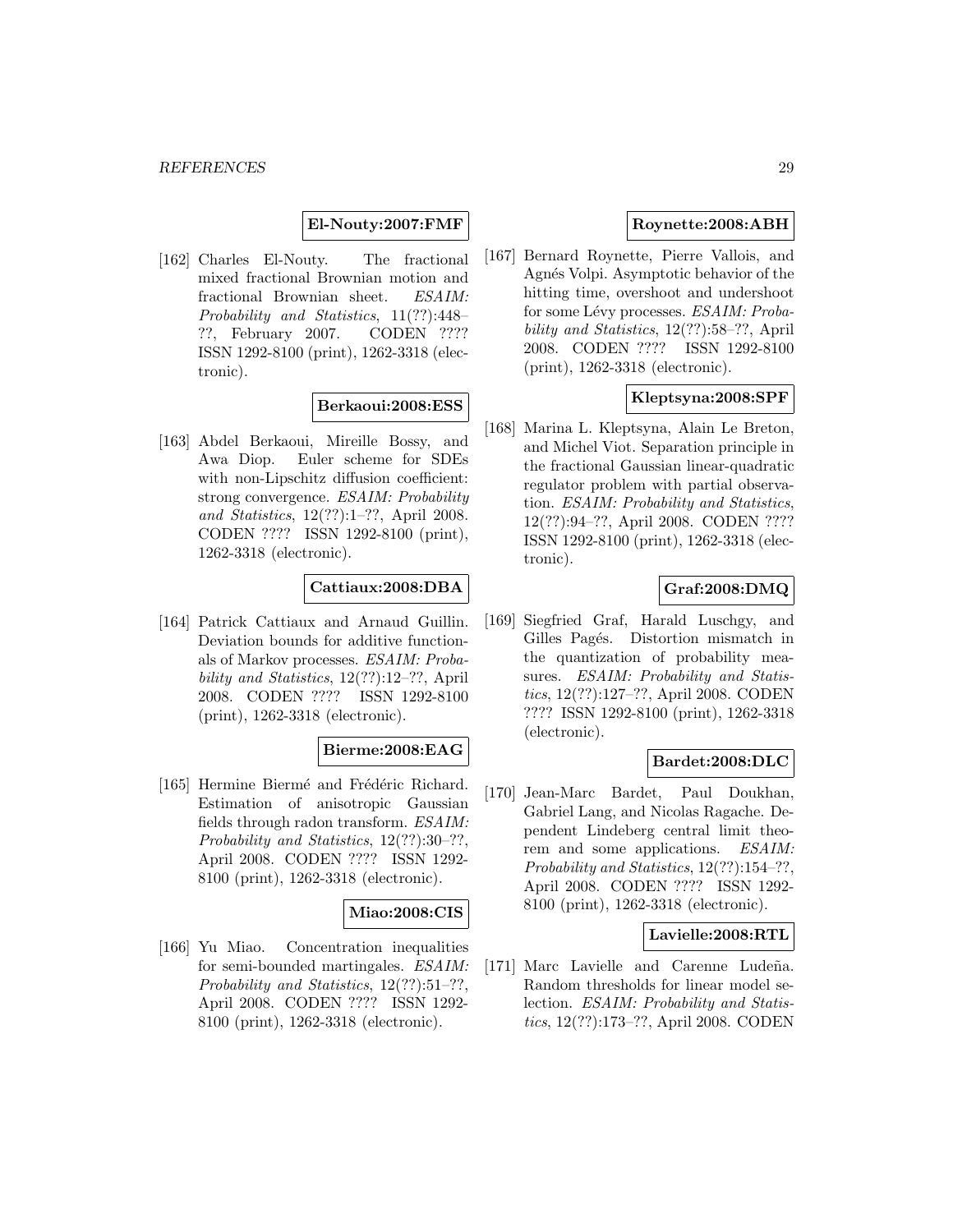???? ISSN 1292-8100 (print), 1262-3318 (electronic).

#### **Donnet:2008:PIM**

[172] Sophie Donnet and Adeline Samson. Parametric inference for mixed models defined by stochastic differential equations. ESAIM: Probability and Statistics, 12(??):196–??, April 2008. CODEN ???? ISSN 1292-8100 (print), 1262-3318 (electronic).

# **Galves:2008:EIV**

[173] Antonio Galves, Véronique Maume-Deschamps, and Bernard Schmitt. Exponential inequalities for VLMC empirical trees. ESAIM: Probability and Statistics, 12(??):219–??, April 2008. CODEN ???? ISSN 1292-8100 (print), 1262-3318 (electronic).

# **Tudor:2008:ARP**

[174] Ciprian A. Tudor. Analysis of the Rosenblatt process. ESAIM: Probability and Statistics, 12(??):230–??, April 2008. CODEN ???? ISSN 1292-8100 (print), 1262-3318 (electronic).

# **Zitt:2008:FIU**

[175] Pierre-André Zitt. Functional inequalities and uniqueness of the Gibbs mea $sure$  — from log-Sobolev to Poincaré. ESAIM: Probability and Statistics, 12 (??):258–??, April 2008. CODEN ???? ISSN 1292-8100 (print), 1262-3318 (electronic).

#### **Menneteau:2008:MLT**

[176] Ludovic Menneteau. Multidimensional limit theorems for smoothed extreme value estimates of point processes boundaries. ESAIM: Probability and Statistics, 12(??):273–??, April 2008.

CODEN ???? ISSN 1292-8100 (print), 1262-3318 (electronic).

#### **Chretien:2008:EAT**

[177] Stéphane Chrétien and Alfred O. Hero. On EM algorithms and their proximal generalizations. ESAIM: Probability and Statistics, 12(??):308–??, April 2008. CODEN ???? ISSN 1292-8100 (print), 1262-3318 (electronic).

# **Ermakov:2008:MBE**

[178] Mikhail Ermakov. Minimax and Bayes estimation in deconvolution problem. ESAIM: Probability and Statistics, 12 (??):327–??, April 2008. CODEN ???? ISSN 1292-8100 (print), 1262-3318 (electronic).

### **Tran:2008:LPL**

[179] Viet Chi Tran. Large population limit and time behaviour of a stochastic particle model describing an age-structured population. ESAIM: Probability and Statistics, 12(??):345–??, April 2008. CODEN ???? ISSN 1292-8100 (print), 1262-3318 (electronic).

## **Lejay:2008:SDE**

[180] Antoine Lejay. Stochastic differential equations driven by processes generated by divergence form operators II: convergence results. ESAIM: Probability and Statistics, 12(??):387–??, April 2008. CODEN ???? ISSN 1292-8100 (print), 1262-3318 (electronic).

#### **Imkeller:2008:MBS**

[181] Peter Imkeller and Ilya Pavlyukevich. Metastable behaviour of small noise Lévy-driven diffusions. ESAIM: Probability and Statistics,  $12(??):412-??$ ,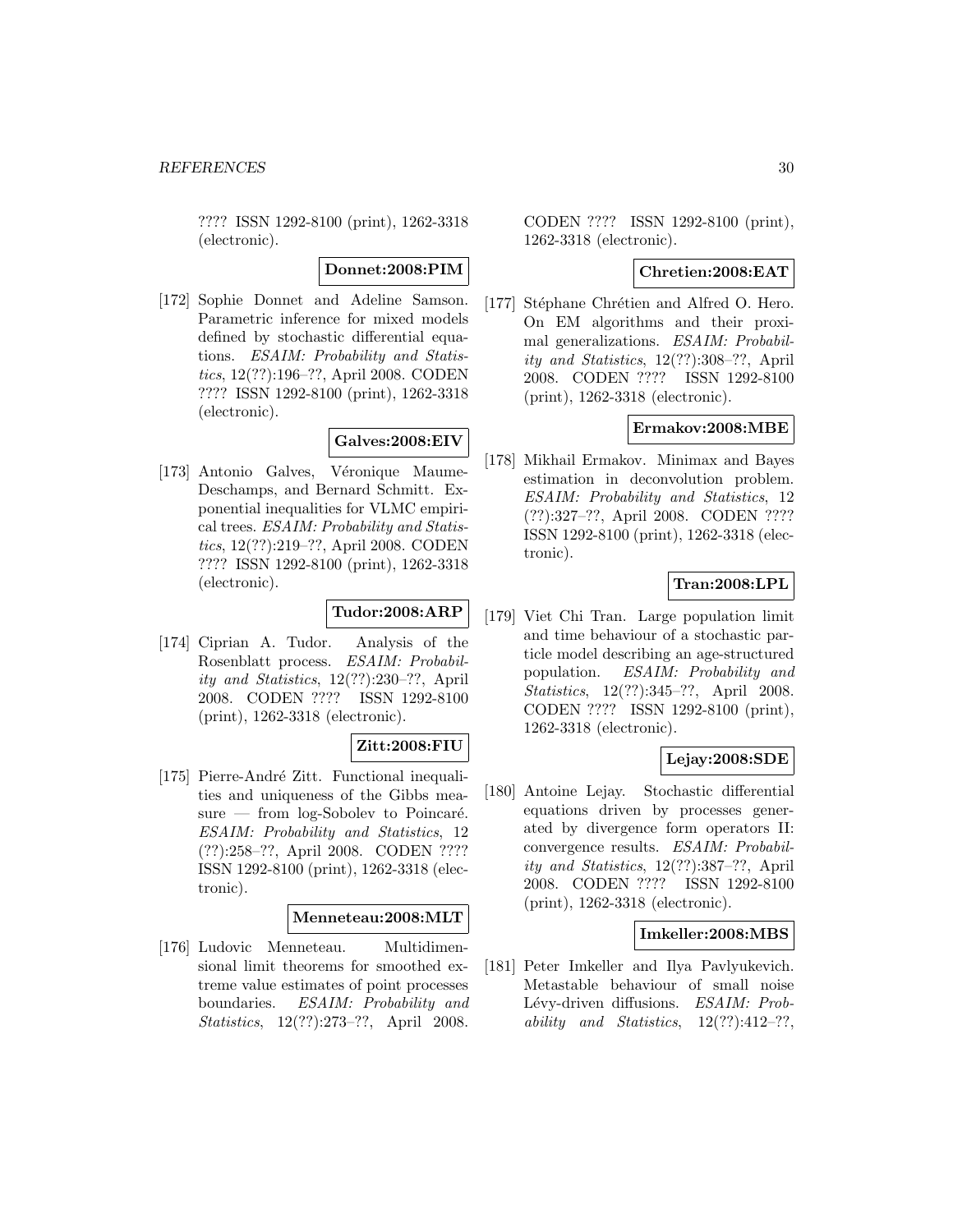April 2008. CODEN ???? ISSN 1292- 8100 (print), 1262-3318 (electronic).

#### **Alquier:2008:DEQ**

[182] Pierre Alquier. Density estimation with quadratic loss: a confidence intervals method. ESAIM: Probability and Statistics, 12(??):438–??, April 2008. CODEN ???? ISSN 1292-8100 (print), 1262-3318 (electronic).

#### **Chaabane:2008:TLA**

[183] Faouzi Chaabane and Ahmed Kebaier. Théorémes limites avec poids pour les martingales vectorielles à temps continu. (French) [Weighted limit theorems for continuous-time vectorial martingales]. ESAIM: Probability and Statistics, 12 (??):464–??, April 2008. CODEN ???? ISSN 1292-8100 (print), 1262-3318 (electronic).

### **Collet:2008:LSI**

[184] Jean-François Collet and Florent Malrieu. Logarithmic Sobolev inequalities for inhomogeneous Markov semigroups. ESAIM: Probability and Statistics, 12 (??):492–??, April 2008. CODEN ???? ISSN 1292-8100 (print), 1262-3318 (electronic).

### **Hengartner:2009:AUD**

[185] Nicolas W. Hengartner and Eric ´ Matzner-Løber. Asymptotic unbiased density estimators. ESAIM: Probability and Statistics, 13(??):1–??, January 2009. CODEN ???? ISSN 1292-8100 (print), 1262-3318 (electronic).

### **Cenac:2009:DST**

[186] Peggy Cénac, Brigitte Chauvin, Stéphane Ginouillac, and Nicolas Pouyanne. Digital search trees and chaos game representation. ESAIM: Probability and Statistics, 13(??):15–??, January 2009. CODEN ???? ISSN 1292-8100 (print), 1262-3318 (electronic).

### **Chambaz:2009:NHS**

[187] Antoine Chambaz and Catherine Matias. Number of hidden states and memory: a joint order estimation problem for Markov chains with Markov regime. ESAIM: Probability and Statistics, 13 (??):38–??, January 2009. CODEN ???? ISSN 1292-8100 (print), 1262-3318 (electronic).

### **Boivin:2009:TEH**

[188] Daniel Boivin. Tail estimates for homogenization theorems in random media. ESAIM: Probability and Statistics, 13(??):51–??, January 2009. CODEN ???? ISSN 1292-8100 (print), 1262-3318 (electronic).

# **Sauve:2009:HSN**

[189] Marie Sauvé. Histogram selection in non Gaussian regression. ESAIM: Probability and Statistics, 13(??):70–??, January 2009. CODEN ???? ISSN 1292-8100 (print), 1262-3318 (electronic).

#### **Martin-Magniette:2009:EHF**

[190] Marie-Laure Martin-Magniette and Marie-Luce Taupin. Estimation of the hazard function in a semiparametric model with covariate measurement error. ESAIM: Probability and Statistics, 13(??):87–??, January 2009. CODEN ???? ISSN 1292-8100 (print), 1262-3318 (electronic).

#### **Godet:2009:LPL**

[191] Fanny Godet. Linear prediction of longrange dependent time series. ESAIM: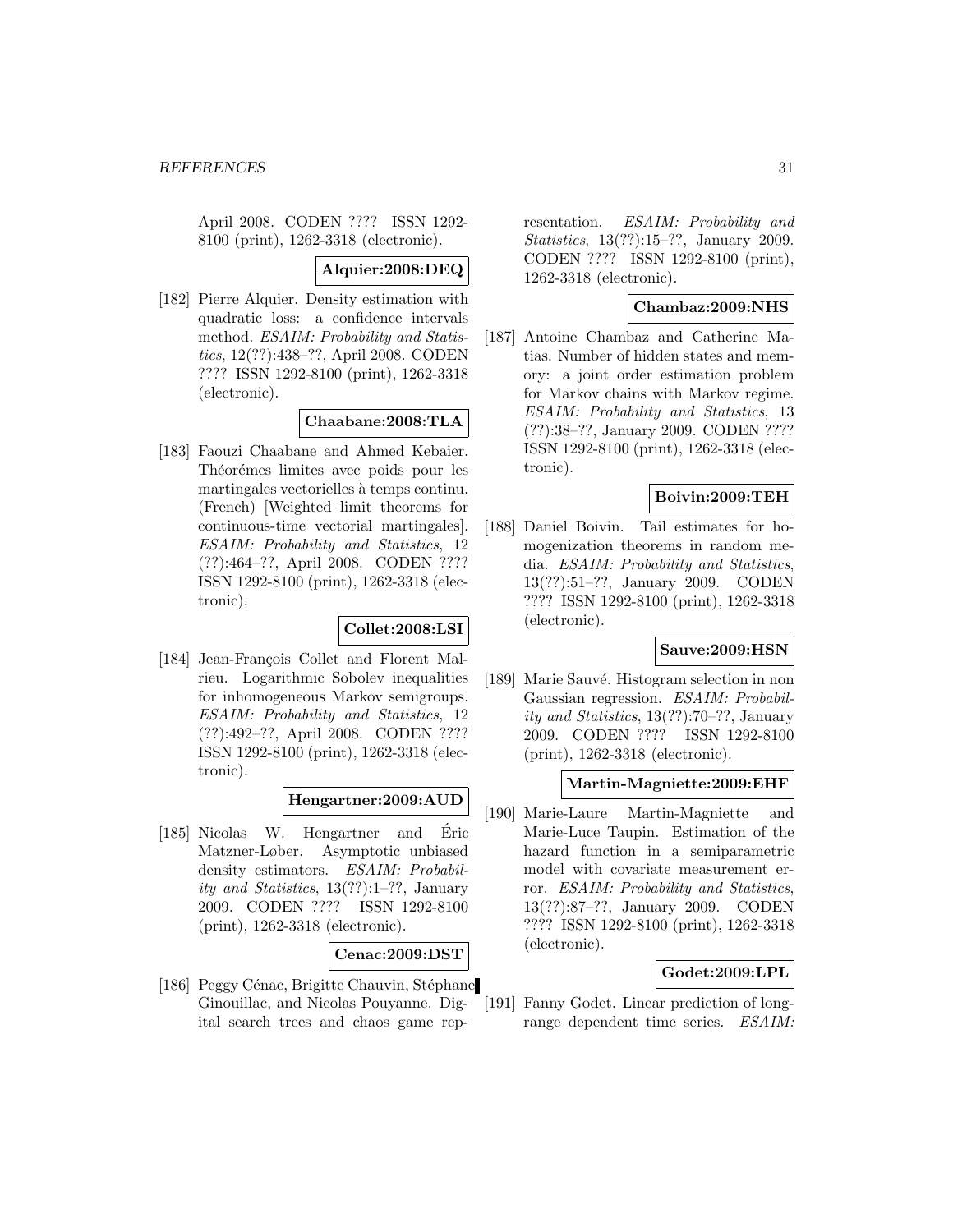Probability and Statistics, 13(??):115–??, January 2009. CODEN ???? ISSN 1292- 8100 (print), 1262-3318 (electronic).

# **Schick:2009:PEH**

[192] Anton Schick and Wolfgang Wefelmeyer. Plug-in estimators for higher-order transition densities in autoregression. ESAIM: Probability and Statistics, 13 (??):135–??, January 2009. CODEN ???? ISSN 1292-8100 (print), 1262-3318 (electronic).

# **Roynette:2009:PMB**

[193] Bernard Roynette, Pierre Vallois, and Marc Yor. Penalisations of multidimensional Brownian motion, VI. ESAIM: Probability and Statistics, 13(??):152–??, January 2009. CODEN ???? ISSN 1292- 8100 (print), 1262-3318 (electronic).

### **Davies:2009:CAH**

[194] Laurie Davies, Ursula Gather, Dan Nordman, and Henrike Weinert. A comparison of automatic histogram constructions. ESAIM: Probability and Statistics, 13(??):181–??, January 2009. CODEN ???? ISSN 1292-8100 (print), 1262-3318 (electronic).

### **Chaleyat-Maurel:2009:FWF**

[195] Mireille Chaleyat-Maurel and Valentine Genon-Catalot. Filtering the Wright– Fisher diffusion. ESAIM: Probability and Statistics, 13(??):197–??, January 2009. CODEN ???? ISSN 1292-8100 (print), 1262-3318 (electronic).

### **Sagna:2009:URO**

[196] Abass Sagna. Universal  $L^s$ -rateoptimality of  $L^r$ -optimal quantizers by dilatation and contraction. ESAIM: Probability and Statistics, 13(??):218–??,

January 2009. CODEN ???? ISSN 1292- 8100 (print), 1262-3318 (electronic).

#### **Coutin:2009:EGP**

[197] Laure Coutin and Nicolas Victoir. Enhanced Gaussian processes and applications. ESAIM: Probability and Statistics, 13(??):247–??, January 2009. CO-DEN ???? ISSN 1292-8100 (print), 1262-3318 (electronic).

#### **Rackauskas:2009:HIP**

[198] Alfredas Račkauskas and Charles Suquet. Hölderian invariance principle for Hilbertian linear processes. ESAIM: Probability and Statistics, 13(??):261–??, January 2009. CODEN ???? ISSN 1292- 8100 (print), 1262-3318 (electronic).

## **Pons:2009:ETF**

[199] Odile Pons. Estimation and tests in finite mixture models of nonparametric densities. ESAIM: Probability and Statistics, 13(??):276–??, January 2009. CODEN ???? ISSN 1292-8100 (print), 1262-3318 (electronic).

### **Withers:2009:PCG**

[200] Christopher S. Withers and Saralees Nadarajah. Power of a class of goodnessof-fit tests I. ESAIM: Probability and Statistics, 13(??):283–??, January 2009. CODEN ???? ISSN 1292-8100 (print), 1262-3318 (electronic).

### **Azais:2009:LRT**

[201] Jean-Marc Azaïs, Elisabeth Gassiat, and Cécile Mercadier. The likelihood ratio test for general mixture models with or without structural parameter. ESAIM: Probability and Statistics, 13(??):301–??, January 2009. CODEN ???? ISSN 1292- 8100 (print), 1262-3318 (electronic).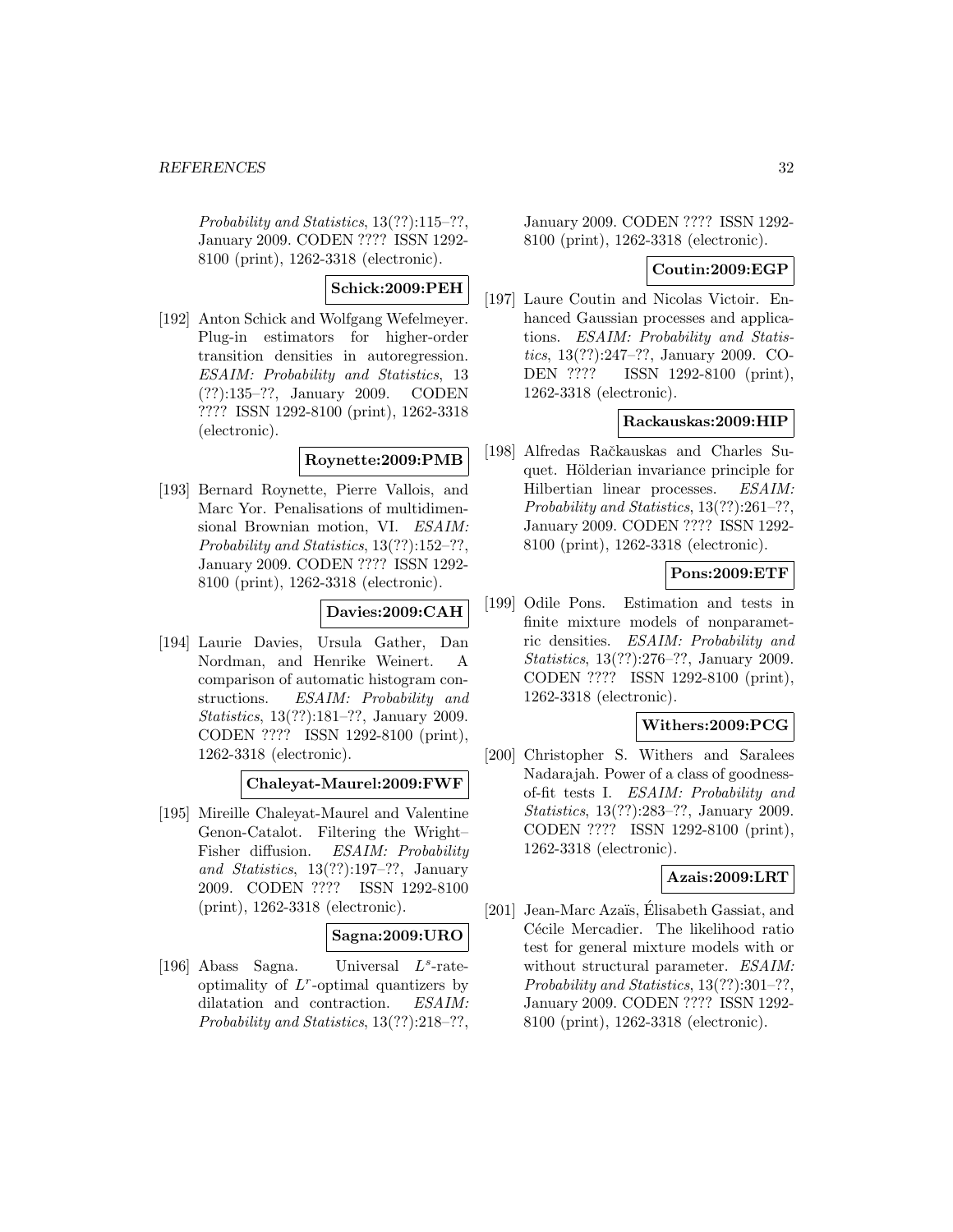#### **Karaliopoulou:2009:NWO**

[202] Margarita Karaliopoulou. On the number of word occurrences in a semi-Markov sequence of letters. ESAIM: Probability and Statistics, 13(??):328–??, January 2009. CODEN ???? ISSN 1292- 8100 (print), 1262-3318 (electronic).

### **Lowe:2009:CBC**

[203] Matthias Löwe and Franck Vermet. Capacity bounds for the CDMA system and a neural network: a moderate deviations approach. ESAIM: Probability and Statistics, 13(??):343–??, January 2009. CODEN ???? ISSN 1292-8100 (print), 1262-3318 (electronic).

### **Kahn:2009:MSQ**

[204] Jonas Kahn. Model selection for quantum homodyne tomography. ESAIM: Probability and Statistics, 13(??):363–??, January 2009. CODEN ???? ISSN 1292- 8100 (print), 1262-3318 (electronic).

### **Barthe:2009:MVL**

[205] Franck Barthe and Neil O'Connell. Matchings and the variance of Lipschitz functions. ESAIM: Probability and Statistics, 13(??):400–??, January 2009. CODEN ???? ISSN 1292-8100 (print), 1262-3318 (electronic).

### **Kabluchko:2009:STM**

[206] Zakhar Kabluchko and Axel Munk. Shao's theorem on the maximum of standardized random walk increments for multidimensional arrays. ESAIM: Probability and Statistics, 13(??):409–??, January 2009. CODEN ???? ISSN 1292- 8100 (print), 1262-3318 (electronic).

### **Pene:2009:TRW**

[207] Françoise Péne. Transient random walk in  $\mathbb{Z}^2$  with stationary orientations. ESAIM: Probability and Statistics, 13 (??):417–??, January 2009. CODEN ???? ISSN 1292-8100 (print), 1262-3318 (electronic).

### **Akhavi:2009:RRB**

[208] Ali Akhavi, Jean-François Marckert, and Alain Rouault. On the reduction of a random basis. ESAIM: Probability and Statistics, 13(??):437–??, January 2009. CODEN ???? ISSN 1292-8100 (print), 1262-3318 (electronic).

#### **Eichelsbacher:2010:PLM**

[209] Peter Eichelsbacher and Tomasz Schreiber. Process level moderate deviations for stabilizing functionals. ESAIM: Probability and Statistics, 14(??):1–??, ???? 2010. CODEN ???? ISSN 1292-8100 (print), 1262-3318 (electronic).

#### **Bailleul:2010:WDR**

[210] Ismael Bailleul and Albert Raugi. Where does randomness lead in spacetime? ESAIM: Probability and Statistics, 14 (??):16–??, ???? 2010. CODEN ???? ISSN 1292-8100 (print), 1262-3318 (electronic).

#### **Barbour:2010:CBP**

[211] Andrew D. Barbour. Coupling a branching process to an infinite dimensional epidemic process. ESAIM: Probability and Statistics, 14(??):53–??, ???? 2010. CODEN ???? ISSN 1292-8100 (print), 1262-3318 (electronic).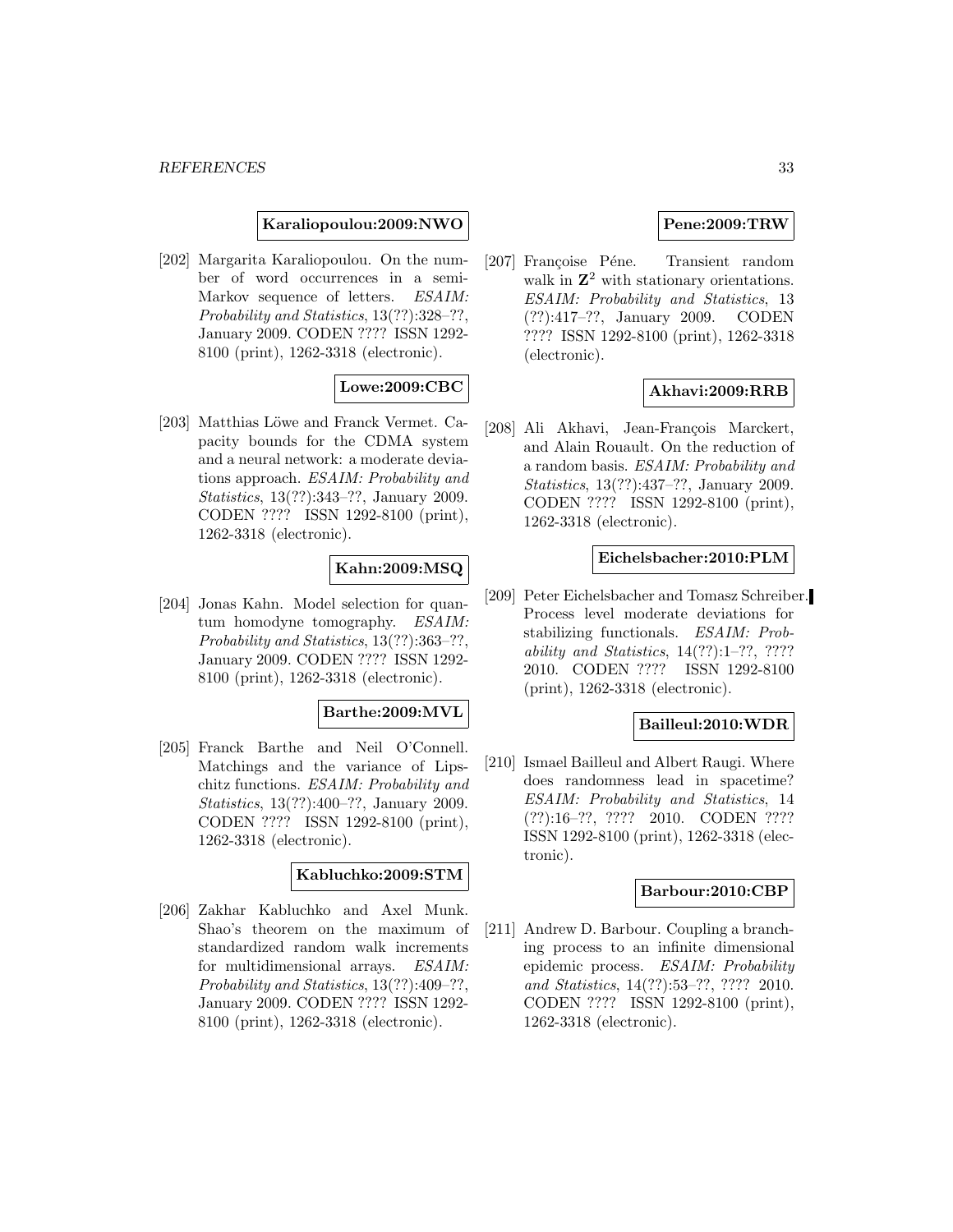### **Roynette:2010:LLT**

[212] Bernard Roynette and Marc Yor. Local limit theorems for Brownian additive functionals and penalisation of Brownian paths, IX. ESAIM: Probability and Statistics, 14(??):65–??, ???? 2010. CO-DEN ???? ISSN 1292-8100 (print), 1262-3318 (electronic).

### **Luschgy:2010:AOQ**

[213] Harald Luschgy, Gilles Pagés, and Benedikt Wilbertz. Asymptotically optimal quantization schemes for Gaussian processes on Hilbert spaces. ESAIM: Probability and Statistics, 14(??):93–??, ???? 2010. CODEN ???? ISSN 1292- 8100 (print), 1262-3318 (electronic).

# **Miclo:2010:ATD**

[214] Laurent Miclo. On absorption times and Dirichlet eigenvalues. ESAIM: Probability and Statistics, 14(??):117–??, ???? 2010. CODEN ???? ISSN 1292-8100 (print), 1262-3318 (electronic).

#### **Gannaz:2010:ADE**

[215] Iréne Gannaz and Olivier Wintenberger. Adaptive density estimation under weak dependence. ESAIM: Probability and Statistics, 14(??):151-??, ???? 2010. CODEN ???? ISSN 1292-8100 (print), 1262-3318 (electronic).

### **Loubes:2010:PEN**

[216] Jean-Michel Loubes and Carenne Ludeña. Penalized estimators for non linear inverse problems. ESAIM: Probability and Statistics, 14(??):173–??, ???? 2010. CODEN ???? ISSN 1292-8100 (print), 1262-3318 (electronic).

# **Bolley:2010:QCI**

[217] François Bolley. Quantitative concentration inequalities on sample path space for mean field interaction. ESAIM: Probability and Statistics, 14(??):192–??, ???? 2010. CODEN ???? ISSN 1292- 8100 (print), 1262-3318 (electronic).

## **Avram:2010:STL**

[218] Florin Avram, Nikolai Leonenko, and Ludmila Sakhno. On a Szegő type limit theorem, the Hölder–Young–Brascamp– Lieb inequality, and the asymptotic theory of integrals and quadratic forms of stationary fields. ESAIM: Probability and Statistics, 14(??):210–??, ???? 2010. CODEN ???? ISSN 1292-8100 (print), 1262-3318 (electronic).

#### **Downarowicz:2010:SCT**

[219] T. Downarowicz, Y. Lacroix, and D. Léandri. Spontaneous clustering in theoretical and some empirical stationary processes. ESAIM: Probability and Statistics, 14(??):256-??, ???? 2010. CODEN ???? ISSN 1292-8100 (print), 1262-3318 (electronic).

### **Carmona:2010:DPR**

[220] Philippe Carmona. Directed polymer in random environment and last passage percolation. *ESAIM: Probability* and Statistics, 14(??):263–??, ???? 2010. CODEN ???? ISSN 1292-8100 (print), 1262-3318 (electronic).

### **Grigorescu:2010:SSS**

[221] Ilie Grigorescu and Min Kang. Steady state and scaling limit for a traffic congestion model. ESAIM: Probability and Statistics, 14(??):271-??, ???? 2010. CODEN ???? ISSN 1292-8100 (print), 1262-3318 (electronic).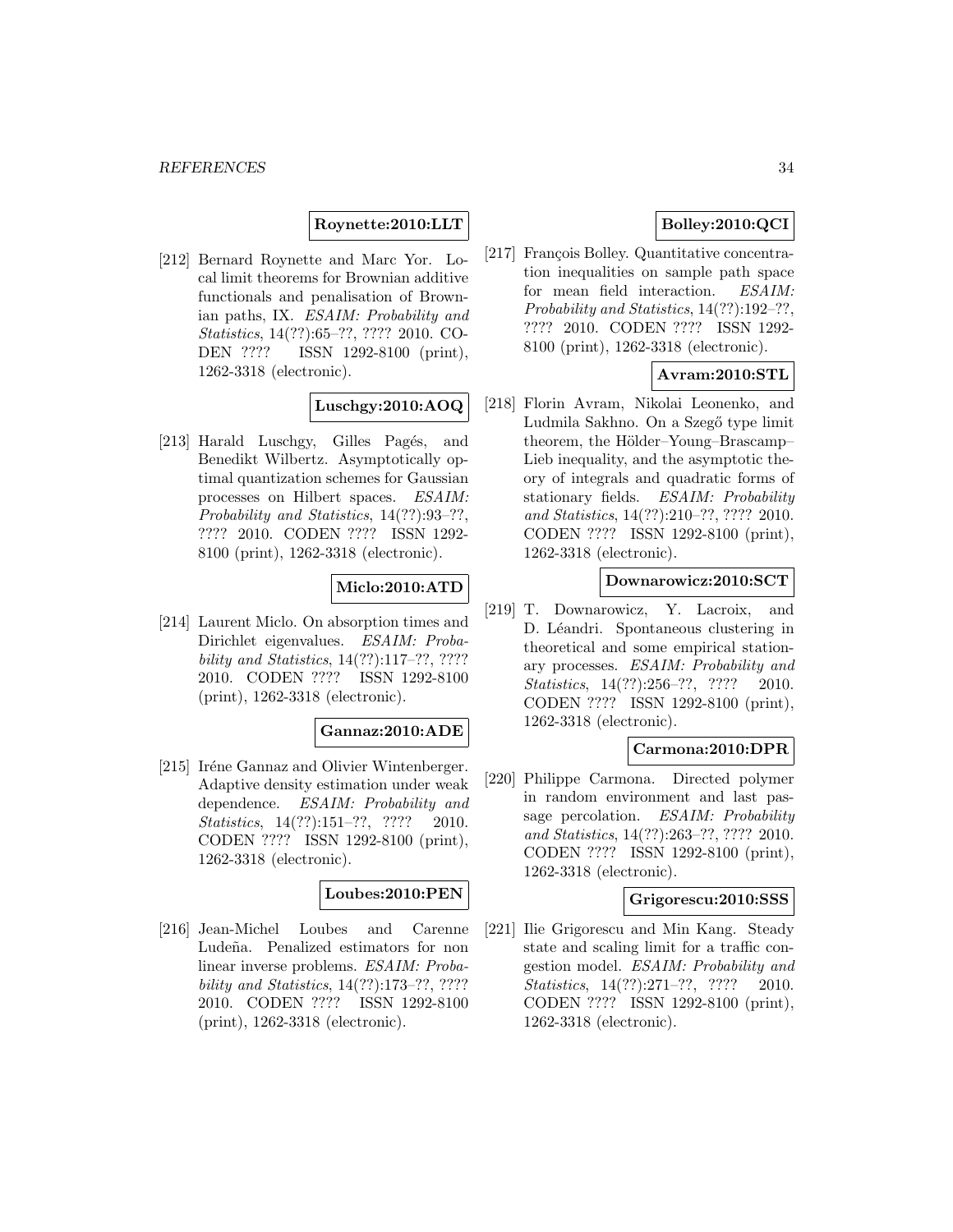### **Fekete:2010:BRW**

[222] Eric Fekete. Branching random walks on binary search trees: convergence of the occupation measure. ESAIM: Probability and Statistics, 14(??):286–??, ???? 2010. CODEN ???? ISSN 1292-8100 (print), 1262-3318 (electronic).

### **Guillotin-Plantard:2010:CLT**

[223] Nadine Guillotin-Plantard and Clémentine Prieur. Central limit theorem for sampled sums of dependent random variables. ESAIM: Probability and Statistics, 14(??):299–??, ???? 2010. CODEN ???? ISSN 1292-8100 (print), 1262-3318 (electronic).

# **Bartlett:2010:OSB**

[224] Peter L. Bartlett, Shahar Mendelson, and Petra Philips. On the optimality of sample-based estimates of the expectation of the empirical minimizer. ESAIM: Probability and Statistics, 14(??):315–??, ???? 2010. CODEN ???? ISSN 1292- 8100 (print), 1262-3318 (electronic).

#### **Gonchigdanzan:2010:ASF**

[225] Khurelbaatar Gonchigdanzan. Almost sure functional limit theorem for the product of partial sums. ESAIM: Probability and Statistics, 14(??):338–??, ???? 2010. CODEN ???? ISSN 1292-8100 (print), 1262-3318 (electronic).

#### **Leonard:2010:EPD**

[226] Christian Léonard. Entropic projections and dominating points. ESAIM: Probability and Statistics, 14(??):343–??, ???? 2010. CODEN ???? ISSN 1292-8100 (print), 1262-3318 (electronic).

#### **Allassonniere:2010:SAB**

[227] Stéphanie Allassonniére and Estelle Kuhn. Stochastic algorithm for Bayesian mixture effect template estimation. ESAIM: Probability and Statistics, 14 (??):382–??, ???? 2010. CODEN ???? ISSN 1292-8100 (print), 1262-3318 (electronic).

### **Marteau:2010:RHM**

[228] Clément Marteau. Risk hull method for spectral regularization in linear statistical inverse problems. ESAIM: Probability and Statistics, 14(??):409–??, ???? 2010. CODEN ???? ISSN 1292-8100 (print), 1262-3318 (electronic).

#### **Pudlo:2010:LDF**

[229] Pierre Pudlo. Large deviations and full Edgeworth expansions for finite Markov chains with applications to the analysis of genomic sequences. ESAIM: Probability and Statistics, 14(??):435–??, ???? 2010. CODEN ???? ISSN 1292-8100 (print), 1262-3318 (electronic).

#### **Hoffmann:2011:PSH**

[230] Marc Hoffmann and Damien Lamberton. Preface — supplement: In honor of Marc Yor. ESAIM: Probability and Statistics, 15(??):S1, ???? 2011. CO-DEN ???? ISSN 1292-8100 (print), 1262-3318 (electronic).

#### **Biane:2011:ESG**

[231] Philippe Biane. Entrelacements de semigroupes provenant de paires de Gelfand. (French) [semi-group interlacings from Gelfand pairs]. ESAIM: Probability and Statistics, 15(??):S2, ???? 2011. CO-DEN ???? ISSN 1292-8100 (print), 1262-3318 (electronic).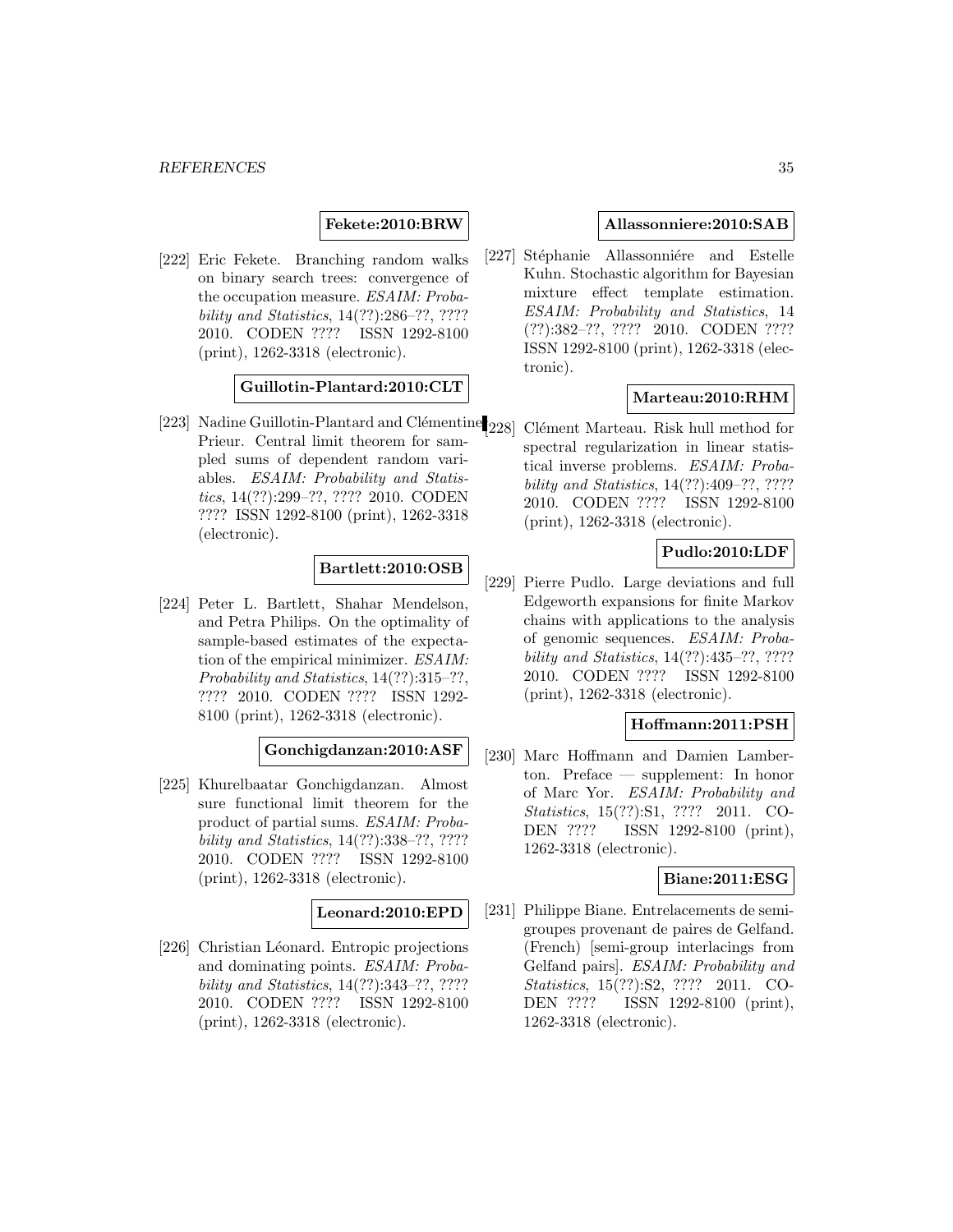# **Cox:2011:THD**

[232] Alexander M. G. Cox, David Hobson, and Jan Oblój. Time-homogeneous diffusions with a given marginal at a random time. ESAIM: Probability and Statistics, 15(??):S11, ???? 2011. CO-DEN ???? ISSN 1292-8100 (print), 1262-3318 (electronic).

### **Follmer:2011:LMF**

[233] Hans Föllmer and Philip Protter. Local martingales and filtration shrinkage. ESAIM: Probability and Statistics, 15 (??):S25, ???? 2011. CODEN ???? ISSN 1292-8100 (print), 1262-3318 (electronic).

### **Najnudel:2011:NKA**

[234] Joseph Najnudel and Ashkan Nikeghbali. A new kind of augmentation of filtrations. ESAIM: Probability and Statistics, 15(??):S39, ???? 2011. CODEN ???? ISSN 1292-8100 (print), 1262-3318 (electronic).

#### **Peccati:2011:HSS**

[235] Giovanni Peccati and Jean-Renaud Pycke. Hoeffding spaces and Specht modules. ESAIM: Probability and Statistics, 15(??):S58, ???? 2011. CODEN ???? ISSN 1292-8100 (print), 1262-3318 (electronic).

#### **Yano:2011:WIC**

[236] Kouji Yano. Wiener integral for the coordinate process under the  $\sigma$ -finite measure unifying Brownian penalisations. ESAIM: Probability and Statistics, 15 (??):S69, ???? 2011. CODEN ???? ISSN 1292-8100 (print), 1262-3318 (electronic).

# **Akakpo:2011:EDD**

[237] Nathalie Akakpo. Estimating a discrete distribution via histogram selection. ESAIM: Probability and Statistics, 15(??):1–??, ???? 2011. CODEN ???? ISSN 1292-8100 (print), 1262-3318 (electronic).

## **Alheety:2011:NSR**

[238] Mustafa Ismaeel Alheety. A new stochastic restricted biased estimator under heteroscedastic or correlated error. ESAIM: Probability and Statistics, 15(??):30–??, ???? 2011. CODEN ???? ISSN 1292-8100 (print), 1262-3318 (electronic).

# **Maugis:2011:NAP**

[239] Cathy Maugis and Bertrand Michel. A non asymptotic penalized criterion for Gaussian mixture model selection. ESAIM: Probability and Statistics, 15 (??):41–??, ???? 2011. CODEN ???? ISSN 1292-8100 (print), 1262-3318 (electronic).

### **Loubes:2011:LAN**

[240] Jean-Michel Loubes and Davy Paindaveine. Local asymptotic normality property for lacunar wavelet series multifractal model. ESAIM: Probability and Statistics, 15(??):69–??, ???? 2011. CO-DEN ???? ISSN 1292-8100 (print), 1262-3318 (electronic).

### **Duffy:2011:LDC**

[241] Ken R. Duffy, Claudio Macci, and Giovanni Luca Torrisi. On the large deviations of a class of modulated additive processes. ESAIM: Probability and Statistics, 15(??):83–??, ???? 2011. CO-DEN ???? ISSN 1292-8100 (print), 1262-3318 (electronic).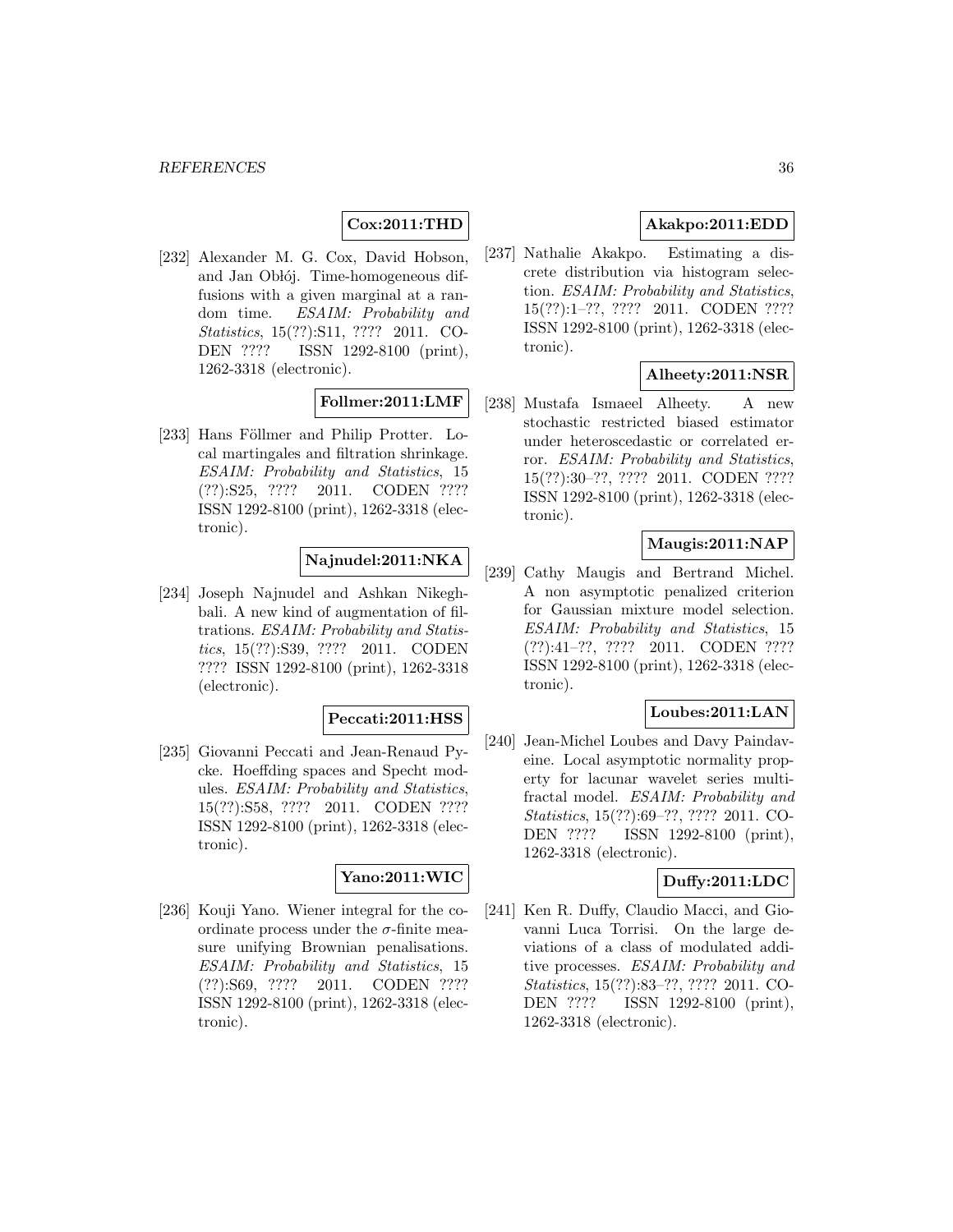# **Balan:2011:TSH**

[242] Raluca M. Balan.  $L_p$ -theory for the stochastic heat equation with infinitedimensional fractional noise. ESAIM: Probability and Statistics, 15(??):110–??, ???? 2011. CODEN ???? ISSN 1292- 8100 (print), 1262-3318 (electronic).

# **Withers:2011:EDE**

[243] Christopher S. Withers and Saralees Nadarajah. Expansions for the distribution of M-estimates with applications to the multi-tone problem. ESAIM: Probability and Statistics, 15(??):139–??, ???? 2011. CODEN ???? ISSN 1292-8100 (print), 1262-3318 (electronic).

## **Lai:2011:CTM**

[244] Tze Leng Lai, Qi-Man Shao, and Qiying Wang. Cramér type moderate deviations for Studentized U-statistics. ESAIM: Probability and Statistics, 15(??):168–??, ???? 2011. CODEN ???? ISSN 1292- 8100 (print), 1262-3318 (electronic).

#### **Privault:2011:SSG**

[245] Nicolas Privault and Anthony Réveillac. SURE shrinkage of Gaussian paths and signal identification. ESAIM: Probability and Statistics, 15(??):180–??, ???? 2011. CODEN ???? ISSN 1292-8100 (print), 1262-3318 (electronic).

### **Locherbach:2011:PND**

[246] Eva Löcherbach, Dasha Loukianova, and Oleg Loukianov. Penalized nonparametric drift estimation for a continuously observed one-dimensional diffusion process. ESAIM: Probability and Statistics, 15(??):197–??, ???? 2011. CODEN ???? ISSN 1292-8100 (print), 1262-3318 (electronic).

# **Ibrahim:2011:LDD**

[247] Jean-Paul Ibrahim. Large deviations for directed percolation on a thin rectangle. ESAIM: Probability and Statistics, 15(??):217–??, ???? 2011. CODEN ???? ISSN 1292-8100 (print), 1262-3318 (electronic).

## **Fournier:2011:SAL**

[248] Nicolas Fournier. Simulation and approximation of Lévy-driven stochastic differential equations. ESAIM: Probability and Statistics, 15(??):233–??, ???? 2011. CODEN ???? ISSN 1292-8100 (print), 1262-3318 (electronic).

## **Coiffard:2011:RFG**

[249] Claire Coiffard. Random fractals generated by a local Gaussian process indexed by a class of functions. ESAIM: Probability and Statistics, 15(??):249–??, ???? 2011. CODEN ???? ISSN 1292-8100 (print), 1262-3318 (electronic).

### **Uchida:2011:EME**

[250] Masayuki Uchida and Nakahiro Yoshida. Estimation for misspecified ergodic diffusion processes from discrete observations. ESAIM: Probability and Statistics, 15(??):270–??, ???? 2011. CODEN ???? ISSN 1292-8100 (print), 1262-3318 (electronic).

#### **Yurachkivsky:2011:LTM**

[251] Andriy Yurachkivsky. Limit theorems for measure-valued processes of the level-exceedance type. ESAIM: Probability and Statistics, 15(??):291–??, ???? 2011. CODEN ???? ISSN 1292-8100 (print), 1262-3318 (electronic).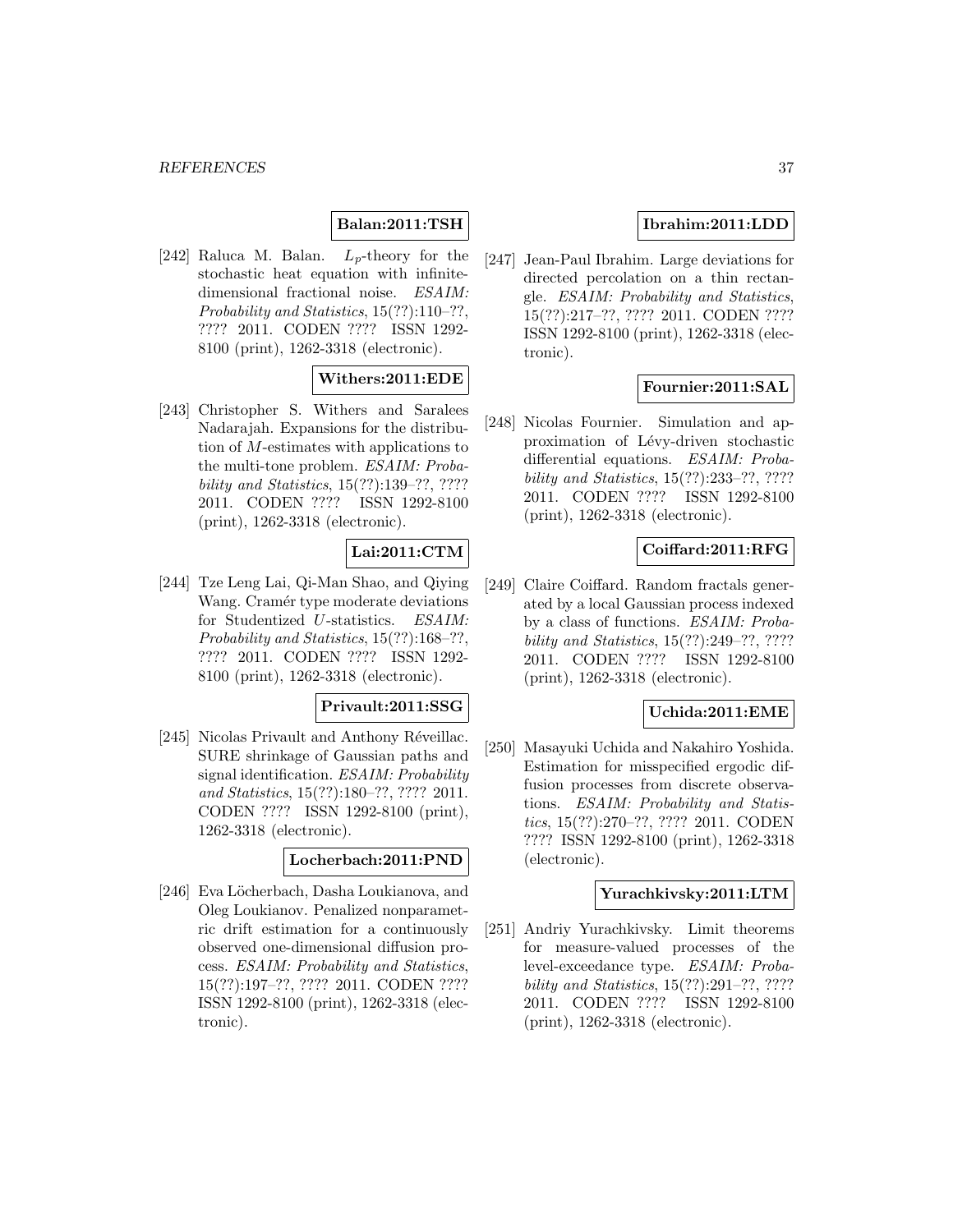#### **Maugis:2011:DDP**

[252] Cathy Maugis and Bertrand Michel. Data-driven penalty calibration: A case study for Gaussian mixture model selection. ESAIM: Probability and Statistics, 15(??):320–??, ???? 2011. CODEN ???? ISSN 1292-8100 (print), 1262-3318 (electronic).

## **Withers:2011:ERI**

[253] Christopher S. Withers and Saralees Nadarajah. Expansions for repeated integrals of products with applications to the multivariate normal. ESAIM: Probability and Statistics, 15(??):340–??, ???? 2011. CODEN ???? ISSN 1292-8100 (print), 1262-3318 (electronic).

### **Rhodes:2011:KFL**

[254] Rémi Rhodes and Vincent Vargas. KPZ formula for log-infinitely divisible multifractal random measures. ESAIM: Probability and Statistics, 15(??):358–??, ???? 2011. CODEN ???? ISSN 1292- 8100 (print), 1262-3318 (electronic).

### **Voisin:2011:DMF**

[255] Guillaume Voisin. Dislocation measure of the fragmentation of a general Lévy tree. ESAIM: Probability and Statistics, 15(??):372–??, ???? 2011. CODEN ???? ISSN 1292-8100 (print), 1262-3318 (electronic).

### **Gallesco:2011:NSW**

[256] Christophe Gallesco, Sebastian Müller, and Serguei Popov. A note on spider walks. ESAIM: Probability and Statistics, 15(??):390–??, ???? 2011. CODEN ???? ISSN 1292-8100 (print), 1262-3318 (electronic).

# **Aletti:2011:IDS**

[257] Giacomo Aletti, Enea G. Bongiorno, and Vincenzo Capasso. Integration in a dynamical stochastic geometric framework. ESAIM: Probability and Statistics, 15 (??):402–??, ???? 2011. CODEN ???? ISSN 1292-8100 (print), 1262-3318 (electronic).

### **Penisson:2011:CTM**

[258] Sophie Pénisson. Continuous-time multitype branching processes conditioned on very late extinction. ESAIM: Probability and Statistics, 15(??):417–??, ???? 2011. CODEN ???? ISSN 1292-8100 (print), 1262-3318 (electronic).

### **Istas:2012:ESS**

[259] Jacques Istas and Serge Cohen. Editorial — Spring School Mons: Random differential equations and Gaussian fields. ESAIM: Probability and Statistics, 16 (??):Sp–1, ???? 2012. CODEN ???? ISSN 1292-8100 (print), 1262-3318 (electronic).

### **Cohen:2012:SGR**

[260] S. Cohen and M. A. Lifshits. Stationary Gaussian random fields on hyperbolic spaces and on Euclidean spheres. ESAIM: Probability and Statistics, 16 (??):165–??, ???? 2012. CODEN ???? ISSN 1292-8100 (print), 1262-3318 (electronic).

### **Istas:2012:MIF**

[261] Jacques Istas. Manifold indexed fractional fields. ESAIM: Probability and Statistics, 16(??):222-??, ???? 2012. CODEN ???? ISSN 1292-8100 (print), 1262-3318 (electronic).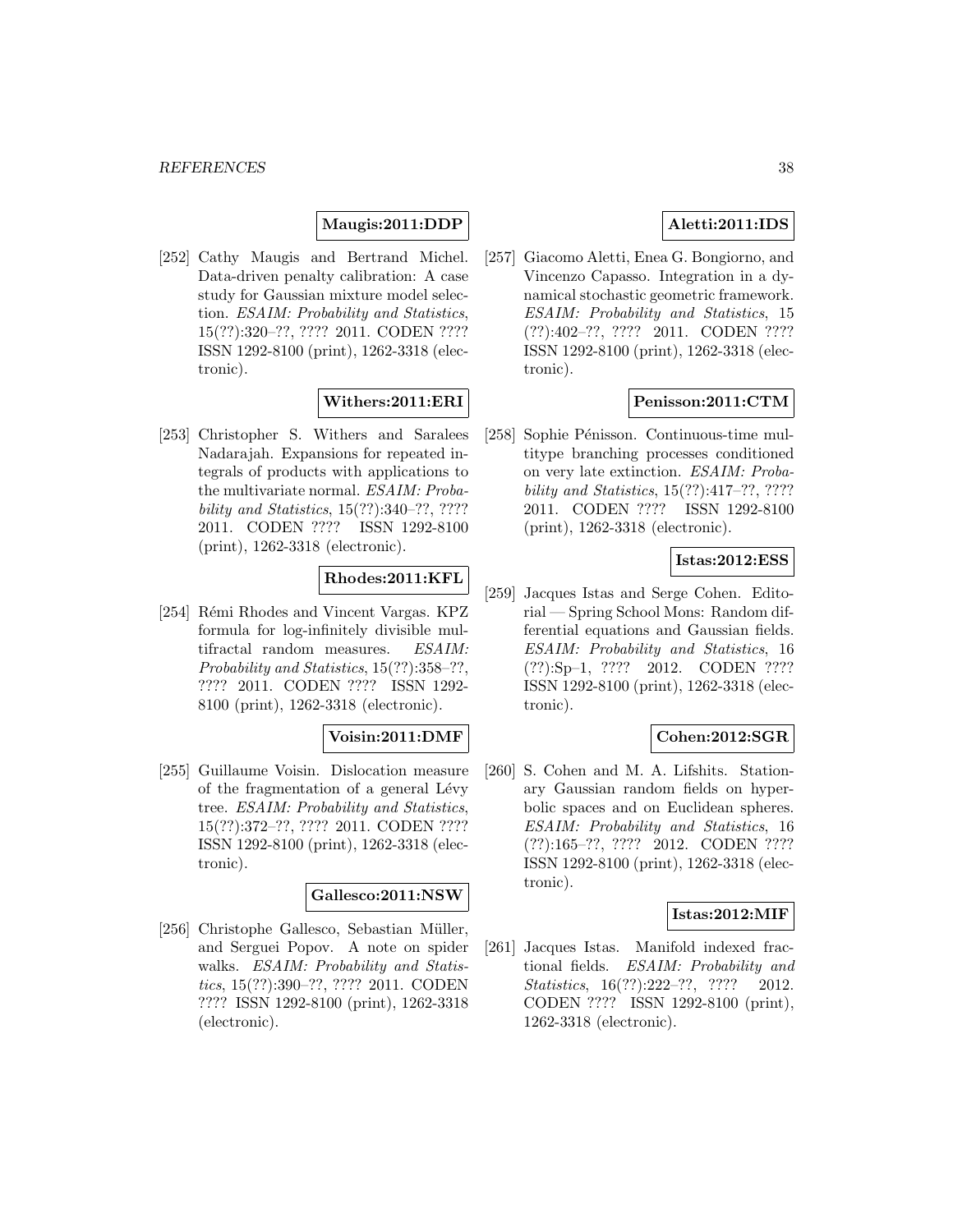### **Baudoin:2012:STE**

[262] Fabrice Baudoin. Stochastic Taylor expansions and heat kernel asymptotics. ESAIM: Probability and Statistics, 16 (??):453–??, ???? 2012. CODEN ???? ISSN 1292-8100 (print), 1262-3318 (electronic).

## **Coutin:2012:RPS**

[263] Laure Coutin. Rough paths via sewing lemma. ESAIM: Probability and Statistics, 16(??):479–??, ???? 2012. CODEN ???? ISSN 1292-8100 (print), 1262-3318 (electronic).

## **Nane:2012:TFB**

[264] Erkan Nane, Dongsheng Wu, and Yimin Xiao.  $\alpha$ -time fractional Brownian motion: PDE connections and local times. ESAIM: Probability and Statistics, 16 (??):1–??, ???? 2012. CODEN ???? ISSN 1292-8100 (print), 1262-3318 (electronic).

### **Olteanu:2012:APA**

[265] Madalina Olteanu and Joseph Rynkiewicz. Asymptotic properties of autoregressive regime-switching models. ESAIM: Probability and Statistics, 16(??):25–??, ???? 2012. CODEN ???? ISSN 1292-8100 (print), 1262-3318 (electronic).

### **Hirsch:2012:NPK**

[266] Francis Hirsch and Bernard Roynette. A new proof of Kellerer's theorem. ESAIM: Probability and Statistics, 16 (??):48–??, ???? 2012. CODEN ???? ISSN 1292-8100 (print), 1262-3318 (electronic).

## **Lerasle:2012:ANA**

[267] Matthieu Lerasle. Adaptive nonasymptotic confidence balls in density estimation. ESAIM: Probability and Statistics, 16(??):61–??, ???? 2012. CO-DEN ???? ISSN 1292-8100 (print), 1262-3318 (electronic).

## **Pinelis:2012:EDC**

[268] Iosif Pinelis. Exponential deficiency of convolutions of densities. ESAIM: Probability and Statistics, 16(??):86–??, ???? 2012. CODEN ???? ISSN 1292-8100 (print), 1262-3318 (electronic).

### **Worms:2012:ESO**

[269] Julien Worms and Rym Worms. Estimation of second order parameters using probability weighted moments. ESAIM: Probability and Statistics, 16(??):97–??, ???? 2012. CODEN ???? ISSN 1292- 8100 (print), 1262-3318 (electronic).

#### **Doku-Amponsah:2012:AEP**

[270] Kwabena Doku-Amponsah. Asymptotic equipartition properties for simple hierarchical and networked structures. ESAIM: Probability and Statistics, 16 (??):114–??, ???? 2012. CODEN ???? ISSN 1292-8100 (print), 1262-3318 (electronic).

#### **Nkurunziza:2012:SSS**

[271] Sévérien Nkurunziza. Shrinkage strategies in some multiple multi-factor dynamical systems. ESAIM: Probability and Statistics, 16(??):139–??, ???? 2012. CODEN ???? ISSN 1292-8100 (print), 1262-3318 (electronic).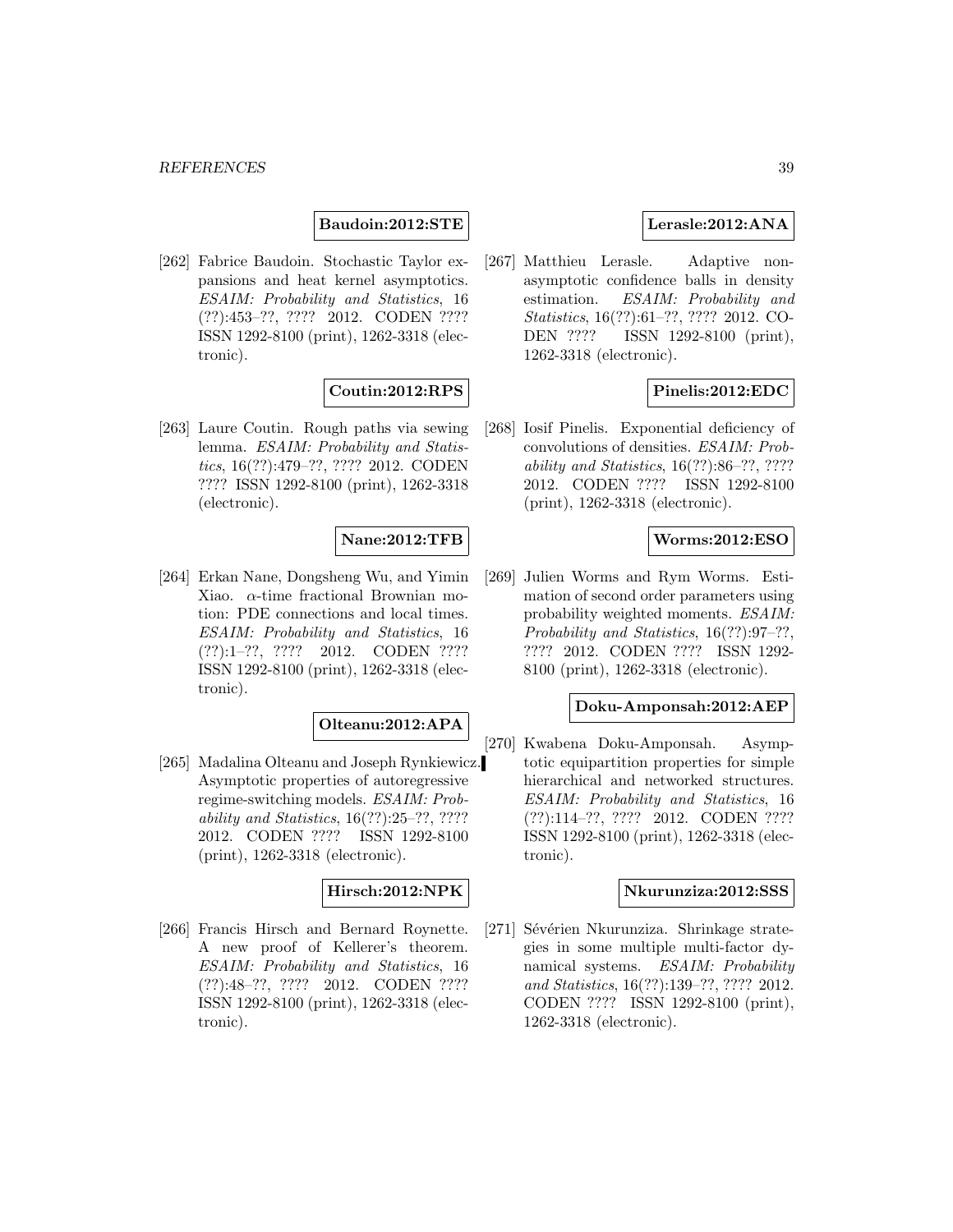## **Favetto:2012:AVC**

[272] Benjamin Favetto. On the asymptotic variance in the central limit theorem for particle filters. ESAIM: Probability and Statistics, 16(??):151–??, ???? 2012. CODEN ???? ISSN 1292-8100 (print), 1262-3318 (electronic).

# **Herrmann:2012:SSP**

[273] Samuel Herrmann and Julian Tugaut. Self-stabilizing processes: uniqueness problem for stationary measures and convergence rate in the small-noise limit. ESAIM: Probability and Statistics, 16 (??):277–??, ???? 2012. CODEN ???? ISSN 1292-8100 (print), 1262-3318 (electronic).

### **Beiglbock:2012:GDM**

[274] Mathias Beiglböck, Christian Léonard, and Walter Schachermayer. A generalized dual maximizer for the Monge–Kantorovich transport problem. ESAIM: Probability and Statistics, 16 (??):306–??, ???? 2012. CODEN ???? ISSN 1292-8100 (print), 1262-3318 (electronic).

### **Lachal:2012:STB**

[275] Aimé Lachal. Sojourn time in  $\mathbb{Z}^+$  for the Bernoulli random walk on **Z**. ESAIM: Probability and Statistics, 16(??):324–??, ???? 2012. CODEN ???? ISSN 1292- 8100 (print), 1262-3318 (electronic).

#### **Clausel:2012:LFB**

[276] Marianne Clausel. Lacunary fractional Brownian motion. ESAIM: Probability and Statistics, 16(??):352–??, ???? 2012. CODEN ???? ISSN 1292-8100 (print), 1262-3318 (electronic).

# **Laurent:2012:BFR**

[277] Stéphane Laurent and Catherine Legrand. A Bayesian framework for the ratio of two Poisson rates in the context of vaccine efficacy trials. ESAIM: Probability and Statistics, 16(??):375–??, ???? 2012. CODEN ???? ISSN 1292-8100 (print), 1262-3318 (electronic).

# **Malric:2012:DPI**

[278] Marc Malric. Density of paths of iterated Lévy transforms of Brownian motion. ESAIM: Probability and Statistics, 16(??):399–??, ???? 2012. CODEN ???? ISSN 1292-8100 (print), 1262-3318 (electronic).

# **Hu:2012:TAS**

[279] Zhishui Hu, John Robinson, and Qiying Wang. Tail approximations for samples from a finite population with applications to permutation tests. ESAIM: Probability and Statistics, 16(??):425–??, ???? 2012. CODEN ???? ISSN 1292- 8100 (print), 1262-3318 (electronic).

### **Bubeck:2012:HIA**

[280] Sébastien Bubeck, Marina Meilă, and Ulrike von Luxburg. How the initialization affects the stability of the  $\kappa$ means algorithm. ESAIM: Probability and Statistics, 16(??):436–??, ???? 2012. CODEN ???? ISSN 1292-8100 (print), 1262-3318 (electronic).

### **Aubry:2013:LDQ**

[281] Jean-Marie Aubry and Marguerite Zani. Large deviations for quasiarithmetically self-normalized random variables. ESAIM: Probability and Statistics, 17(??):1–??, ???? 2013. CO-DEN ???? ISSN 1292-8100 (print), 1262-3318 (electronic).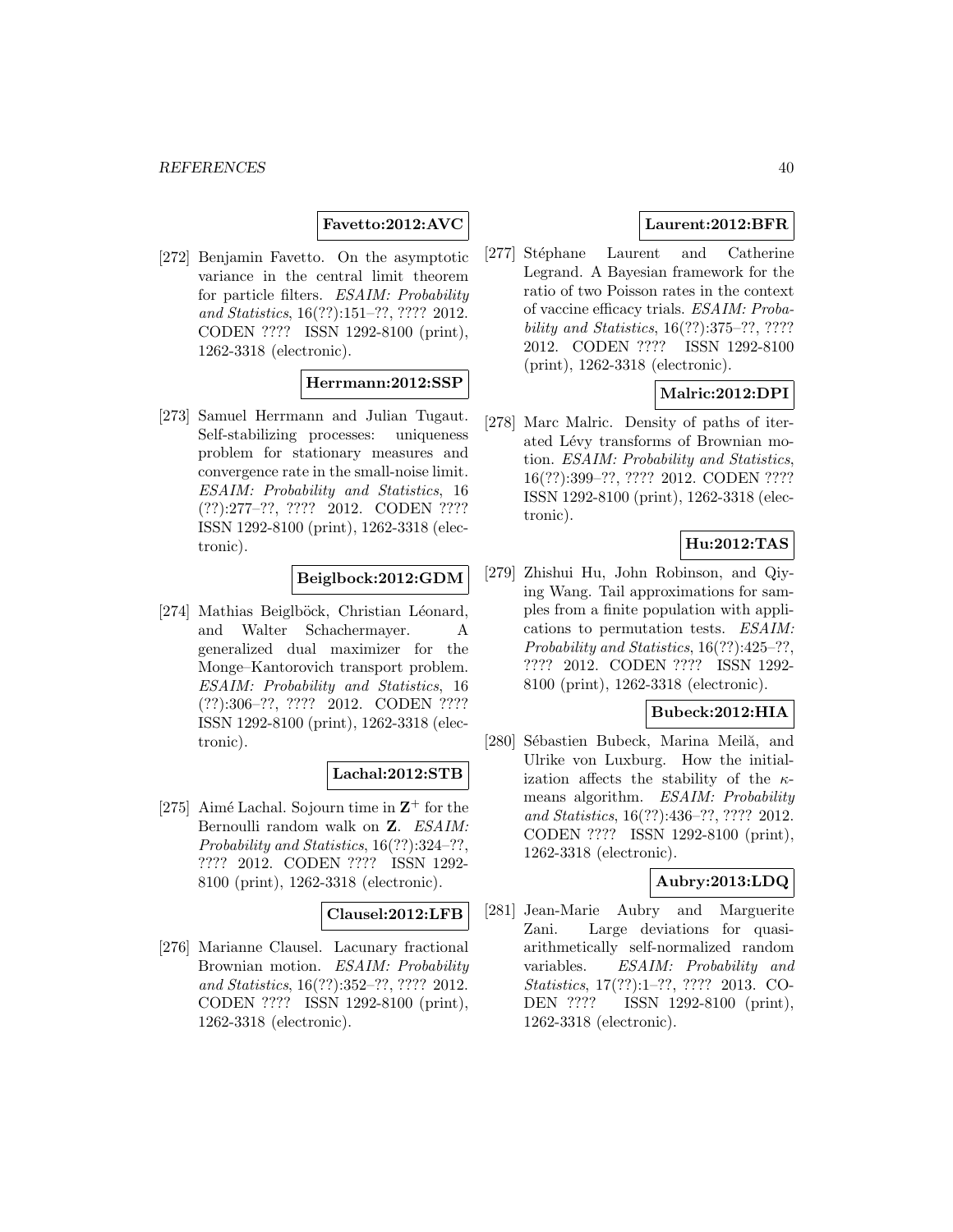## **Kawai:2013:LAN**

[282] Reiichiro Kawai and Hiroki Masuda. Local asymptotic normality for normal inverse Gaussian Lévy processes with high-frequency sampling. ESAIM: Probability and Statistics, 17(??):13–??, ???? 2013. CODEN ???? ISSN 1292-8100 (print), 1262-3318 (electronic).

#### **Schmisser:2013:NED**

[283] Emeline Schmisser. Nonparametric estimation of the derivatives of the stationary density for stationary processes. ESAIM: Probability and Statistics, 17 (??):33–??, ???? 2013. CODEN ???? ISSN 1292-8100 (print), 1262-3318 (electronic).

### **Rossignol:2013:LLD**

[284] Raphaël Rossignol and Marie Théret. Lower large deviations for the maximal flow through tilted cylinders in twodimensional first passage percolation. ESAIM: Probability and Statistics, 17 (??):70–??, ???? 2013. CODEN ???? ISSN 1292-8100 (print), 1262-3318 (electronic).

### **Lelong:2013:ANR**

[285] Jérôme Lelong. Asymptotic normality of randomly truncated stochastic algorithms. ESAIM: Probability and Statistics, 17(??):105–??, ???? 2013. CODEN ???? ISSN 1292-8100 (print), 1262-3318 (electronic).

### **Neumann:2013:CLT**

[286] Michael H. Neumann. A central limit theorem for triangular arrays of weakly dependent random variables, with applications in statistics. ESAIM: Probability and Statistics, 17(??):120–??, ???? 2013.

CODEN ???? ISSN 1292-8100 (print), 1262-3318 (electronic).

#### **LeGuevel:2013:IMH**

[287] Ronan Le Guével and Jacques Lévy Véhel. Incremental moments and hölder exponents of multifractional multistable processes. ESAIM: Probability and Statistics, 17(??):135-??, ???? 2013. CODEN ???? ISSN 1292-8100 (print), 1262-3318 (electronic).

## **Cenac:2013:CMA**

[288] Peggy Cénac. On the convergence of moments in the almost sure central limit theorem for stochastic approximation algorithms. ESAIM: Probability and Statistics, 17(??):179–??, ???? 2013. CODEN ???? ISSN 1292-8100 (print), 1262-3318 (electronic).

### **Locherbach:2013:PDB**

[289] Eva Löcherbach and Dasha Loukianova. Polynomial deviation bounds for recurrent Harris processes having general state space. ESAIM: Probability and Statistics, 17(??):195–??, ???? 2013. CODEN ???? ISSN 1292-8100 (print), 1262-3318 (electronic).

### **Istas:2013:MBF**

[290] Jacques Istas. Multifractional Brownian fields indexed by metric spaces with distances of negative type. ESAIM: Probability and Statistics, 17(??):219–??, ???? 2013. CODEN ???? ISSN 1292-8100 (print), 1262-3318 (electronic).

#### **Withers:2013:FFE**

[291] Christopher S. Withers and Saralees Nadarajah. Fixed- $\alpha$  and fixed- $\beta$  efficiencies. ESAIM: Probability and Statistics, 17(??):224–??, ???? 2013. CODEN ????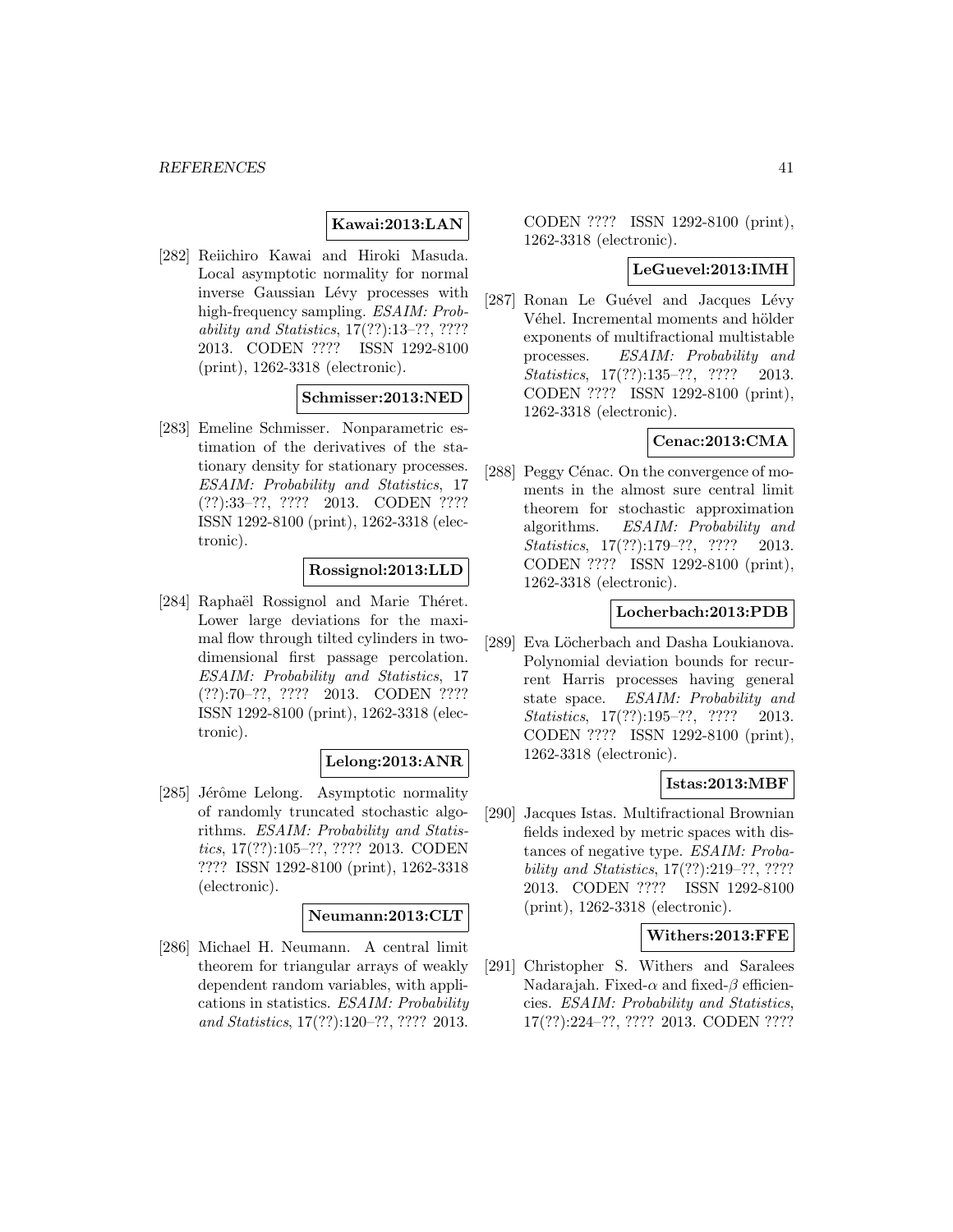ISSN 1292-8100 (print), 1262-3318 (electronic).

# **DiBernardino:2013:PEL**

[292] Elena Di Bernardino, Thomas Laloë, Véronique Maume-Deschamps, and Clémentine Prieur. Plug-in estimation of level sets in a non-compact setting with applications in multivariate risk theory. ESAIM: Probability and Statistics, 17 (??):236–??, ???? 2013. CODEN ???? ISSN 1292-8100 (print), 1262-3318 (electronic).

### **Gallesco:2013:MTI**

[293] Christophe Gallesco. Meeting time of independent random walks in random environment. ESAIM: Probability and Statistics, 17(??):257–??, ???? 2013. CODEN ???? ISSN 1292-8100 (print), 1262-3318 (electronic).

#### **Grinberg:2013:SDC**

[294] Nastasiya F. Grinberg. Semimartingale decomposition of convex functions of continuous semimartingales by Brownian perturbation. ESAIM: Probability and Statistics, 17(??):293–??, ???? 2013. CODEN ???? ISSN 1292-8100 (print), 1262-3318 (electronic).

#### **Bertrand:2013:LEH**

[295] Pierre Raphaël Bertrand, Mehdi Fhima, and Arnaud Guillin. Local estimation of the Hurst index of multifractional Brownian motion by increment ratio statistic method. ESAIM: Probability and Statistics, 17(??):307–??, ???? 2013. CODEN ???? ISSN 1292-8100 (print), 1262-3318 (electronic).

# **Chagny:2013:PVG**

[296] Gaëlle Chagny. Penalization versus Goldenshluger–Lepski strategies in warped bases regression. ESAIM: Probability and Statistics, 17(??):328–??, ???? 2013. CODEN ???? ISSN 1292-8100 (print), 1262-3318 (electronic).

# **Cuevas:2013:TUC**

[297] Antonio Cuevas, Ricardo Fraiman, and László Györfi. Towards a universally consistent estimator of the Minkowski content. ESAIM: Probability and Statistics, 17(??):359–??, ???? 2013. CODEN ???? ISSN 1292-8100 (print), 1262-3318 (electronic).

### **Maier:2013:HRG**

[298] Markus Maier, Ulrike von Luxburg, and Matthias Hein. How the result of graph clustering methods depends on the construction of the graph. ESAIM: Probability and Statistics, 17(??):370–??, ???? 2013. CODEN ???? ISSN 1292-8100 (print), 1262-3318 (electronic).

#### **Chauveau:2013:SMH**

[299] Didier Chauveau and Pierre Vandekerkhove. Smoothness of Metropolis– Hastings algorithm and application to entropy estimation. ESAIM: Probability and Statistics, 17(??):419–??, ???? 2013. CODEN ???? ISSN 1292-8100 (print), 1262-3318 (electronic).

### **Dette:2013:GFT**

[300] Holger Dette and Kemal Sen. Goodnessof-fit tests in long-range dependent processes under fixed alternatives. ESAIM: Probability and Statistics, 17(??):432-??, ???? 2013. CODEN ???? ISSN 1292- 8100 (print), 1262-3318 (electronic).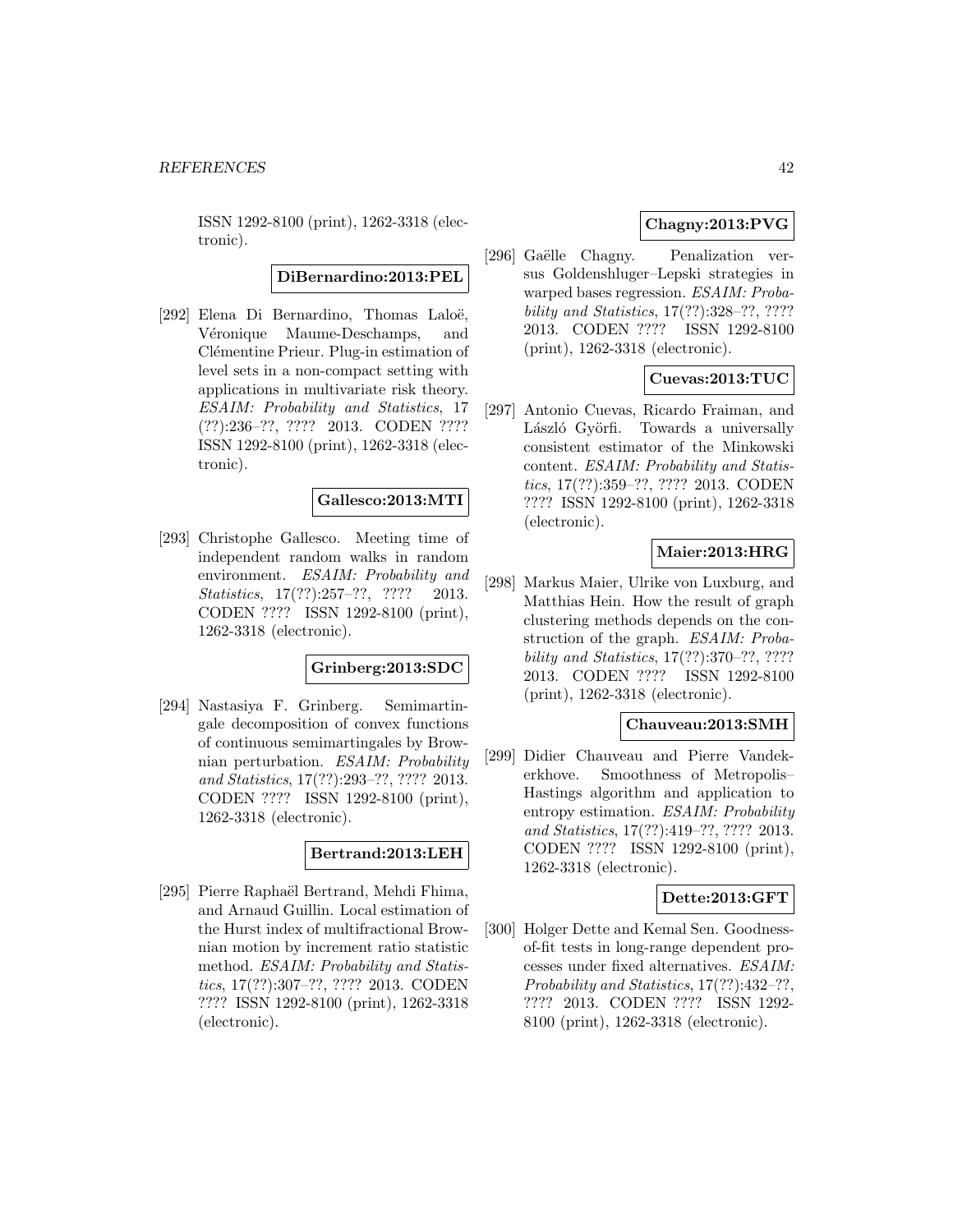# **Hirsch:2013:VP**

[301] Francis Hirsch and Bernard Roynette. On  $\mathbb{R}^d$ -valued peacocks. ESAIM: Probability and Statistics, 17(??):444–??, ???? 2013. CODEN ???? ISSN 1292-8100 (print), 1262-3318 (electronic).

## **Fuchs:2013:MCM**

[302] Florian Fuchs and Robert Stelzer. Mixing conditions for multivariate infinitely divisible processes with an application to mixed moving averages and the supOU stochastic volatility model. ESAIM: Probability and Statistics, 17(??):455–??, ???? 2013. CODEN ???? ISSN 1292- 8100 (print), 1262-3318 (electronic).

## **Fraysse:2013:WMP**

[303] Aurelia Fraysse. Why minimax is not that pessimistic. ESAIM: Probability and Statistics, 17(??):472–??, ???? 2013. CODEN ???? ISSN 1292-8100 (print), 1262-3318 (electronic).

### **Rochet:2013:AHT**

for linear inverse problems. ESAIM: Probability and Statistics, 17(??):485–??, ???? 2013. CODEN ???? ISSN 1292- 8100 (print), 1262-3318 (electronic).

### **Bercu:2013:SAA**

[305] Bernard Bercu and Frédéric Proïa. A sharp analysis on the asymptotic behavior of the Durbin–Watson statistic for the first-order autoregressive process. ESAIM: Probability and Statistics, 17 (??):500–??, ???? 2013. CODEN ???? ISSN 1292-8100 (print), 1262-3318 (electronic).

## **Granovsky:2013:ACS**

[306] Boris L. Granovsky. Asymptotics of counts of small components in random structures and models of coagulationfragmentation. ESAIM: Probability and Statistics, 17(??):531-??, ???? 2013. CODEN ???? ISSN 1292-8100 (print), 1262-3318 (electronic).

### **Callegaro:2013:CEF**

[307] Giorgia Callegaro, Monique Jeanblanc, and Behnaz Zargari. Carthaginian enlargement of filtrations. ESAIM: Probability and Statistics, 17(??):550–??, ???? 2013. CODEN ???? ISSN 1292-8100 (print), 1262-3318 (electronic).

# **Dombry:2013:MMH**

[308] Clément Dombry and Ingemar Kaj. Moment measures of heavy-tailed renewal point processes: asymptotics and applications. ESAIM: Probability and Statistics, 17(??):567–??, ???? 2013. CODEN ???? ISSN 1292-8100 (print), 1262-3318 (electronic).

#### **Coeurjolly:2013:WAM**

[304] Paul Rochet. Adaptive hard-thresholding [309] Jean-François Coeurjolly, Pierre-Olivier Amblard, and Sophie Achard. Wavelet analysis of the multivariate fractional Brownian motion. ESAIM: Probability and Statistics, 17(??):592–??, ???? 2013. CODEN ???? ISSN 1292-8100 (print), 1262-3318 (electronic).

### **Lefevre:2013:CPE**

[310] Claude Lefévre and Sergey Utev. Convolution property and exponential bounds for symmetric monotone densities. ESAIM: Probability and Statistics, 17 (??):605–??, ???? 2013. CODEN ???? ISSN 1292-8100 (print), 1262-3318 (electronic).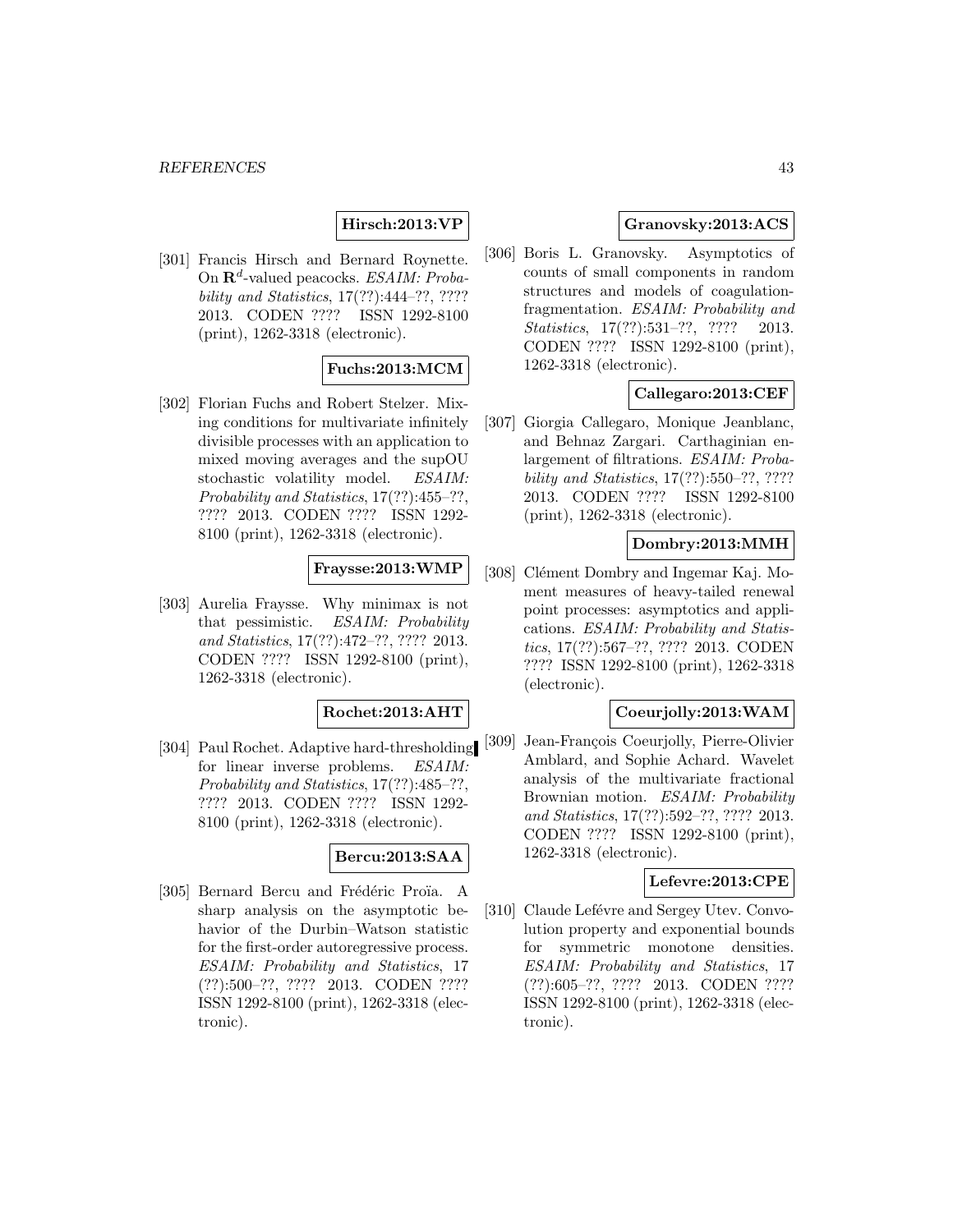### **Budhiraja:2013:DTM**

[311] Amarjit Budhiraja, Pierre Del Moral, and Sylvain Rubenthaler. Discrete time Markovian agents interacting through a potential. ESAIM: Probability and Statistics, 17(??):614-??, ???? 2013. CODEN ???? ISSN 1292-8100 (print), 1262-3318 (electronic).

### **Charlier:2013:NSC**

[312] Benjamin Charlier. Necessary and sufficient condition for the existence of a Fréchet mean on the circle. ESAIM: Probability and Statistics, 17(??):635–??, ???? 2013. CODEN ???? ISSN 1292- 8100 (print), 1262-3318 (electronic).

# **Meynet:2013:OIL**

[313] Caroline Meynet. An  $\ell_1$ -oracle inequality for the lasso in finite mixture Gaussian regression models. ESAIM: Probability and Statistics, 17(??):650–??, ???? 2013. CODEN ???? ISSN 1292-8100 (print), 1262-3318 (electronic).

### **Cohen:2013:PBC**

[314] S. X. Cohen and E. Le Pennec. Partition-based conditional density estimation. ESAIM: Probability and Statistics, 17(??):672–??, ???? 2013. CODEN ???? ISSN 1292-8100 (print), 1262-3318 (electronic).

### **Maugis-Rabusseau:2013:ADE**

[315] C. Maugis-Rabusseau and B. Michel. Adaptive density estimation for clustering with Gaussian mixtures. ESAIM: Probability and Statistics, 17(??):698–??, ???? 2013. CODEN ???? ISSN 1292- 8100 (print), 1262-3318 (electronic).

#### **Reichenbachs:2013:MDC**

[316] Anselm Reichenbachs. Moderate deviations for a Curie–Weiss model with dynamical external field. ESAIM: Probability and Statistics, 17(??):725–??, ???? 2013. CODEN ???? ISSN 1292-8100 (print), 1262-3318 (electronic).

## **Rachdi:2013:RBN**

[317] Nabil Rachdi, Jean-Claude Fort, and Thierry Klein. Risk bounds for new Mestimation problems. ESAIM: Probability and Statistics, 17(??):740–??, ???? 2013. CODEN ???? ISSN 1292-8100 (print), 1262-3318 (electronic).

## **Lang:2013:TRS**

[318] Gabriel Lang and Eric Marcon. Testing randomness of spatial point patterns with the Ripley statistic. ESAIM: Probability and Statistics, 17(??):767–??, ???? 2013. CODEN ???? ISSN 1292- 8100 (print), 1262-3318 (electronic).

# **Yor:2013:OPL**

[319] Marc Yor. Sur l'œuvre de Paul Lévy.  $(French)$  [On the work of Paul Lévy]. ESAIM: Probability and Statistics, 17 (??):789–??, ???? 2013. CODEN ???? ISSN 1292-8100 (print), 1262-3318 (electronic).

#### **Bertoin:2013:PLA**

[320] Jean Bertoin. Paul Lévy et l'arithmétique des lois de probabilités. (French) [Paul Lévy and the arithmetic of the laws of probability]. ESAIM: Probability and Statistics, 17(??):790-??, ???? 2013. CODEN ???? ISSN 1292-8100 (print), 1262-3318 (electronic).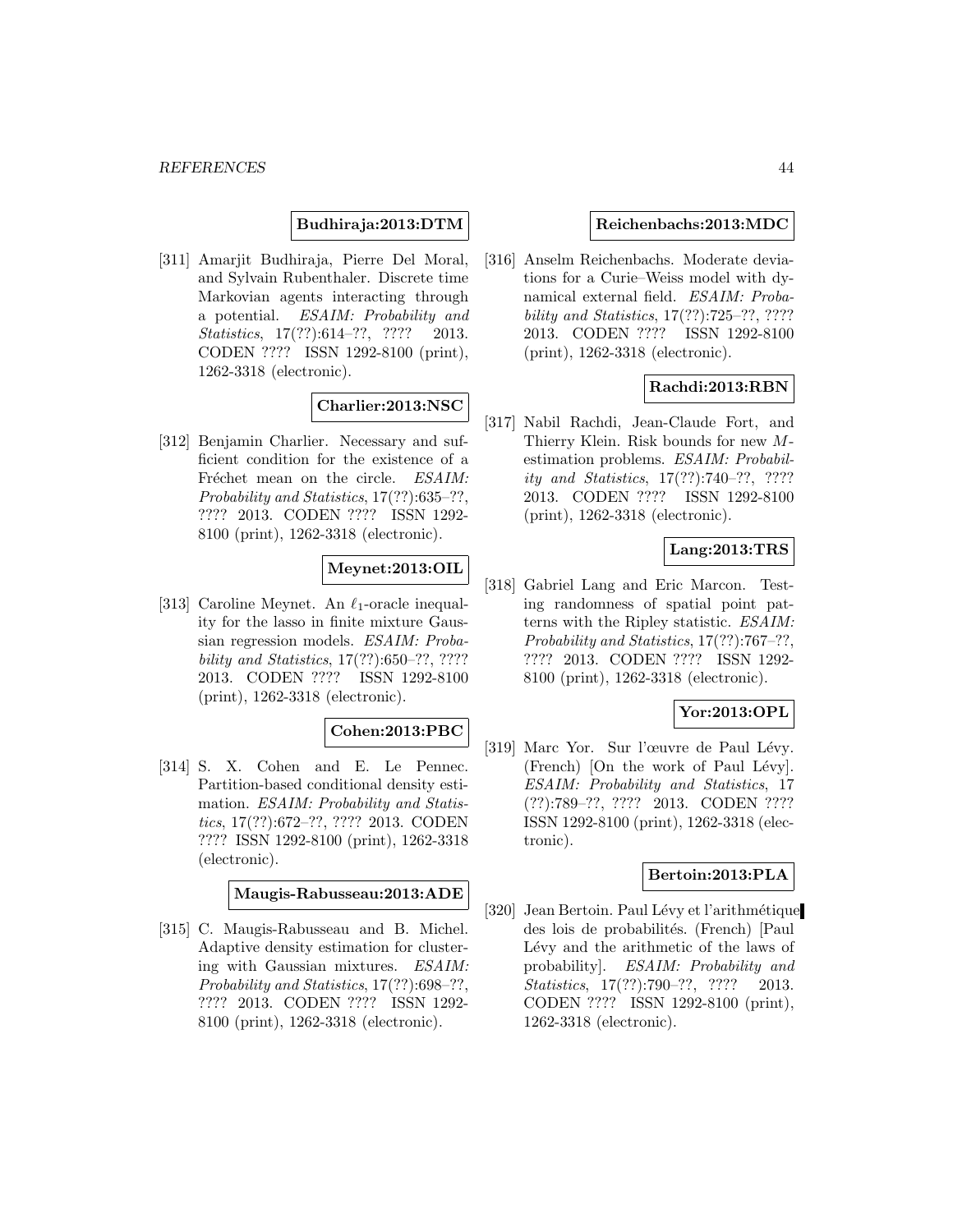# **LeGall:2013:PLM**

[321] Jean-François Le Gall. Paul Lévy et le mouvement brownien. (French) [Paul Lévy and Brownian motion]. ESAIM: Probability and Statistics, 17(??):795–??, ???? 2013. CODEN ???? ISSN 1292- 8100 (print), 1262-3318 (electronic).

# **Antoniadis:2014:NRE**

[322] Anestis Antoniadis, Marianna Pensky, and Theofanis Sapatinas. Nonparametric regression estimation based on spatially inhomogeneous data: minimax global convergence rates and adaptivity. ESAIM: Probability and Statistics, 18(??):1–??, ???? 2014. CODEN ???? ISSN 1292-8100 (print), 1262-3318 (electronic).

### **Clausel:2014:WEL**

[323] M. Clausel, F. Roueff, M. S. Taqqu, and C. Tudor. Wavelet estimation of the long memory parameter for Hermite polynomial of Gaussian processes. ESAIM: Probability and Statistics, 18(??):42–??, ???? 2014. CODEN ???? ISSN 1292- 8100 (print), 1262-3318 (electronic).

### **Gendre:2014:MSE**

[324] Xavier Gendre. Model selection and estimation of a component in additive regression. ESAIM: Probability and Statistics, 18(??):77–??, ???? 2014. CODEN ???? ISSN 1292-8100 (print), 1262-3318 (electronic).

# **Theret:2014:ULD**

[325] Marie Theret. Upper large deviations for maximal flows through a tilted cylinder. ESAIM: Probability and Statistics, 18(??):117–??, ???? 2014. CODEN ???? ISSN 1292-8100 (print), 1262-3318 (electronic).

### **Dziedziul:2014:DSE**

[326] Karol Dziedziul and Bogdan Cmiel. Density smoothness estimation problem using a wavelet approach. ESAIM: Probability and Statistics, 18(??):130–??, ???? 2014. CODEN ???? ISSN 1292- 8100 (print), 1262-3318 (electronic).

### **Baumgarten:2014:SPA**

[327] Christoph Baumgarten. Survival probabilities of autoregressive processes. ESAIM: Probability and Statistics, 18 (??):145–??, ???? 2014. CODEN ???? ISSN 1292-8100 (print), 1262-3318 (electronic).

## **Scholler:2014:TCD**

[328] Julie Scholler. On the time constant in a dependent first passage percolation model. ESAIM: Probability and Statistics, 18(??):171–??, ???? 2014. CODEN ???? ISSN 1292-8100 (print), 1262-3318 (electronic).

#### **Arnaudon:2014:MCM**

[329] Marc Arnaudon and Laurent Miclo. Means in complete manifolds: uniqueness and approximation. ESAIM: Probability and Statistics, 18(??):185–??, ???? 2014. CODEN ???? ISSN 1292-8100 (print), 1262-3318 (electronic).

#### **Kovtun:2014:IMI**

[330] Mikhail Kovtun, Igor Akushevich, and Anatoliy Yashin. On identifiability of mixtures of independent distribution laws. ESAIM: Probability and Statistics, 18(??):207–??, ???? 2014. CODEN ???? ISSN 1292-8100 (print), 1262-3318 (electronic).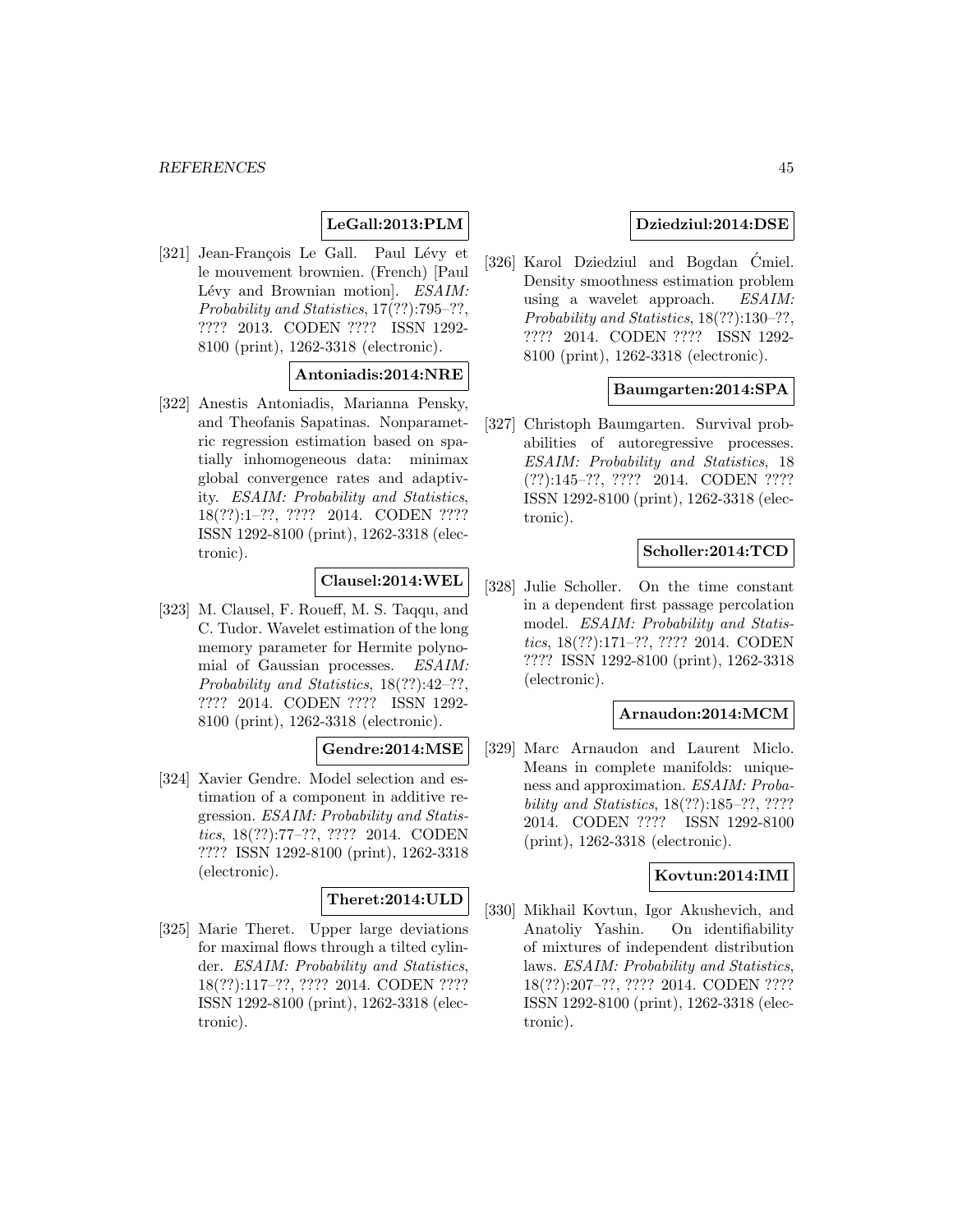# **Elie:2014:ACB**

[331] Romuald Elie and Idris Kharroubi. Adding constraints to BSDEs with jumps: an alternative to multidimensional reflections. ESAIM: Probability and Statistics, 18(??):233–??, ???? 2014. CODEN ???? ISSN 1292-8100 (print), 1262-3318 (electronic).

### **Lescornel:2014:URE**

[332] Héléne Lescornel, Jean-Michel Loubes, and Claudie Chabriac. Unbiased risk estimation method for covariance estimation. ESAIM: Probability and Statistics, 18(??):251–??, ???? 2014. CODEN ???? ISSN 1292-8100 (print), 1262-3318 (electronic).

#### **Sabbah:2014:UCB**

[333] Camille Sabbah. Uniform confidence bands for local polynomial quantile estimators. ESAIM: Probability and Statistics, 18(??):265–??, ???? 2014. CODEN ???? ISSN 1292-8100 (print), 1262-3318 (electronic).

#### **Dedecker:2014:EAM**

[334] Jérôme Dedecker, Adeline Samson, and Marie-Luce Taupin. Estimation in autoregressive model with measurement error. ESAIM: Probability and Statistics, 18(??):277–??, ???? 2014. CODEN ???? ISSN 1292-8100 (print), 1262-3318 (electronic).

# **Penda:2014:MDD**

[335] S. Valére Bitseki Penda, Hacéne Djellout, and Frédéric Proïa. Moderate deviations for the Durbin–Watson statistic related to the first-order autoregressive process. ESAIM: Probability and Statistics, 18(??):308–??, ???? 2014. CODEN

???? ISSN 1292-8100 (print), 1262-3318 (electronic).

### **Gugushvili:2014:CNP**

[336] Shota Gugushvili and Peter Spreij. Consistent non-parametric Bayesian estimation for a time-inhomogeneous Brownian motion. ESAIM: Probability and Statistics, 18(??):332–??, ???? 2014. CODEN ???? ISSN 1292-8100 (print), 1262-3318 (electronic).

### **Janon:2014:ANE**

[337] Alexandre Janon, Thierry Klein, Agnés Lagnoux, Maëlle Nodet, and Clémentine Prieur. Asymptotic normality and efficiency of two Sobol index estimators. ESAIM: Probability and Statistics, 18 (??):342–??, ???? 2014. CODEN ???? ISSN 1292-8100 (print), 1262-3318 (electronic).

### **deSaporta:2014:RCB**

[338] Benoîte de Saporta, Anne Gégout-Petit, and Laurence Marsalle. Random coefficients bifurcating autoregressive processes. ESAIM: Probability and Statistics, 18(??):365–??, ???? 2014. CODEN ???? ISSN 1292-8100 (print), 1262-3318 (electronic).

#### **Bertin:2014:AED**

[339] Karine Bertin and Nicolas Klutchnikoff. Adaptive estimation of a density function using beta kernels. ESAIM: Probability and Statistics, 18(??):400–??, ???? 2014. CODEN ???? ISSN 1292-8100 (print), 1262-3318 (electronic).

### **Herbin:2014:ASL**

[340] Erick Herbin, Benjamin Arras, and Geoffroy Barruel. From almost sure local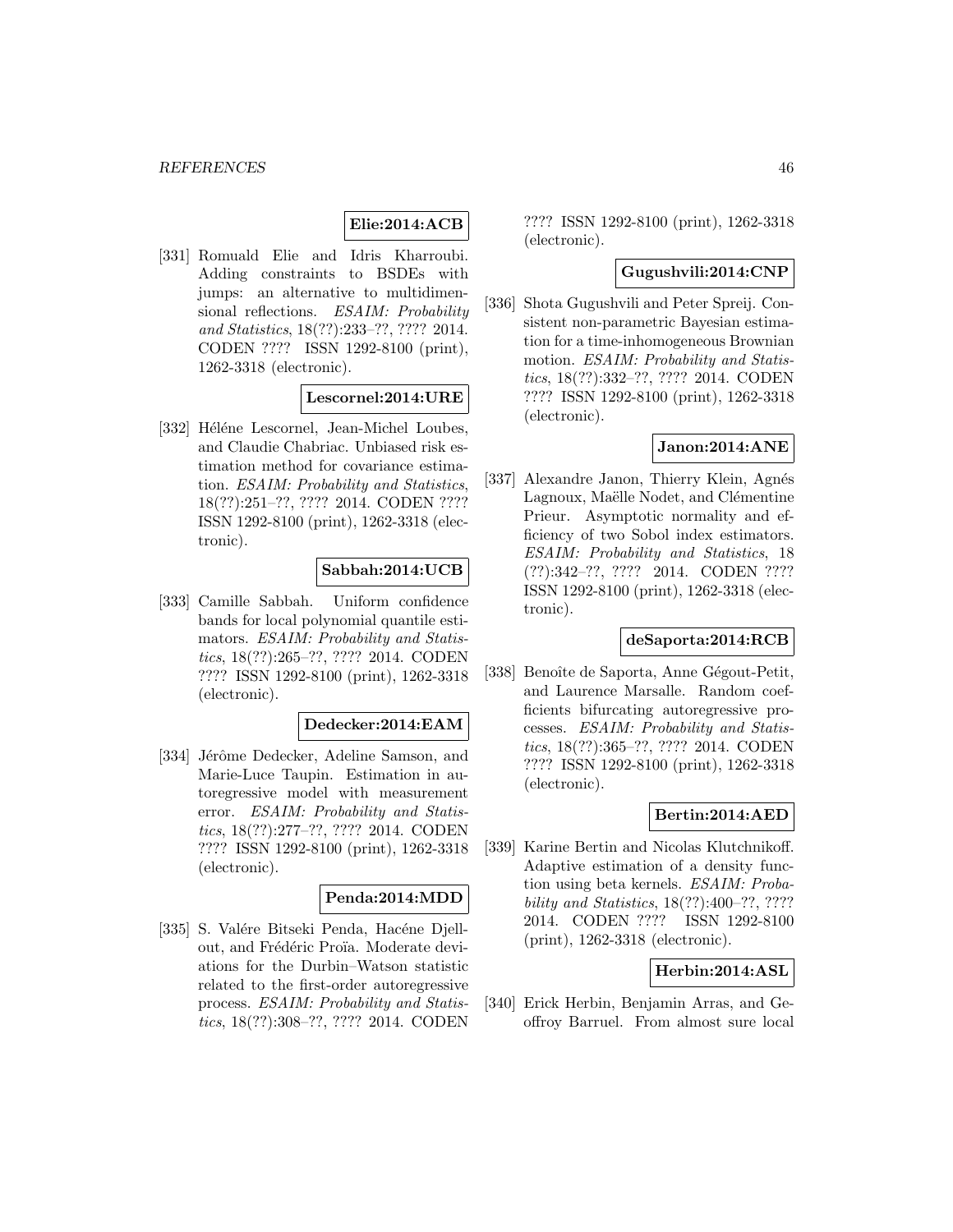regularity to almost sure Hausdorff dimension for Gaussian fields. ESAIM: Probability and Statistics, 18(??):418–??, ???? 2014. CODEN ???? ISSN 1292- 8100 (print), 1262-3318 (electronic).

## **Villemonais:2014:GAM**

[341] Denis Villemonais. General approximation method for the distribution of Markov processes conditioned not to be killed. ESAIM: Probability and Statistics, 18(??):441–??, ???? 2014. CODEN ???? ISSN 1292-8100 (print), 1262-3318 (electronic).

### **Cattiaux:2014:LTS**

[342] Patrick Cattiaux and Mawaki Manou-Abi. Limit theorems for some functionals with heavy tails of a discrete time Markov chain. ESAIM: Probability and Statistics, 18(??):468–??, ???? 2014. CODEN ???? ISSN 1292-8100 (print), 1262-3318 (electronic).

#### **Cornillon:2014:RBE**

[343] Pierre-André Cornillon, N. W. Hengartner, and E. Matzner-Løber. Recursive bias estimation for multivariate regression smoothers. ESAIM: Probability and Statistics, 18(??):483-??, ???? 2014. CODEN ???? ISSN 1292-8100 (print), 1262-3318 (electronic).

### **Wang:2014:SAF**

[344] Jian Wang. A simple approach to functional inequalities for non-local Dirichlet forms. ESAIM: Probability and Statistics, 18(??):503–??, ???? 2014. CODEN ???? ISSN 1292-8100 (print), 1262-3318 (electronic).

## **Bogso:2014:AMT**

[345] Antoine Marie Bogso. An application of multivariate total positivity to peacocks. ESAIM: Probability and Statistics, 18(??):514–??, ???? 2014. CODEN ???? ISSN 1292-8100 (print), 1262-3318 (electronic).

### **Genadot:2014:MPD**

[346] A. Genadot and M. Thieullen. Multiscale Piecewise Deterministic Markov Process in infinite dimension: central limit theorem and Langevin approximation. ESAIM: Probability and Statistics, 18(??):541–??, ???? 2014. CODEN ???? ISSN 1292-8100 (print), 1262-3318 (electronic).

### **Longla:2014:DSC**

[347] Martial Longla. On dependence structure of copula-based Markov chains. ESAIM: Probability and Statistics, 18 (??):570–??, ???? 2014. CODEN ???? ISSN 1292-8100 (print), 1262-3318 (electronic).

### **Nguyen:2014:NED**

[348] Van Hanh Nguyen and Catherine Matias. Nonparametric estimation of the density of the alternative hypothesis in a multiple testing setup. Application to local false discovery rate estimation. ESAIM: Probability and Statistics, 18 (??):584–??, ???? 2014. CODEN ???? ISSN 1292-8100 (print), 1262-3318 (electronic).

#### **Chassagneux:2014:DRB**

[349] Jean-François Chassagneux and Stéphane Crépey. Doubly reflected BSDEs with call protection and their approximation. ESAIM: Probability and Statistics, 18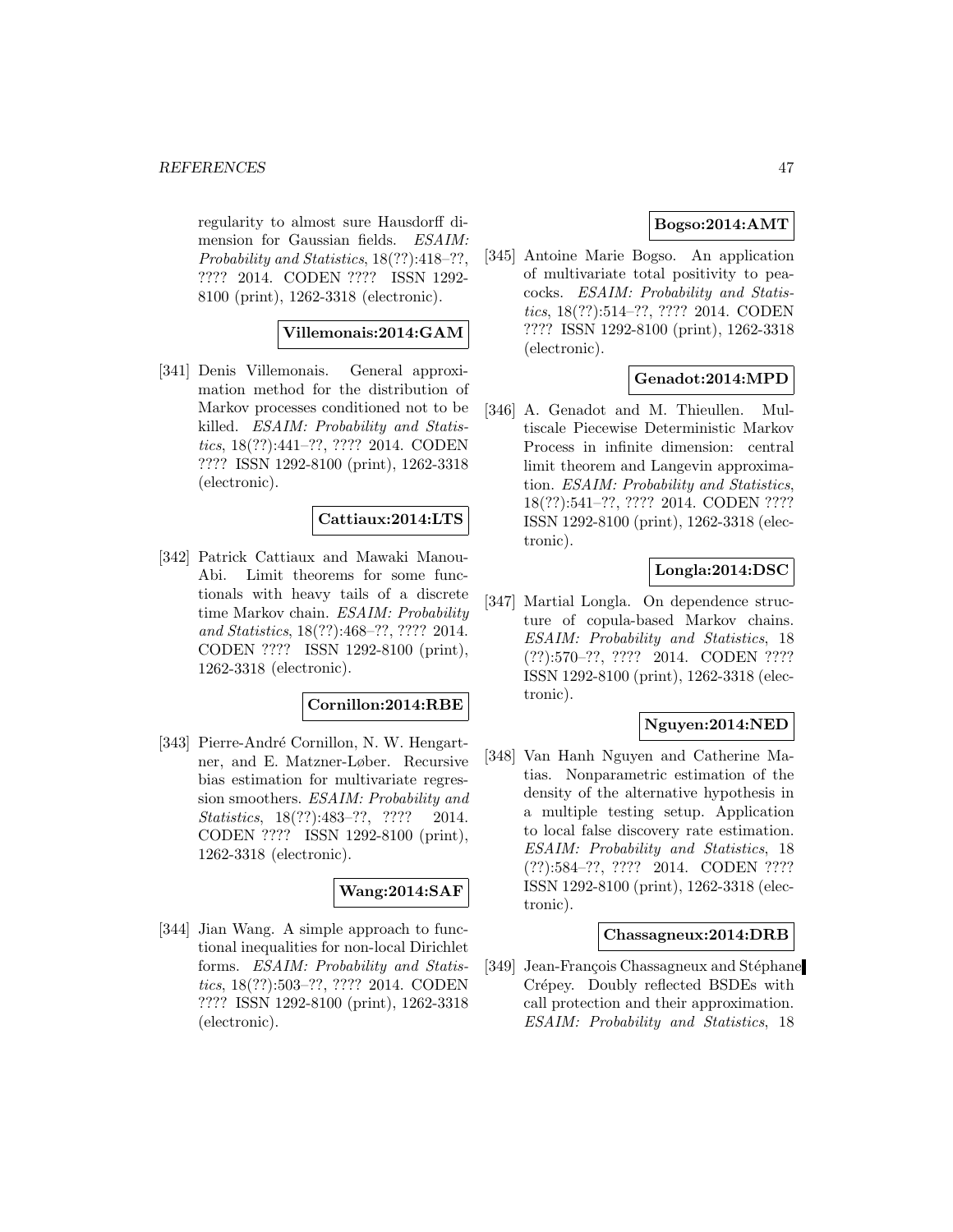(??):613–??, ???? 2014. CODEN ???? ISSN 1292-8100 (print), 1262-3318 (electronic).

#### **Girard:2014:USC**

[350] Stéphane Girard, Armelle Guillou, and Gilles Stupfler. Uniform strong consistency of a frontier estimator using kernel regression on high order moments. ESAIM: Probability and Statistics, 18 (??):642–??, ???? 2014. CODEN ???? ISSN 1292-8100 (print), 1262-3318 (electronic).

## **Mitov:2014:EAP**

[351] Kosto V. Mitov and Saralees Nadarajah. Extremal and additive processes generated by Pareto distributed random vectors. ESAIM: Probability and Statistics, 18(??):667–??, ???? 2014. CODEN ???? ISSN 1292-8100 (print), 1262-3318 (electronic).

#### **Etore:2014:ESS**

[352] Pierre Etoré and Miguel Martinez. Exact simulation for solutions of one-dimensional Stochastic Differential Equations with discontinuous drift. ESAIM: Probability and Statistics, 18 (??):686–??, ???? 2014. CODEN ???? ISSN 1292-8100 (print), 1262-3318 (electronic).

#### **Hillion:2014:NDB**

[353] Erwan Hillion, Oliver Johnson, and Yaming Yu. A natural derivative on  $[0, n]$  and a binomial Poincaré inequality. ESAIM: Probability and Statistics, 18(??):703–??, ???? 2014. CODEN ???? ISSN 1292-8100 (print), 1262-3318 (electronic).

#### **Kamatani:2014:LDM**

[354] Kengo Kamatani. Local degeneracy of Markov chain Monte Carlo methods. ESAIM: Probability and Statistics, 18 (??):713–??, ???? 2014. CODEN ???? ISSN 1292-8100 (print), 1262-3318 (electronic).

### **Azais:2014:RNE**

[355] Romain Azaïs. A recursive nonparametric estimator for the transition kernel of a piecewise-deterministic Markov process. ESAIM: Probability and Statistics, 18(??):726–??, ???? 2014. CODEN ???? ISSN 1292-8100 (print), 1262-3318 (electronic).

### **Cleynen:2014:SPN**

[356] Alice Cleynen and Emilie Lebarbier. Segmentation of the Poisson and negative binomial rate models: a penalized estimator. ESAIM: Probability and Statistics, 18(??):750–??, ???? 2014. CODEN ???? ISSN 1292-8100 (print), 1262-3318 (electronic).

#### **Sauve:2014:VST**

[357] Marie Sauve and Christine Tuleau-Malot. Variable selection through CART. ESAIM: Probability and Statistics, 18(??):770–??, ???? 2014. CODEN ???? ISSN 1292-8100 (print), 1262-3318 (electronic).

#### **Marie:2014:GMR**

[358] Nicolas Marie. A generalized meanreverting equation and applications. ESAIM: Probability and Statistics, 18 (??):799–??, ???? 2014. CODEN ???? ISSN 1292-8100 (print), 1262-3318 (electronic).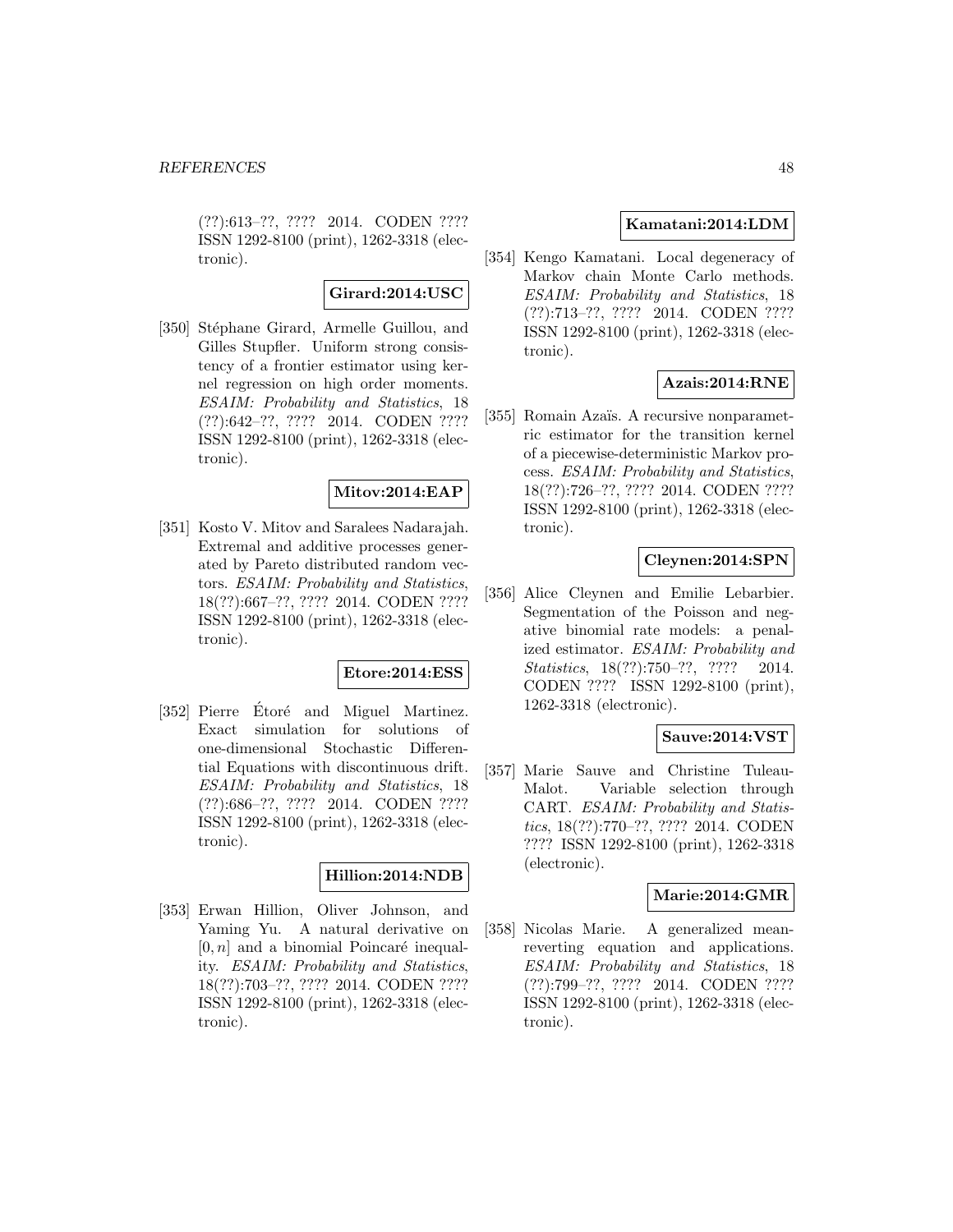# **Song:2014:OSF**

[359] Shiqi Song. Optional splitting formula in a progressively enlarged filtration. ESAIM: Probability and Statistics, 18 (??):829–??, ???? 2014. CODEN ???? ISSN 1292-8100 (print), 1262-3318 (electronic).

# **Marckert:2014:CCS**

[360] Jean-François Marckert and David Renault. Compact convex sets of the plane and probability theory. ESAIM: Probability and Statistics, 18(??):854–??, ???? 2014. CODEN ???? ISSN 1292-8100 (print), 1262-3318 (electronic).

# **Benhenni:2014:LPE**

[361] Karim Benhenni and David Degras. Local polynomial estimation of the mean function and its derivatives based on functional data and regular designs. ESAIM: Probability and Statistics, 18 (??):881–??, ???? 2014. CODEN ???? ISSN 1292-8100 (print), 1262-3318 (electronic).

## **Guyader:2015:IIR**

[362] Arnaud Guyader, Nick Hengartner, Nicolas Jégou, and Eric Matzner-Løber. Iterative isotonic regression. ESAIM: Probability and Statistics, 19(??):1–??, ???? 2015. CODEN ???? ISSN 1292- 8100 (print), 1262-3318 (electronic).

## **Pinelis:2015:EBC**

[363] Iosif Pinelis. Exact bounds on the closeness between the Student and standard normal distributions. ESAIM: Probability and Statistics, 19(??):24–??, ???? 2015. CODEN ???? ISSN 1292-8100 (print), 1262-3318 (electronic).

### **Bertail:2015:TIE**

[364] Patrice Bertail, Emilie Chautru, and Stéphan Clémençon. Tail index estimation based on survey data. ESAIM: Probability and Statistics, 19(??):28–??, ???? 2015. CODEN ???? ISSN 1292- 8100 (print), 1262-3318 (electronic).

## **Fort:2015:CLT**

[365] Gersende Fort. Central limit theorems for stochastic approximation with controlled Markov chain dynamics. ESAIM: Probability and Statistics, 19(??):60–??, ???? 2015. CODEN ???? ISSN 1292- 8100 (print), 1262-3318 (electronic).

#### **Marquez-Carreras:2015:SSP**

[366] David Márquez-Carreras. Small stochastic perturbations in a general fractional kinetic equation. ESAIM: Probability and Statistics, 19(??):81–??, ???? 2015. CODEN ???? ISSN 1292-8100 (print), 1262-3318 (electronic).

# **Barczy:2015:OSW**

[367] Mátyás Barczy, Peter Kern, and Vincent Krause. Operator scaled Wiener bridges. ESAIM: Probability and Statistics, 19(??):100–??, ???? 2015. CODEN ???? ISSN 1292-8100 (print), 1262-3318 (electronic).

#### **Butucea:2015:SVS**

[368] Cristina Butucea, Yuri I. Ingster, and Irina A. Suslina. Sharp variable selection of a sparse submatrix in a highdimensional noisy matrix. ESAIM: Probability and Statistics, 19(??):115–??, ???? 2015. CODEN ???? ISSN 1292- 8100 (print), 1262-3318 (electronic).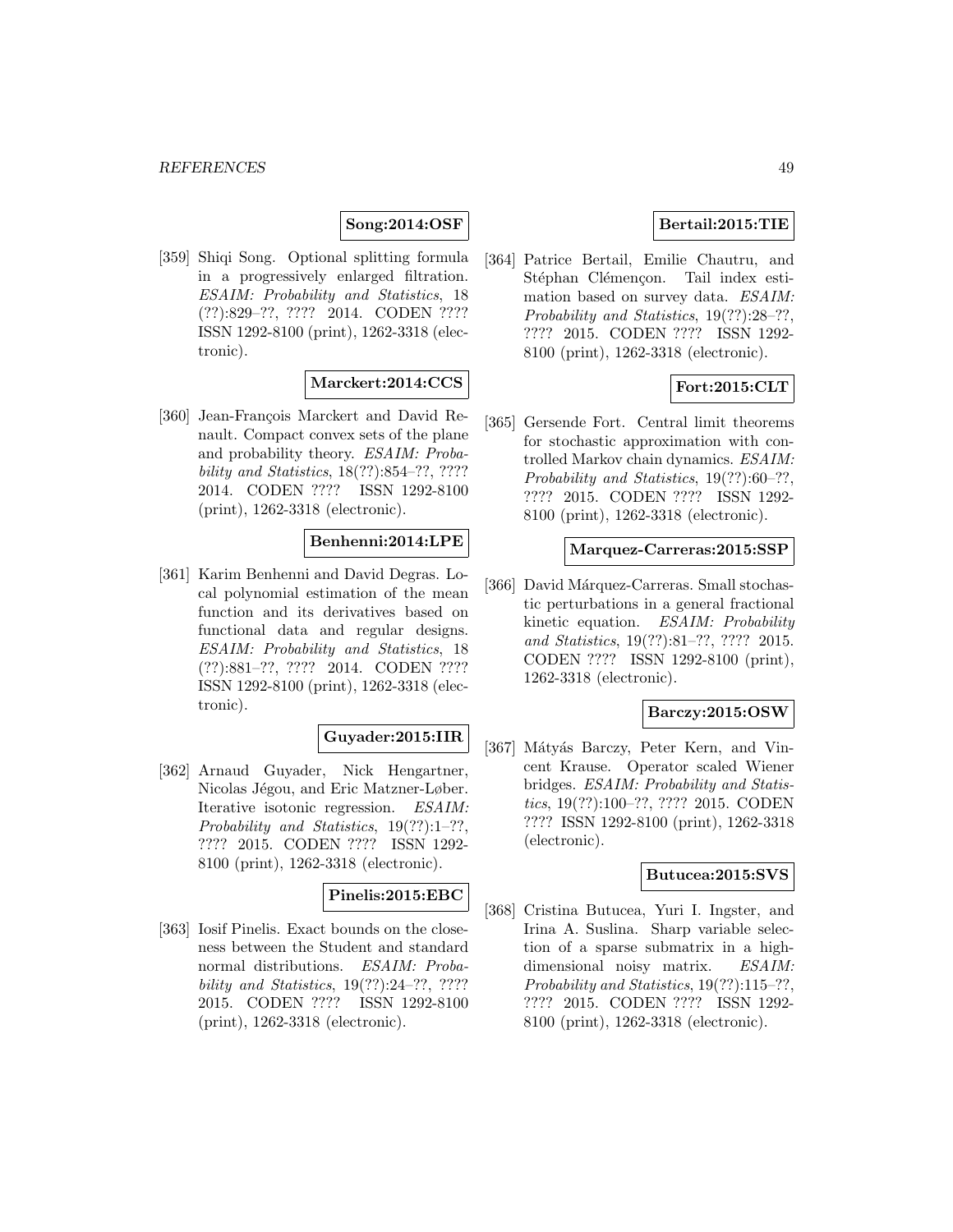#### **Ourbih-Tari:2015:CMS**

[369] Megdouda Ourbih-Tari and Sofia Guebli. A comparison of methods for selecting values of simulation input variables. ESAIM: Probability and Statistics, 19(??):135–??, ???? 2015. CODEN ???? ISSN 1292-8100 (print), 1262-3318 (electronic).

### **Profeta:2015:SLL**

[370] Christophe Profeta. Some limiting laws associated with the integrated Brownian motion. ESAIM: Probability and Statistics, 19(??):148–??, ???? 2015. CODEN ???? ISSN 1292-8100 (print), 1262-3318 (electronic).

# **Vi:2015:HTM**

[371] Le Vi and Etienne Pardoux. Height and the total mass of the forest of genealogical trees of a large population with general competition. ESAIM: Probability and Statistics, 19(??):172–??, ???? 2015. CODEN ???? ISSN 1292-8100 (print), 1262-3318 (electronic).

# **Karouf:2015:RBD**

[372] Monia Karouf. Reflected BSDE's with discontinuous barrier and time delayed generators. ESAIM: Probability and Statistics, 19(??):194-??, ???? 2015. CODEN ???? ISSN 1292-8100 (print), 1262-3318 (electronic).

### **Sart:2015:MSP**

[373] Mathieu Sart. Model selection for Poisson processes with covariates. ESAIM: Probability and Statistics, 19(??):204–??, ???? 2015. CODEN ???? ISSN 1292- 8100 (print), 1262-3318 (electronic).

# **Hirsch:2015:APC**

[374] Christian Hirsch, Gerd Gaiselmann, and Volker Schmidt. Asymptotic properties of collective-rearrangement algorithms. ESAIM: Probability and Statistics, 19 (??):236–??, ???? 2015. CODEN ???? ISSN 1292-8100 (print), 1262-3318 (electronic).

# **Cadre:2015:NRE**

[375] Benoît Cadre and Lionel Truquet. Nonparametric regression estimation onto a Poisson point process covariate. ESAIM: Probability and Statistics, 19(??):251-??, ???? 2015. CODEN ???? ISSN 1292- 8100 (print), 1262-3318 (electronic).

# **Ailliot:2015:CML**

[376] Pierre Ailliot and Françoise Pène. Consistency of the maximum likelihood estimate for non-homogeneous Markov switching models. ESAIM: Probability and Statistics, 19(??):268–??, ???? 2015. CODEN ???? ISSN 1292-8100 (print), 1262-3318 (electronic).

### **Kovchegov:2015:OPS**

[377] Yevgeniy Kovchegov and Nese Yíldíz. Orthogonal polynomials for seminonparametric instrumental variables model. *ESAIM: Probability and Statis*tics, 19(??):293–??, ???? 2015. CODEN ???? ISSN 1292-8100 (print), 1262-3318 (electronic).

#### **Bansaye:2015:WLL**

[378] Vincent Bansaye and Chunmao Huang. Weak law of large numbers for some Markov chains along non homogeneous genealogies. ESAIM: Probability and Statistics, 19(??):307-??, ???? 2015. CODEN ???? ISSN 1292-8100 (print), 1262-3318 (electronic).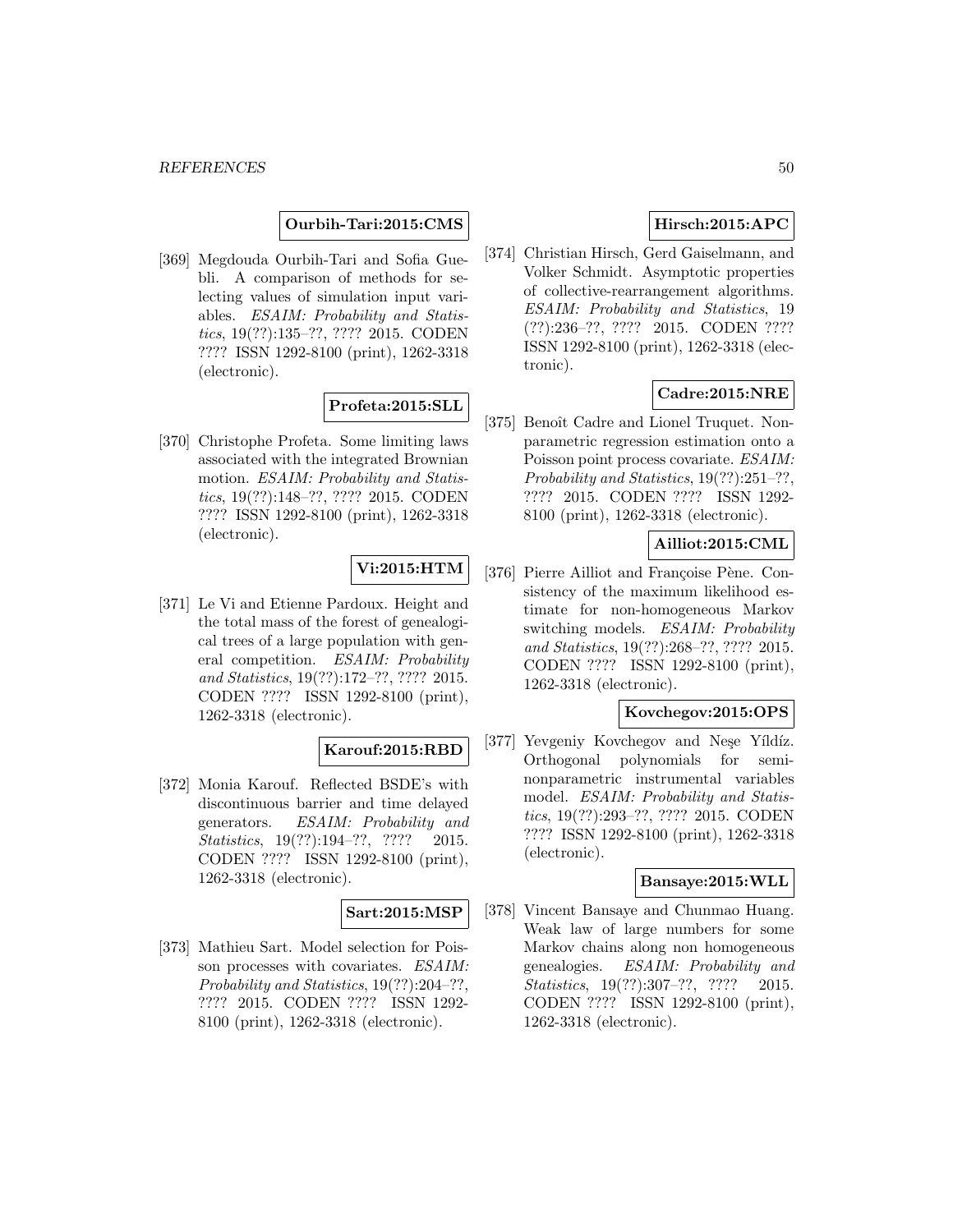## **Allez:2015:CSE**

[379] Romain Allez, Rémi Rhodes, and Vincent Vargas. Convergence of the spectrum of empirical covariance matrices for independent MRW processes. ESAIM: Probability and Statistics, 19 (??):327–??, ???? 2015. CODEN ???? ISSN 1292-8100 (print), 1262-3318 (electronic).

## **Brehier:2015:AAM**

[380] Charles-Edouard Bréhier, Tony Lelièvre, and Mathias Rousset. Analysis of adaptive multilevel splitting algorithms in an idealized case. ESAIM: Probability and Statistics, 19(??):361–??, ???? 2015. CODEN ???? ISSN 1292-8100 (print), 1262-3318 (electronic).

## **Giuliano:2015:ARW**

[381] Rita Giuliano and Claudio Macci. Asymptotic results for weighted means of random variables which converge to a Dickman distribution, and some number theoretical applications. ESAIM: Probability and Statistics, 19(??):395–??, ???? 2015. CODEN ???? ISSN 1292-8100 (print), 1262-3318 (electronic).

#### **Russo:2015:GNG**

[382] Francesco Russo and Frederi Viens. Gaussian and non-Gaussian processes of zero power variation. ESAIM: Probability and Statistics, 19(??):414–??, ???? 2015. CODEN ???? ISSN 1292-8100 (print), 1262-3318 (electronic).

#### **Adamczak:2015:ECI**

[383] Radosław Adamczak and Witold Bednorz. Exponential concentration inequalities for additive functionals of Markov chains. ESAIM: Probability and Statistics, 19(??):440-??, ???? 2015. CODEN ???? ISSN 1292-8100 (print), 1262-3318 (electronic).

## **Bouguet:2015:QSC**

[384] Florian Bouguet. Quantitative speeds of convergence for exposure to food contaminants. ESAIM: Probability and Statistics, 19(??):482-??, ???? 2015. CODEN ???? ISSN 1292-8100 (print), 1262-3318 (electronic).

### **Angst:2015:PBR**

[385] Jürgen Angst. Poisson boundary of a relativistic diffusion in curved space-times: an example. ESAIM: Probability and Statistics, 19(??):502–??, ???? 2015. CODEN ???? ISSN 1292-8100 (print), 1262-3318 (electronic).

#### **Marie:2015:SRP**

[386] Nicolas Marie. Sensitivities via rough paths. ESAIM: Probability and Statistics, 19(??):515–??, ???? 2015. CODEN ???? ISSN 1292-8100 (print), 1262-3318 (electronic).

### **Fathi:2015:MLS**

[387] Max Fathi. Modified logarithmic Sobolev inequalities for canonical ensembles. *ESAIM: Probability and Statis*tics, 19(??):544–??, ???? 2015. CODEN ???? ISSN 1292-8100 (print), 1262-3318 (electronic).

### **Mariucci:2015:AEI**

[388] Ester Mariucci. Asymptotic equivalence for inhomogeneous jump diffusion processes and white noise. ESAIM: Probability and Statistics, 19(??):560–??, ???? 2015. CODEN ???? ISSN 1292-8100 (print), 1262-3318 (electronic).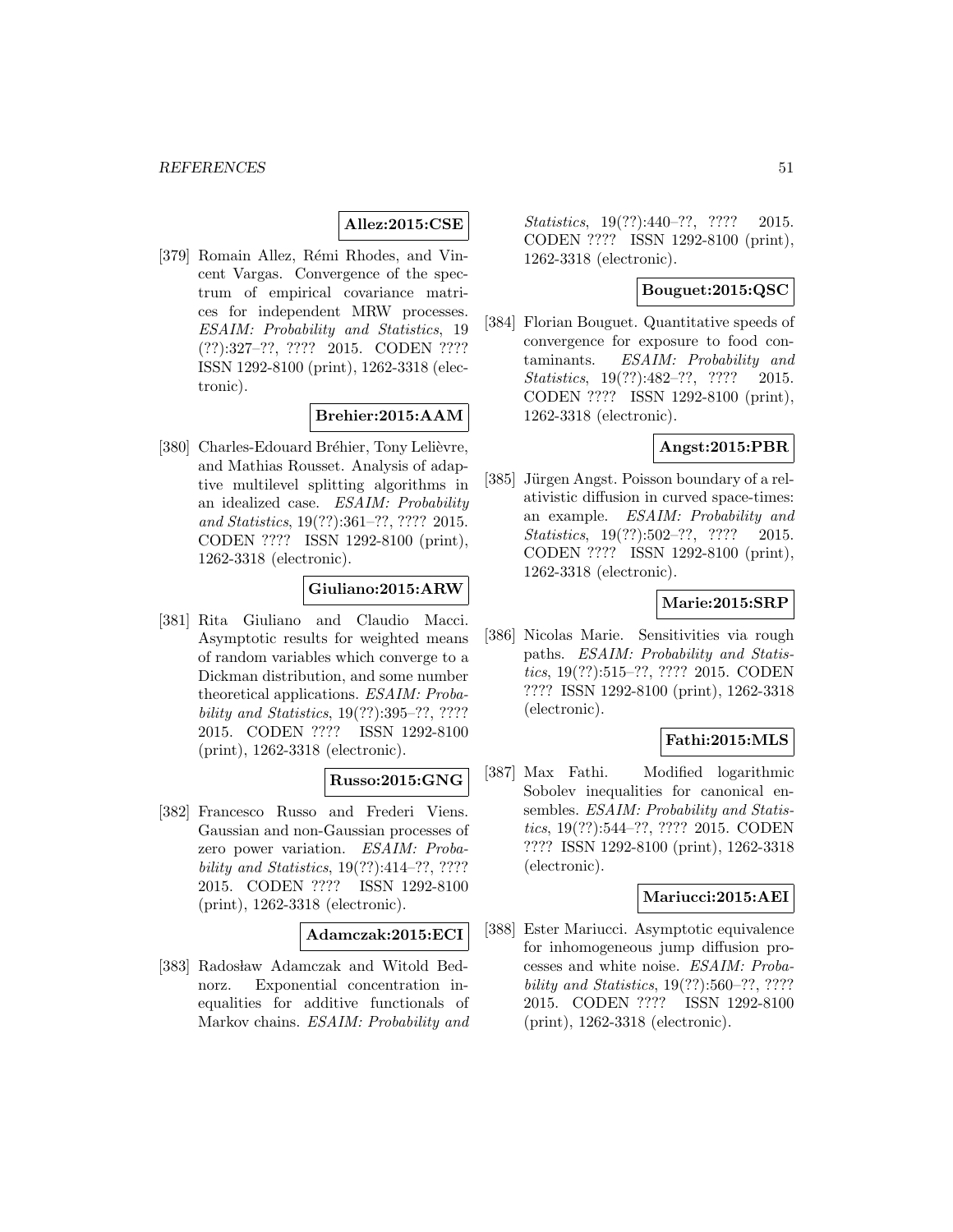#### **Rosenbaum:2015:SEF**

[389] Mathieu Rosenbaum and Marc Yor. Some explicit formulas for the Brownian bridge, Brownian meander and Bessel process under uniform sampling. ESAIM: Probability and Statistics, 19 (??):578–??, ???? 2015. CODEN ???? ISSN 1292-8100 (print), 1262-3318 (electronic).

#### **Boutsikas:2015:PGA**

[390] Michael V. Boutsikas. Penultimate gamma approximation in the CLT for skewed distributions. ESAIM: Probability and Statistics, 19(??):590–??, ???? 2015. CODEN ???? ISSN 1292-8100 (print), 1262-3318 (electronic).

#### **Andreoletti:2015:HMM**

[391] Pierre Andreoletti, Dasha Loukianova, and Catherine Matias. Hidden Markov model for parameter estimation of a random walk in a Markov environment. ESAIM: Probability and Statistics, 19 (??):605–??, ???? 2015. CODEN ???? ISSN 1292-8100 (print), 1262-3318 (electronic).

#### **Ekstrom:2015:BST**

[392] Erik Ekström and Juozas Vaicenavicius. Bayesian sequential testing of the drift of a Brownian motion. ESAIM: Probability and Statistics, 19(??):626–??, ???? 2015. CODEN ???? ISSN 1292-8100 (print), 1262-3318 (electronic).

### **Devijver:2015:OIL**

[393] Emilie Devijver. An  $\ell_1$ -oracle inequality for the Lasso in multivariate finite mixture of multivariate Gaussian regression models. ESAIM: Probability and Statistics, 19(??):649–??, ???? 2015. CODEN

???? ISSN 1292-8100 (print), 1262-3318 (electronic).

#### **Delattre:2015:EPP**

[394] Maud Delattre, Valentine Genon-Catalot, and Adeline Samson. Estimation of population parameters in stochastic differential equations with random effects in the diffusion coefficient. ESAIM: Probability and Statistics, 19(??):671–??, ???? 2015. CODEN ???? ISSN 1292-8100 (print), 1262-3318 (electronic).

# **Penda:2015:DIB**

[395] S. Valère Bitseki Penda. Deviation inequalities for bifurcating Markov chains on Galton–Watson tree. ESAIM: Probability and Statistics, 19(??):689–??, ???? 2015. CODEN ???? ISSN 1292-8100 (print), 1262-3318 (electronic).

#### **deCastro:2015:RPF**

[396] Yohann de Castro and Alexandre Janon. Randomized pick-freeze for sparse Sobol indices estimation in high dimension. ESAIM: Probability and Statistics, 19 (??):725–??, ???? 2015. CODEN ???? ISSN 1292-8100 (print), 1262-3318 (electronic).

### **Mazo:2015:WLS**

[397] Gildas Mazo, Stéphane Girard, and Florence Forbes. Weighted least-squares inference for multivariate copulas based on dependence coefficients. ESAIM: Probability and Statistics, 19(??):746–??, ???? 2015. CODEN ???? ISSN 1292-8100 (print), 1262-3318 (electronic).

### **Lifshits:2015:BBM**

[398] Mikhail Lifshits and Ksenia Volkova. Bifractional Brownian motion: existence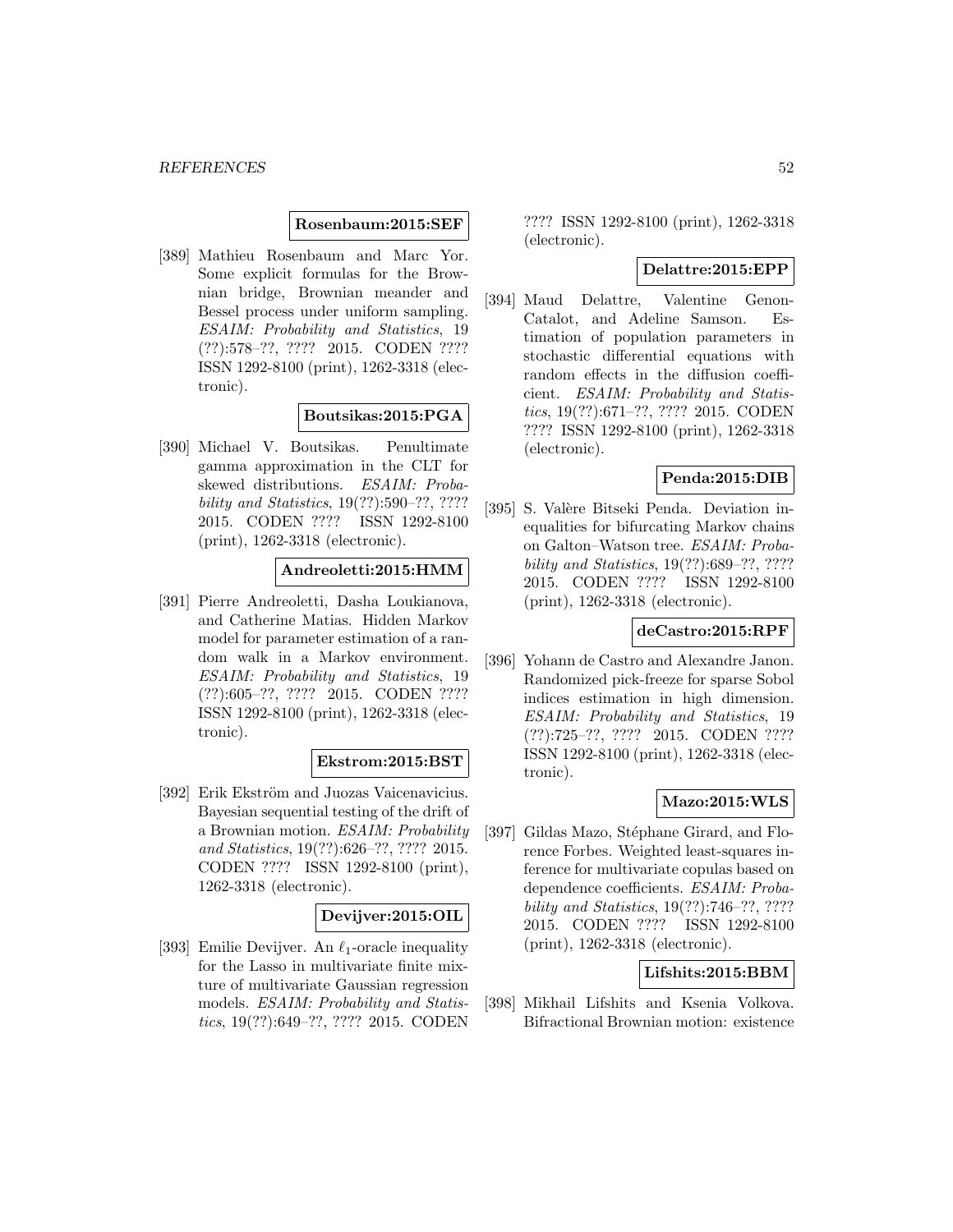and border cases. ESAIM: Probability and Statistics, 19(??):766–??, ???? 2015. CODEN ???? ISSN 1292-8100 (print), 1262-3318 (electronic).

# **Breton:2015:IDF**

[399] Jean-Christophe Breton and Renan Gobard. Infinite dimensional functional convergences in random balls model. ESAIM: Probability and Statistics, 19 (??):782–??, ???? 2015. CODEN ???? ISSN 1292-8100 (print), 1262-3318 (electronic).

# **Walter:2015:RES**

[400] Clément Walter. Rare event simulation and splitting for discontinuous random variables. ESAIM: Probability and Statistics, 19(??):794-??, ???? 2015. CODEN ???? ISSN 1292-8100 (print), 1262-3318 (electronic).

### **Yoshida:2016:PLE**

[401] Takuma Yoshida. Partially linear estimation using sufficient dimension reduction. ESAIM: Probability and Statistics, 20(??):1–??, ???? 2016. CODEN ???? ISSN 1292-8100 (print), 1262-3318 (electronic).

### **Bonnefont:2016:NSG**

[402] Michel Bonnefont, Aldéric Joulin, and Yutao Ma. A note on spectral gap and weighted Poincaré inequalities for some one-dimensional diffusions. ESAIM: Probability and Statistics, 20(??):18–??, ???? 2016. CODEN ???? ISSN 1292- 8100 (print), 1262-3318 (electronic).

### **Fischer:2016:CTM**

[403] Markus Fischer and Giulia Livieri. Continuous time mean-variance portfolio optimization through the mean field approach. ESAIM: Probability and Statistics, 20(??):30–??, ???? 2016. CODEN ???? ISSN 1292-8100 (print), 1262-3318 (electronic).

# **Daly:2016:NDS**

[404] Fraser Daly. Negative dependence and stochastic orderings. ESAIM: Probability and Statistics, 20(??):45–??, ???? 2016. CODEN ???? ISSN 1292-8100 (print), 1262-3318 (electronic).

## **Dauxois:2016:ELC**

[405] Jean-Yves Dauxois, Alexis Flesch, and Davit Varron. Empirical likelihood confidence bands for mean functions of recurrent events with competing risks and a terminal event. ESAIM: Probability and Statistics, 20(??):66–??, ???? 2016. CODEN ???? ISSN 1292-8100 (print), 1262-3318 (electronic).

### **Nagy:2016:IDF**

[406] Stanislav Nagy, Irène Gijbels, Marek Omelka, and Daniel Hlubinka. Integrated depth for functional data: statistical properties and consistency. ESAIM: Probability and Statistics, 20 (??):95–??, ???? 2016. CODEN ???? ISSN 1292-8100 (print), 1262-3318 (electronic).

# **Coulson:2016:PAS**

[407] Matthew Coulson, Robert E. Gaunt, and Gesine Reinert. Poisson approximation of subgraph counts in stochastic block models and a graphon model. ESAIM: Probability and Statistics, 20 (??):131–??, ???? 2016. CODEN ???? ISSN 1292-8100 (print), 1262-3318 (electronic).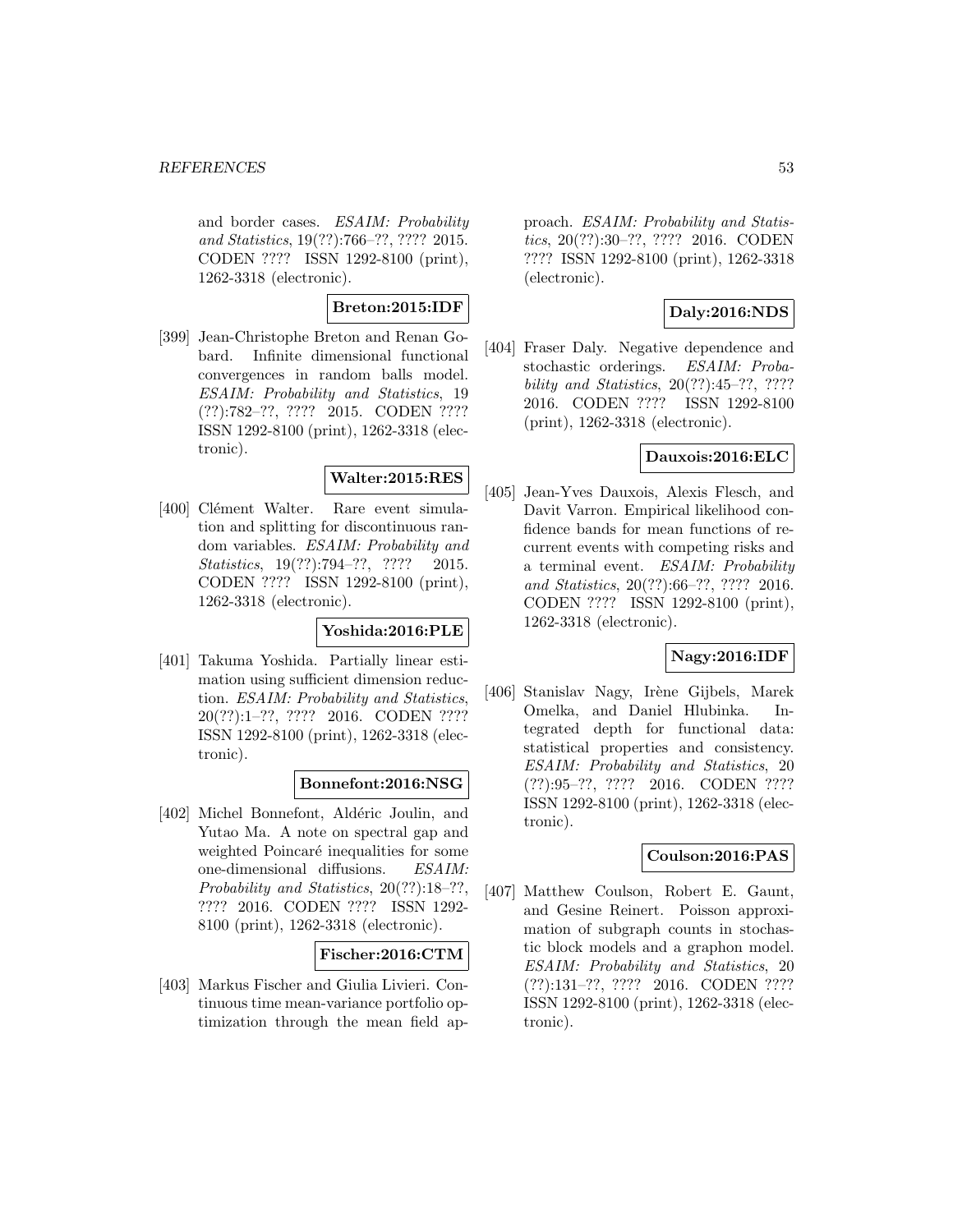# **Gugushvili:2016:PCR**

[408] Shota Gugushvili and Peter Spreij. Posterior contraction rate for nonparametric Bayesian estimation of the dispersion coefficient of a stochastic differential equation. ESAIM: Probability and Statistics, 20(??):143–??, ???? 2016. CODEN ???? ISSN 1292-8100 (print), 1262-3318 (electronic).

### **Sandric:2016:ELT**

[409] Nikola Sandrić. Ergodicity of Lévytype processes. ESAIM: Probability and Statistics, 20(??):154-??, ???? 2016. CODEN ???? ISSN 1292-8100 (print), 1262-3318 (electronic).

#### **Heyne:2016:MSC**

[410] Gregor Heyne, Michael Kupper, Christoph Mainberger, and Ludovic Tangpi. Minimal supersolutions of convex BSDEs under constraints. ESAIM: Probability and Statistics, 20(??):178–??, ???? 2016. CODEN ???? ISSN 1292-8100 (print), 1262-3318 (electronic).

#### **Krell:2016:SEJ**

[411] Nathalie Krell. Statistical estimation of jump rates for a piecewise deterministic Markov processes with deterministic increasing motion and jump mechanism. ESAIM: Probability and Statistics, 20(??):196–??, ???? 2016. CODEN ???? ISSN 1292-8100 (print), 1262-3318 (electronic).

### **Benaych-Georges:2016:SAG**

[412] Florent Benaych-Georges and Romain Couillet. Spectral analysis of the Gram matrix of mixture models. ESAIM: Probability and Statistics, 20(??):217–??, ???? 2016. CODEN ???? ISSN 1292- 8100 (print), 1262-3318 (electronic).

## **Danka:2016:ABC**

[413] Tivadar Danka and Gyula Pap. Asymptotic behavior of critical indecomposable multi-type branching processes with immigration. ESAIM: Probability and Statistics, 20(??):238-??, ???? 2016. CODEN ???? ISSN 1292-8100 (print), 1262-3318 (electronic).

## **Hirsch:2016:MDS**

[414] Christian Hirsch, David Neuhäuser, and Volker Schmidt. Moderate deviations for shortest-path lengths on random segment processes. ESAIM: Probability and Statistics, 20(??):261-??, ???? 2016. CODEN ???? ISSN 1292-8100 (print), 1262-3318 (electronic).

### **Nourdin:2016:MLT**

[415] Ivan Nourdin, Giovanni Peccati, Guillaume Poly, and Rosaria Simone. Multidimensional limit theorems for homogeneous sums: A survey and a general transfer principle. ESAIM: Probability and Statistics, 20(??):293–??, ???? 2016. CODEN ???? ISSN 1292-8100 (print), 1262-3318 (electronic).

#### **Kwemou:2016:NAO**

[416] Marius Kwemou. Non-asymptotic oracle inequalities for the Lasso and Group Lasso in high dimensional logistic model. ESAIM: Probability and Statistics, 20 (??):309–??, ???? 2016. CODEN ???? ISSN 1292-8100 (print), 1262-3318 (electronic).

#### **Rodriguez-Casal:2016:FDD**

[417] A. Rodríguez-Casal and P. Saavedra-Nieves. A fully data-driven method for estimating the shape of a point cloud. ESAIM: Probability and Statistics, 20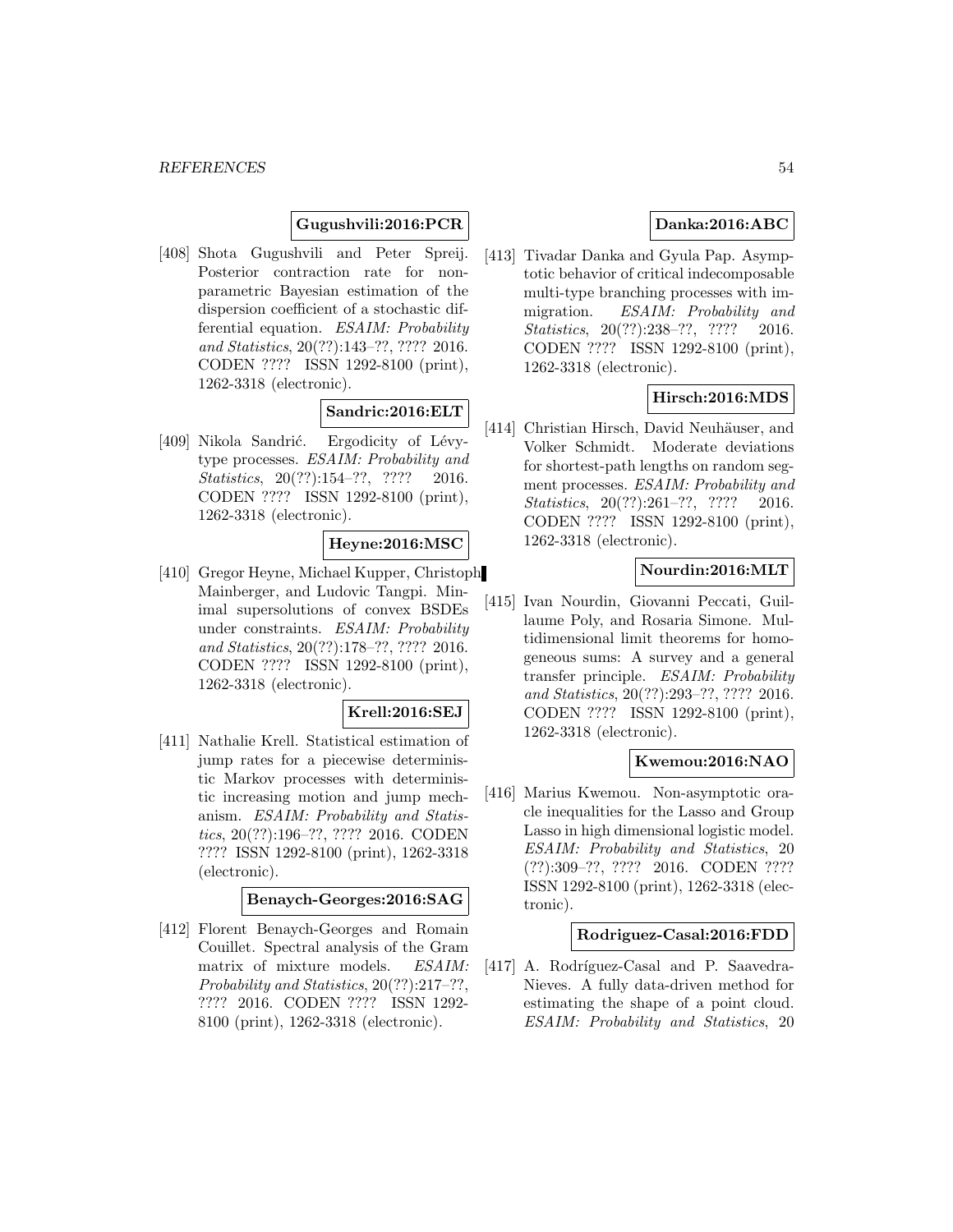(??):332–??, ???? 2016. CODEN ???? ISSN 1292-8100 (print), 1262-3318 (electronic).

## **Albin:2016:ELT**

[418] Patrik Albin, Enkelejd Hashorva, Lanpeng Ji, and Chengxiu Ling. Extremes and limit theorems for difference of chitype processes. ESAIM: Probability and Statistics, 20(??):349-??, ???? 2016. CODEN ???? ISSN 1292-8100 (print), 1262-3318 (electronic).

### **Doumas:2016:CCP**

[419] Aristides V. Doumas and Vassilis G. Papanicolaou. The coupon collector's problem revisited: generalizing the double Dixie cup problem of Newman and Shepp. ESAIM: Probability and Statistics, 20(??):367–??, ???? 2016. CODEN ???? ISSN 1292-8100 (print), 1262-3318 (electronic).

# **Cator:2016:CMT**

[420] Eric Cator and Henk Don. Conditioned multi-type Galton–Watson trees. ESAIM: Probability and Statistics, 20 (??):400–??, ???? 2016. CODEN ???? ISSN 1292-8100 (print), 1262-3318 (electronic).

### **Privault:2016:PSC**

[421] Nicolas Privault. Poisson sphere counting processes with random radii. ESAIM: Probability and Statistics, 20 (??):417–??, ???? 2016. CODEN ???? ISSN 1292-8100 (print), 1262-3318 (electronic).

# **Sohl:2016:ACB**

[422] Jakob Söhl and Mathias Trabs. Adaptive confidence bands for Markov chains and diffusions: Estimating the invariant

measure and the drift. ESAIM: Probability and Statistics, 20(??):432–??, ???? 2016. CODEN ???? ISSN 1292-8100 (print), 1262-3318 (electronic).

### **Fraiman:2016:SRI**

[423] Ricardo Fraiman, Yanina Gimenez, and Marcela Svarc. Seeking relevant information from a statistical model. ESAIM: Probability and Statistics, 20 (??):463–??, ???? 2016. CODEN ???? ISSN 1292-8100 (print), 1262-3318 (electronic).

### **Popier:2016:LBB**

[424] A. Popier. Limit behaviour of BSDE with jumps and with singular terminal condition. ESAIM: Probability and Statistics, 20(??):480–??, ???? 2016. CODEN ???? ISSN 1292-8100 (print), 1262-3318 (electronic).

#### **Boutahar:2016:TEM**

[425] Mohamed Boutahar and Denys Pommeret. A test for the equality of monotone transformations of two random variables. ESAIM: Probability and Statistics, 20(??):510-??, ???? 2016. CODEN ???? ISSN 1292-8100 (print), 1262-3318 (electronic).

## **Hopfner:2016:ELT**

[426] Reinhard Höpfner, Eva Löcherbach, and Michèle Thieullen. Ergodicity and limit theorems for degenerate diffusions with time periodic drift. application to a stochastic Hodgkin–Huxley model. ESAIM: Probability and Statistics, 20 (??):527–??, ???? 2016. CODEN ???? ISSN 1292-8100 (print), 1262-3318 (electronic).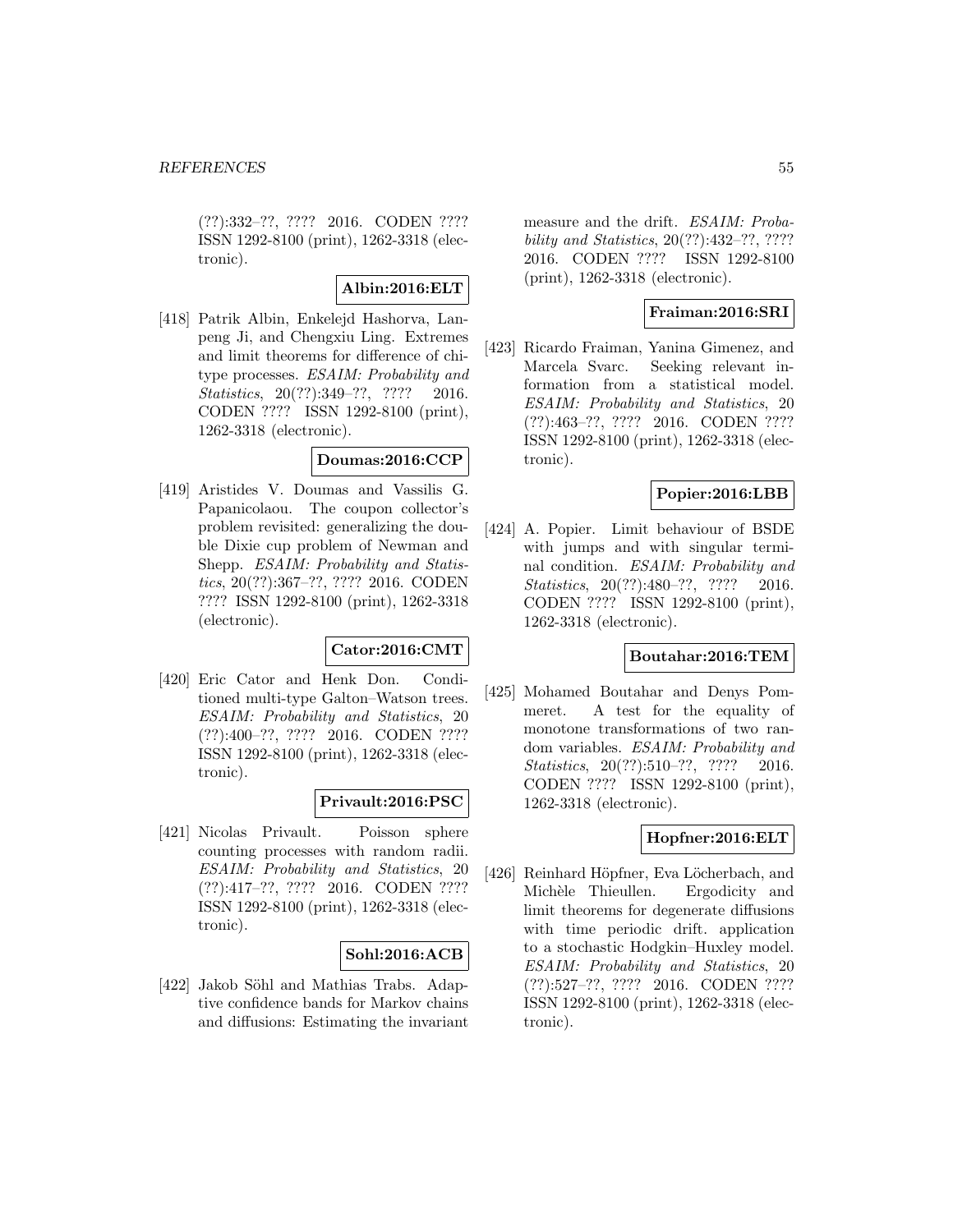# **Barbu:2016:SSM**

[427] Vlad Stefan Barbu, Guglielmo D'Amico, Raimondo Manca, and Filippo Petroni. Step semi-Markov models and application to manpower management. ESAIM: Probability and Statistics, 20(??):555–??. ???? 2016. CODEN ???? ISSN 1292- 8100 (print), 1262-3318 (electronic).

## **Duboscq:2016:ASS**

[428] Romain Duboscq and Renaud Marty. Analysis of a splitting scheme for a class of random nonlinear partial differential equations. ESAIM: Probability and Statistics, 20(??):572–??, ???? 2016. CODEN ???? ISSN 1292-8100 (print), 1262-3318 (electronic).

# **Drame:2017:NBB**

[429] Ibrahima Drame, Etienne Pardoux, and A. B. Sow. Non-binary branching process and non-Markovian exploration process. ESAIM: Probability and Statistics, 21(??):1–??, ???? 2017. CODEN ???? ISSN 1292-8100 (print), 1262-3318 (electronic).

### **Sart:2017:ECD**

[430] Mathieu Sart. Estimating the conditional density by histogram type estimators and model selection. ESAIM: Probability and Statistics, 21(??):34–??, ???? 2017. CODEN ???? ISSN 1292-8100 (print), 1262-3318 (electronic).

#### **Doumbia:2017:UMC**

[431] Mahamadou Doumbia, Nadia Oudjane, and Xavier Warin. Unbiased Monte Carlo estimate of stochastic differential equations expectations. ESAIM: Probability and Statistics, 21(??):56–??, ???? 2017. CODEN ???? ISSN 1292-8100 (print), 1262-3318 (electronic).

### **Konakov:2017:SDP**

[432] Valentin Konakov, Anna Kozhina, and Stéphane Menozzi. Stability of densities for perturbed diffusions and Markov chains. ESAIM: Probability and Statistics, 21(??):88–??, ???? 2017. CODEN ???? ISSN 1292-8100 (print), 1262-3318 (electronic).

## **Henry:2017:CLT**

[433] Benoît Henry. Central limit theorem for supercritical binary homogeneous Crump–Mode–Jagers processes. ESAIM: Probability and Statistics, 21 (??):113–??, ???? 2017. CODEN ???? ISSN 1292-8100 (print), 1262-3318 (electronic).

### **Cadre:2017:MRE**

[434] Benoît Cadre, Nicolas Klutchnikoff, and Gaspar Massiot. Minimax regression estimation for Poisson coprocess. ESAIM: Probability and Statistics, 21(??):138–??, ???? 2017. CODEN ???? ISSN 1292- 8100 (print), 1262-3318 (electronic).

### **Chen:2017:QEA**

[435] Jinwen Chen and Siqi Jian. Quasiergodicity for absorbing Markov processes via deviation inequality. ESAIM: Probability and Statistics, 21(??):159–??, ???? 2017. CODEN ???? ISSN 1292- 8100 (print), 1262-3318 (electronic).

#### **Owo:2017:PSB**

[436] Jean-Marc Owo.  $L_p$ -solutions of backward doubly stochastic differential equations with stochastic Lipschitz condition and  $p \in (1, 2)$ . ESAIM: Probability and Statistics, 21(??):168–??, ???? 2017. CODEN ???? ISSN 1292-8100 (print), 1262-3318 (electronic).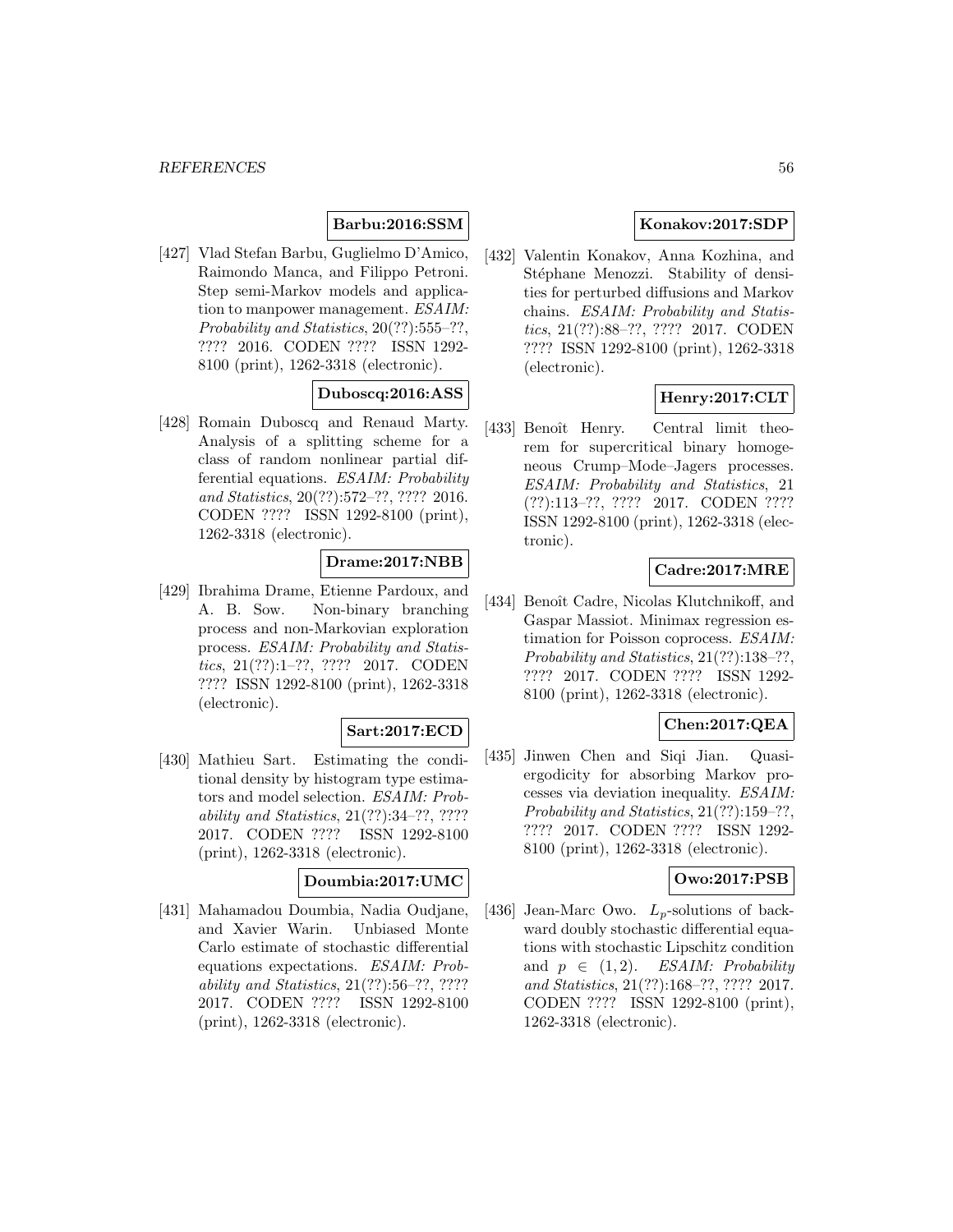#### **Bernardino:2017:NUP**

[437] Elena Di Bernardino and Didier Rullière. A note on upper-patched generators for Archimedean copulas. ESAIM: Probability and Statistics, 21 (??):183–??, ???? 2017. CODEN ???? ISSN 1292-8100 (print), 1262-3318 (electronic).

#### **Sang:2017:FRS**

[438] Hailin Sang and Lin Ge. Further refinement of self-normalized Cramér-type moderate deviations. ESAIM: Probability and Statistics, 21(??):201–??, ???? 2017. CODEN ???? ISSN 1292-8100 (print), 1262-3318 (electronic).

#### **Franceschi:2017:TIA**

[439] S. Franceschi and Kilian Raschel. Tutte's invariant approach for Brownian motion reflected in the quadrant. ESAIM: Probability and Statistics, 21 (??):220–??, ???? 2017. CODEN ???? ISSN 1292-8100 (print), 1262-3318 (electronic).

#### **Simoes:2017:PLD**

[440] Jefferson Elbert Simões, Daniel R. Figueiredo, and Valmir C. Barbosa. Power-law decay of the degree-sequence probabilities of multiple random graphs with application to graph isomorphism. ESAIM: Probability and Statistics, 21 (??):235–??, ???? 2017. CODEN ???? ISSN 1292-8100 (print), 1262-3318 (electronic).

### **Owhadi:2017:QRB**

[441] Houman Owhadi and Clint Scovel. Qualitative robustness in Bayesian inference. ESAIM: Probability and Statistics, 21(??):251–??, ???? 2017. CODEN ???? ISSN 1292-8100 (print), 1262-3318 (electronic).

### **Hoang:2017:EDK**

[442] Van Ha Hoang. Estimating the division kernel of a size-structured population. ESAIM: Probability and Statistics, 21(??):275–??, ???? 2017. CODEN ???? ISSN 1292-8100 (print), 1262-3318 (electronic).

# **Gaunt:2017:SCG**

[443] Robert E. Gaunt. A Stein characterisation of the generalized hyperbolic distribution. *ESAIM: Probability and Statis*tics, 21(??):303–??, ???? 2017. CODEN ???? ISSN 1292-8100 (print), 1262-3318 (electronic).

#### **Sarantsev:2017:TSI**

[444] Andrey Sarantsev. Two-sided infinite systems of competing Brownian particles. ESAIM: Probability and Statistics, 21(??):317–??, ???? 2017. CODEN ???? ISSN 1292-8100 (print), 1262-3318 (electronic).

#### **Boyer:2017:RRW**

[445] Jean-Baptiste Boyer. On the reflected random walk on  $R^+$ . ESAIM: Probability and Statistics, 21(??):350–??, ???? 2017. CODEN ???? ISSN 1292-8100 (print), 1262-3318 (electronic).

#### **Antunes:2017:SLS**

[446] Nelson Antunes, Vladas Pipiras, Patrice Abry, and Darryl Veitch. Small and large scale behavior of moments of Poisson cluster processes. ESAIM: Probability and Statistics, 21(??):369–??, ???? 2017. CODEN ???? ISSN 1292-8100 (print), 1262-3318 (electronic).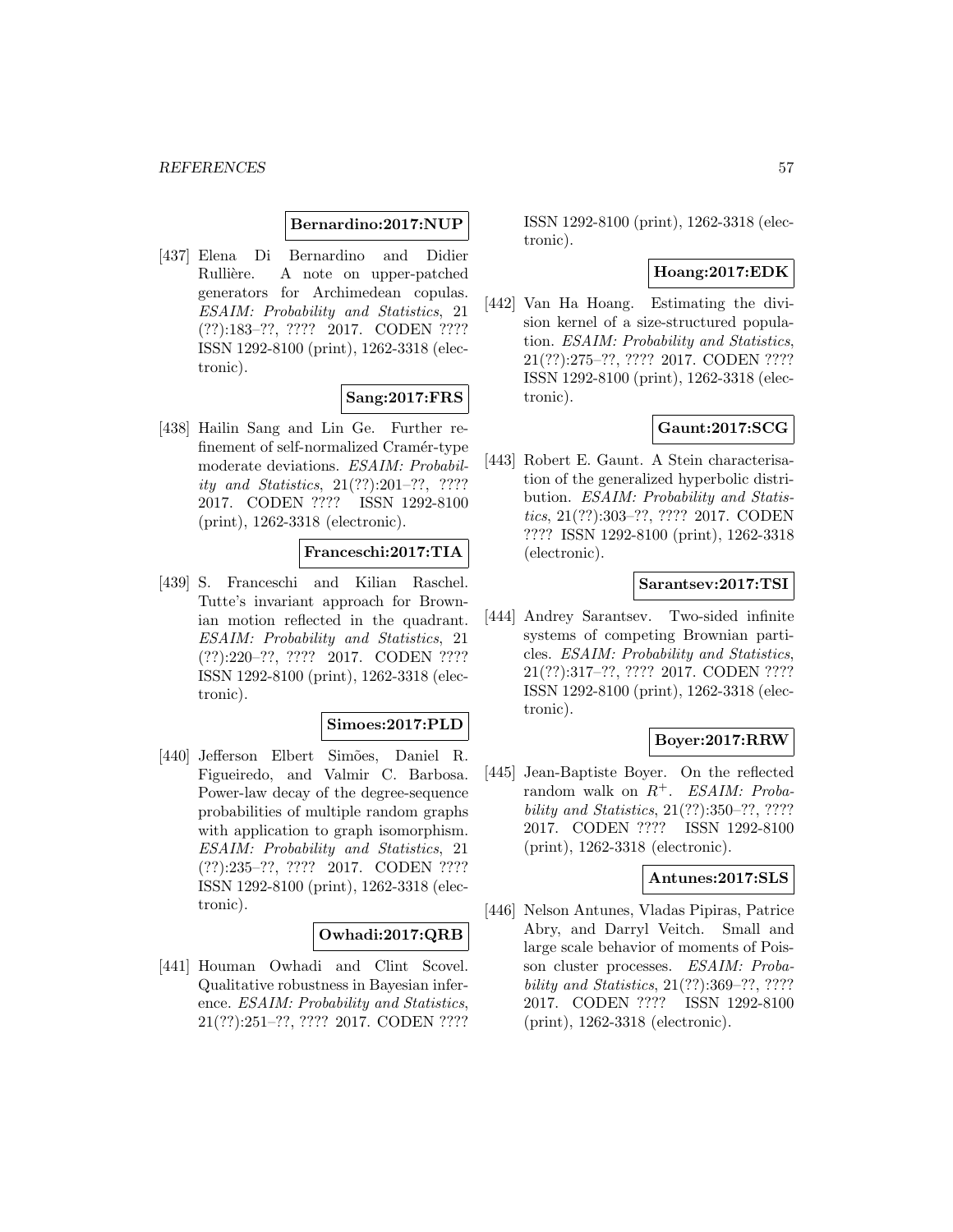### **Ciolek:2017:BPA**

[447] Gabriela Ciołek and Paweł Potorski. Bootstrapping periodically autoregressive models. ESAIM: Probability and Statistics, 21(??):394-??, ???? 2017. CODEN ???? ISSN 1292-8100 (print), 1262-3318 (electronic).

# **Navarro:2017:SHV**

[448] Fabien Navarro and Adrien Saumard. Slope heuristics and V-fold model selection in heteroscedastic regression using strongly localized bases. ESAIM: Probability and Statistics, 21(??):412–??, ???? 2017. CODEN ???? ISSN 1292-8100 (print), 1262-3318 (electronic).

### **Younso:2017:NCW**

[449] Ahmad Younso. On nonparametric classification for weakly dependent functional processes. ESAIM: Probability and Statistics, 21(??):452–??, ???? 2017. CODEN ???? ISSN 1292-8100 (print), 1262-3318 (electronic).

# **Adamczak:2017:MEI**

[450] Radosław Adamczak, Witold Bednorz, and Pawel Wolff. Moment estimates implied by modified log-Sobolev inequalities. ESAIM: Probability and Statistics, 21(??):467–??, ???? 2017. CODEN ???? ISSN 1292-8100 (print), 1262-3318 (electronic).

#### **Debicki:2017:ETR**

[451] Krzysztof Debicki, Enkelejd Hashorva, and Peng Liu. Extremes of  $\gamma$ -reflected Gaussian processes with stationary increments. ESAIM: Probability and Statistics, 21(??):495-??, ???? 2017. CODEN ???? ISSN 1292-8100 (print), 1262-3318 (electronic).

# **Cmiel:2017:VPE**

[452] Bogdan Cmiel and Teresa Ledwina. Validation of positive expectation dependence. ESAIM: Probability and Statistics, 21(??):536–??, ???? 2017. CODEN ???? ISSN 1292-8100 (print), 1262-3318 (electronic).

## **Albin:2018:EVT**

[453] Patrik Albin. On extreme value theory for group stationary Gaussian processes. ESAIM: Probability and Statistics, 22(??):1–??, ???? 2018. CODEN ???? ISSN 1292-8100 (print), 1262-3318 (electronic).

### **Newton:2018:MDD**

[454] Nigel J. Newton. Manifolds of differentiable densities. *ESAIM: Probability* and Statistics, 22(??):19–??, ???? 2018. CODEN ???? ISSN 1292-8100 (print), 1262-3318 (electronic).

#### **Bigot:2018:CBW**

[455] Jérémie Bigot and Thierry Klein. Characterization of barycenters in the Wasserstein space by averaging optimal transport maps. ESAIM: Probability and Statistics, 22(??):35–??, ???? 2018. CODEN ???? ISSN 1292-8100 (print), 1262-3318 (electronic).

### **Clement:2018:AST**

[456] Emmanuelle Clément, Arnaud Gloter, and Huong Nguyen. Asymptotics in small time for the density of a stochastic differential equation driven by a stable Lévy process. ESAIM: Probability and Statistics, 22(??):58–??, ???? 2018. CODEN ???? ISSN 1292-8100 (print), 1262-3318 (electronic).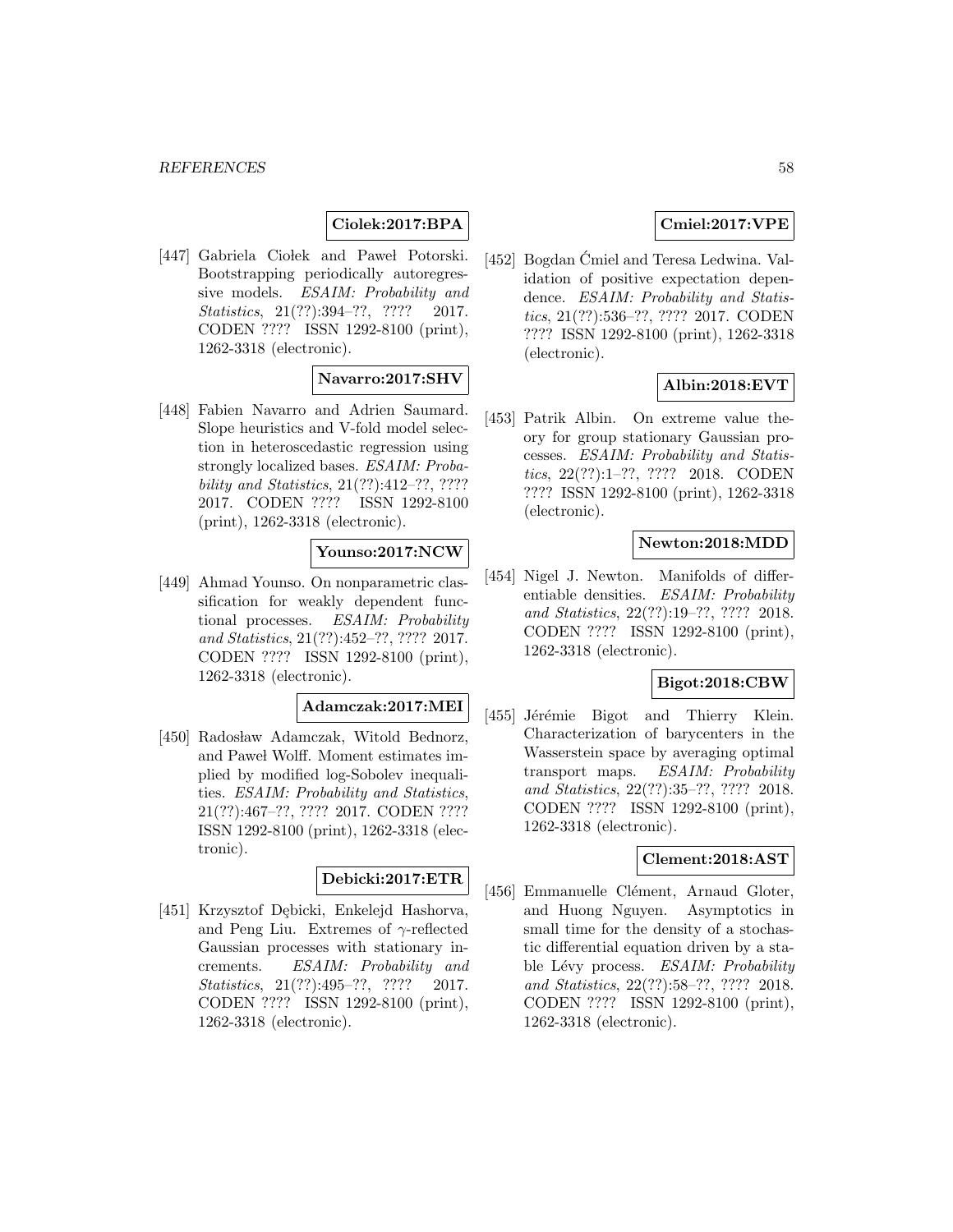### **Duroux:2018:IST**

[457] Roxane Duroux and Erwan Scornet. Impact of subsampling and tree depth on random forests. ESAIM: Probability and Statistics, 22(??):96–??, ???? 2018. CO-DEN ???? ISSN 1292-8100 (print), 1262-3318 (electronic).

## **Champagnat:2018:UCP**

[458] Nicolas Champagnat and Denis Villemonais. Uniform convergence of penalized time-inhomogeneous Markov processes. ESAIM: Probability and Statistics, 22(??):129–??, ???? 2018. CODEN ???? ISSN 1292-8100 (print), 1262-3318 (electronic).

## **Beck:2018:CEO**

[459] Nicholas Beck and Mélina Mailhot. A consistent estimator to the orthantbased tail value-at-risk. ESAIM: Probability and Statistics, 22(??):163–??, ???? 2018. CODEN ???? ISSN 1292-8100 (print), 1262-3318 (electronic).

#### **Kohatsu-Higa:2018:SFP**

[460] Arturo Kohatsu-Higa and Gô Yûki. Stochastic formulations of the parametrix method. ESAIM: Probability and Statistics, 22(??):178–??, ???? 2018. CODEN ???? ISSN 1292-8100 (print), 1262-3318 (electronic).

#### **Brunel:2018:CPP**

[461] Victor-Emmanuel Brunel. A changepoint problem and inference for segment signals. ESAIM: Probability and Statistics, 22(??):210-??, ???? 2018. CODEN ???? ISSN 1292-8100 (print), 1262-3318 (electronic).

### **Funke:2018:AND**

[462] Benedikt Funke and Emeline Schmisser. Adaptive nonparametric drift estimation of an integrated jump diffusion process. ESAIM: Probability and Statistics, 22(??):236–??, ???? 2018. CODEN ???? ISSN 1292-8100 (print), 1262-3318 (electronic).

### **Leon:2019:CLE**

[463] José Rafael León, Luis-Angel Rodríguez, and Roberto Ruggiero. Consistency of a likelihood estimator for stochastic damping Hamiltonian systems. Totally observed data. ESAIM: Probability and Statistics, 23(??):1–??, ???? 2019. CO-DEN ???? ISSN 1292-8100 (print), 1262-3318 (electronic).

# **Fan:2019:TFM**

[464] Xiequan Fan and Jacques Lévy Véhel. Tempered fractional multistable motion and tempered multifractional stable motion. ESAIM: Probability and Statistics, 23(??):37–??, ???? 2019. CODEN ???? ISSN 1292-8100 (print), 1262-3318 (electronic).

#### **Bendikov:2019:RCC**

[465] Alexander Bendikov and Wojciech Cygan. On the rate of convergence in the central limit theorem for hierarchical Laplacians. ESAIM: Probability and Statistics, 23(??):68–??, ???? 2019. CO-DEN ???? ISSN 1292-8100 (print), 1262-3318 (electronic).

#### **Letemplier:2019:LHS**

[466] Julien Letemplier and Thomas Simon. On the law of homogeneous stable functionals. ESAIM: Probability and Statistics, 23(??):82–??, ???? 2019. CODEN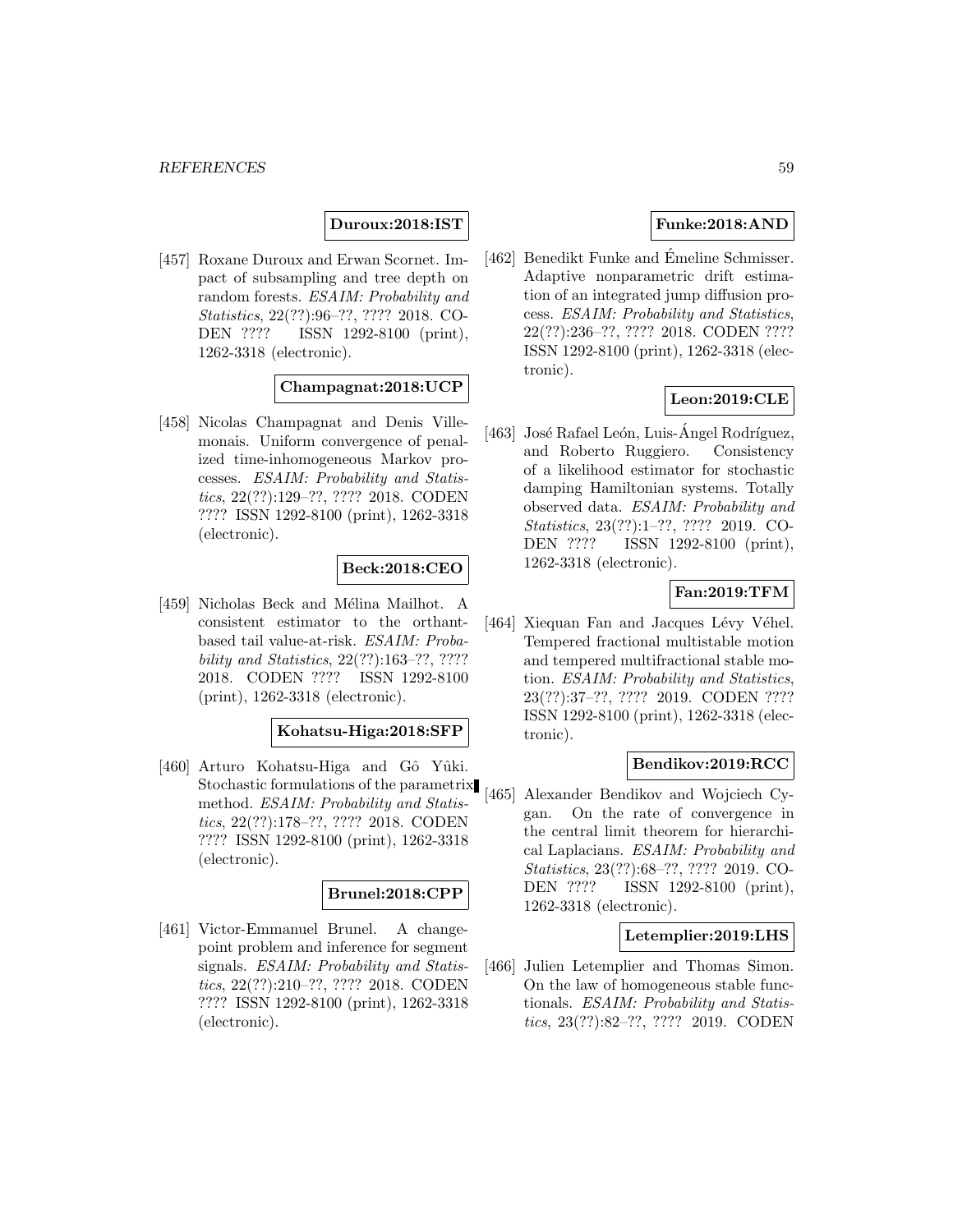???? ISSN 1292-8100 (print), 1262-3318 (electronic).

### **Zhang:2019:MDC**

[467] Xilíng Zhāng. A multi-dimensional central limit bound and its application to the Euler approximation for  $Lévy-$ SDEs. ESAIM: Probability and Statistics, 23(??):112–??, ???? 2019. CODEN ???? ISSN 1292-8100 (print), 1262-3318 (electronic).

### **Clement:2019:LPD**

[468] Emmanuelle Clément, Arnaud Gloter, and Huong Nguyen. LAMN property for the drift and volatility parameters of a sde driven by a stable Lévy process. ESAIM: Probability and Statistics, 23(??):136–??, ???? 2019. CODEN ???? ISSN 1292-8100 (print), 1262-3318 (electronic).

### **Delattre:2019:MCT**

[469] Sylvain Delattre and Nicolas Fournier. On Monte-Carlo tree search for deterministic games with alternate moves and complete information. ESAIM: Probability and Statistics, 23(??):176–??, ???? 2019. CODEN ???? ISSN 1292-8100 (print), 1262-3318 (electronic).

### **Chau:2019:FGR**

[470] Huy N. Chau, Chaman Kumar, Miklós Rásonyi, and Sotirios Sabanis. On fixed gain recursive estimators with discontinuity in the parameters. ESAIM: Probability and Statistics, 23(??):217–??, ???? 2019. CODEN ???? ISSN 1292-8100 (print), 1262-3318 (electronic).

**Marque-Pucheu:2019:ESE**

[471] Sophie Marque-Pucheu, Guillaume Perrin, and Josselin Garnier. Efficient sequential experimental design for surrogate modeling of nested codes. ESAIM: Probability and Statistics, 23(??):245–??, ???? 2019. CODEN ???? ISSN 1292- 8100 (print), 1262-3318 (electronic).

# **Mure:2019:OCB**

[472] Joseph Muré. Optimal compromise between incompatible conditional probability distributions, with application to Objective Bayesian Kriging. ESAIM: Probability and Statistics, 23(??):271–??, ???? 2019. CODEN ???? ISSN 1292- 8100 (print), 1262-3318 (electronic).

#### **Clemencon:2019:OSS**

[473] Stephan Clémençon, Patrice Bertail, Emilie Chautru, and Guillaume Papa. Optimal survey schemes for stochastic gradient descent with applications to M-estimation. ESAIM: Probability and Statistics, 23(??):310-??, ???? 2019. CODEN ???? ISSN 1292-8100 (print), 1262-3318 (electronic).

### **Gu:2019:SES**

[474] Yu Gu. The 1D Schrödinger equation with a spacetime white noise: the average wave function. ESAIM: Probability and Statistics, 23(??):338–??, ???? 2019. CODEN ???? ISSN 1292-8100 (print), 1262-3318 (electronic).

#### **Bulinski:2019:SEC**

[475] Alexander Bulinski and Alexey Kozhevin. Statistical estimation of conditional Shannon entropy. ESAIM: Probability and Statistics, 23(??):350–??, ???? 2019. CODEN ???? ISSN 1292-8100 (print), 1262-3318 (electronic).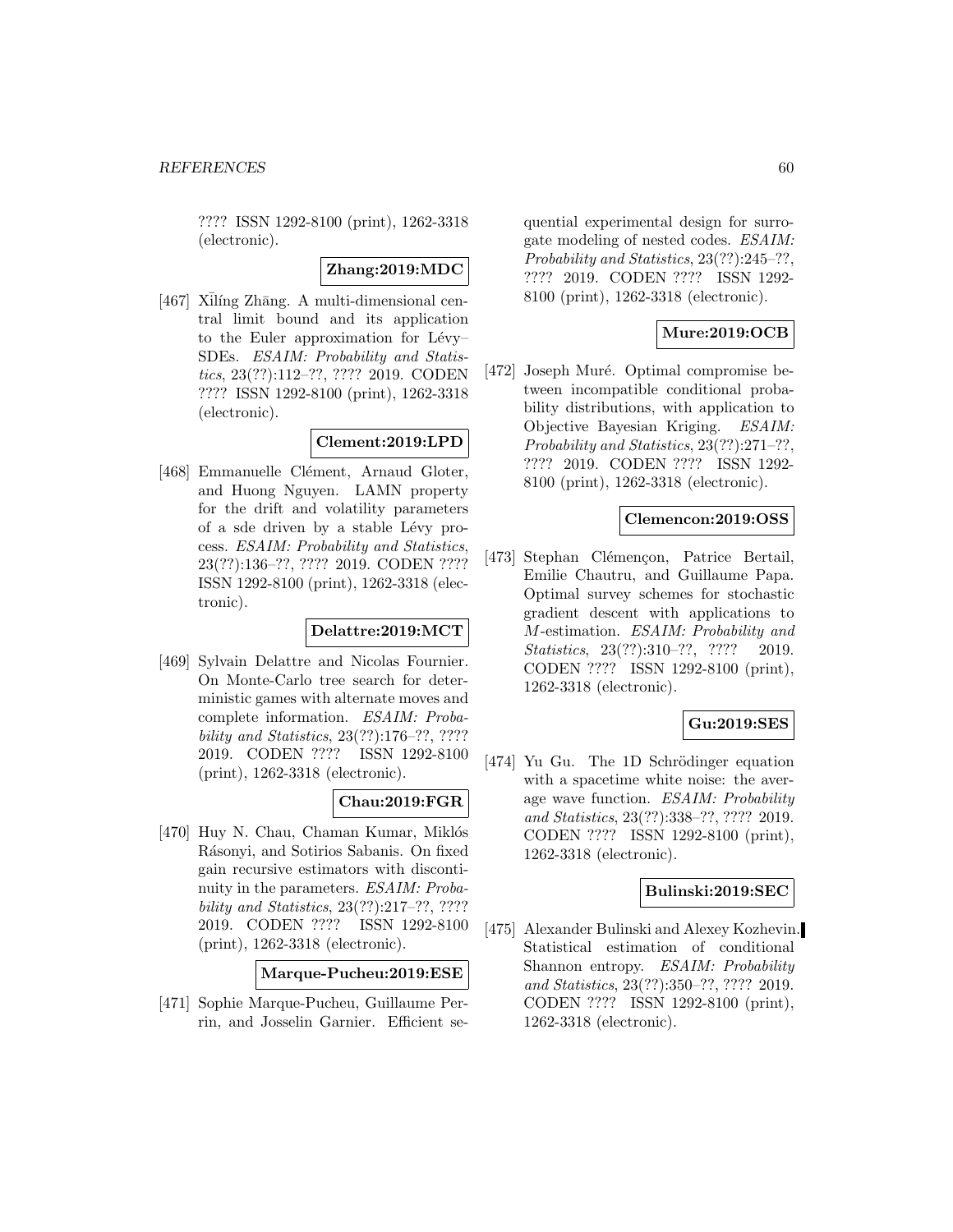## **Cousin:2019:CSI**

[476] A. Cousin, A. Janon, V. Maume-Deschamps, and I. Niang. On the consistency of Sobol indices with respect to stochastic ordering of model parameters. ESAIM: Probability and Statistics, 23(??):387–??, ???? 2019. CODEN ???? ISSN 1292-8100 (print), 1262-3318 (electronic).

## **Miclo:2019:CIQ**

[477] Laurent Miclo. Complex intertwinings and quantification of discrete free motions. ESAIM: Probability and Statistics, 23(??):409–??, ???? 2019. CODEN ???? ISSN 1292-8100 (print), 1262-3318 (electronic).

## **Dallaporta:2019:SRE**

[478] Sandrine Dallaporta and Yohann De Castro. Sparse recovery from extreme eigenvalues deviation inequalities. ESAIM: Probability and Statistics, 23 (??):430–??, ???? 2019. CODEN ???? ISSN 1292-8100 (print), 1262-3318 (electronic).

# **Lagnoux:2019:BRT**

[479] Agn`es Lagnoux, Thi Mong Ngoc Nguyen, and Frédéric Proïa. On the Bickel–Rosenblatt test of goodness-of-fit for the residuals of autoregressive processes. ESAIM: Probability and Statistics, 23(??):464–??, ???? 2019. CODEN ???? ISSN 1292-8100 (print), 1262-3318 (electronic).

#### **Diehn:2019:MLE**

[480] Manuel Diehn, Axel Munk, and Daniel Rudolf. Maximum likelihood estimation in hidden Markov models with inhomogeneous noise. ESAIM: Probability and Statistics, 23(??):492–??, ???? 2019. CODEN ???? ISSN 1292-8100 (print), 1262-3318 (electronic).

# **Kroll:2019:ROE**

[481] Martin Kroll. Rate optimal estimation of quadratic functionals in inverse problems with partially unknown operator and application to testing problems. ESAIM: Probability and Statistics, 23 (??):524–??, ???? 2019. CODEN ???? ISSN 1292-8100 (print), 1262-3318 (electronic).

### **Yao:2019:BIM**

[482] Nian Yao and Zhengliang Zhang. Beckner inequalities for Moebius measures on spheres. ESAIM: Probability and Statistics, 23(??):552–??, ???? 2019. CODEN ???? ISSN 1292-8100 (print), 1262-3318 (electronic).

### **Lejay:2019:TCE**

[483] Antoine Lejay, Ernesto Mordecki, and Soledad Torres. Two consistent estimators for the skew Brownian motion. ESAIM: Probability and Statistics, 23 (??):567–??, ???? 2019. CODEN ???? ISSN 1292-8100 (print), 1262-3318 (electronic).

## **Herve:2019:EGB**

[484] Loïc Hervé, Sana Louhichi, and Francoise Pène. Exponential growth of branching processes in a general context of lifetimes and birthtimes dependence. ESAIM: Probability and Statistics, 23 (??):584–??, ???? 2019. CODEN ???? ISSN 1292-8100 (print), 1262-3318 (electronic).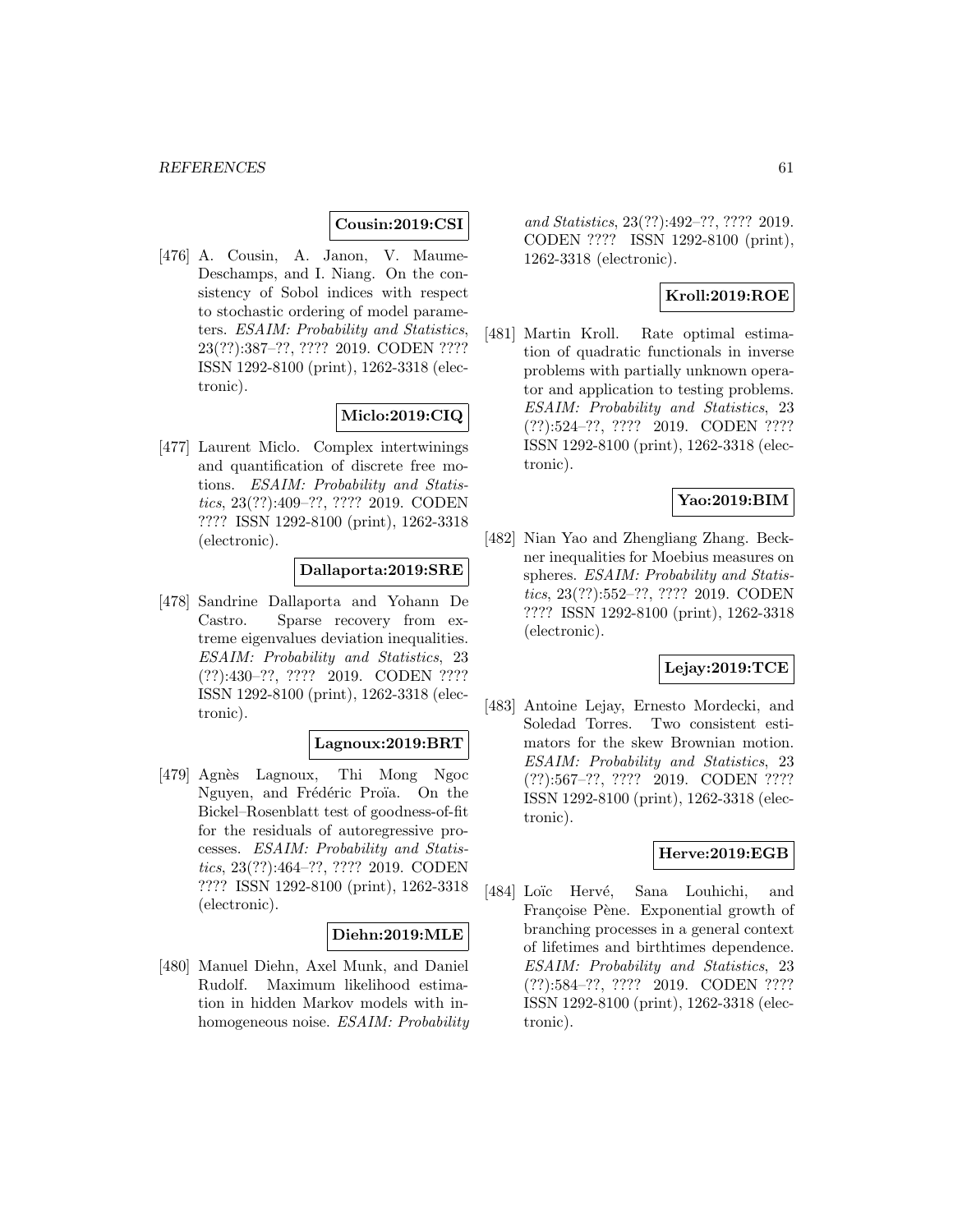# **Herve:2019:MEL**

[485] Loïc Hervé, Sana Louhichi, and Françoise Pène. Multiplicative ergodicity of Laplace transforms for additive functional of Markov chains. ESAIM: Probability and Statistics, 23(??):607–??, ???? 2019. CODEN ???? ISSN 1292- 8100 (print), 1262-3318 (electronic).

# **Marguet:2019:LLN**

[486] Aline Marguet. A law of large numbers for branching Markov processes by the ergodicity of ancestral lineages. ESAIM: Probability and Statistics, 23(??):638–??, ???? 2019. CODEN ???? ISSN 1292- 8100 (print), 1262-3318 (electronic).

### **Loffler:2019:WSH**

[487] Matthias Löffler. Wald statistics in highdimensional PCA. ESAIM: Probability and Statistics, 23(??):662–??, ???? 2019. CODEN ???? ISSN 1292-8100 (print), 1262-3318 (electronic).

### **Xie:2019:TBC**

[488] Junshan Xie and Gaoming Sun. A test for block circular symmetric covariance structure with divergent dimension. ESAIM: Probability and Statistics, 23 (??):672–??, ???? 2019. CODEN ???? ISSN 1292-8100 (print), 1262-3318 (electronic).

# **Inglot:2019:IEN**

[489] Tadeusz Inglot, Teresa Ledwina, and Bogdan Cmiel. Intermediate efficiency ´ in nonparametric testing problems with an application to some weighted statistics. ESAIM: Probability and Statistics, 23(??):697–??, ???? 2019. CODEN ???? ISSN 1292-8100 (print), 1262-3318 (electronic).

# **Lorek:2019:AMM**

[490] Pawel Lorek. Antiduality and Möbius monotonicity: generalized coupon collector problem. ESAIM: Probability and Statistics, 23(??):739-??, ???? 2019. CODEN ???? ISSN 1292-8100 (print), 1262-3318 (electronic).

### **Duarte:2019:SCE**

[491] Aline Duarte, Eva Löcherbach, and Guilherme Ost. Stability, convergence to equilibrium and simulation of nonlinear Hawkes processes with memory kernels given by the sum of Erlang kernels. ESAIM: Probability and Statistics, 23(??):770–??, ???? 2019. CODEN ???? ISSN 1292-8100 (print), 1262-3318 (electronic).

# **Cerf:2019:GWB**

[492] Raphaël Cerf and Joseba Dalmau. Galton–Watson and branching process representations of the normalized Perron–Frobenius eigenvector. ESAIM: Probability and Statistics, 23(??):797–??, ???? 2019. CODEN ???? ISSN 1292- 8100 (print), 1262-3318 (electronic).

### **Nielsen:2019:LTQ**

[493] Mikkel Slot Nielsen and Jan Pedersen. Limit theorems for quadratic forms and related quantities of discretely sampled continuous-time moving averages. ESAIM: Probability and Statistics, 23 (??):803–??, ???? 2019. CODEN ???? ISSN 1292-8100 (print), 1262-3318 (electronic).

#### **Buraczewski:2019:LDE**

[494] Dariusz Buraczewski and Mariusz Mastanka. Large deviation estimates for branching random walks. *ESAIM*: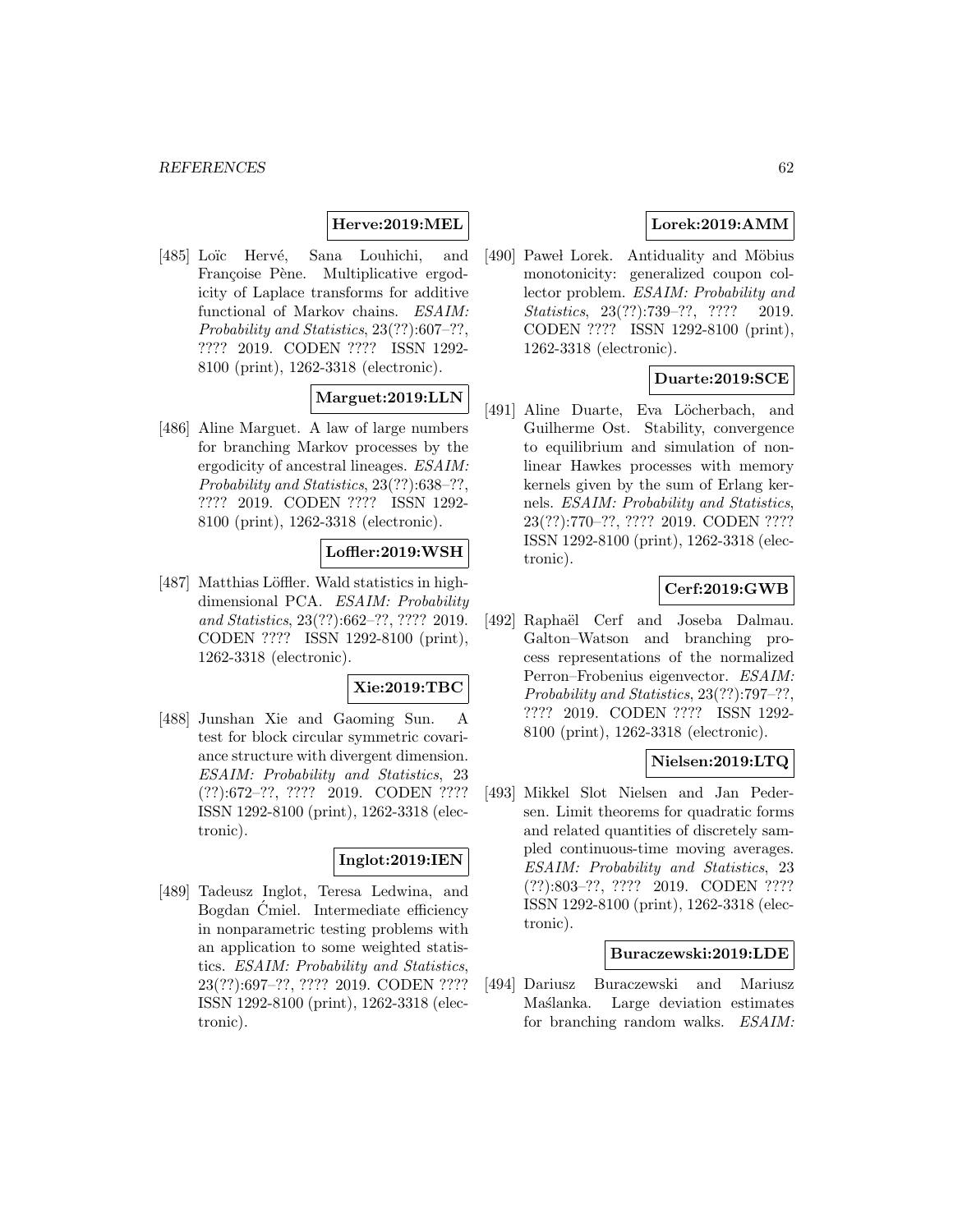Probability and Statistics, 23(??):823-??, ???? 2019. CODEN ???? ISSN 1292- 8100 (print), 1262-3318 (electronic).

### **Godichon-Baggioni:2019:ASR**

[495] Antoine Godichon-Baggioni.  $L^p$  and almost sure rates of convergence of averaged stochastic gradient algorithms: locally strongly convex objective. ESAIM: Probability and Statistics, 23(??):841–??, ???? 2019. CODEN ???? ISSN 1292- 8100 (print), 1262-3318 (electronic).

### **Zheng:2019:PTT**

[496] Guangqu Zheng. A Peccati–Tudor type theorem for Rademacher chaoses. ESAIM: Probability and Statistics, 23 (??):874–??, ???? 2019. CODEN ???? ISSN 1292-8100 (print), 1262-3318 (electronic).

### **Chraibi:2019:OIP**

[497] H. Chraibi, A. Dutfoy, T. Galtier, and J. Garnier. On the optimal importance process for piecewise deterministic Markov process. ESAIM: Probability and Statistics, 23(??):893–??, ???? 2019. CODEN ???? ISSN 1292-8100 (print), 1262-3318 (electronic).

### **Giraudo:2019:DIB**

[498] Davide Giraudo. Deviation inequalities for Banach space valued martingales differences sequences and random fields. ESAIM: Probability and Statistics, 23 (??):922–??, ???? 2019. CODEN ???? ISSN 1292-8100 (print), 1262-3318 (electronic).

## **Gugushvili:2019:BWN**

[499] Shota Gugushvili, Frank van der Meulen, Moritz Schauer, and Peter Spreij. Bayesian wavelet de-noising with the caravan prior. ESAIM: Probability and Statistics, 23(??):947–??, ???? 2019. CODEN ???? ISSN 1292-8100 (print), 1262-3318 (electronic).

# **Tanguy:2019:IOS**

[500] Kevin Tanguy. Improved one-sided deviation inequalities under regularity assumptions for product measures. ESAIM: Probability and Statistics, 23 (??):979–??, ???? 2019. CODEN ???? ISSN 1292-8100 (print), 1262-3318 (electronic).

### **Dang:2020:EMF**

[501] Thi-To-Nhu Dang. Estimation of the multifractional function and the stability index of linear multifractional stable processes. ESAIM: Probability and Statistics, 24(??):1–??, ???? 2020. CO-DEN ???? ISSN 1292-8100 (print), 1262-3318 (electronic).

## **Tang:2020:BEB**

[502] Xufei Tang, Xuejun Wang, Yi Wu, and Fei Zhang. The Berry–Esseen bound of a wavelet estimator in non-randomly designed nonparametric regression model based on ANA errors. ESAIM: Probability and Statistics, 24(??):21–??, ???? 2020. CODEN ???? ISSN 1292-8100 (print), 1262-3318 (electronic).

### **Arbel:2020:SSG**

[503] Julyan Arbel, Olivier Marchal, and Hien D. Nguyen. On strict sub-Gaussianity, optimal proxy variance and symmetry for bounded random variables. ESAIM: Probability and Statistics, 24(??):39–??, ???? 2020. CODEN ???? ISSN 1292-8100 (print), 1262-3318 (electronic).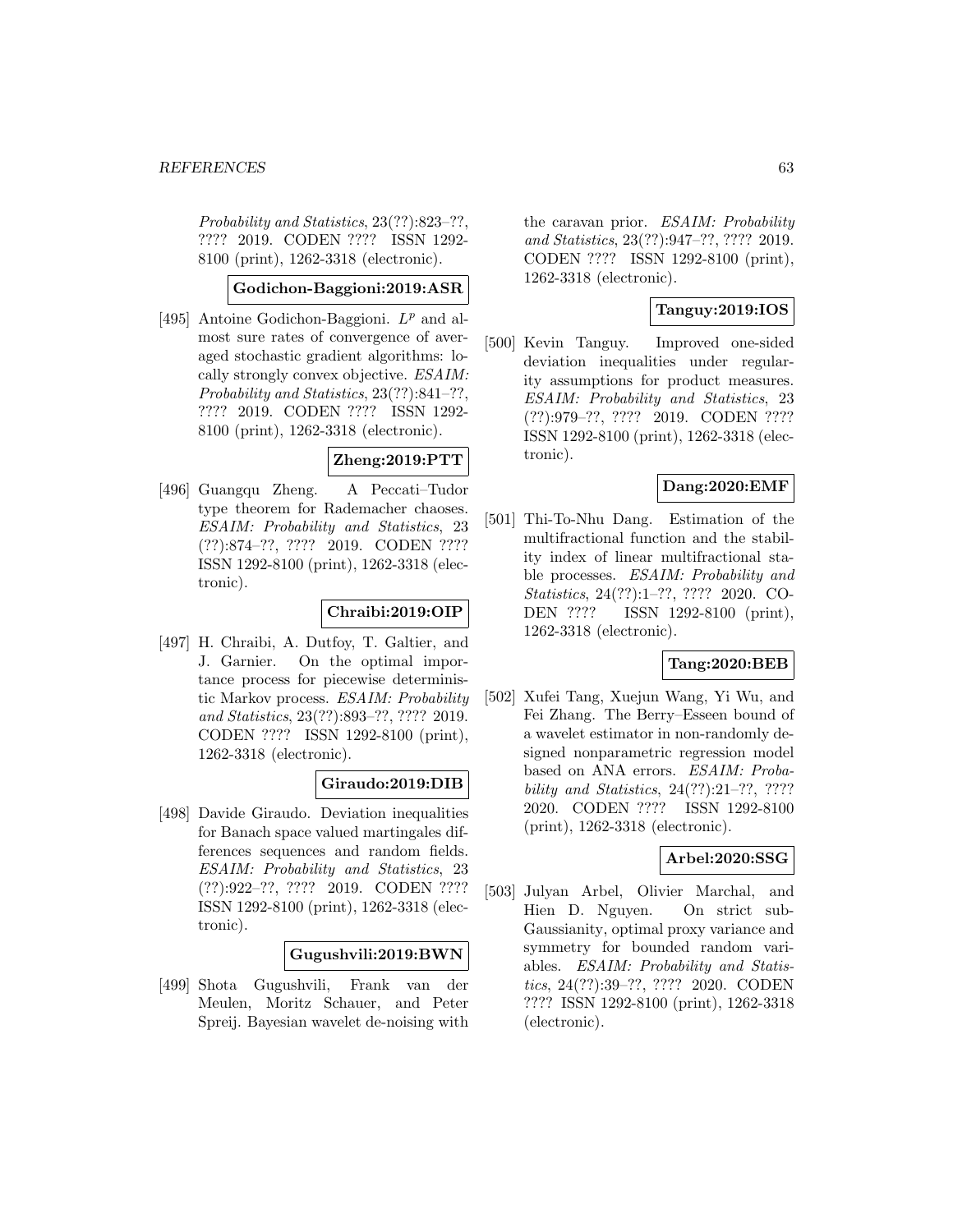### **Szablowski:2020:GKM**

[504] Pawel J. Szablowski. On the generalized Kesten–McKay distributions. ESAIM: Probability and Statistics, 24(??):56–??, ???? 2020. CODEN ???? ISSN 1292- 8100 (print), 1262-3318 (electronic).

## **Puchkin:2020:AMN**

[505] Nikita Puchkin and Vladimir Spokoiny. An adaptive multiclass nearest neighbor classifier. ESAIM: Probability and Statistics, 24(??):69–??, ???? 2020. CO-DEN ???? ISSN 1292-8100 (print), 1262-3318 (electronic).

#### **Mena:2020:CTM**

[506] Ramsés H. Mena and Freddy Palma. Continuous-time Markov processes, orthogonal polynomials and Lancaster probabilities. ESAIM: Probability and Statistics, 24(??):100-??, ???? 2020. CODEN ???? ISSN 1292-8100 (print), 1262-3318 (electronic).

#### **Baldi:2020:TET**

[507] Paolo Baldi. Tightness and exponential tightness of Gaussian probabilities. ESAIM: Probability and Statistics, 24 (??):113–??, ???? 2020. CODEN ???? ISSN 1292-8100 (print), 1262-3318 (electronic).

### **Guillotin-Plantard:2020:EPR**

[508] Nadine Guillotin-Plantard, Françoise Pène, and Martin Wendler. Empirical processes for recurrent and transient random walks in random scenery. ESAIM: Probability and Statistics, 24 (??):127–??, ???? 2020. CODEN ???? ISSN 1292-8100 (print), 1262-3318 (electronic).

### **Cerqueira:2020:NPS**

[509] Andressa Cerqueira, Aurélien Garivier, and Florencia Leonardi. A note on perfect simulation for exponential random graph models. ESAIM: Probability and Statistics, 24(??):138-??, ???? 2020. CODEN ???? ISSN 1292-8100 (print), 1262-3318 (electronic).

## **Pardoux:2020:LDE**

[510] Etienne Pardoux and Brice Samegni-Kepgnou. Large deviations of the exit measure through a characteristic boundary for a Poisson driven SDE. ESAIM: Probability and Statistics, 24(??):148–??, ???? 2020. CODEN ???? ISSN 1292- 8100 (print), 1262-3318 (electronic).

#### **Rackauskas:2020:BKI**

[511] Alfredas Račkauskas and Charles Suquet. On Bernstein–Kantorovich invariance principle in Hölder spaces and weighted scan statistics. ESAIM: Probability and Statistics, 24(??):186–??, ???? 2020. CODEN ???? ISSN 1292-8100 (print), 1262-3318 (electronic).

# **Xiao:2020:PAQ**

[512] Lishun Xiao, Shengjun Fan, and Dejian Tian. A probabilistic approach to quasilinear parabolic PDEs with obstacle and Neumann problems. ESAIM: Probability and Statistics, 24(??):207–??, ???? 2020. CODEN ???? ISSN 1292-8100 (print), 1262-3318 (electronic).

#### **Clarenne:2020:RWD**

[513] Adrien Clarenne. Rescaled weighted determinantal random balls. ESAIM: Probability and Statistics, 24(??):227–??, ???? 2020. CODEN ???? ISSN 1292- 8100 (print), 1262-3318 (electronic).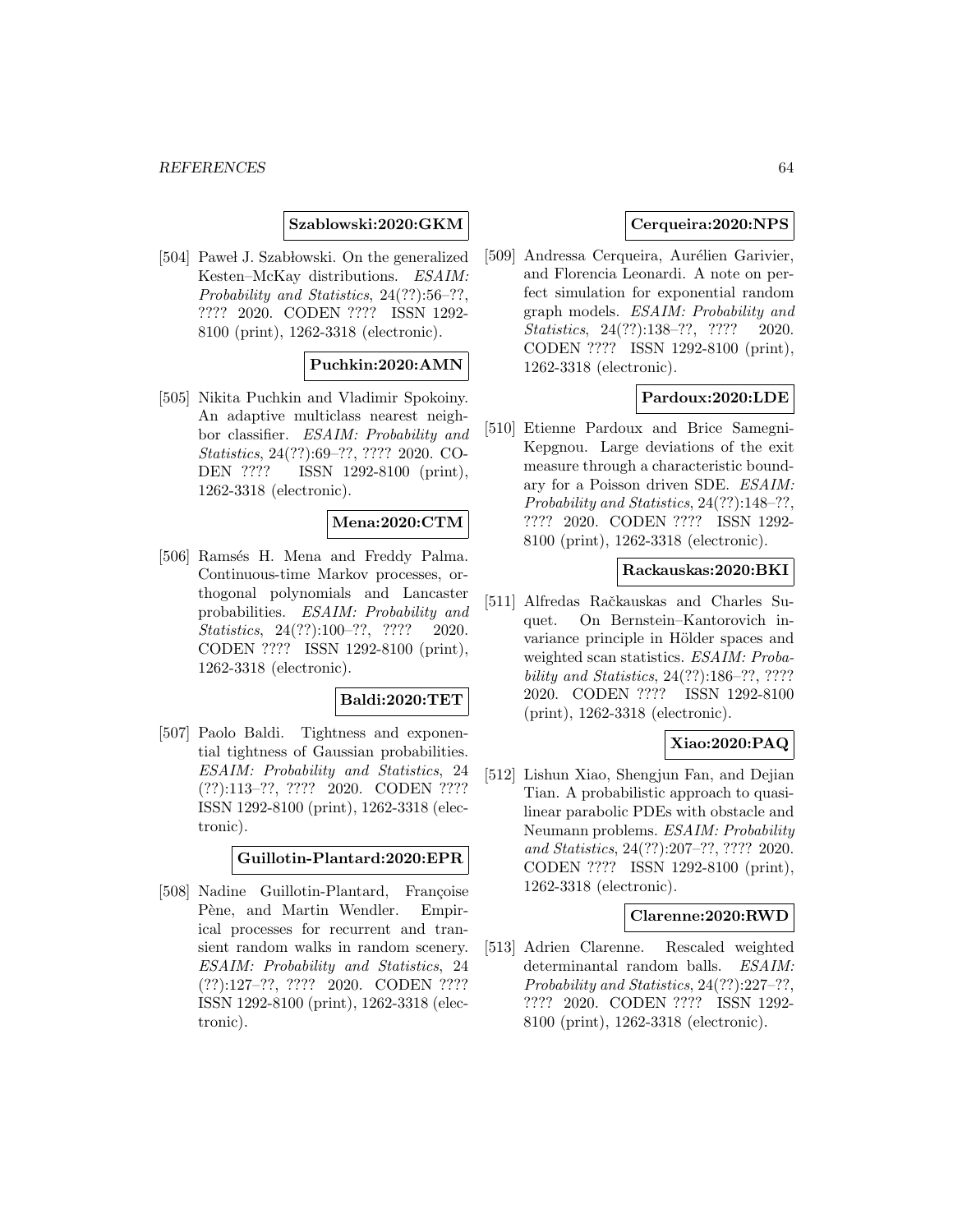## **Piccioni:2020:LSB**

[514] Mauro Piccioni, Bartosz Kołodziejek, and Gérard Letac. Location and scale behaviour of the quantiles of a natural exponential family. ESAIM: Probability and Statistics, 24(??):244–??, ???? 2020. CODEN ???? ISSN 1292-8100 (print), 1262-3318 (electronic).

## **DiBernardino:2020:EAP**

[515] Elena Di Bernardino, Anne Estrade, and Maurizia Rossi. On the excursion area of perturbed Gaussian fields. ESAIM: Probability and Statistics, 24(??):252–??, ???? 2020. CODEN ???? ISSN 1292- 8100 (print), 1262-3318 (electronic).

#### **Doumas:2020:LZL**

[516] Aristides V. Doumas and Vassilis G. Papanicolaou. The logarithmic Zipf law in a general urn problem. ESAIM: Probability and Statistics, 24(??):275–??, ???? 2020. CODEN ???? ISSN 1292-8100 (print), 1262-3318 (electronic).

### **Abraham:2020:VFG**

[517] Romain Abraham, Aymen Bouaziz, and Jean-François Delmas. Very fat geometric Galton–Watson trees. ESAIM: Probability and Statistics, 24(??):294–??, ???? 2020. CODEN ???? ISSN 1292- 8100 (print), 1262-3318 (electronic).

#### **Olenko:2020:NCL**

[518] Andriy Olenko and Volodymyr Vaskovych. Non-central limit theorems for functionals of random fields on hypersurfaces. ESAIM: Probability and Statistics, 24 (??):315–??, ???? 2020. CODEN ???? ISSN 1292-8100 (print), 1262-3318 (electronic).

### **Kwon:2020:ULC**

[519] Younghak Kwon and Georg Menz. Uniform LSI for the canonical ensemble on the 1D-lattice with strong, finiterange interaction. ESAIM: Probability and Statistics, 24(??):341–??, ???? 2020. CODEN ???? ISSN 1292-8100 (print), 1262-3318 (electronic).

### **Boivin:2020:LDB**

[520] Daniel Boivin and Thi Thu Hien Lê. Large deviations for Brownian motion in a random potential. ESAIM: Probability and Statistics, 24(??):374–??, ???? 2020. CODEN ???? ISSN 1292-8100 (print), 1262-3318 (electronic).

### **Tugaut:2020:ETM**

[521] Julian Tugaut. Exit-time of mean-field particles system. ESAIM: Probability and Statistics, 24(??):399–??, ???? 2020. CODEN ???? ISSN 1292-8100 (print), 1262-3318 (electronic).

#### **Kloeckner:2020:EMR**

[522] Benoît R. Kloeckner. Empirical measures: regularity is a counter-curse to dimensionality. ESAIM: Probability and Statistics, 24(??):408-??, ???? 2020. CODEN ???? ISSN 1292-8100 (print), 1262-3318 (electronic).

#### **Albertus:2020:RRE**

[523] Mickael Albertus. Raking-ratio empirical process with auxiliary information learning. ESAIM: Probability and Statistics, 24(??):435–??, ???? 2020. CODEN ???? ISSN 1292-8100 (print), 1262-3318 (electronic).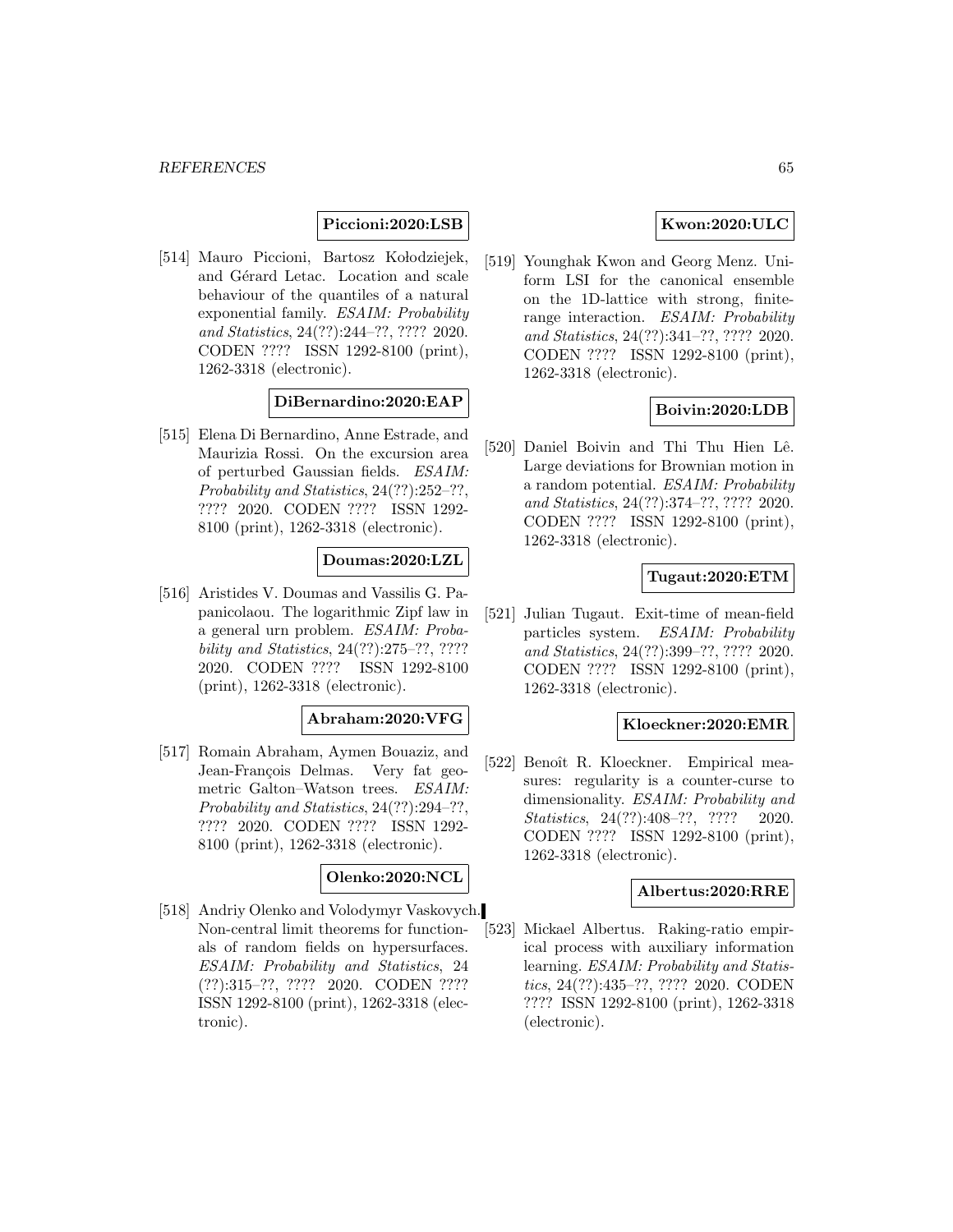### **Avram:2020:SFK**

[524] Florin Avram, Danijel Grahovac, and Ceren Vardar-Acar. The W, Z scale functions kit for first passage problems of spectrally negative Lévy processes, and applications to control problems. ESAIM: Probability and Statistics, 24 (??):454–??, ???? 2020. CODEN ???? ISSN 1292-8100 (print), 1262-3318 (electronic).

## **Fredes:2020:IMI**

[525] Luis Fredes and Jean-François Marckert. Invariant measures of interacting particle systems: Algebraic aspects. ESAIM: Probability and Statistics, 24(??):526–??, ???? 2020. CODEN ???? ISSN 1292- 8100 (print), 1262-3318 (electronic).

## **Mirakhmedov:2020:PLD**

[526] Sherzod M. Mirakhmedov. The probabilities of large deviations for a certain class of statistics associated with multinomial distribution. ESAIM: Probability and Statistics, 24(??):581–??, ???? 2020. CODEN ???? ISSN 1292-8100 (print), 1262-3318 (electronic). See correction [545].

### **Konzou:2020:ASE**

[527] Essomanda Konzou and Angelo Efoevi Koudou. About the Stein equation for the generalized inverse Gaussian and Kummer distributions. ESAIM: Probability and Statistics, 24(??):607–??, ???? 2020. CODEN ???? ISSN 1292-8100 (print), 1262-3318 (electronic).

### **DeBortoli:2020:RGR**

[528] Valentin De Bortoli, Agnès Desolneux, Bruno Galerne, and Arthur Leclaire. Redundancy in Gaussian random fields.

ESAIM: Probability and Statistics, 24 (??):627–??, ???? 2020. CODEN ???? ISSN 1292-8100 (print), 1262-3318 (electronic).

# **Ocafrain:2020:QSO**

[529] William Ocafrain. Quasi-stationarity for one-dimensional renormalized Brownian motion. ESAIM: Probability and Statistics, 24(??):661–??, ???? 2020. CODEN ???? ISSN 1292-8100 (print), 1262-3318 (electronic).

# **Beyhum:2020:IRO**

[530] Jad Beyhum. Inference robust to outliers with  $\ell_1$ -norm penalization. ESAIM: Probability and Statistics, 24(??):688–??, ???? 2020. CODEN ???? ISSN 1292- 8100 (print), 1262-3318 (electronic).

### **Alfonsi:2020:SQW**

[531] Aurélien Alfonsi and Benjamin Jourdain. Squared quadratic Wasserstein distance: optimal couplings and Lions differentiability. ESAIM: Probability and Statistics, 24(??):703-??, ???? 2020. CODEN ???? ISSN 1292-8100 (print), 1262-3318 (electronic).

### **Vo:2020:CRS**

[532] Thi Phuong Thuy Vo. Chain-referral sampling on stochastic block models. ESAIM: Probability and Statistics, 24 (??):718–??, ???? 2020. CODEN ???? ISSN 1292-8100 (print), 1262-3318 (electronic).

#### **O:2020:FBS**

[533] Hun O, Mun-Chol Kim, and Chol-Kyu Pak. A framework of BSDEs with stochastic Lipschitz coefficients. ESAIM: Probability and Statistics, 24 (??):739–??, ???? 2020. CODEN ????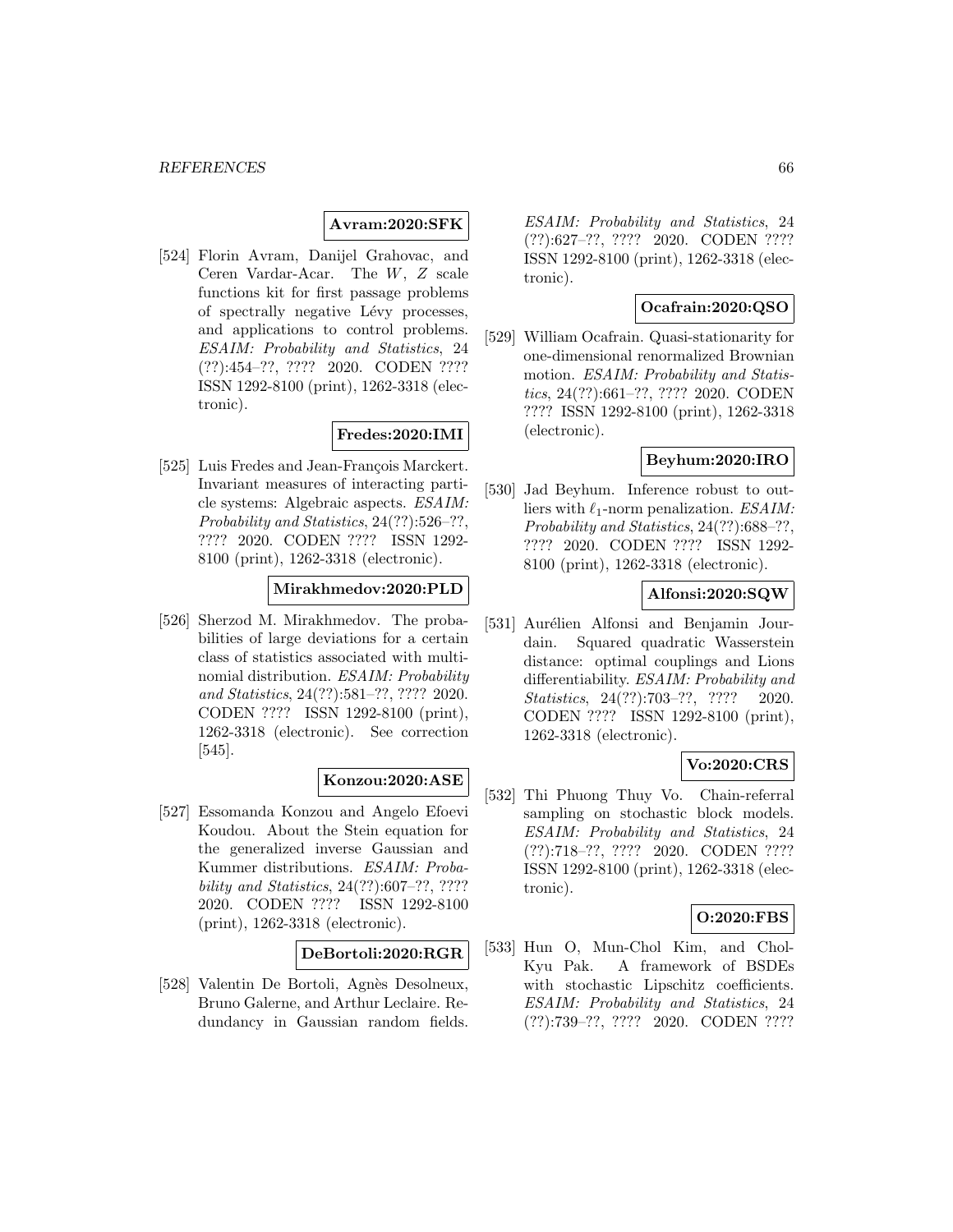ISSN 1292-8100 (print), 1262-3318 (electronic).

#### **Cholaquidis:2020:SEU**

[534] Alejandro Cholaquidis and Antonio Cuevas. Set estimation under biconvexity restrictions. ESAIM: Probability and Statistics, 24(??):770–??, ???? 2020. CODEN ???? ISSN 1292-8100 (print), 1262-3318 (electronic).

### **Berger:2020:BMM**

[535] Maxime Berger and Raphaël Cerf. A basic model of mutations. ESAIM: Probability and Statistics, 24(??):789–??, ???? 2020. CODEN ???? ISSN 1292-8100 (print), 1262-3318 (electronic).

### **Goehry:2020:RFT**

[536] Benjamin Goehry. Random forests for time-dependent processes. ESAIM: Probability and Statistics, 24(??):801–??, ???? 2020. CODEN ???? ISSN 1292- 8100 (print), 1262-3318 (electronic).

#### **Brouste:2020:OSE**

[537] Alexandre Brouste, Marius Soltane, and Irene Votsi. One-step estimation for the fractional Gaussian noise at highfrequency. ESAIM: Probability and Statistics, 24(??):827–??, ???? 2020. CODEN ???? ISSN 1292-8100 (print), 1262-3318 (electronic).

#### **Azais:2020:SPE**

[538] Jean-Marc Azaïs, François Bachoc, Agnès Lagnoux, and Thi Mong Ngoc Nguyen. Semi-parametric estimation of the variogram scale parameter of a Gaussian process with stationary increments. ESAIM: Probability and Statistics, 24(??):842–??, ???? 2020. CODEN

???? ISSN 1292-8100 (print), 1262-3318 (electronic).

#### **Gloter:2020:AID**

[539] A. Gloter, I. Honoré, and D. Loukianova. Approximation of the invariant distribution for a class of ergodic jump diffusions. ESAIM: Probability and Statistics, 24(??):883–??, ???? 2020. CODEN ???? ISSN 1292-8100 (print), 1262-3318 (electronic).

## **Collins:2020:UCN**

[540] Benoît Collins, Sushma Kumari, and Vladimir G. Pestov. Universal consistency of the k-NN rule in metric spaces and Nagata dimension. ESAIM: Probability and Statistics, 24(??):914–??, ???? 2020. CODEN ???? ISSN 1292-8100 (print), 1262-3318 (electronic).

### **Yao:2020:SRB**

[541] Song Yao.  $\mathbf{L}^p$  solutions of reflected backward stochastic differential equations with jumps. ESAIM: Probability and Statistics, 24(??):935–??, ???? 2020. CODEN ???? ISSN 1292-8100 (print), 1262-3318 (electronic).

#### **Deschatre:2020:EFM**

[542] Thomas Deschatre, Olivier Féron, and Marc Hoffmann. Estimating fast meanreverting jumps in electricity market models. ESAIM: Probability and Statistics, 24(??):963–??, ???? 2020. CODEN ???? ISSN 1292-8100 (print), 1262-3318 (electronic).

### **Rommel:2021:QCS**

[543] Cédric Rommel, J. Frédéric Bonnans, Baptiste Gregorutti, and Pierre Martinon. Quantifying the closeness to a set of random curves via the mean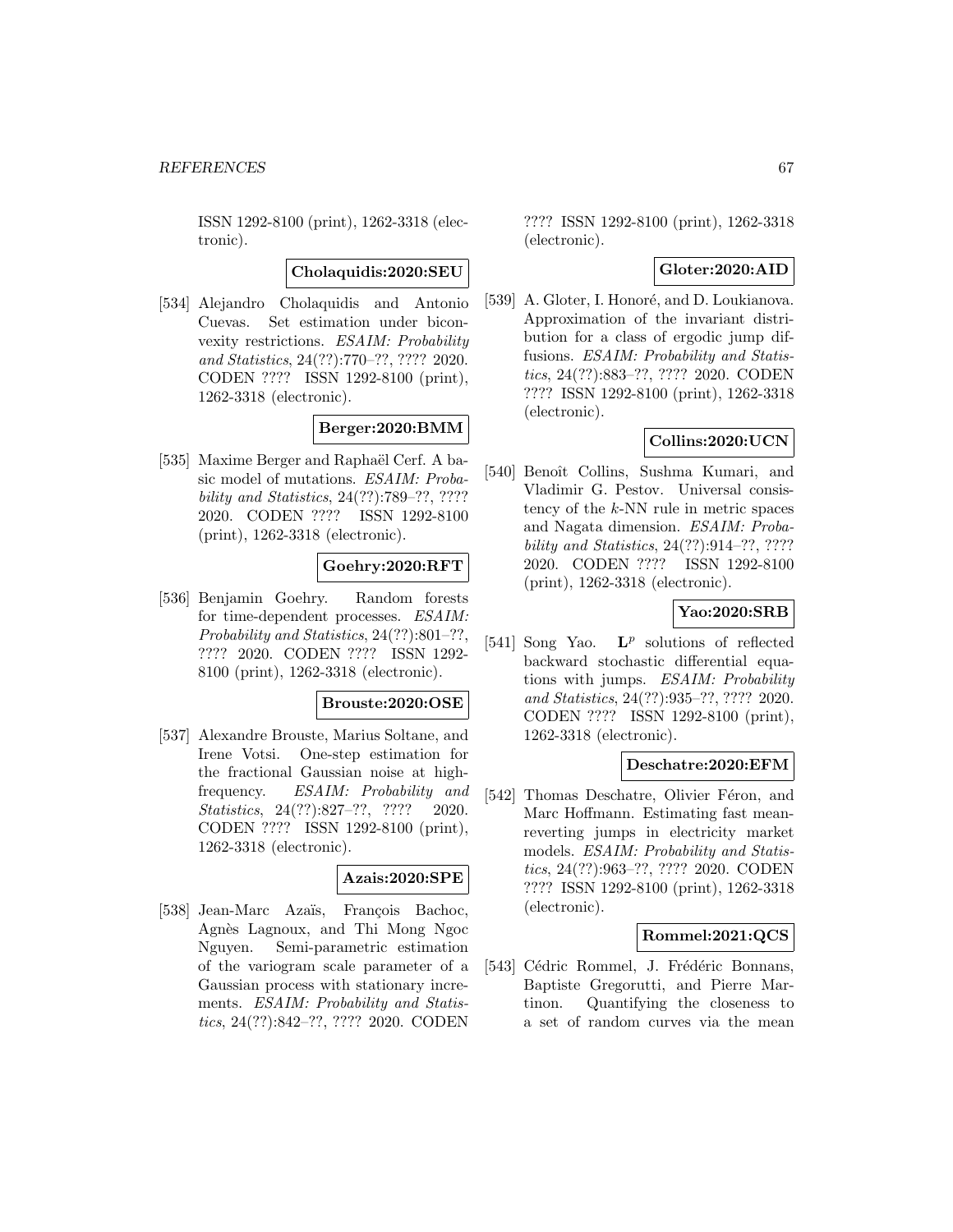marginal likelihood. ESAIM: Probability and Statistics, 25(??):1–??, ???? 2021. CODEN ???? ISSN 1292-8100 (print), 1262-3318 (electronic).

## **Bar-Lev:2021:NED**

[544] Shaul K. Bar-Lev and Ad Ridder. New exponential dispersion models for count data: the ABM and LM classes. ESAIM: Probability and Statistics, 25(??):31–??, ???? 2021. CODEN ???? ISSN 1292- 8100 (print), 1262-3318 (electronic).

# **Mirakhmedov:2021:CPL**

[545] Sherzod M. Mirakhmedov. Correction: The probabilities of large deviations for a certain class of statistics associated with multinomial distributions. ESAIM: Probability and Statistics, 25(??):53–??, ???? 2021. CODEN ???? ISSN 1292- 8100 (print), 1262-3318 (electronic). See [526].

#### **Nakarmi:2021:VBK**

[546] Janet Nakarmi, Hailin Sang, and Lin Ge. Variable bandwidth kernel regression estimation. ESAIM: Probability and Statistics, 25(??):55–??, ???? 2021. CO-DEN ???? ISSN 1292-8100 (print), 1262-3318 (electronic).

# **Privault:2021:CER**

[547] Nicolas Privault. Cardinality estimation for random stopping sets based on Poisson point processes. ESAIM: Probability and Statistics, 25(??):87–??, ???? 2021. CODEN ???? ISSN 1292-8100 (print), 1262-3318 (electronic).

### **Dembin:2021:RTC**

[548] Barbara Dembin. Regularity of the time constant for a supercritical Bernoulli percolation. ESAIM: Probability and Statistics, 25(??):109-??, ???? 2021. CODEN ???? ISSN 1292-8100 (print), 1262-3318 (electronic).

# **Popier:2021:BSV**

[549] Alexandre Popier. Backward stochastic Volterra integral equations with jumps in a general filtration. ESAIM: Probability and Statistics, 25(??):133–??, ???? 2021. CODEN ???? ISSN 1292-8100 (print), 1262-3318 (electronic).

# **Coletti:2021:AST**

[550] Cristian F. Coletti and Lucas R. de Lima. The asymptotic shape theorem for the frog model on finitely generated abelian groups. ESAIM: Probability and Statistics, 25(??):204–??, ???? 2021. CODEN ???? ISSN 1292-8100 (print), 1262-3318 (electronic).

## **Assaad:2021:WAS**

[551] Obayda Assaad and Ciprian A. Tudor. Wavelet analysis for the solution to the wave equation with fractional noise in time and white noise in space. ESAIM: Probability and Statistics, 25(??):220–??, ???? 2021. CODEN ???? ISSN 1292- 8100 (print), 1262-3318 (electronic).

### **Cavalli:2021:PVL**

[552] Benedetta Cavalli. A probabilistic view on the long-time behaviour of growthfragmentation semigroups with bounded fragmentation rates. ESAIM: Probability and Statistics, 25(??):258–??, ???? 2021. CODEN ???? ISSN 1292-8100 (print), 1262-3318 (electronic).

# **Basse-OConnor:2021:LAS**

[553] Andreas Basse-O'Connor, Thorbjørn Grønbæk, and Mark Podolskij. Local asymptotic self-similarity for heavy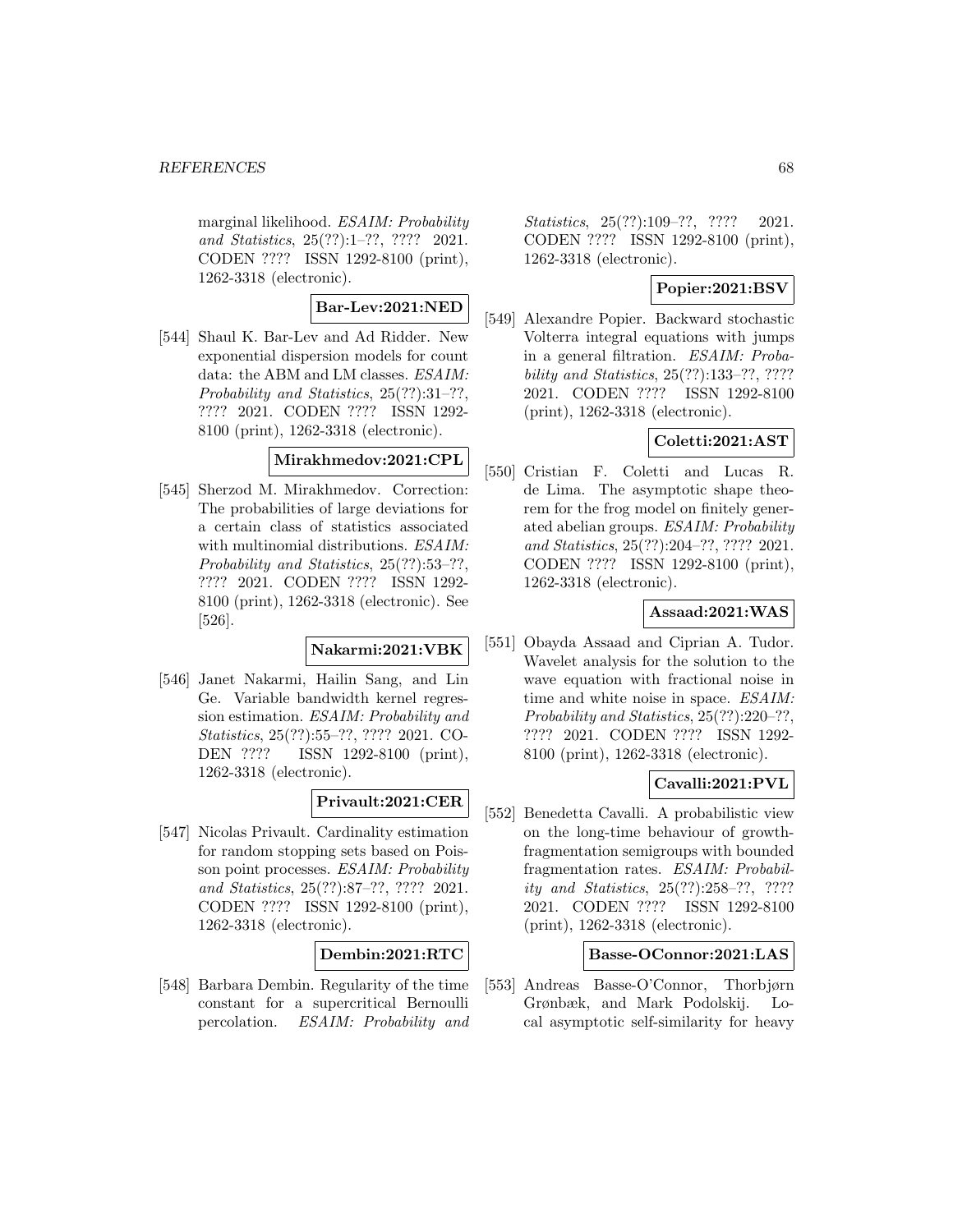tailed harmonizable fractional Lévy motions. ESAIM: Probability and Statistics, 25(??):286–??, ???? 2021. CODEN ???? ISSN 1292-8100 (print), 1262-3318 (electronic).

# **Obiang:2021:PGM**

[554] Eunice Okome Obiang, Pascal Jézéquel, and Frédéric Proïa. A partial graphical model with a structural prior on the direct links between predictors and responses. ESAIM: Probability and Statistics, 25(??):298–??, ???? 2021. CODEN ???? ISSN 1292-8100 (print), 1262-3318 (electronic).

## **Gaunt:2021:NEB**

[555] Robert E. Gaunt. New error bounds for Laplace approximation via Stein's method. ESAIM: Probability and Statistics, 25(??):325–??, ???? 2021. CODEN ???? ISSN 1292-8100 (print), 1262-3318 (electronic).

# **Bansaye:2021:ERC**

[556] Vincent Bansaye, Juan Carlos Pardo, and Charline Smadi. Extinction rate of continuous state branching processes in critical Lévy environments. ESAIM: Probability and Statistics, 25(??):346–??, ???? 2021. CODEN ???? ISSN 1292- 8100 (print), 1262-3318 (electronic).

### **Ceyhan:2021:LLN**

[557] Elvan Ceyhan, John C. Wierman, and Pengfei Xiang. Law of large numbers for a two-dimensional class cover problem. ESAIM: Probability and Statistics, 25(??):376–??, ???? 2021. CODEN ???? ISSN 1292-8100 (print), 1262-3318 (electronic).

#### **Debavelaere:2021:CEF**

[558] Vianney Debavelaere and Stéphanie Allassonnière. On the curved exponential family in the Stochastic Approximation Expectation Maximization Algorithm. ESAIM: Probability and Statistics, 25(??):408–??, ???? 2021. CODEN ???? ISSN 1292-8100 (print), 1262-3318 (electronic).

# **Cercle:2021:UBL**

[559] Baptiste Cerclé. Unit boundary length quantum disk: a study of two different perspectives and their equivalence. ESAIM: Probability and Statistics, 25 (??):433–??, ???? 2021. CODEN ???? ISSN 1292-8100 (print), 1262-3318 (electronic).

### **Journel:2022:CPA**

[560] Lucas Journel and Pierre Monmarché. Convergence of a particle approximation for the quasi-stationary distribution of a diffusion process: Uniform estimates in a compact soft case. ESAIM: Probability and Statistics, 26(??):1–??, ???? 2022. CODEN ???? ISSN 1292-8100 (print), 1262-3318 (electronic).

### **Dai:2022:ETA**

[561] Hongshuai Dai, Donald A. Dawson, and Yiqiang Q. Zhao. Exact tail asymptotics for a three-dimensional Browniandriven tandem queue with intermediate inputs. ESAIM: Probability and Statistics, 26(??):26–??, ???? 2022. CODEN ???? ISSN 1292-8100 (print), 1262-3318 (electronic).

#### **Budhiraja:2022:AQS**

[562] Amarjit Budhiraja, Nicolas Fraiman, and Adam Waterbury. Approximating quasi-stationary distributions with